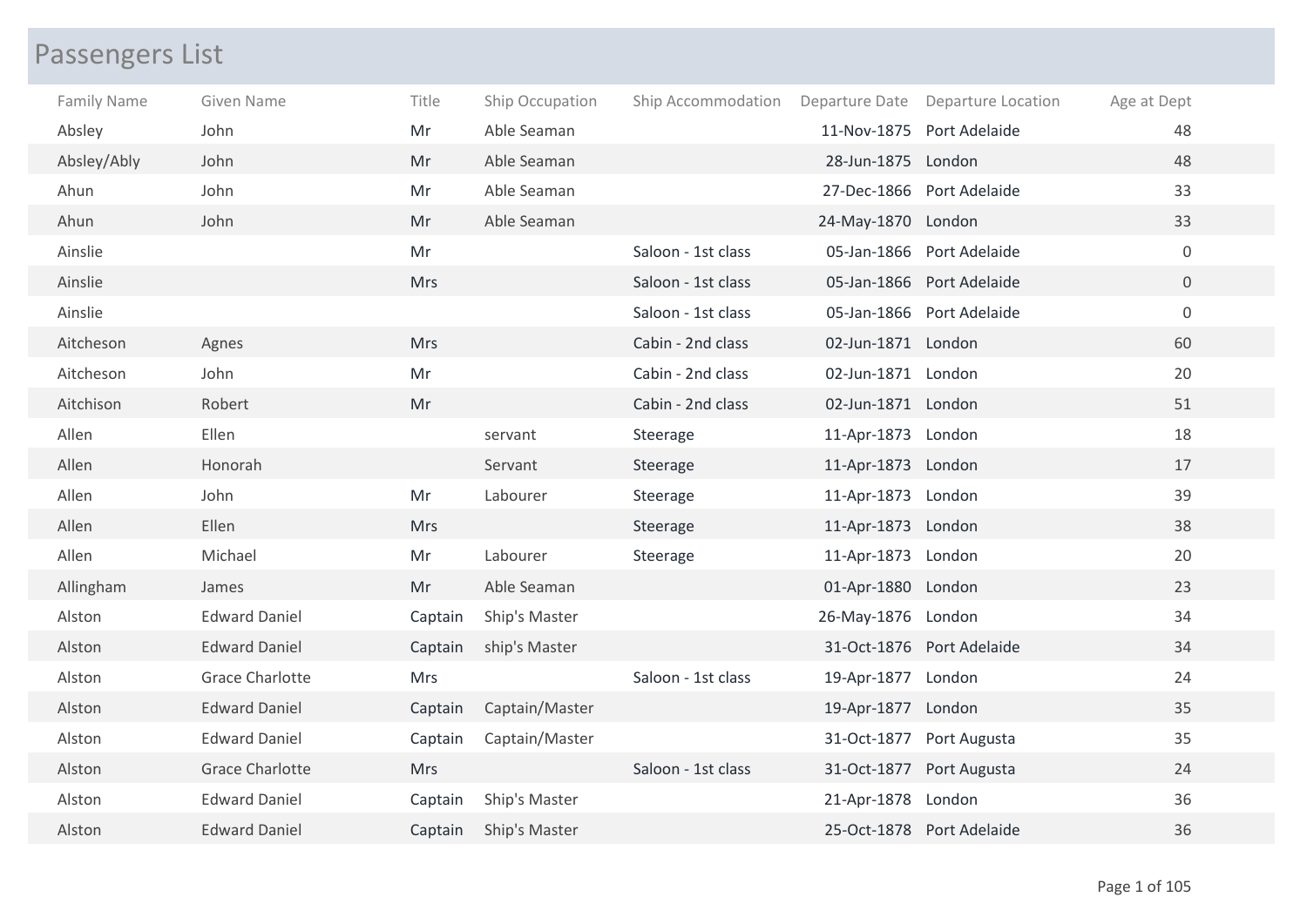| <b>Family Name</b> | Given Name                 | Title      | Ship Occupation     | Ship Accommodation |                    | Departure Date Departure Location | Age at Dept    |
|--------------------|----------------------------|------------|---------------------|--------------------|--------------------|-----------------------------------|----------------|
| Alston             | <b>Edward Daniel</b>       | Captain    | Ship's Captain      |                    | 15-May-1879        | London                            | 37             |
| Alston             | <b>Grace Charlotte</b>     | <b>Mrs</b> |                     | Saloon - 1st class | 15-May-1879 London |                                   | 26             |
| Alston             | <b>Ronald Athel Edward</b> | Master     |                     | Saloon - 1st class | 15-May-1879 London |                                   | $\mathbf{1}$   |
| Alston             | <b>Edward Daniel</b>       | Captain    | Captain of ship     |                    |                    | 30-Oct-1879 Port Adelaide         | 37             |
| Alston             | <b>Grace Charlotte</b>     | Mrs        |                     | Saloon - 1st class |                    | 30-Oct-1879 Port Adelaide         | 26             |
| Alston             | <b>Roland Athel Edward</b> | Master     |                     | Saloon - 1st class |                    | 30-Oct-1879 Port Adelaide         | $\overline{2}$ |
| Alston             | <b>Grace Charlotte</b>     | <b>Mrs</b> |                     | Saloon - 1st class | 01-Apr-1880 London |                                   | 27             |
| Alston             | <b>Ronald Athel Edward</b> | Master     |                     | Saloon - 1st class | 01-Apr-1880 London |                                   | 3              |
| Alston             | <b>Edward Daniel</b>       | Captain    | Ship's Master       |                    | 01-Apr-1880 London |                                   | 38             |
| Alston             | <b>Edward Daniel</b>       | Captain    | Ship's Master       |                    |                    | 31-Oct-1880 Port Adelaide         | 38             |
| Alston             | <b>Grace Charlotte</b>     | Mrs        |                     | Saloon - 1st class |                    | 31-Oct-1880 Port Adelaide         | 27             |
| Alston             | <b>Ronald Athel Edward</b> | Master     |                     | Saloon - 1st class |                    | 31-Oct-1880 Port Adelaide         | 3              |
| Alston             | <b>Grace Charlotte</b>     | Mrs        |                     | Saloon - 1st class | 05-May-1881 London |                                   | 28             |
| Alston             | <b>Ronald Athel Edward</b> | Master     |                     | Saloon - 1st class | 05-May-1881 London |                                   | 5              |
| Alston             | <b>Edward Daniel</b>       | Captain    | <b>Ships Master</b> |                    | 05-May-1881 London |                                   | $\mathbf 0$    |
| Alston             | <b>Edward Daniel</b>       | Captain    | Ships master        |                    |                    | 29-Oct-1881 Port Adelaide         | $\overline{0}$ |
| Alston             | <b>Grace Charlotte</b>     | <b>Mrs</b> |                     | Saloon - 1st class |                    | 29-Oct-1881 Port Augusta          | 28             |
| Alston             | <b>Roland Athel Edward</b> | Master     |                     | Saloon - 1st class |                    | 29-Oct-1881 Port Augusta          | 4              |
| Alston             | <b>Grace Charlotte</b>     | Mrs        |                     | Saloon - 1st class | 09-May-1882 London |                                   | 29             |
| Alston             | <b>Ronald Athel Edward</b> | Master     |                     | Saloon - 1st class | 09-May-1882 London |                                   | 5              |
| Alston             | <b>Edward Daniel</b>       | Captain    | Ship's Master       |                    | 09-May-1882 London |                                   | 40             |
| Alston             | <b>Grace Charlotte</b>     | <b>Mrs</b> | wife of Captain     | Saloon - 1st class |                    | 30-Oct-1882 Port Augusta          | 29             |
| Alston             | Roland Athel Edward        | Master     |                     | Saloon - 1st class |                    | 30-Oct-1882 Port Augusta          | 5              |
| Alston             | <b>Edward Daniel</b>       | Captain    | Captain             |                    |                    | 30-Oct-1882 Port Augusta          | 41             |
| Alston             | <b>Grace Charlotte</b>     | Mrs        |                     | Saloon - 1st class | 20-Apr-1883 London |                                   | 30             |
| Alston             | Ronald Athel Edward        | Master     |                     | Saloon - 1st class | 20-Apr-1883 London |                                   | 5              |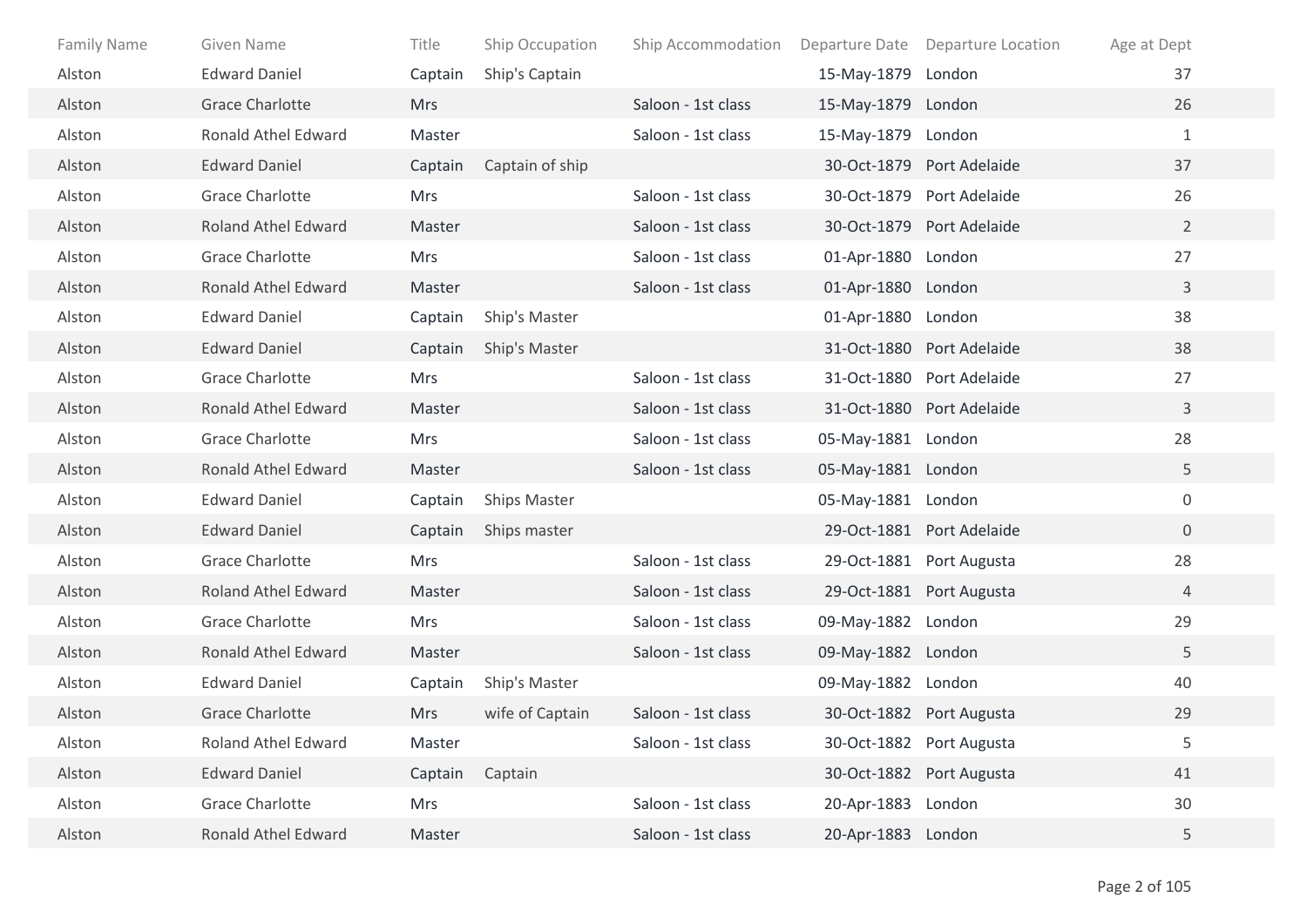| <b>Family Name</b> | Given Name                     | Title      | Ship Occupation      | Ship Accommodation |                    | Departure Date Departure Location | Age at Dept    |
|--------------------|--------------------------------|------------|----------------------|--------------------|--------------------|-----------------------------------|----------------|
| Alston             | <b>Edward Daniel</b>           | Captain    | Ship Captain         |                    | 20-Apr-1883 London |                                   | 41             |
| Alston             | <b>Grace Charlotte Frances</b> | <b>Mrs</b> |                      | Saloon - 1st class |                    | 21-Oct-1883 Port Augusta          | 30             |
| Alston             | Roland Athel Edward            | Mr         |                      | Saloon - 1st class |                    | 21-Oct-1883 Port Augusta          | 5              |
| Alston             | <b>Edward Daniel</b>           | Captain    | <b>Ships Captain</b> | Saloon - 1st class |                    | 21-Oct-1883 Port Augusta          | 42             |
| Alston             | <b>Grace Charlotte</b>         | Mrs        |                      | Saloon - 1st class | 28-Apr-1884 London |                                   | $\overline{0}$ |
| Alston             | <b>Roland Athel Edward</b>     | Master     | Captains son         | Saloon - 1st class | 28-Apr-1884 London |                                   | 6              |
| Alston             | <b>Edward Daniel</b>           | Captain    | Ships Captain/Mast   |                    | 28-Apr-1884 London |                                   | 42             |
| Alston             | <b>Grace Charlotte Frances</b> | <b>Mrs</b> |                      | Saloon - 1st class |                    | 04-Oct-1884 Port Augusta          | 31             |
| Alston             | Roland Athel Edward            | Master     |                      | Saloon - 1st class |                    | 04-Oct-1884 Port Augusta          | $\overline{7}$ |
| Alston             | <b>Edward Daniel</b>           | Captain    | Ship's captain/Mas   |                    |                    | 04-Oct-1884 Port Augusta          | 43             |
| Alston             | <b>Edward Daniel</b>           | Captain    | Ship's captain/Mas   |                    | 16-Mar-1885 London |                                   | 43             |
| Alston             | <b>Edward Daniel</b>           | Captain    | Ship's Captain/Mas   |                    |                    | 10-Oct-1885 Port Augusta          | 44             |
| Alston             | <b>Grace Charlotte Frances</b> | Mrs        |                      | Saloon - 1st class | 16-Mar-1886 London |                                   | 33             |
| Alston             | <b>Edward Daniel</b>           | Captain    | Ship's Captain/Mas   |                    | 16-Mar-1886 London |                                   | 44             |
| Alston             | <b>Grace Charlotte</b>         | <b>Mrs</b> |                      | Saloon - 1st class |                    | 06-Nov-1886 Port Augusta          | 33             |
| Alston             | <b>Edward Daniel</b>           | Captain    | Ship's Captain/Mas   |                    |                    | 06-Nov-1886 Port Augusta          | 45             |
| Alston - nurse     |                                | nurse      | Nurse                | Saloon - 1st class | 15-May-1879 London |                                   | $\overline{0}$ |
| Alston - nurse     |                                |            |                      | Saloon - 1st class | 01-Apr-1880 London |                                   | $\overline{0}$ |
| Alston - nurse     |                                |            |                      | Saloon - 1st class |                    | 31-Oct-1880 Port Adelaide         | 0              |
| Alston - nurse     |                                |            |                      | Saloon - 1st class | 05-May-1881 London |                                   | $\overline{0}$ |
| Amey               | Edward                         | Mr         | supernumeracy/2n     |                    |                    | 17-Dec-1867 Port Adelaide         | 23             |
| Amphlett           | <b>Richard Willam</b>          | Mr         | Midshipman           |                    | 28-Apr-1884 London |                                   | 17             |
| Amphlett           | Richard William                | Mr         | Midshipman           |                    |                    | 04-Oct-1884 Port Augusta          | 18             |
| Amphlett           | Richard William                | Mr         | Midshipman           |                    | 16-Mar-1885 London |                                   | 18             |
| Amphlett           | Richard William                | Mr         | Midshipman           |                    |                    | 10-Oct-1885 Port Augusta          | 19             |
| Amphlett           | Richard William                | Mr         | Midshipman           |                    | 16-Mar-1886 London |                                   | 20             |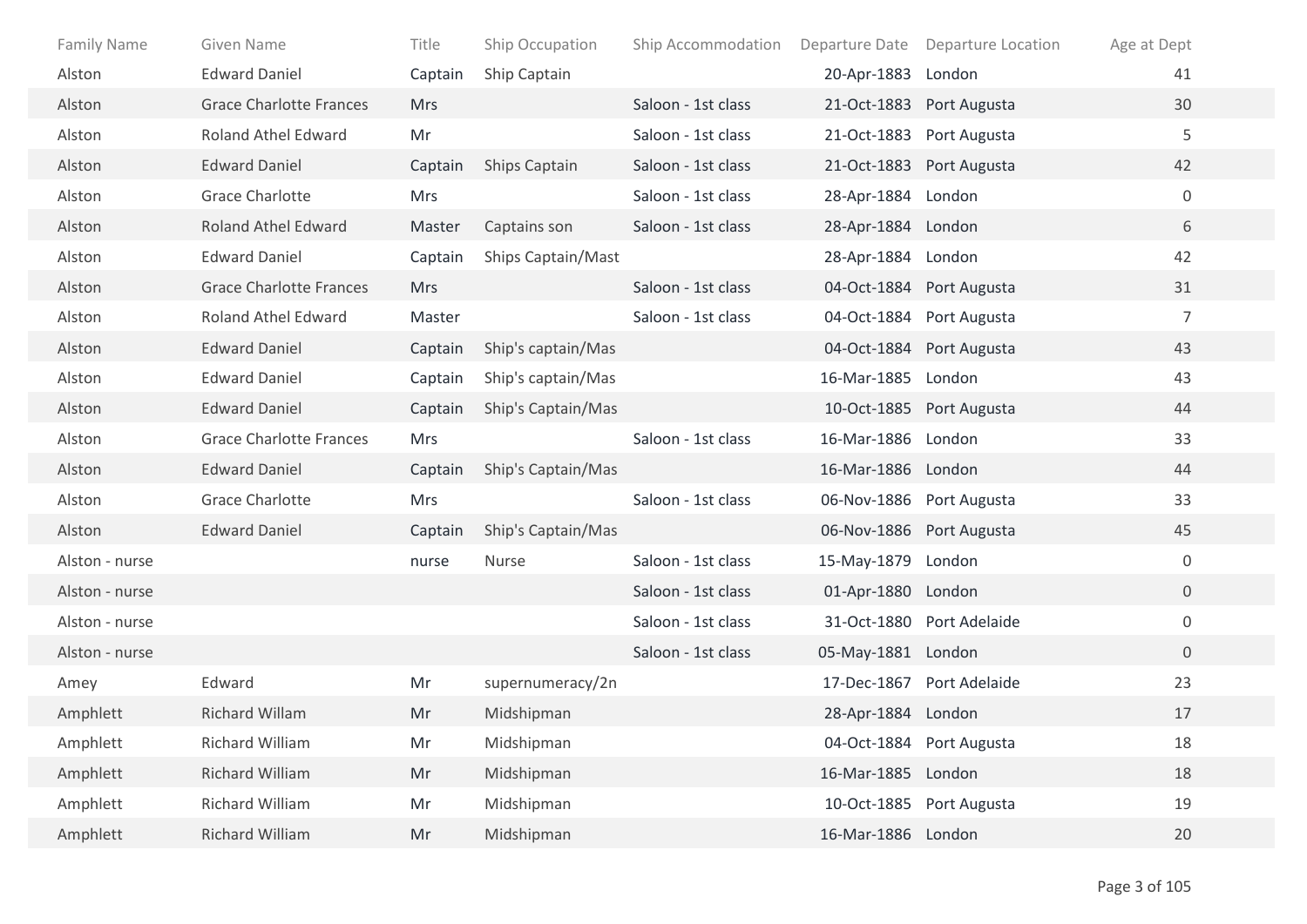| <b>Family Name</b> | Given Name      | Title | Ship Occupation          | Ship Accommodation |                    | Departure Date Departure Location | Age at Dept |
|--------------------|-----------------|-------|--------------------------|--------------------|--------------------|-----------------------------------|-------------|
| Amphlett           | Richard William | Mr    | Midshipman               |                    |                    | 06-Nov-1886 Port Augusta          | 20          |
| Anderson           | John            | Mr    | AB                       |                    | 06-Aug-1864 London |                                   | 29          |
| Anderson           |                 | Mr    |                          | Cabin - 2nd class  |                    | 05-Jan-1866 Port Adelaide         | $\mathbf 0$ |
| Anderson           | Stephen         | Mr    | Miner                    | Steerage           | 29-May-1874 London |                                   | 21          |
| Anderson           | James           | Mr    | miner                    | Steerage           | 29-May-1874 London |                                   | 22          |
| Anderson           | H               | Mr    | Carpenter                |                    | 28-Jun-1875 London |                                   | 27          |
| Anderson           | H               | Mr    | Carpenter                |                    |                    | 11-Nov-1875 Port Adelaide         | 27          |
| Andre              | Anthony A       | Mr    | Able Seaman              |                    | 25-Jul-1867 London |                                   | 22          |
| Andrew             | Henry           | Mr    | Miner                    | Steerage           | 29-May-1874 London |                                   | 20          |
| Andrew             | Annie           | Mrs   | wife                     | Steerage           | 29-May-1874 London |                                   | 21          |
| Andrews            | William James   | Mr    | Gardener                 | Steerage           | 29-May-1874 London |                                   | 14          |
| Angus              | George          | Mr    | <b>Assistant Steward</b> |                    |                    | 18-Nov-1870 Port Adelaide         | 17          |
| Angus              | George          | Mr    | <b>Cuddy Servant</b>     |                    | 02-Jun-1871 London |                                   | 17          |
| Angus              | George          | Mr    | <b>Assistant Steward</b> |                    |                    | 30-Oct-1871 Port Adelaide         | 18          |
| Anthony            | Jose            | Mr    | Able Seaman              |                    | 13-May-1869 London |                                   | 35          |
| Anthony            | Jose            | Mr    | Boatswain                |                    | 28-Jun-1875 London |                                   | 37          |
| Anthony            | Jose            | Mr    | Boatswain                |                    |                    | 11-Nov-1875 Port Adelaide         | 37          |
| Anthony            | Jose            | Mr    | Boatswain                |                    | 26-May-1876 London |                                   | 39          |
| Anthony            | Jose            | Mr    | Boatswain                |                    |                    | 31-Oct-1876 Port Adelaide         | 39          |
| Anthony            | Jose            | Mr    | Boatswain                |                    | 19-Apr-1877 London |                                   | 40          |
| Anthony            | Jose            | Mr    | Boatswain                |                    |                    | 31-Oct-1877 Port Adelaide         | 40          |
| Anthony            | Jose            | Mr    | Boatswain                |                    | 21-Apr-1878 London |                                   | 40          |
| Arci               | Ettore          | Mr    | Able Seaman              |                    | 26-May-1876 London |                                   | 39          |
| Arichson           | $\mathsf{A}$    | Mr    | Able Seaman              |                    |                    | 25-Oct-1878 Port Adelaide         | 27          |
| Armbruster         | Frederick       | Mr    | Tobacconist              | Saloon - 1st class |                    | 27-Dec-1866 Port Adelaide         | 42          |
| Armour             | James           | Mr    | Able Seaman              |                    |                    | 29-Oct-1881 Port Augusta          | 27          |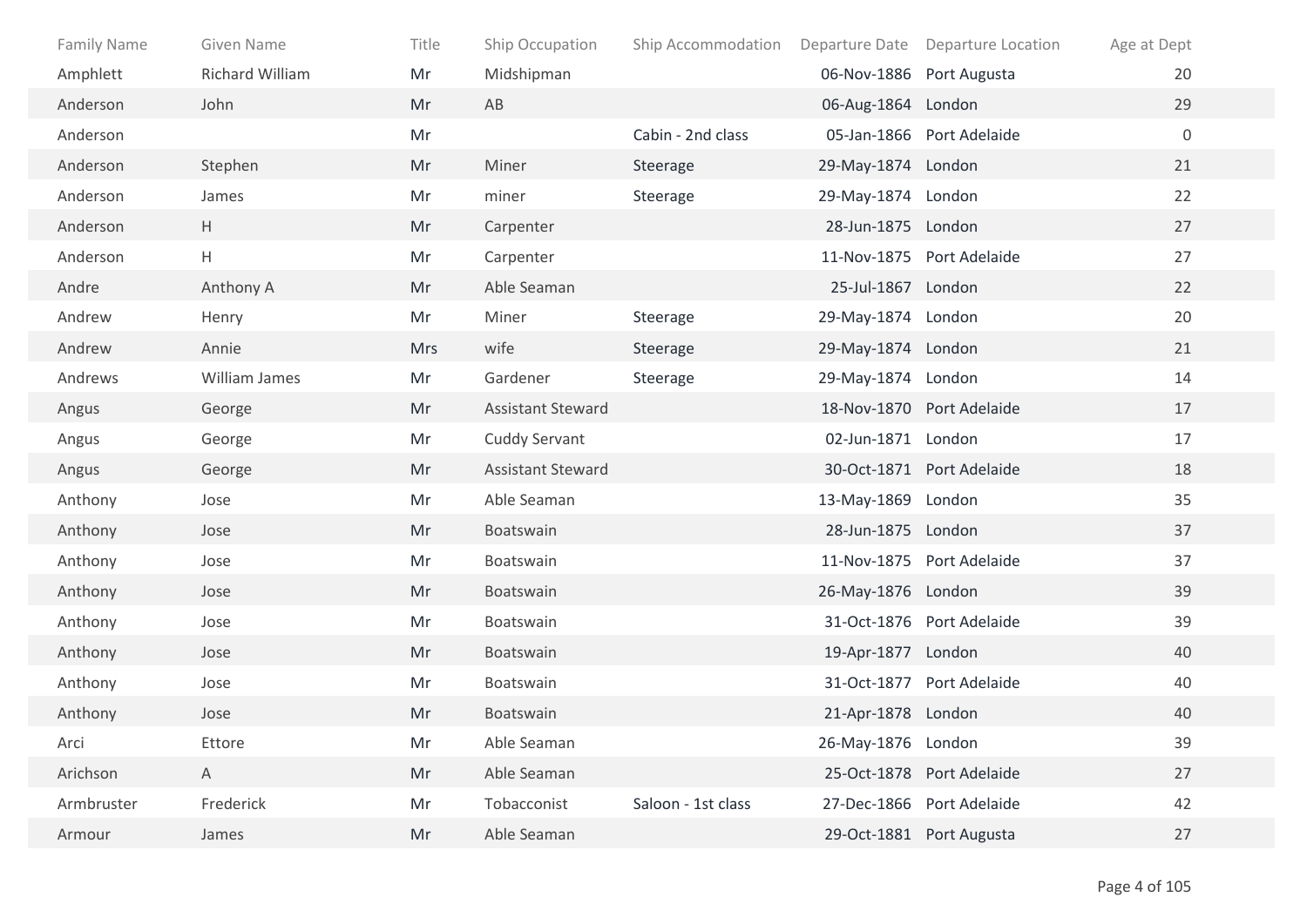| <b>Family Name</b> | Given Name            | Title       | Ship Occupation   | Ship Accommodation |                    | Departure Date Departure Location | Age at Dept      |  |
|--------------------|-----------------------|-------------|-------------------|--------------------|--------------------|-----------------------------------|------------------|--|
| Armstrong          | John                  | Mr          | Able Seaman       |                    | 02-Jun-1871 London |                                   | 0                |  |
| Armstrong          | John                  | Mr          | Able Seaman       |                    |                    | 30-Oct-1871 Port Adelaide         | $\overline{0}$   |  |
| Arnold             | Joseph                | Mr          | Policeman         | Steerage           | 29-May-1874 London |                                   | 33               |  |
| Arnold             | Jane                  | <b>Mrs</b>  |                   | Steerage           | 29-May-1874 London |                                   | 29               |  |
| Arnold             | Joseph/Jouple         | Master      | child             | Steerage           | 29-May-1874 London |                                   | 5                |  |
| Arrindle           | William               | Mr          | Able Seaman       |                    |                    | 18-Nov-1870 Port Adelaide         | 26               |  |
| Arthur             | James                 | Mr          | Blacksmith        | Steerage           | 29-May-1874 London |                                   | 39               |  |
| Arthur             | Ellen                 | Mrs         |                   | Steerage           | 29-May-1874 London |                                   | 39               |  |
| Arthur             | Jane                  | <b>Miss</b> |                   | Steerage           | 29-May-1874 London |                                   | 9                |  |
| Arthur             | James                 | Master      |                   | Steerage           | 29-May-1874 London |                                   | 8                |  |
| Arthur             | Ellen/Helen B.        | <b>Miss</b> |                   | Steerage           | 29-May-1874 London |                                   | 6                |  |
| Arthur             | Elizabeth             | <b>Miss</b> |                   | Steerage           | 29-May-1874 London |                                   | $\overline{4}$   |  |
| Arthur             | Mary Laurie/Lowrie    | Miss        |                   | Steerage           | 29-May-1874 London |                                   | 3                |  |
| Arthur             | Alexander A.          | Master      |                   | Steerage           | 29-May-1874 London |                                   | $\mathbf{3}$     |  |
| Arthur             | Margaret              | <b>Miss</b> |                   | Steerage           | 29-May-1874 London |                                   | 13               |  |
| Arthur             | William Jos           | Mr          | Deck Hand         |                    |                    | 25-Oct-1878 Port Adelaide         | 31               |  |
| Arvi               | Ettore                | Mr          | Able Seaman       |                    |                    | 31-Oct-1876 Port Adelaide         | 39               |  |
| Astles             | Harvey Eustace        | Mr          | Surgeon           |                    | 11-Apr-1873 London |                                   | 33               |  |
| Astles             | Harvey Wynne          | Master      | child             | Saloon - 1st class | 11-Apr-1873 London |                                   | $\overline{2}$   |  |
| Astles             | Harvey/Harry Eustace  | Dr          | Surgeon-superinte | Saloon - 1st class | 11-Apr-1873 London |                                   | 33               |  |
| Astles             | Louisa                | <b>Mrs</b>  |                   | Saloon - 1st class | 11-Apr-1873 London |                                   | 28               |  |
| Atkins             | <b>Edward Charles</b> | Mr          | Publican          | Steerage           | 11-Apr-1873 London |                                   | 21               |  |
| Attack             |                       | Mr          |                   | Cabin - 2nd class  |                    | 16-Nov-1874 Port Adelaide         | 0                |  |
| Attack             |                       | Mrs         |                   | Cabin - 2nd class  |                    | 16-Nov-1874 Port Adelaide         | $\boldsymbol{0}$ |  |
| Attack             |                       |             |                   | Saloon - 1st class |                    | 16-Nov-1874 Port Adelaide         | $\boldsymbol{0}$ |  |
| Atwood             | Arthur F L            | Mr          | Midshipman        |                    | 28-Apr-1884 London |                                   | 14               |  |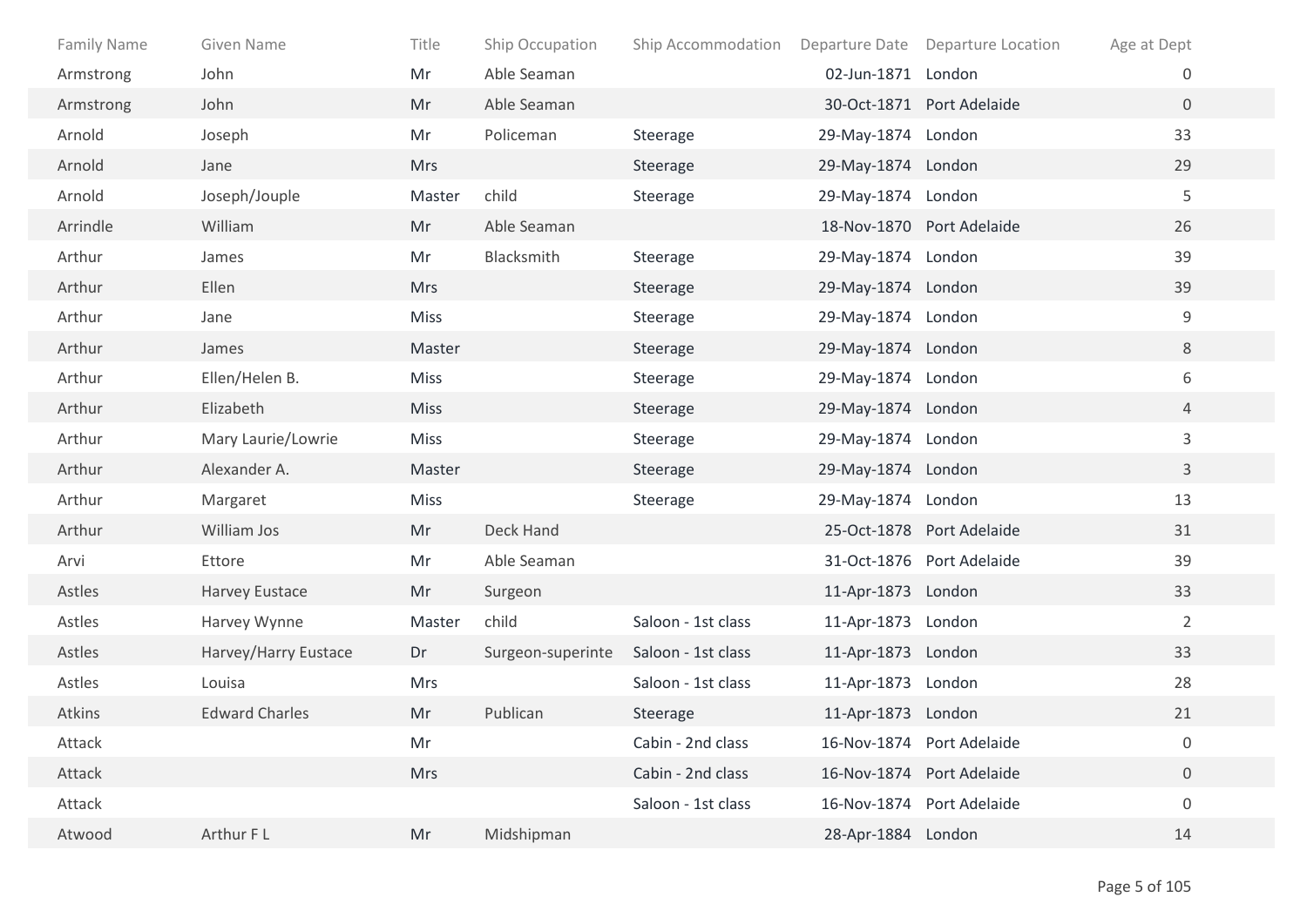| Family Name   | Given Name       | Title       | Ship Occupation      | Ship Accommodation |                    | Departure Date Departure Location | Age at Dept      |
|---------------|------------------|-------------|----------------------|--------------------|--------------------|-----------------------------------|------------------|
| Atwood        | Arthur F L       | Mr          | Midshipman           |                    |                    | 04-Oct-1884 Port Augusta          | 15               |
| Atwood        | Arthur F L       | Mr          | Apprentice           |                    | 16-Mar-1885 London |                                   | 15               |
| Atwood        | Arthur FL        | Mr          | Apprentice           |                    |                    | 10-Oct-1885 Port Augusta          | 16               |
| Atwood        | Arthur F L       | Mr          | Apprentice           |                    | 16-Mar-1886 London |                                   | 16               |
| Atwood        | Arthur FL        | Mr          | Apprentice           |                    |                    | 06-Nov-1886 Port Augusta          | 17               |
| <b>Bade</b>   | John             | Mr          | Able seaman          |                    |                    | 31-Oct-1876 Port Augusta          | 19               |
| <b>Bailey</b> | Edward G.        | Mr          | <b>Cuddy Servant</b> |                    | 27-Jul-1866 London |                                   | 17               |
| <b>Bailey</b> | Edward G.        | Mr          | <b>Cuddy Servant</b> |                    |                    | 27-Dec-1866 Port Adelaide         | 17               |
| <b>Bailey</b> | Edward G.        | Mr          | Caddy Servant        |                    | 24-May-1870 London |                                   | 17               |
| Baker         | <b>Bridget</b>   |             | Servant              | Steerage           | 11-Apr-1873 London |                                   | 17               |
| Baldwin       | Joseph           | Mr          |                      | Steerage           | 13-May-1869 London |                                   | $\mathbf 0$      |
| <b>Balgan</b> | Antonio          | Mr          | Cook                 |                    |                    | 04-Oct-1884 Port Augusta          | 40               |
| Ballantyne    | John             | Mr          |                      | Saloon - 1st class |                    | 27-Dec-1866 Port Adelaide         | 41               |
| Ballantyne    | Sarah Anne       | <b>Mrs</b>  |                      | Saloon - 1st class |                    | 27-Dec-1866 Port Adelaide         | 38               |
| Ballantyne    | Josiah           | Master      |                      | Saloon - 1st class |                    | 27-Dec-1866 Port Adelaide         | 11               |
| Ballantyne    | Catherine Thorne | <b>Miss</b> |                      | Saloon - 1st class |                    | 27-Dec-1866 Port Adelaide         | 9                |
| Ballantyne    | Thomas           | Master      |                      | Saloon - 1st class |                    | 27-Dec-1866 Port Adelaide         | $\overline{7}$   |
| Ballantyne    | William          | Master      | Servant              | Saloon - 1st class |                    | 27-Dec-1866 Port Adelaide         | $\overline{2}$   |
| Ballantyne    | Sarah Helen      | Miss        |                      | Saloon - 1st class |                    | 27-Dec-1866 Port Adelaide         | $\mathbf{1}$     |
| Ballantyne    | Sarah Ann        | <b>Mrs</b>  |                      | Saloon - 1st class | 29-Jun-1868 London |                                   | 40               |
| Ballantyne    | Isabella         | <b>Miss</b> |                      | Saloon - 1st class | 29-Jun-1868 London |                                   | $\boldsymbol{0}$ |
| Ballantyne    | Josiah           | Master      |                      | Saloon - 1st class | 29-Jun-1868 London |                                   | 13               |
| Ballantyne    | Catherine Thorne | Miss        |                      | Saloon - 1st class | 29-Jun-1868 London |                                   | 11               |
| Ballantyne    | Thomas           | Master      |                      | Saloon - 1st class | 29-Jun-1868 London |                                   | $\mathsf 9$      |
| Ballantyne    | William          | Master      |                      | Saloon - 1st class | 29-Jun-1868 London |                                   | 4                |
| Ballantyne    | Sarah Helen      | <b>Miss</b> |                      | Saloon - 1st class | 29-Jun-1868 London |                                   | 3                |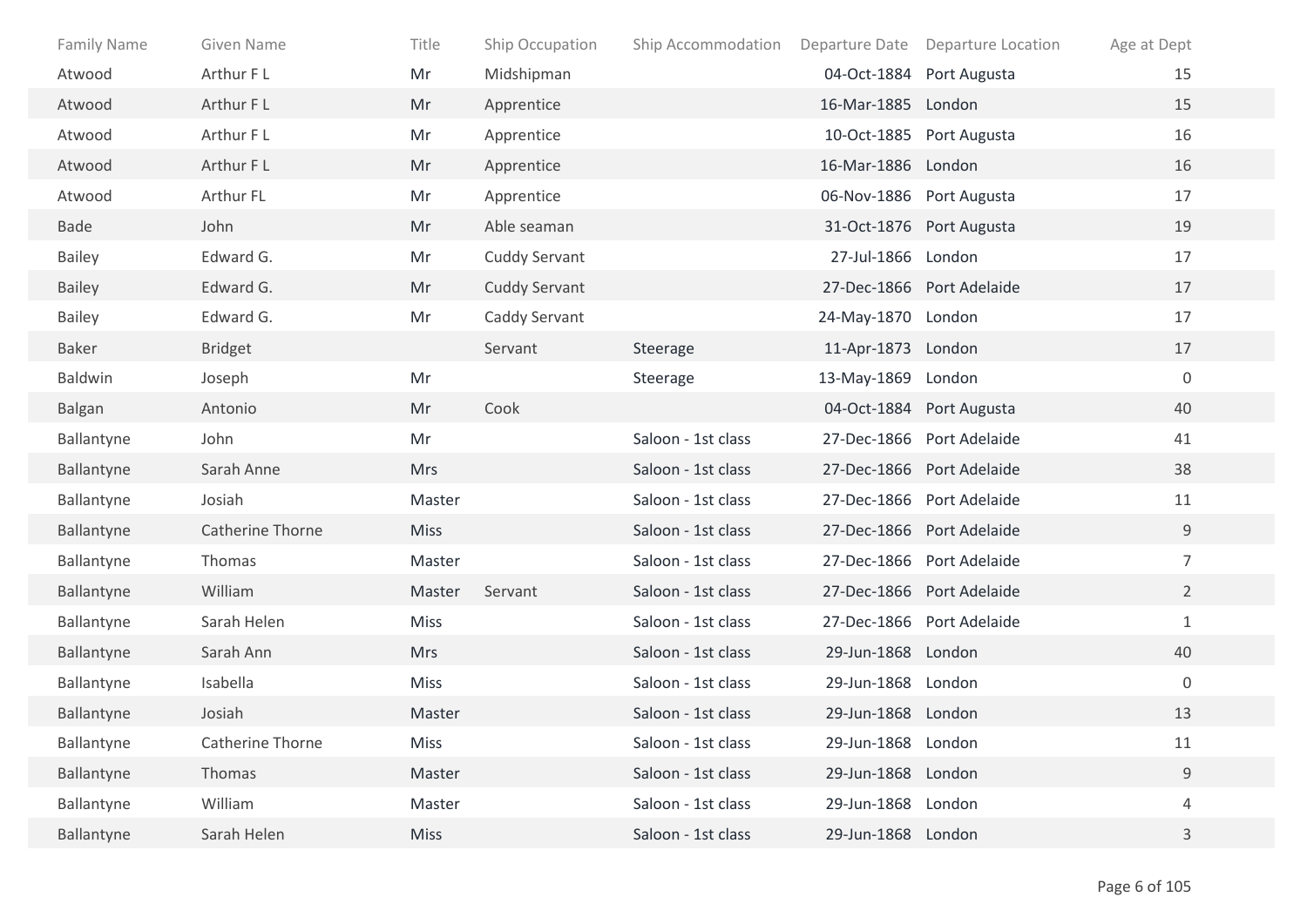| <b>Family Name</b>         | Given Name                        | Title       | Ship Occupation     | Ship Accommodation | Departure Date     | <b>Departure Location</b> | Age at Dept    |  |
|----------------------------|-----------------------------------|-------------|---------------------|--------------------|--------------------|---------------------------|----------------|--|
| Ballantyne                 | Christie Ann Paxton               | <b>Miss</b> |                     | Saloon - 1st class | 29-Jun-1868 London |                           | 1              |  |
| <b>Ballantyne (servant</b> |                                   |             |                     |                    |                    | 27-Dec-1866 Port Adelaide | $\overline{0}$ |  |
| <b>Ballingall</b>          | George Thomas Williamson          | Master      | child               | Saloon - 1st class |                    | 17-Dec-1867 Port Adelaide | $\overline{3}$ |  |
| <b>Ballingall</b>          | George                            | Mr          | commercial Travell  | Saloon - 1st class |                    | 17-Dec-1867 Port Adelaide | 35             |  |
| <b>Ballingall</b>          | Mary                              | Mr          | home duties         | Saloon - 1st class |                    | 17-Dec-1867 Port Adelaide | 25             |  |
| <b>Ballingall</b>          | <b>Robert Herriot</b>             | Master      | child               | Saloon - 1st class |                    | 17-Dec-1867 Port Adelaide | $\overline{0}$ |  |
| <b>Ballingall</b>          | George                            | Mr          | traveller           | Saloon - 1st class | 29-Jun-1868 London |                           | 36             |  |
| <b>Ballingall</b>          | Mary                              | <b>Mrs</b>  | home duties         | Saloon - 1st class | 29-Jun-1868 London |                           | 26             |  |
| <b>Ballingall</b>          | George Thomas Williamson          | Master      | child               | Saloon - 1st class | 29-Jun-1868 London |                           | 4              |  |
| <b>Ballingall</b>          | <b>Robert Herriot</b>             | Master      | child               | Saloon - 1st class | 29-Jun-1868 London |                           | $\mathbf{1}$   |  |
| <b>Banks</b>               | Francis                           | Mr          | Able Seaman         |                    |                    | 29-Oct-1881 Port Adelaide | 48             |  |
| Barber                     | Julia Warren Barber nee Sm        | Mrs         |                     | Saloon - 1st class | 26-Jul-1865 London |                           | 41             |  |
| Barber                     | Louisa Sarah                      | <b>Miss</b> |                     | Saloon - 1st class | 26-Jul-1865 London |                           | 14             |  |
| Barber                     | Abram                             | Master      |                     | Saloon - 1st class | 26-Jul-1865 London |                           | 12             |  |
| Barber                     | Julia Marianne                    | <b>Miss</b> |                     | Saloon - 1st class | 26-Jul-1865 London |                           | 10             |  |
| Barber                     | <b>Emily Margarette Frederica</b> | <b>Miss</b> |                     | Saloon - 1st class | 26-Jul-1865 London |                           | 8              |  |
| Barber                     | Servant                           | <b>Miss</b> |                     | Saloon - 1st class | 26-Jul-1865 London |                           |                |  |
| Barber                     |                                   | <b>Miss</b> | servant to Barber f | Saloon - 1st class | 26-Jul-1865 London |                           | $\overline{0}$ |  |
| Barber                     | Richard Henry                     | Mr          | Apprentice          |                    | 29-May-1874 London |                           | 16             |  |
| Barber                     | <b>Richard Henry</b>              | Mr          | Apprentice          |                    | 28-Jun-1875 London |                           | 17             |  |
| Barber                     | <b>Richard Henry</b>              | Mr          | apprentice          |                    |                    | 11-Nov-1875 Port Adelaide | 17             |  |
| <b>Barnes</b>              | James                             | Mr          | Able Seaman         |                    |                    | 30-Oct-1871 Port Adelaide | 25             |  |
| Barneveld                  | <b>Mary Douglas</b>               | Mrs         |                     | Cabin - 2nd class  | 02-Jun-1871 London |                           | 29             |  |
| Barnevelde                 | Mary Ellen                        | <b>Miss</b> |                     | Cabin - 2nd class  | 02-Jun-1871 London |                           | 6              |  |
| Barnevelde                 | Edith Jane                        | Miss        | child               | Cabin - 2nd class  | 02-Jun-1871 London |                           | $\overline{2}$ |  |
| Barr                       | Neil                              | Mr          | Miner               | Steerage           | 29-May-1874 London |                           | 26             |  |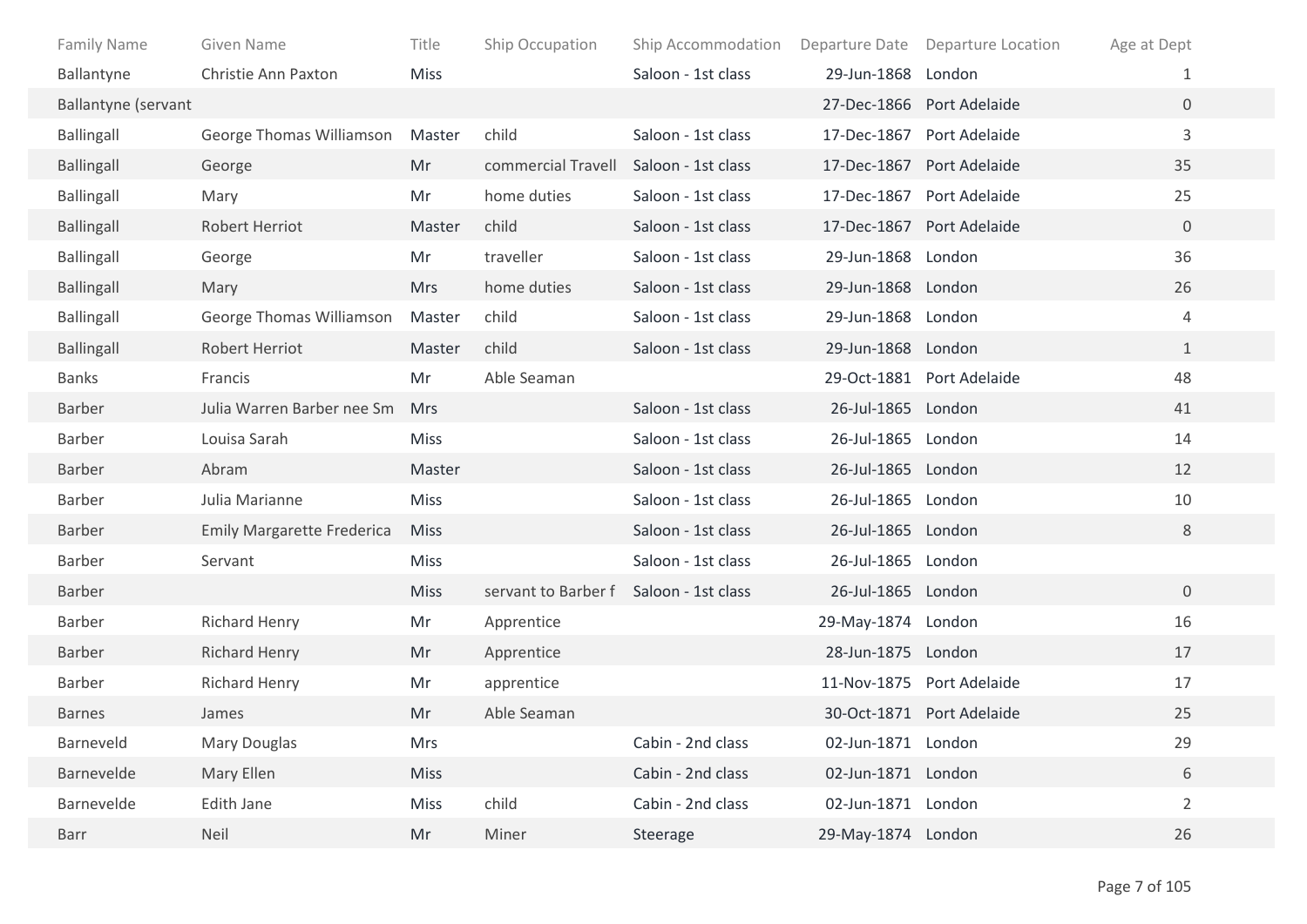| <b>Family Name</b> | Given Name              | Title       | Ship Occupation     | Ship Accommodation Departure Date |                    | Departure Location        | Age at Dept    |
|--------------------|-------------------------|-------------|---------------------|-----------------------------------|--------------------|---------------------------|----------------|
| <b>Barrow</b>      | M A                     | Miss        |                     | Saloon - 1st class                |                    | 27-Dec-1866 Port Adelaide | 0              |
| <b>Bartle</b>      | William                 | Mr          | 2nd Stewart         |                                   | 02-Jun-1871 London |                           | $\overline{0}$ |
| <b>Bartleet</b>    | Wilton                  | Master      | child               | Saloon - 1st class                |                    | 30-Oct-1871 Port Adelaide | 6              |
| <b>Bartleet</b>    | Lucy                    | <b>Mrs</b>  | wife                | Saloon - 1st class                |                    | 30-Oct-1871 Port Adelaide | 29             |
| <b>Bartleet</b>    | Horace Wilton           | Master      | child               | Saloon - 1st class                |                    | 30-Oct-1871 Port Adelaide | $\mathbf{1}$   |
| <b>Bartleet</b>    | Mary                    | <b>Miss</b> | child               | Saloon - 1st class                |                    | 30-Oct-1871 Port Adelaide | 10             |
| <b>Bartleet</b>    | Lucy                    | <b>Miss</b> | child               | Saloon - 1st class                |                    | 30-Oct-1871 Port Adelaide | 5              |
| Bartleet (servant) | Mary Duck               |             |                     | Saloon - 1st class                |                    | 30-Oct-1871 Port Adelaide | $\overline{0}$ |
| <b>Bartlett</b>    | Mary Ann Ribouleau      | <b>Mrs</b>  | home duties         | Saloon - 1st class                | 11-Apr-1873 London |                           | 59             |
| <b>Bartlett</b>    | Albert                  | Mr          | Apprentice          |                                   | 09-May-1882 London |                           | $\mathbf{0}$   |
| <b>Bartlett</b>    | Albert                  | Mr          | Apprentice          |                                   |                    | 30-Oct-1882 Port Augusta  | 18             |
| Barton             | <b>Hugh Barclay</b>     | Mr          | Apprentice          |                                   | 28-Apr-1884 London |                           | 17             |
| Barton             | <b>Hugh Barclay</b>     | Mr          | Apprentice          |                                   |                    | 04-Oct-1884 Port Augusta  | 18             |
| <b>Baskwald</b>    | William                 |             | Apprentice          |                                   | 06-Aug-1864 London |                           | 15             |
| Bateman            | Robert                  | Mr          |                     | Cabin - 2nd class                 | 27-Jul-1866 London |                           | 42             |
| Bateman            | Elizabeth               | <b>Mrs</b>  |                     | Cabin - 2nd class                 | 27-Jul-1866 London |                           | 40             |
| Bateman            | Eliza Florence          | <b>Miss</b> |                     | Cabin - 2nd class                 | 27-Jul-1866 London |                           | 17             |
| Bateman            | Henry Robert            | Mr          |                     | Cabin - 2nd class                 | 27-Jul-1866 London |                           | 17             |
| Bateman            | Kate Mary Ann           | Miss        |                     | Cabin - 2nd class                 | 27-Jul-1866 London |                           | 12             |
| <b>Bateman</b>     | Emily Isabella          | <b>Miss</b> |                     | Cabin - 2nd class                 | 27-Jul-1866 London |                           | 11             |
| <b>Batiste</b>     | Anna                    | Ms          | Nurse               | Steerage                          | 29-May-1874 London |                           | 62             |
| <b>Batiste</b>     | Amelia Minnie Elizabeth | Ms          | Housemaid           | Steerage                          | 29-May-1874 London |                           | 22             |
| <b>Baxter</b>      | John                    |             | Able Seaman         |                                   |                    | 20-Jan-1865 Port Adelaide | 31             |
| Baxter             | John                    |             | Able Seaman         |                                   | 26-Jul-1865 London |                           | 31             |
| Baxter             | John                    |             | Able Seaman         |                                   |                    | 05-Jan-1866 Port Adelaide | 31             |
| Baxter             | William                 | Mr          | <b>Stone Cutter</b> | Steerage                          | 29-May-1874 London |                           | 17             |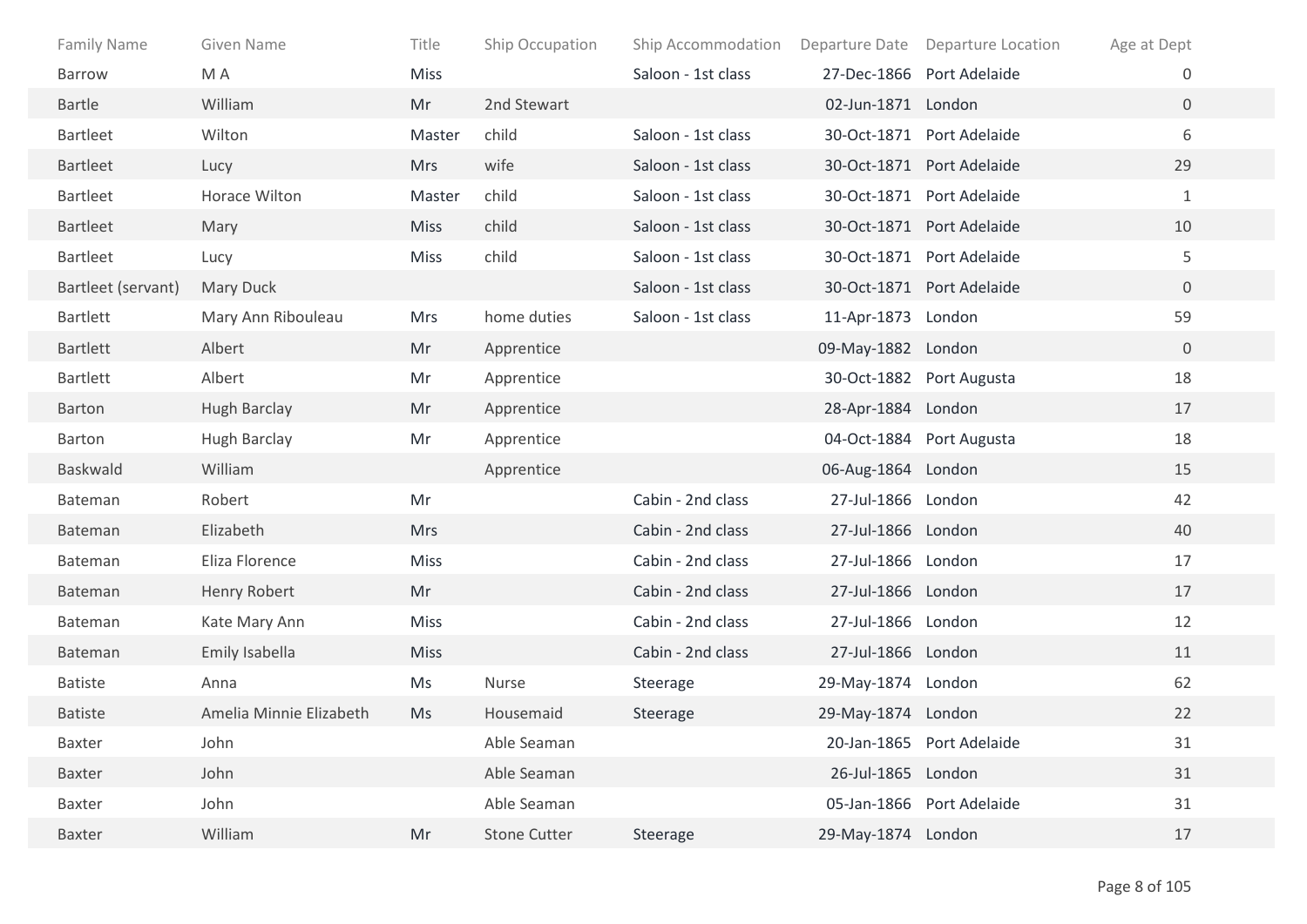| <b>Family Name</b> | Given Name                      | Title      | Ship Occupation           | Ship Accommodation |                    | Departure Date Departure Location | Age at Dept      |
|--------------------|---------------------------------|------------|---------------------------|--------------------|--------------------|-----------------------------------|------------------|
| <b>Bayley</b>      | <b>Vincent Mainwaring Blake</b> | Mr         | Apprentice                |                    | 02-Jun-1871 London |                                   | 17               |
| <b>Bayley</b>      | Vincent M                       | Mr         | Apprentice                |                    |                    | 30-Oct-1871 Port Adelaide         | 17               |
| Beachen            |                                 | <b>Mrs</b> |                           | Saloon - 1st class |                    | 17-Dec-1867 Port Adelaide         | $\mathbf 0$      |
| Becker             | Max                             | Mr         | Labourer                  | Steerage           | 26-May-1876 London |                                   | 34               |
| Beddome            | Henry Lancaster                 | Mr         |                           | Saloon - 1st class |                    | 20-Jan-1865 Port Adelaide         | 13               |
| Beddome            | Henry Lancaster                 | Mr         |                           | Steerage           | 13-May-1869 London |                                   | 17               |
| <b>Bedolek</b>     | Н.                              | Mr         | Midshipman                |                    | 05-May-1881 London |                                   | 18               |
| <b>Bedolek</b>     | H                               | Mr         | Midshipman                |                    |                    | 29-Oct-1881 Port Adelaide         | 18               |
| Beecroft           | John Clarke                     | Mr         | <b>Assistant Stewards</b> |                    | 13-May-1869 London |                                   | 27               |
| Bell               | William                         | Mr         |                           | Cabin - 2nd class  | 26-Jul-1865 London |                                   | 28               |
| Bell               | Ellen                           | Mrs        |                           | Cabin - 2nd class  | 26-Jul-1865 London |                                   | 30               |
| Bell               |                                 | <b>Mrs</b> |                           | Steerage           | 13-May-1869 London |                                   | $\overline{0}$   |
| Bell               | Francis                         | Mr         |                           | Saloon - 1st class |                    | 03-Nov-1869 Port Adelaide         | $\mathbf 0$      |
| Bell               | F.                              |            |                           | Cabin - 2nd class  |                    | 30-Oct-1871 Port Adelaide         | $\overline{0}$   |
| Bench              | G                               | Mr         | <b>Ordinary Seaman</b>    |                    | 16-Mar-1886 London |                                   | 23               |
| Benfield           | John                            | Mr         | Able seaman               |                    | 02-Jun-1871 London |                                   | $\overline{0}$   |
| Benfield           | John                            | Mr         | Able Seaman               |                    |                    | 30-Oct-1871 Port Adelaide         | $\overline{0}$   |
| Benfield           | John                            | Mr         | Able Seaman               |                    | 19-Apr-1877 London |                                   | 32               |
| Benfield           | John                            | Mr         | Able Seaman               |                    |                    | 31-Oct-1877 Port Adelaide         | 32               |
| Bennet             |                                 | Mr         |                           | Cabin - 2nd class  |                    | 05-Jan-1866 Port Adelaide         | $\overline{0}$   |
| Bennett            | William                         |            | <b>Assistant Steward</b>  |                    |                    | 05-Jan-1866 Port Adelaide         | 18               |
| Bennett            | Alex                            | Mr         | Able Seaman               |                    | 27-Jul-1866 London |                                   | 20               |
| Bennett            | <b>Walter James</b>             | Mr         | apprentice                |                    | 29-Jun-1868 London |                                   | 13               |
| Bennett            | Walter James                    | Mr         | Apprentice                |                    |                    | 09-Nov-1868 Port Adelaide         | 13               |
| Bennett            | Walter James                    | Mr         | Apprentice                |                    | 13-May-1869 London |                                   | $\boldsymbol{0}$ |
| Bennett            | Walter James                    | Mr         | Apprentice                |                    |                    | 03-Nov-1869 Port Adelaide         | $\overline{0}$   |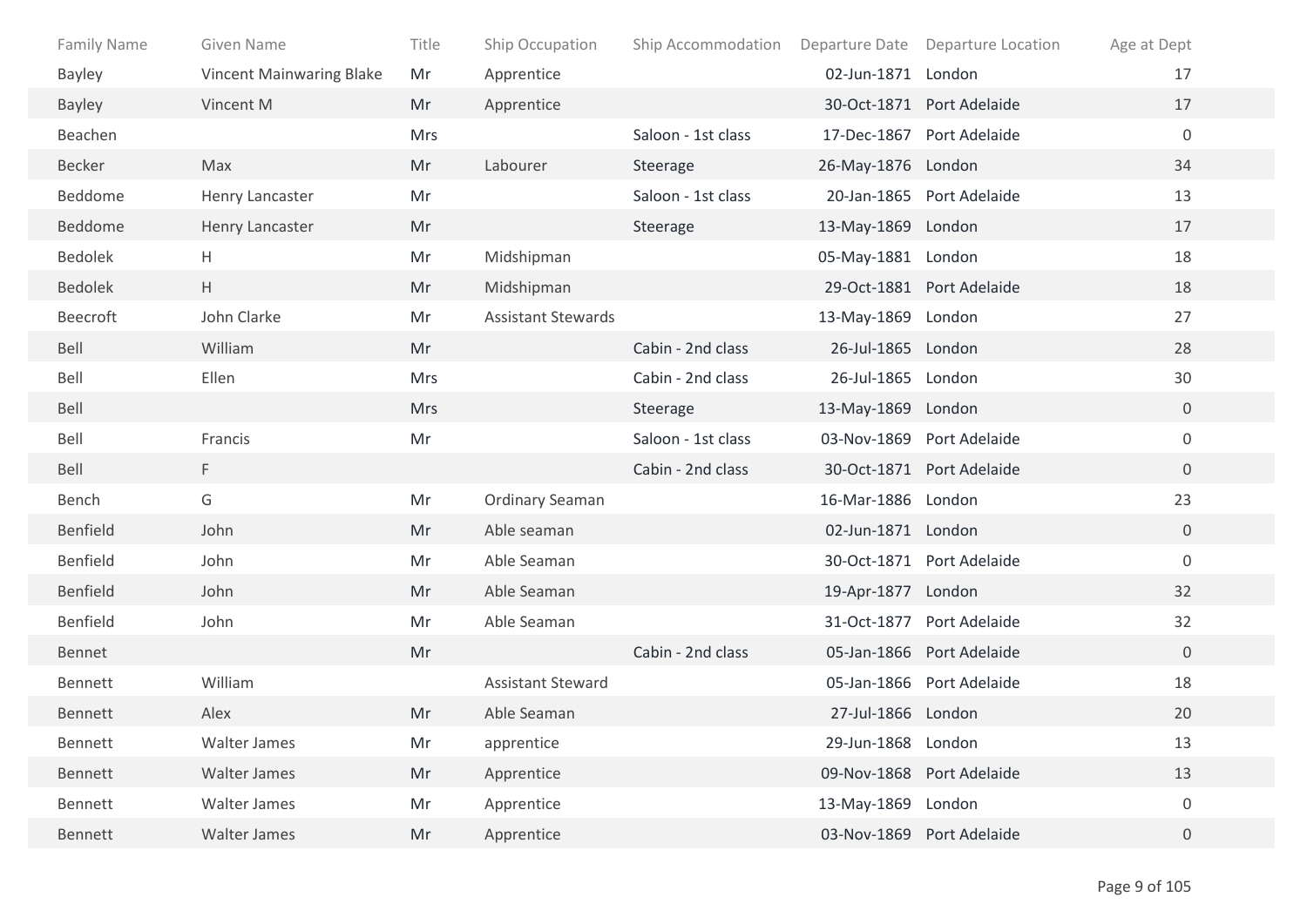| <b>Family Name</b> | Given Name          | Title      | Ship Occupation     | Ship Accommodation |                    | Departure Date Departure Location | Age at Dept      |
|--------------------|---------------------|------------|---------------------|--------------------|--------------------|-----------------------------------|------------------|
| Bennett            | <b>Walter James</b> | Mr         | Apprentice          |                    |                    | 18-Nov-1870 Port Adelaide         | 13               |
| Bennett            | Walter James        | Mr         | Apprentice          |                    | 02-Jun-1871 London |                                   | 13               |
| Bennett            | James Exomenius     | Mr         |                     | Saloon - 1st class | 28-Jun-1875 London |                                   | $\mathbf 0$      |
| Bennett            | H                   | Mr         | Substitute Able Sea |                    |                    | 31-Oct-1876 Port Augusta          | 22               |
| Bennett            | Paul                | Mr         | Able Seaman         |                    | 15-May-1879 London |                                   | 28               |
| Bennett            | Paul                | Mr         | Able Seaman         |                    | 01-Apr-1880 London |                                   | 27               |
| Bennett            | Paul                | Mr         | Able Seaman         |                    |                    | 31-Oct-1880 Port Adelaide         | 27               |
| Bennett            | Paul                | Mr         | Able Seaman         |                    | 05-May-1881 London |                                   | 26               |
| Bennett            | Paul                | Mr         | Able Seaman         |                    |                    | 04-Oct-1884 Port Augusta          | 29               |
| Bennetta           | William             | Mr         | Miner               | Steerage           | 29-May-1874 London |                                   | 24               |
| Bennetta           | Emma                | Mrs        |                     | Steerage           | 29-May-1874 London |                                   | 28               |
| Bent               | Ernest              | Mr         | 2nd mate            |                    | 16-Mar-1886 London |                                   | 22               |
| Bent               | Ernest              | Mr         | 2nd mate            |                    |                    | 06-Nov-1886 Port Augusta          | 23               |
| <b>Berg</b>        | Charles             |            | Able Seaman         |                    | 26-Jul-1865 London |                                   | 28               |
| <b>Berlick</b>     | John                | Mr         | Able Seaman         |                    | 11-Apr-1873 London |                                   | 21               |
| <b>Berlick</b>     | John                | Mr         | Able Seaman         |                    |                    | 03-Nov-1873 Port Adelaide         | 21               |
| Berrell            | E                   | Mr         | Able Seaman         |                    |                    | 30-Oct-1882 Port Augusta          | 23               |
| Berriman           | Richard             | Mr         | Miner               | Steerage           | 29-May-1874 London |                                   | 21               |
| Berry              | Thomas Henry        | Mr         |                     | Saloon - 1st class |                    | 20-Jan-1865 Port Adelaide         | 25               |
| Bester             | <b>George Minet</b> | Mr         | Labourer            | Steerage           | 29-May-1874 London |                                   | 20               |
| Beswick            | Edward              | Mr         | Miner               | Steerage           | 29-May-1874 London |                                   | 32               |
| <b>Beswick</b>     | Jane                | <b>Mrs</b> |                     | Steerage           | 29-May-1874 London |                                   | 31               |
| Bevan              | Hugh                | Mr         | Midshipman          |                    | 05-May-1881 London |                                   | 20               |
| Bevan              | Hugh                | Mr         | Midshipman          |                    |                    | 29-Oct-1881 Port Adelaide         | 20               |
| Beythien           |                     | Miss       |                     | Saloon - 1st class |                    | 30-Oct-1871 Port Adelaide         | $\boldsymbol{0}$ |
| Bingle/ Pringle    | $\mathsf{A}$        | Miss       |                     | Saloon - 1st class |                    | 03-Nov-1869 Port Adelaide         | $\overline{0}$   |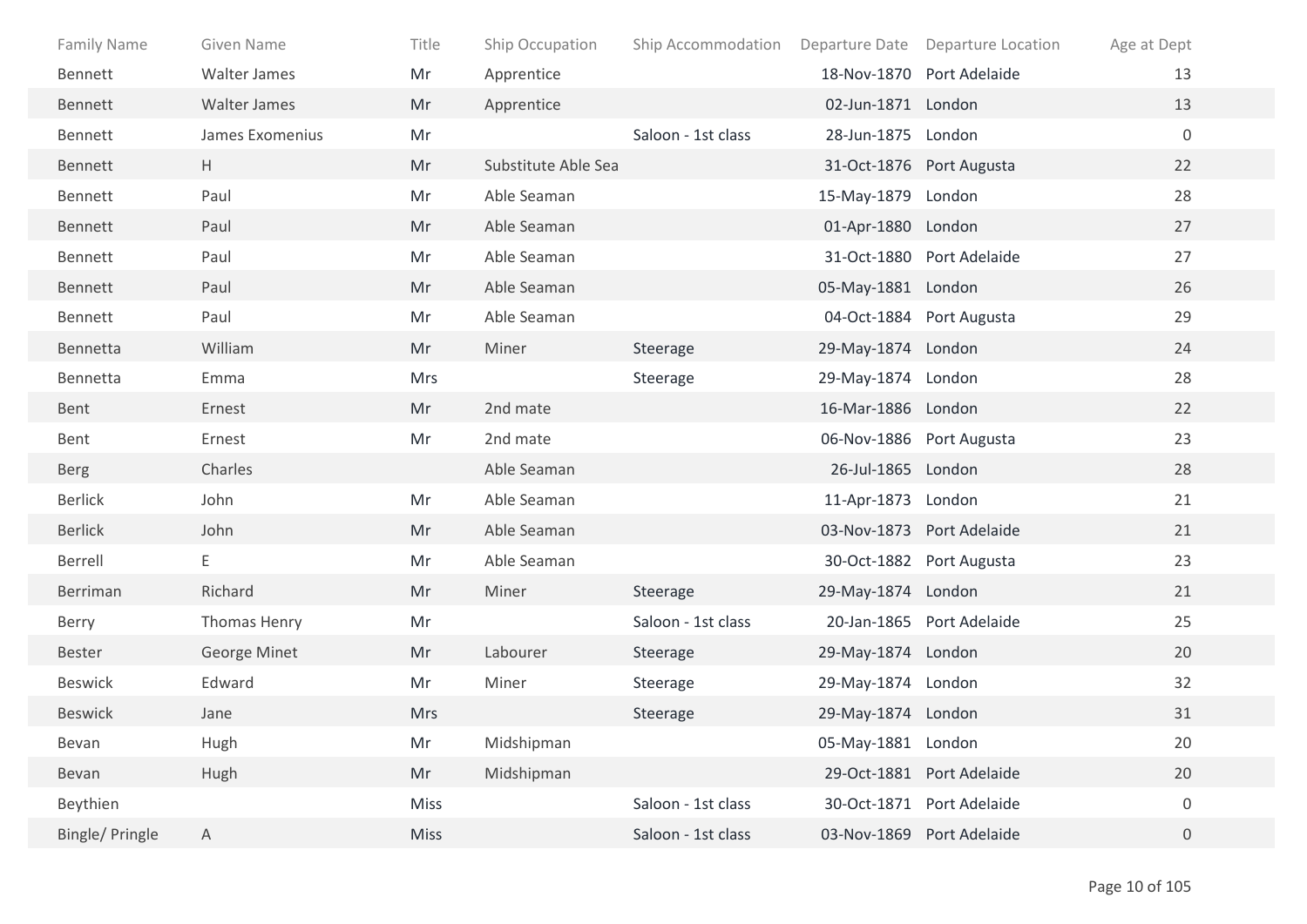| <b>Family Name</b> | Given Name                    | Title      | Ship Occupation                                | Ship Accommodation  Departure Date  Departure Location |                    |                           | Age at Dept |
|--------------------|-------------------------------|------------|------------------------------------------------|--------------------------------------------------------|--------------------|---------------------------|-------------|
| <b>Binks</b>       | <b>William Howse</b>          | Mr         | <b>Builder</b>                                 | Saloon - 1st class                                     | 02-Jun-1871 London |                           | 23          |
| Biuei/Bince        | Giviani                       | Mr         | Able Seaman                                    |                                                        | 01-Apr-1880 London |                           | 22          |
| Blackburn          | Mary                          | Ms         | Nurse                                          | Steerage                                               | 29-May-1874 London |                           | 31          |
| Blackler           | Mary                          | <b>Mrs</b> | home duties                                    | Saloon - 1st class                                     |                    | 17-Dec-1867 Port Adelaide | 59          |
| Blackler           | Rosa                          | Miss       | home duties                                    | Cabin - 2nd class                                      | 19-Apr-1877 London |                           | 17          |
| Blackler           | Sarah                         | <b>Mrs</b> | home duties                                    | Cabin - 2nd class                                      | 19-Apr-1877 London |                           | 39          |
| Blackwell          | James Webb                    | Mr         | Store Keeper                                   | Saloon - 1st class                                     | 29-Jun-1868 London |                           | 27          |
| Blackwell          | Matilda                       | <b>Mrs</b> | home duties                                    | Saloon - 1st class                                     | 29-Jun-1868 London |                           | 24          |
| <b>Blake</b>       | Joseph                        | Mr         | Able Seamna                                    |                                                        |                    | 31-Oct-1880 Port Adelaide | 28          |
| <b>Bland</b>       | Patrick                       | Mr         | Labourer                                       | Steerage                                               | 29-May-1874 London |                           | 34          |
| Blosman            | Charles                       | Mr         | Able Seaman                                    |                                                        | 15-May-1879 London |                           | 56          |
| Blosman            | Charles                       | Mr         | Able Seaman                                    |                                                        |                    | 30-Oct-1879 Port Adelaide | 56          |
| Boam               | William                       | Mr         | <b>Steward and Cooks</b>                       |                                                        | 21-Apr-1878 London |                           | 21          |
| <b>Bohrs</b>       | Friedrick                     | Mr         |                                                | Steerage                                               | 26-May-1876 London |                           | 23          |
| <b>Boord</b>       | Alexander Frederick Junior    | Mr         | Able Seaman                                    |                                                        | 27-Jul-1866 London |                           | 21          |
| Borroro            | Henry Lee                     | Mr         | Midshipman                                     |                                                        | 28-Jun-1875 London |                           | 16          |
| Borroro            | Henry Lee                     | Mr         | Midshipman                                     |                                                        |                    | 11-Nov-1875 Port Adelaide | 16          |
| Borrow             | Henry Lee                     | Mr         |                                                | Saloon - 1st class                                     | 28-Jun-1875 London |                           | 16          |
| Bosustow/Bosisto   |                               | Captain    |                                                | Saloon - 1st class                                     |                    | 03-Nov-1873 Port Adelaide | $\mathbf 0$ |
| Bouch/Roach        | John                          | Mr         | Able Seaman                                    |                                                        | 11-Apr-1873 London |                           | 21          |
| Bouch/Roach        | John                          | Mr         | Able Seaman                                    |                                                        |                    | 03-Nov-1873 Port Adelaide | 21          |
| Bowden             | James                         | Mr         | Able Seaman                                    |                                                        |                    | 31-Oct-1876 Port Augusta  | 51          |
| Bowen              | Llewellyn W                   | Captain    | ship's master/capt                             |                                                        | 25-Jun-1872 London |                           | 38          |
| Bowen              | Llewellyn W                   | Captain    | Ship's master/capt                             |                                                        |                    | 14-Nov-1872 Port Adelaide | 38          |
| Bowen              | Llewellyn                     | Captain    | Ship's Master                                  |                                                        | 11-Apr-1873 London |                           | 39          |
| Bowen              | <b>Edward Charles Jackson</b> |            | Reveren Clerk in Holy Order Saloon - 1st class |                                                        | 11-Apr-1873 London |                           | 35          |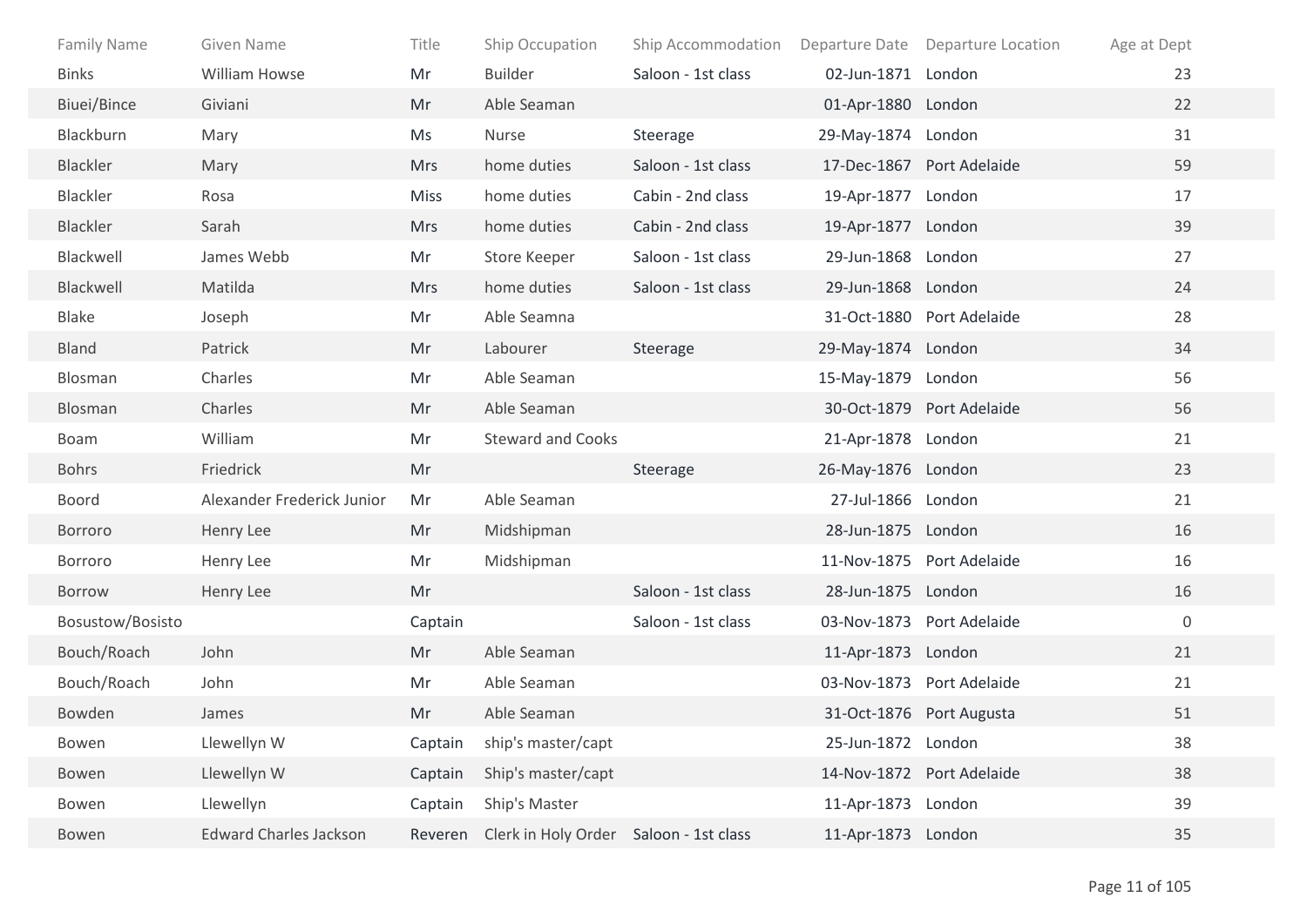| <b>Family Name</b> | Given Name                    | Title       | Ship Occupation    | Ship Accommodation |                    | Departure Date Departure Location | Age at Dept    |
|--------------------|-------------------------------|-------------|--------------------|--------------------|--------------------|-----------------------------------|----------------|
| Bowen              | <b>Edward Charles Jackson</b> | Reveren     | Clerk              | Saloon - 1st class |                    | 03-Nov-1873 Port Adelaide         | 85             |
| Bowen              | Blanche                       | <b>Mrs</b>  |                    | Saloon - 1st class |                    | 03-Nov-1873 Port Adelaide         | 23             |
| Bowen              |                               | <b>Miss</b> |                    | Saloon - 1st class |                    | 03-Nov-1873 Port Adelaide         | $\mathbf 0$    |
| Bowen              | Llewellyn                     | Captain     | Ship's Master      |                    |                    | 03-Nov-1873 Port Adelaide         | 39             |
| Bowen              | Llewellyn                     | Captain     | Master of the ship |                    | 29-May-1874 London |                                   | 40             |
| Boyd               | Peter                         | Mr          | Able Seaman        |                    |                    | 30-Oct-1871 Port Adelaide         | 44             |
| <b>Bradley</b>     | Susannah                      |             | Stewardess         |                    |                    | 20-Jan-1865 Port Adelaide         | 30             |
| <b>Bradley</b>     | Susannah                      |             | Stewardess         |                    | 26-Jul-1865 London |                                   | 30             |
| <b>Bradley</b>     |                               | Mr          |                    | Cabin - 2nd class  | 26-Jul-1865 London |                                   | $\mathbf 0$    |
| Bradshaw           | George                        | Mr          | Deck Hand          |                    |                    | 30-Oct-1879 Port Adelaide         | 23             |
| Braen              | Charles                       | Mr          | Able Seaman        |                    | 01-Apr-1880 London |                                   | 32             |
| <b>Braen</b>       | Charles                       | Mr          | Able Seaman        |                    |                    | 31-Oct-1880 Port Adelaide         | 32             |
| <b>Bramler</b>     | Thomas                        | Mr          | Able Seaman        |                    | 26-May-1876 London |                                   | 34             |
| Bramwell           | John                          | Mr          |                    | Saloon - 1st class | 26-Jul-1865 London |                                   | 48             |
| <b>Bransmead</b>   | <b>Horace George</b>          | Mr          | Able Seaman/Appr   |                    |                    | 03-Nov-1873 Port Adelaide         | 19             |
| <b>Bray</b>        | Thomas Cox                    | Mr          |                    | Saloon - 1st class | 06-Aug-1864 London |                                   | 49             |
| <b>Bray</b>        | Sarah                         | <b>Mrs</b>  |                    | Saloon - 1st class | 06-Aug-1864 London |                                   | 50             |
| <b>Bray</b>        | Sarah Ann                     | <b>Miss</b> |                    | Saloon - 1st class | 06-Aug-1864 London |                                   | 20             |
| <b>Bray</b>        | <b>Blanche Louise</b>         | <b>Miss</b> |                    | Saloon - 1st class | 06-Aug-1864 London |                                   | 16             |
| <b>Bray</b>        | H                             | Mr          | Cabin Boy          |                    | 05-May-1881 London |                                   | 16             |
| <b>Bray</b>        | H                             | Mr          | Cabin Boy          |                    |                    | 29-Oct-1881 Port Adelaide         | 16             |
| <b>Brett</b>       |                               | Mr          |                    | Saloon - 1st class | 01-Apr-1880 London |                                   | $\overline{0}$ |
| Brewster           | John                          | Mr          | storekeeper        | Saloon - 1st class |                    | 05-Jan-1866 Port Adelaide         | 38             |
| <b>Brewster</b>    | Anne                          | <b>Mrs</b>  |                    | Saloon - 1st class |                    | 05-Jan-1866 Port Adelaide         | 38             |
| Brewster           | John                          | Mr          | Merchant           | Cabin - 2nd class  | 25-Jul-1867 London |                                   | 39             |
| Brewster           | Ann                           | <b>Mrs</b>  | home duties        | Cabin - 2nd class  | 25-Jul-1867 London |                                   | 39             |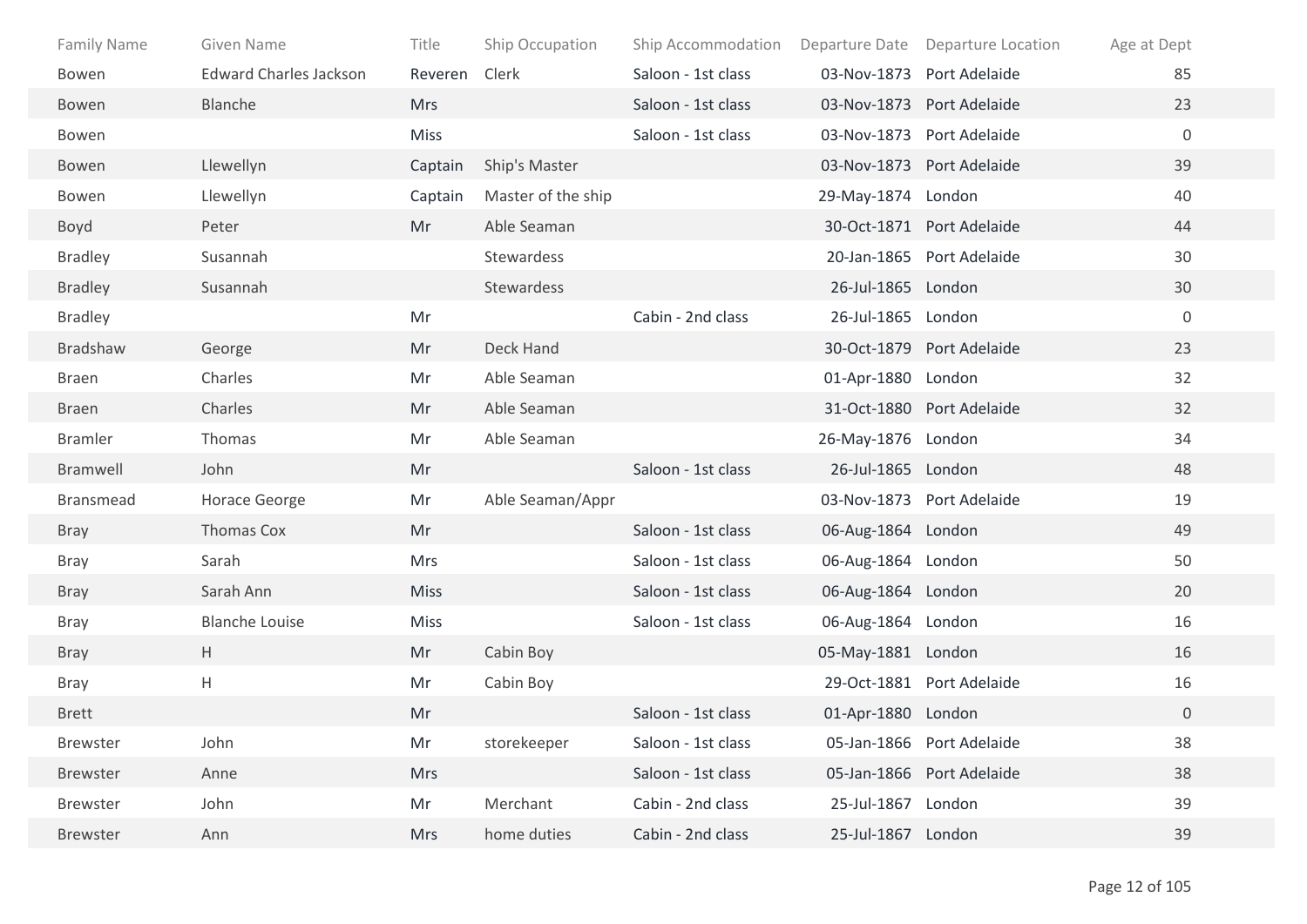| <b>Family Name</b> | Given Name            | Title       | Ship Occupation        | Ship Accommodation |                    | Departure Date Departure Location | Age at Dept      |
|--------------------|-----------------------|-------------|------------------------|--------------------|--------------------|-----------------------------------|------------------|
| <b>Brewster</b>    | Robert                | Mr          | Merchant               | Cabin - 2nd class  | 25-Jul-1867 London |                                   | 27               |
| <b>Bridger</b>     | G                     | Mr          | Deckhand               |                    | 16-Mar-1885 London |                                   | 19               |
| <b>Bridgman</b>    |                       | <b>Miss</b> |                        | Saloon - 1st class | 01-Apr-1880 London |                                   | $\boldsymbol{0}$ |
| <b>Bright</b>      |                       | Mr          | Able Seaman            |                    | 09-May-1882 London |                                   | $\overline{0}$   |
| <b>Briusmead</b>   | H G                   | Mr          | Apprentice             |                    | 25-Jun-1872 London |                                   | $\mathbf 0$      |
| <b>Briusmead</b>   | H G                   | Mr          | Apprentice             |                    |                    | 14-Nov-1872 Port Adelaide         | $\overline{0}$   |
| <b>Broad</b>       | Edward                | Mr          | Cooper                 | Steerage           | 29-May-1874 London |                                   | 19               |
| Brown              | Joseph                | Mr          |                        |                    | 06-Aug-1864 London |                                   | 35               |
| Brown              |                       | Mr          |                        | Saloon - 1st class |                    | 05-Jan-1866 Port Adelaide         | $\boldsymbol{0}$ |
| Brown              |                       | <b>Miss</b> |                        | Saloon - 1st class |                    | 05-Jan-1866 Port Adelaide         | $\overline{0}$   |
| Brown              | J.                    | Mr          |                        | Saloon - 1st class | 27-Jul-1866 London |                                   | $\mathbf 0$      |
| Brown              |                       | <b>Mrs</b>  |                        | Saloon - 1st class | 27-Jul-1866 London |                                   | $\overline{0}$   |
| Brown              | George O              | Mr          | Able Seaman            |                    | 29-Jun-1868 London |                                   | 19               |
| Brown              | $\mathsf{J}^-$        | Mr          | <b>Ordinary Seaman</b> |                    | 29-Jun-1868 London |                                   | 19               |
| Brown              | William               | Mr          | Sail maker             |                    | 29-Jun-1868 London |                                   | 52               |
| Brown              | William               | Mr          | Sail maker             |                    |                    | 09-Nov-1868 Port Adelaide         | 52               |
| Brown              | J                     | Mr          | Ordinary Seaman        |                    |                    | 09-Nov-1868 Port Adelaide         | 19               |
| Brown              | George O              | Mr          | Able Seaman            |                    |                    | 09-Nov-1868 Port Adelaide         | 19               |
| Brown              | <b>Woolmer George</b> | Mr          | Apprentice             |                    | 13-May-1869 London |                                   | $\mathbf 0$      |
| Brown              | William               | Mr          | Sailmaker              |                    | 13-May-1869 London |                                   | 58               |
| Brown              | William               | Mr          | Sailmaker              |                    |                    | 03-Nov-1869 Port Adelaide         | 58               |
| Brown              | James                 | Mr          | Able Seaman            |                    |                    | 03-Nov-1869 Port Adelaide         | 20               |
| brown              | <b>Woolmer George</b> | Mr          | apprentice             |                    |                    | 03-Nov-1869 Port Adelaide         | $\boldsymbol{0}$ |
| Brown              | <b>Woolmer George</b> | Mr          | Apprentice             |                    |                    | 18-Nov-1870 Port Adelaide         | 19               |
| Brown              | William               | Mr          | Sailmaker              |                    |                    | 18-Nov-1870 Port Adelaide         | 49               |
| Brown              | William               | Mr          | Sailmaker              |                    | 02-Jun-1871 London |                                   | $\boldsymbol{0}$ |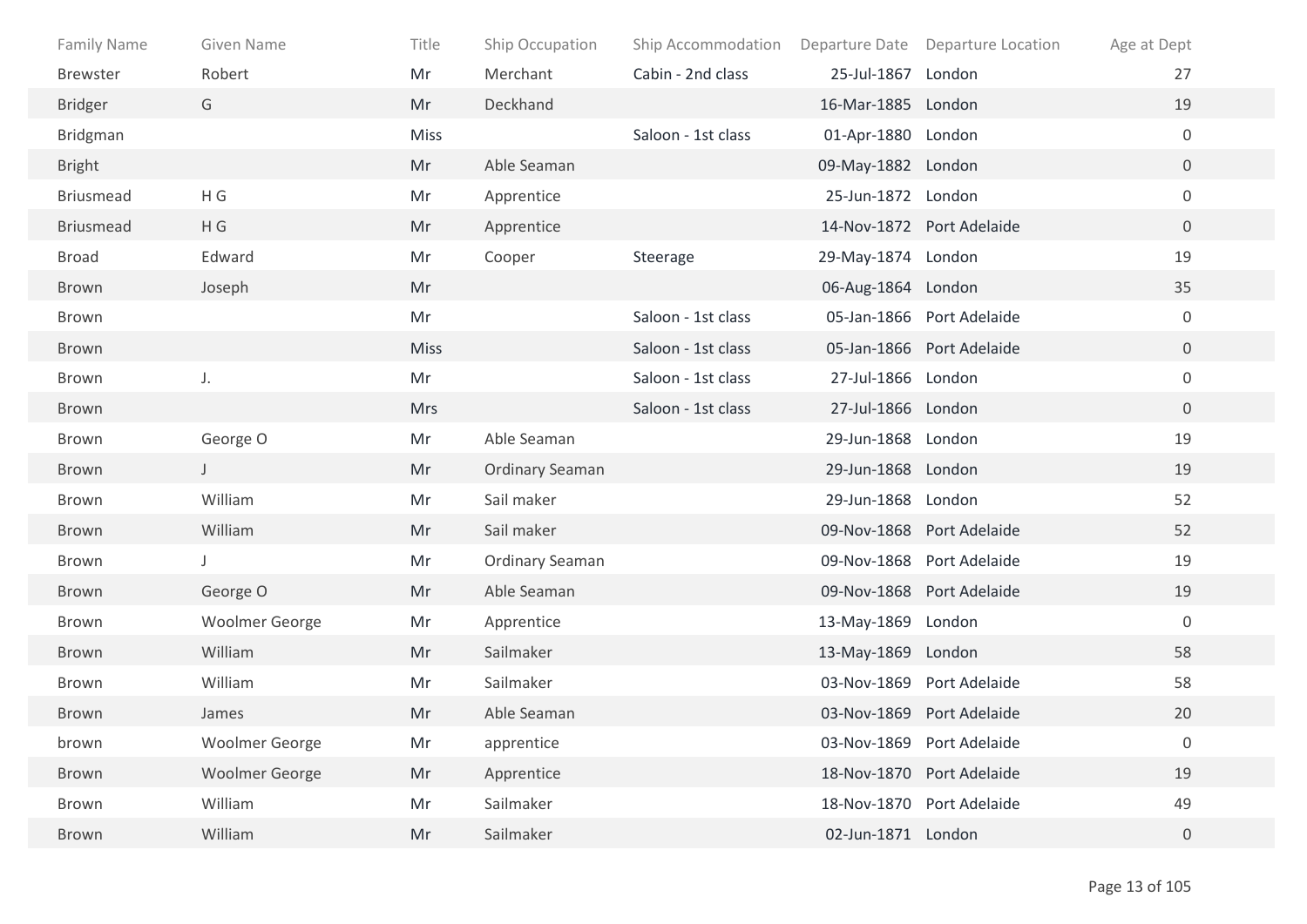| Family Name       | Given Name | Title       | Ship Occupation | Ship Accommodation Departure Date Departure Location |                    |                           | Age at Dept |
|-------------------|------------|-------------|-----------------|------------------------------------------------------|--------------------|---------------------------|-------------|
| Brown             | William    | Mr          | Sailmaker       |                                                      |                    | 30-Oct-1871 Port Adelaide | 0           |
| Brown             | William    | Mr          | Sailmaker       |                                                      | 25-Jun-1872 London |                           | 57          |
| Brown             | William    | Mr          | Sailmaker       |                                                      |                    | 14-Nov-1872 Port Adelaide | 57          |
| Brown             | William    | Mr          | Sail maker      |                                                      | 11-Apr-1873 London |                           | 57          |
| Brown             | William    | Mr          | Sail maker      |                                                      |                    | 03-Nov-1873 Port Adelaide | 57          |
| Brown             | William    | Mr          | Sailmaker       |                                                      | 29-May-1874 London |                           | 58          |
| Brown             | William    | Mr          | Sailmaker       |                                                      | 28-Jun-1875 London |                           | 74          |
| Brown             | John       | Mr          | Able Seaman     |                                                      | 28-Jun-1875 London |                           | 26          |
| Brown             | John       | Mr          | Able Seaman     |                                                      |                    | 11-Nov-1875 Port Adelaide | 26          |
| Brown             | William    | Mr          | Sailmaker       |                                                      |                    | 11-Nov-1875 Port Adelaide | 74          |
| Brown             | William    | Mr          | Sail maker      |                                                      | 26-May-1876 London |                           | 74          |
| <b>Brown</b>      | William    | Mr          | Sailmaker       |                                                      |                    | 31-Oct-1876 Port Adelaide | 74          |
| Brown             | William    | Mr          | Sailmaker       |                                                      | 19-Apr-1877 London |                           | 74          |
| Brown             | William    | Mr          | Sail maker      |                                                      |                    | 31-Oct-1877 Port Adelaide | 74          |
| Brown             | William    | Mr          | Deck Hand       |                                                      |                    | 29-Oct-1881 Port Adelaide | 20          |
| Brown             | George     | Mr          | Able Seaman     |                                                      | 28-Apr-1884 London |                           | 50          |
| Brown             | George     | Mr          | Able seaman     |                                                      |                    | 04-Oct-1884 Port Augusta  | 51          |
| Browne            | James      | Mr          | Able Seaman     |                                                      | 29-Jun-1868 London |                           | 22          |
| <b>Brownfield</b> | Α          | Mr          | Able seaman     |                                                      |                    | 10-Oct-1885 Port Augusta  | 43          |
| Brownfield        | A          | Mr          | Able seaman     |                                                      | 16-Mar-1886 London |                           | 42          |
| Brownfield        | Α          | Mr          | Able seaman     |                                                      |                    | 06-Nov-1886 Port Augusta  | 42          |
| <b>Bruce</b>      | Alexander  | Mr          | Apprentice      |                                                      | 06-Aug-1864 London |                           | 17          |
| <b>Bruce</b>      | Thomas     | Mr          | Carpenter       |                                                      | 06-Aug-1864 London |                           | 24          |
| <b>Bruce</b>      | David      | Mr          | Ship Master     |                                                      | 06-Aug-1864 London |                           | 49          |
| <b>Bruce</b>      | John       | Mr          | 1st Mate        |                                                      | 06-Aug-1864 London |                           | 25          |
| <b>Bruce</b>      | Janet      | <b>Miss</b> |                 | Saloon - 1st class                                   | 06-Aug-1864 London |                           | 21          |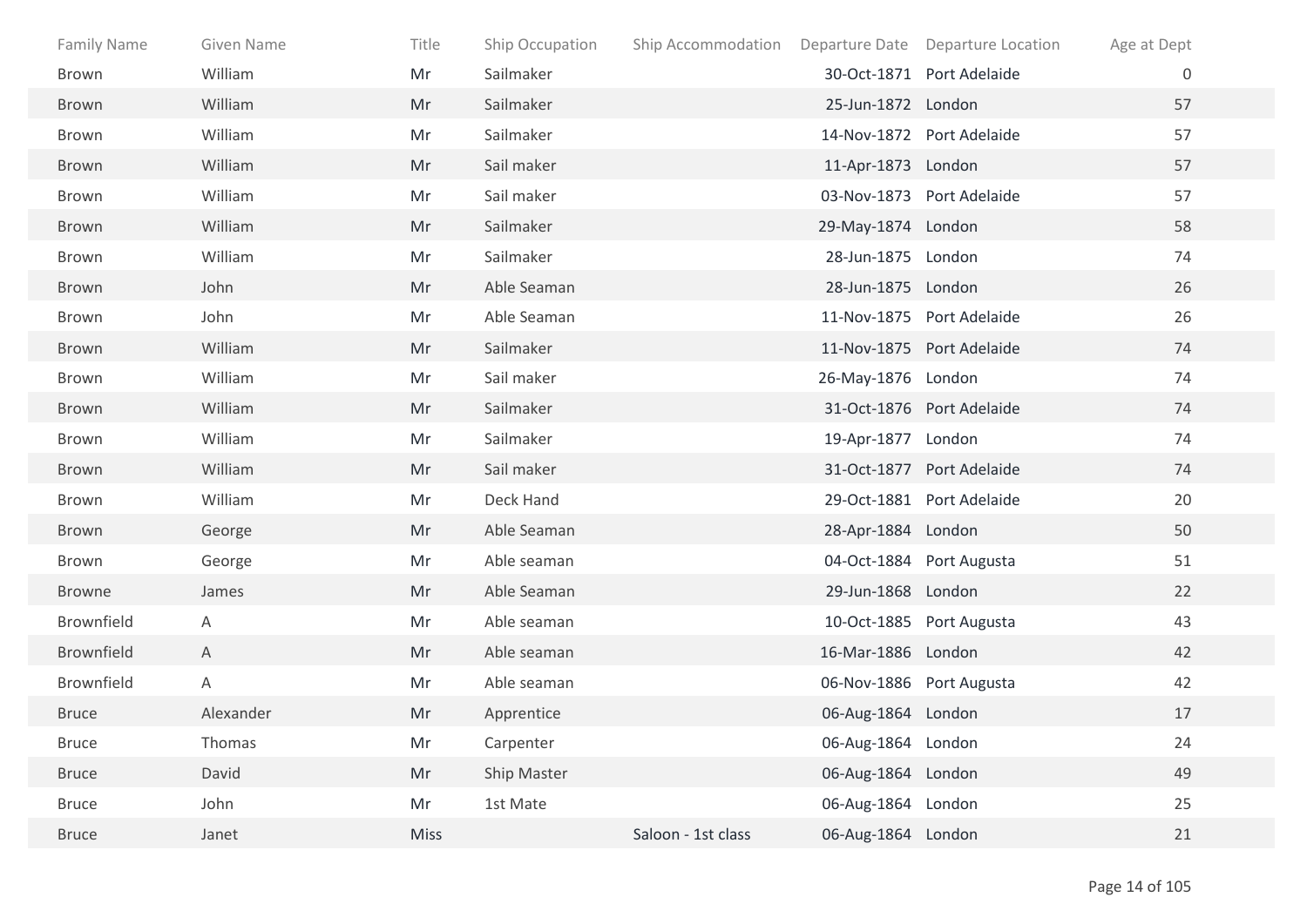| Family Name  | Given Name | Title       | Ship Occupation                       | Ship Accommodation Departure Date Departure Location |                    |                           | Age at Dept |
|--------------|------------|-------------|---------------------------------------|------------------------------------------------------|--------------------|---------------------------|-------------|
| <b>Bruce</b> | Janet      | <b>Miss</b> |                                       | Saloon - 1st class                                   |                    | 20-Jan-1865 Port Adelaide | 21          |
| <b>Bruce</b> | David      |             | Master of the Ship                    |                                                      |                    | 20-Jan-1865 Port Adelaide | 49          |
| <b>Bruce</b> | Alexander  |             | Apprentice                            |                                                      | 26-Jul-1865 London |                           | 18          |
| <b>Bruce</b> | David      | Captain     | Master of ship, No Saloon - 1st class |                                                      | 26-Jul-1865 London |                           | 50          |
| <b>Bruce</b> | John       | Mr          | Chief Mate                            |                                                      | 26-Jul-1865 London |                           | 25          |
| <b>Bruce</b> | David      | Captain     | Captain                               |                                                      |                    | 05-Jan-1866 Port Adelaide | 50          |
| <b>Bruce</b> | John       | Mr          | 1st Mate                              |                                                      |                    | 05-Jan-1866 Port Adelaide | 25          |
| <b>Bruce</b> | Alexander  | Mr          | Apprentice                            |                                                      |                    | 05-Jan-1866 Port Adelaide | 18          |
| <b>Bruce</b> | David      | Captain     | Ship's Captain                        |                                                      | 27-Jul-1866 London |                           | 47          |
| <b>Bruce</b> | John       | Mr          | 1st Mate                              |                                                      | 27-Jul-1866 London |                           | 26          |
| <b>Bruce</b> | Alexander  | Mr          | Apprentice                            |                                                      | 27-Jul-1866 London |                           | 17          |
| <b>Bruce</b> | David      | Captain     | Ship Captain                          |                                                      |                    | 27-Dec-1866 Port Adelaide | 47          |
| <b>Bruce</b> | John       | Mr          | 1st Mate                              |                                                      |                    | 27-Dec-1866 Port Adelaide | 26          |
| <b>Bruce</b> | David, Jnr | Mr          |                                       | Saloon - 1st class                                   |                    | 27-Dec-1866 Port Adelaide | 10          |
| <b>Bruce</b> | Alexander  | Mr          | Apprentice                            |                                                      |                    | 27-Dec-1866 Port Adelaide | 17          |
| <b>Bruce</b> | John       | Captain     | Ship's Captain/Mas                    |                                                      | 25-Jul-1867 London |                           | 27          |
| <b>Bruce</b> | Alexander  | Mr          | 3rd Mate                              |                                                      | 25-Jul-1867 London |                           | 19          |
| <b>Bruce</b> | John       | Mr          | Ship Master                           |                                                      |                    | 17-Dec-1867 Port Adelaide | 27          |
| <b>Bruce</b> | Alexander  | Mr          | 3rd mate                              |                                                      |                    | 17-Dec-1867 Port Adelaide | 19          |
| <b>Bruce</b> | John       |             | Ship's Master                         |                                                      | 29-Jun-1868 London |                           | 28          |
| <b>Bruce</b> | John       | Mr          | Ship's Captain                        |                                                      |                    | 09-Nov-1868 Port Adelaide | 28          |
| <b>Bruce</b> | John       | Mr          | Ship's Master                         |                                                      | 13-May-1869 London |                           | 29          |
| <b>Bruce</b> | John       | Mr          | Ship's Master                         |                                                      |                    | 03-Nov-1869 Port Adelaide | 29          |
| <b>Bruce</b> | David      | Captain     | Ship Master                           |                                                      | 24-May-1870 London |                           | 47          |
| <b>Bruce</b> | John       | Mr          | 1st mate                              |                                                      | 24-May-1870 London |                           | 26          |
| <b>Bruce</b> | Alexander  | Mr          | Apprentice                            |                                                      | 24-May-1870 London |                           | 22          |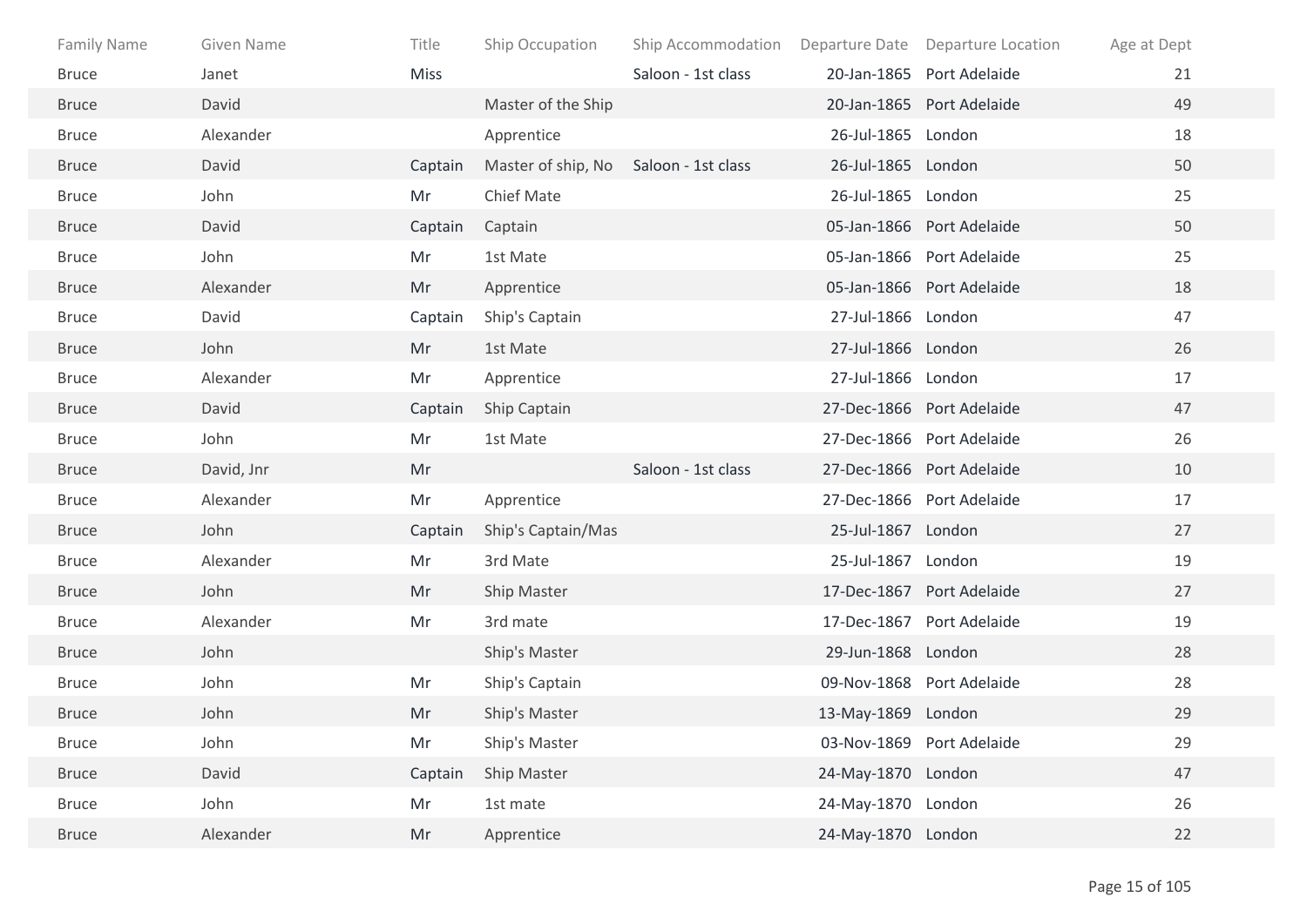| <b>Family Name</b> | Given Name          | Title       | Ship Occupation         | Ship Accommodation |                    | Departure Date Departure Location | Age at Dept      |
|--------------------|---------------------|-------------|-------------------------|--------------------|--------------------|-----------------------------------|------------------|
| <b>Bruce</b>       | John                | Captain     | Ship Captain - Mast     |                    |                    | 18-Nov-1870 Port Adelaide         | 30               |
| <b>Bruce</b>       | John                | Captain     | Ship Captain - mast     |                    | 02-Jun-1871 London |                                   | 31               |
| <b>Bruce</b>       | John                | Captain     | Ship Captain/Mast       |                    |                    | 30-Oct-1871 Port Adelaide         | 32               |
| <b>Bruce</b>       | Alexander           | Captain     | ship's master           |                    | 28-Jun-1875 London |                                   | 27               |
| <b>Bruce</b>       | Alexander           | Captain     | Ship's Master           |                    |                    | 11-Nov-1875 Port Adelaide         | 27               |
| <b>Bruce</b>       | John G              | Mr          | <b>Cuddy Servant</b>    |                    | 05-May-1881 London |                                   | 21               |
| <b>Bruce</b>       |                     | <b>Mrs</b>  |                         | Saloon - 1st class | 28-Apr-1884 London |                                   | $\mathbf 0$      |
| <b>Bruce</b>       | Mdlles              |             |                         | Saloon - 1st class | 28-Apr-1884 London |                                   | $\overline{0}$   |
| Bryan              | James               | Mr          | able Seaman             |                    | 26-May-1876 London |                                   | 41               |
| <b>Bryant</b>      | Johanna             | <b>Miss</b> | <b>Domestic Servant</b> | Steerage           | 29-May-1874 London |                                   | 24               |
| Bryant             | John                | Mr          | Gardiner                | Steerage           | 29-May-1874 London |                                   | 22               |
| Bryant             | Elizabeth/Eliza Ann | <b>Mrs</b>  | Miner                   | Steerage           | 29-May-1874 London |                                   | 28               |
| <b>Bryant</b>      | M                   | Mr          |                         | Saloon - 1st class | 28-Jun-1875 London |                                   | $\mathbf 0$      |
| Bryant             | M P                 | Mr          | Midshipman              |                    | 28-Jun-1875 London |                                   | 22               |
| <b>Brydge</b>      |                     | Mr          |                         | Saloon - 1st class | 16-Mar-1886 London |                                   | $\mathbf 0$      |
| <b>Buck</b>        |                     | <b>Mrs</b>  |                         | Cabin - 2nd class  |                    | 05-Jan-1866 Port Adelaide         | $\overline{0}$   |
| Buckingham         | Robert              | Mr          | Cooks mate              |                    | 21-Apr-1878 London |                                   | 40               |
| <b>Buckley</b>     | John                | Mr          | Labourer                | Steerage           | 29-May-1874 London |                                   | 20               |
| <b>Budgett</b>     |                     | <b>Miss</b> |                         | Saloon - 1st class | 13-May-1869 London |                                   | $\mathbf 0$      |
| <b>Bullen</b>      | <b>Beresford R</b>  | Mr          | Surgeon                 |                    | 28-Jun-1875 London |                                   | 23               |
| <b>Bullen</b>      |                     | Dr          |                         | Saloon - 1st class | 28-Jun-1875 London |                                   | $\boldsymbol{0}$ |
| <b>Bullen</b>      | <b>Beresford R</b>  | Mr          | Surgeon                 |                    |                    | 11-Nov-1875 Port Adelaide         | 23               |
| <b>Bullock</b>     | Jane                | Mrs         |                         | Saloon - 1st class |                    | 27-Dec-1866 Port Adelaide         | 48               |
| <b>Bullock</b>     | Frederick William   | Master      | student                 | Saloon - 1st class |                    | 27-Dec-1866 Port Adelaide         | 15               |
| <b>Bunn</b>        | William A           | Mr          |                         | Steerage           | 13-May-1869 London |                                   | $\boldsymbol{0}$ |
| <b>Bunn</b>        | L. M                |             |                         | Steerage           | 13-May-1869 London |                                   | $\overline{0}$   |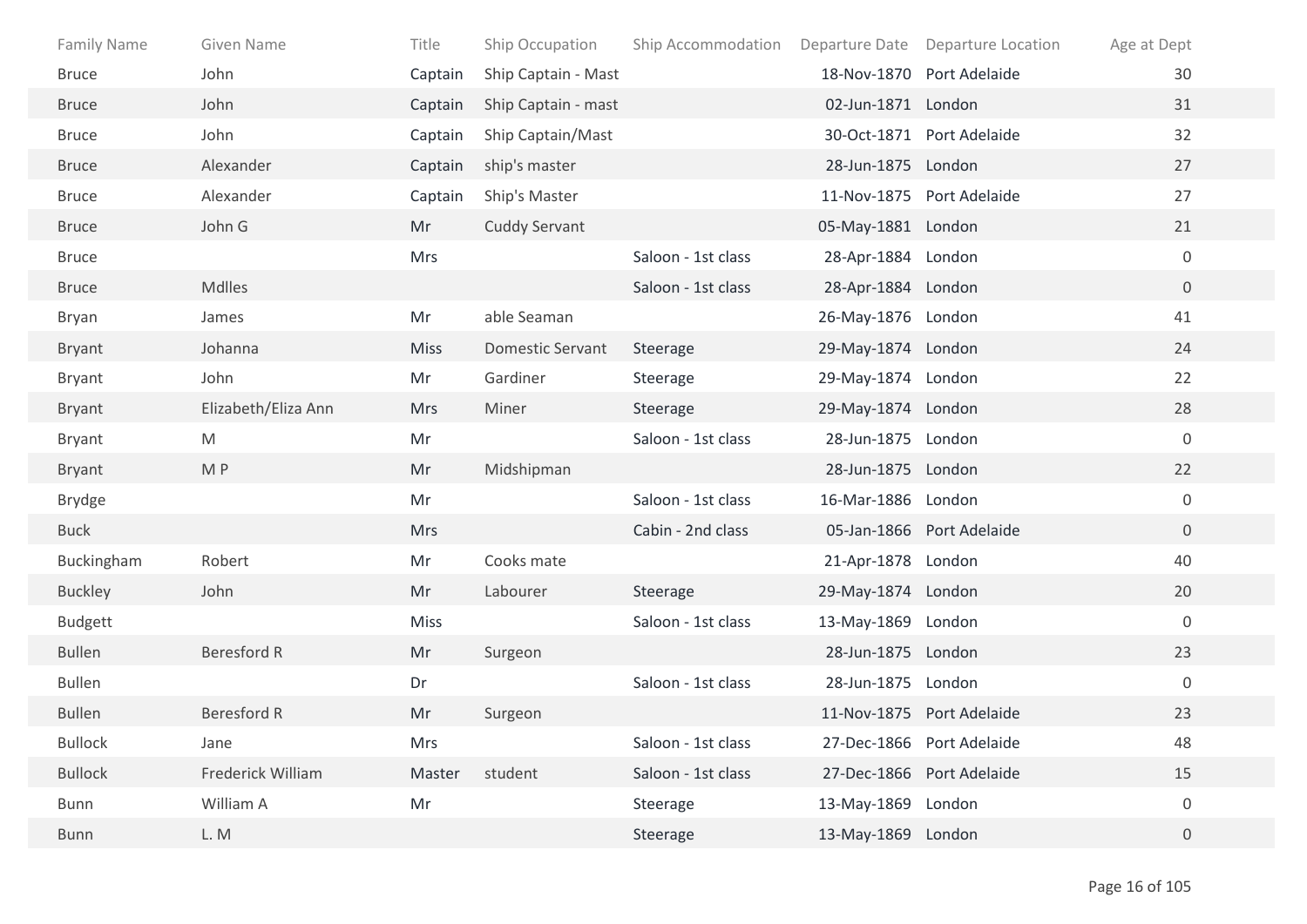| Family Name   | <b>Given Name</b> | Title       | Ship Occupation | Ship Accommodation |                    | Departure Date Departure Location | Age at Dept      |
|---------------|-------------------|-------------|-----------------|--------------------|--------------------|-----------------------------------|------------------|
| Burden        | Joshua            | Mr          | Able Seaman     |                    |                    | 05-May-1881 Port Adelaide         | 27               |
| Burford       |                   | <b>Mrs</b>  |                 | Cabin - 2nd class  | 26-Jul-1865 London |                                   | $\overline{0}$   |
| <b>Burge</b>  | Eliza             | Miss        | Housemaid       | Steerage           | 29-May-1874 London |                                   | 26               |
| <b>Burt</b>   |                   | <b>Mrs</b>  |                 | Cabin - 2nd class  |                    | 05-Jan-1866 Port Adelaide         | $\overline{0}$   |
| <b>Burton</b> | Isabella          | Ms          | Dressmaker      | Steerage           | 29-May-1874 London |                                   | 29               |
| <b>Burton</b> | Charles           | Mr          | Smith           | Steerage           | 29-May-1874 London |                                   | 36               |
| <b>Burton</b> | Emma              | <b>Mrs</b>  |                 | Steerage           | 29-May-1874 London |                                   | 30               |
| Burton        | Henry             | Mr          | Able Seaman     |                    | 26-May-1876 London |                                   | 24               |
| <b>Burton</b> | Richard           | Mr          | Midshipman      |                    | 05-May-1881 London |                                   | 17               |
| Burton        | Richard           | mm          | Midshipman      |                    |                    | 29-Oct-1881 Port Adelaide         | 17               |
| <b>Buster</b> | J R               | Mr          | 1st Mate        |                    | 15-May-1879 London |                                   | 35               |
| <b>Buster</b> | JR                | Mr          | 1st Mate        |                    |                    | 30-Oct-1879 Port Adelaide         | 35               |
| Butcher       | J                 | Mr          | Cuddy Servant   |                    | 25-Jun-1872 London |                                   | 23               |
| Butcher       | $\mathsf{J}$      | Mr          | 2nd Steward     |                    |                    | 03-Nov-1873 Port Adelaide         | 24               |
| <b>Butler</b> |                   | Mr          |                 | Saloon - 1st class |                    | 20-Jan-1865 Port Adelaide         | $\mathbf 0$      |
| <b>Butler</b> |                   | <b>Mrs</b>  |                 | Saloon - 1st class |                    | 20-Jan-1865 Port Adelaide         | $\overline{0}$   |
| <b>Butler</b> |                   | Miss        |                 | Saloon - 1st class |                    | 20-Jan-1865 Port Adelaide         | $\boldsymbol{0}$ |
| <b>Butler</b> |                   | <b>Miss</b> |                 | Saloon - 1st class |                    | 20-Jan-1865 Port Adelaide         | $\overline{0}$   |
| Butler        |                   | Miss        |                 | Saloon - 1st class |                    | 20-Jan-1865 Port Adelaide         | $\boldsymbol{0}$ |
| <b>Butler</b> |                   | <b>Miss</b> |                 | Saloon - 1st class |                    | 20-Jan-1865 Port Adelaide         | $\overline{0}$   |
| Byas          | Francis Bayley    | Mr          | Apprentice      |                    |                    | 10-Oct-1885 Port Augusta          | 18               |
| Cable         | F                 | Mr          | stock keeper    |                    | 29-Jun-1868 London |                                   | 21               |
| Cadei         | Angelo            | Mr          | Labourer        | Steerage           | 26-May-1876 London |                                   | 29               |
| Cadenhead     |                   | Mr          |                 | Saloon - 1st class | 13-May-1869 London |                                   | $\boldsymbol{0}$ |
| Cage          | William John      | Mr          | Apprentice      |                    | 28-Jun-1875 London |                                   | 19               |
| Cage          | William John      | Mr          | Apprentice      |                    |                    | 11-Nov-1875 Port Adelaide         | 19               |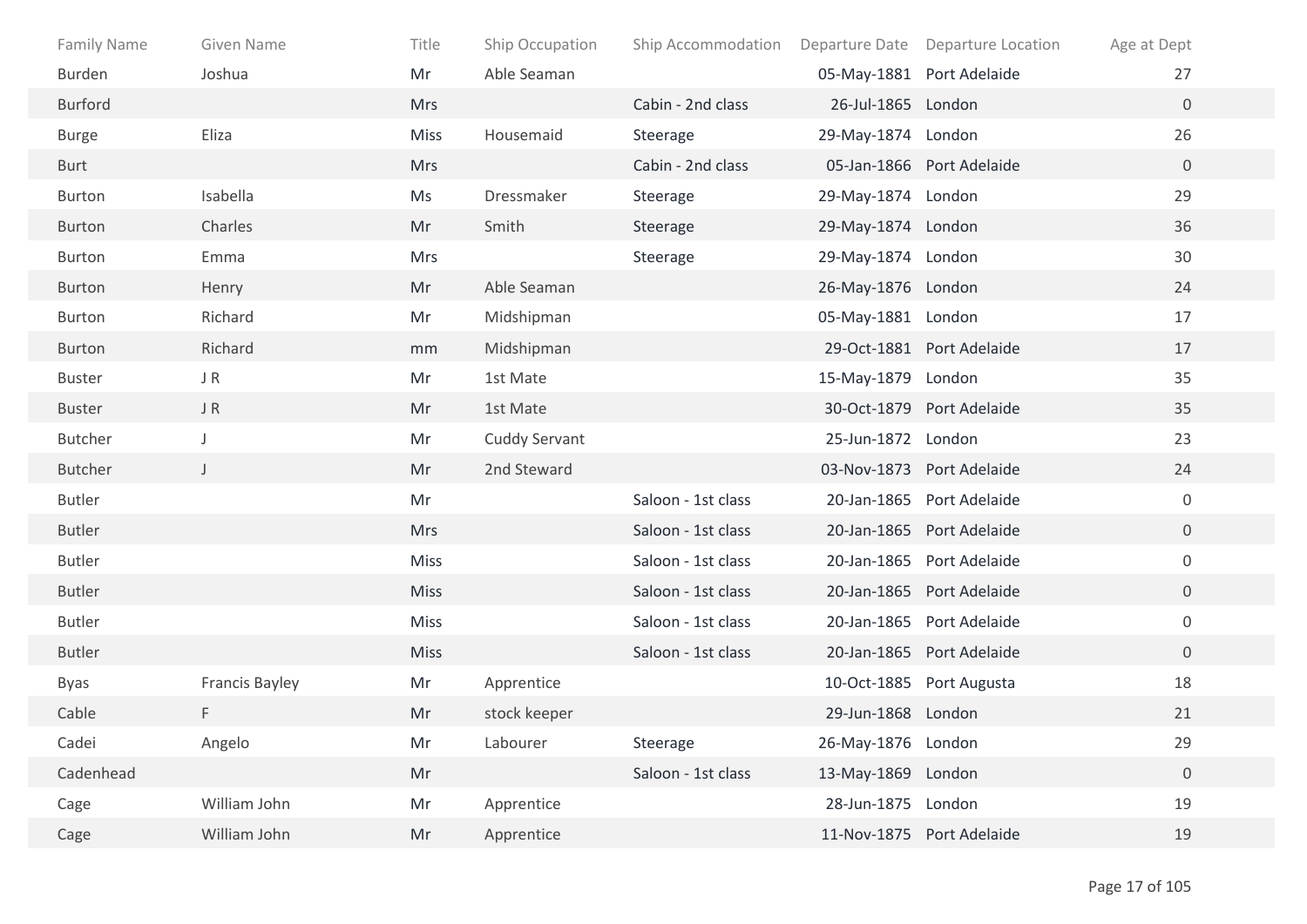| Family Name | Given Name                | Title       | Ship Occupation | Ship Accommodation |                    | Departure Date Departure Location | Age at Dept      |
|-------------|---------------------------|-------------|-----------------|--------------------|--------------------|-----------------------------------|------------------|
| Cain        | Patrick                   | Mr          | Labourer        | Steerage           | 29-May-1874 London |                                   | 17               |
| Callard     | James                     | Mr          | Able Seaman     |                    |                    | 30-Oct-1882 Port Augusta          | 29               |
| Cameron     | Alexander                 | Mr          | Able Seaman     |                    | 25-Jul-1867 London |                                   | 34               |
| Cameron     | Mary Ann                  | <b>Miss</b> |                 | Cabin - 2nd class  | 25-Jul-1867 London |                                   | $\overline{2}$   |
| Cameron     | Alexander                 | Mr          | Able Seaman     |                    |                    | 17-Dec-1867 Port Adelaide         | 34               |
| Cameron     | Alexander                 | Mr          | Able Seaman     |                    | 29-Jun-1868 London |                                   | 34               |
| Cameron     | Alexander                 | Mr          | Able Seaman     |                    |                    | 09-Nov-1868 Port Adelaide         | 34               |
| Cameron     | Alexander                 | Mr          | Able Seaman     |                    |                    | 18-Nov-1870 Port Adelaide         | 37               |
| Campbell    | Thomas                    |             | Boatswain       |                    |                    | 20-Jan-1865 Port Adelaide         | 43               |
| Campbell    | Thomas                    |             | Boatswain       |                    | 26-Jul-1865 London |                                   | 43               |
| Campbell    | Thomas                    | Mr          | Boatswain       |                    |                    | 05-Jan-1866 Port Adelaide         | 43               |
| Campbell    | Thomas                    | Mr          | Able Seaman     |                    | 27-Jul-1866 London |                                   | 43               |
| Campbell    |                           | Mr          |                 | Saloon - 1st class |                    | 27-Dec-1866 Port Adelaide         | $\mathbf 0$      |
| Campbell    | <b>William Mac Donald</b> | Dr          | Dr, Surgeon     | Saloon - 1st class | 29-May-1874 London |                                   | 33               |
| Campbell    | Agnes                     | Mrs         |                 | Saloon - 1st class | 29-May-1874 London |                                   | 66               |
| Campbell    |                           | <b>Miss</b> |                 | Saloon - 1st class | 29-May-1874 London |                                   | $\overline{0}$   |
| Campbell    |                           | Miss        |                 | Saloon - 1st class | 29-May-1874 London |                                   | $\boldsymbol{0}$ |
| Cape        |                           | Mr          |                 | Saloon - 1st class | 13-May-1869 London |                                   | $\overline{0}$   |
| Capener     | Maria                     | <b>Miss</b> |                 | Cabin - 2nd class  | 02-Jun-1871 London |                                   | 34               |
| Card        | R                         | Mr          | Ordinary Seaman |                    |                    | 30-Oct-1882 Port Augusta          | 18               |
| Carey       | Samuel Orby               | Mr          | Surgeon         |                    |                    | 05-Jan-1866 Port Adelaide         | 24               |
| Carey       | Samuel Orby               | Dr          | Ship Surgeon    | Saloon - 1st class | 25-Jul-1867 London |                                   | 26               |
| Carey       | Samuel Orby               | Mr          |                 |                    | 25-Jul-1867 London |                                   | 0                |
| Carey       | Clara Gordon              | Miss        |                 | Saloon - 1st class | 24-May-1870 London |                                   | $\overline{0}$   |
| Carpenter   |                           | Mr          |                 | Cabin - 2nd class  | 13-May-1869 London |                                   | $\boldsymbol{0}$ |
| Carpenter   |                           | Master      |                 | Cabin - 2nd class  | 13-May-1869 London |                                   | $\overline{0}$   |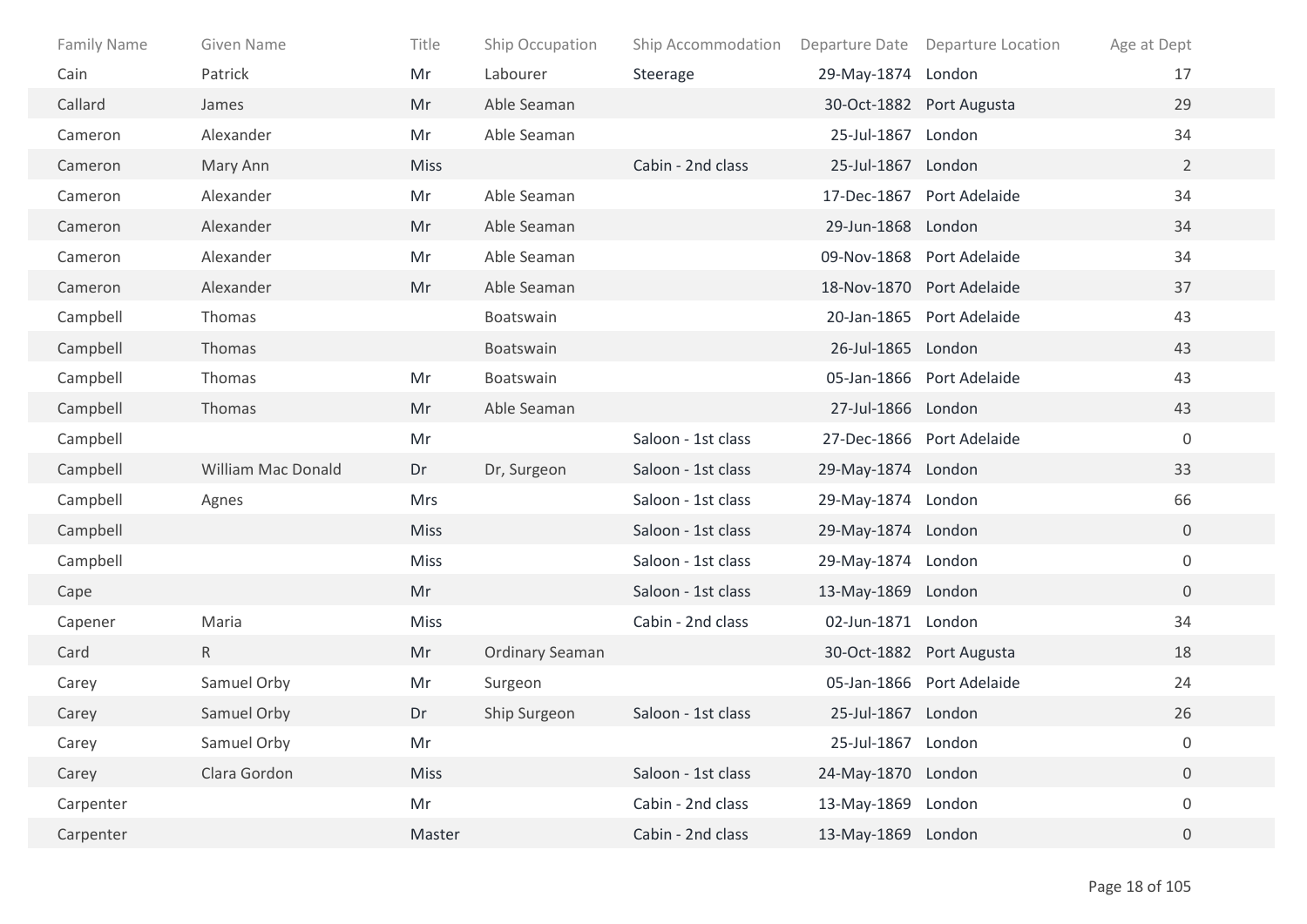| <b>Family Name</b>      | Given Name            | Title      | Ship Occupation   | Ship Accommodation |                    | Departure Date Departure Location | Age at Dept      |
|-------------------------|-----------------------|------------|-------------------|--------------------|--------------------|-----------------------------------|------------------|
| Carr                    | Florence              | Ms         | Servant           | Steerage           | 29-May-1874 London |                                   | 18               |
| Carroll                 | Michael               | Mr         | Labourer          | Steerage           | 29-May-1874 London |                                   | 16               |
| Caught                  |                       | Mr         | Steward           |                    | 19-Apr-1877 London |                                   | 45               |
| Caught                  |                       | Mr         | Steward           |                    |                    | 31-Oct-1877 Port Adelaide         | 45               |
| Chalker                 |                       | Mr         |                   | Cabin - 2nd class  |                    | 05-Jan-1866 Port Adelaide         | $\mathbf 0$      |
| Chalker                 |                       | <b>Mrs</b> |                   | Cabin - 2nd class  |                    | 05-Jan-1866 Port Adelaide         | $\overline{0}$   |
| Chalker                 |                       |            |                   | Cabin - 2nd class  |                    | 05-Jan-1866 Port Adelaide         | $\overline{0}$   |
| Chalker                 |                       |            |                   | Cabin - 2nd class  |                    | 05-Jan-1866 Port Adelaide         | $\overline{0}$   |
| Chalker                 |                       |            |                   | Cabin - 2nd class  |                    | 05-Jan-1866 Port Adelaide         | $\mathbf 0$      |
| Challower               | M L                   | Mr         | Able Seaman       |                    |                    | 25-Oct-1878 Port Adelaide         | 25               |
| Chapman                 |                       | <b>Mrs</b> |                   | Cabin - 2nd class  |                    | 03-Nov-1873 Port Adelaide         | $\mathbf 0$      |
| Chapman                 |                       |            |                   | Cabin - 2nd class  |                    | 03-Nov-1873 Port Adelaide         | $\overline{0}$   |
| Chapman                 |                       |            |                   | Cabin - 2nd class  |                    | 03-Nov-1873 Port Adelaide         | $\boldsymbol{0}$ |
| Chapman                 | David                 | Mr         | Able Seaman       |                    | 19-Apr-1877 London |                                   | 53               |
| Chapman                 | David                 | Mr         | Able Seaman       |                    |                    | 31-Oct-1877 Port Adelaide         | 53               |
| Charles                 | George E              |            | Able Seaman       |                    |                    | 05-Jan-1866 Port Adelaide         | 22               |
| Cheadle                 | <b>Alfred Stanley</b> | Mr         |                   | Saloon - 1st class | 01-Apr-1880 London |                                   | 27               |
| Chedgey                 | Thomas                | Mr         | Able Seaman       |                    | 26-May-1876 London |                                   | 38               |
| Chedgey                 | Thomas                | Mr         | Able Seaman       |                    |                    | 31-Oct-1876 Port Adelaide         | 38               |
| Chedgey/Chechgey Thomas |                       | Mr         | Able Seaman       |                    | 25-Jun-1872 London |                                   | 34               |
| Chedgey/Chechgey Thomas |                       | Mr         | Able Seaman       |                    |                    | 14-Nov-1872 Port Adelaide         | 34               |
| Cheel                   | Amos                  | Mr         | Boatswain         |                    | 25-Jul-1867 London |                                   | 48               |
| Cheel                   | Amos                  | Mr         | Boatswain         |                    |                    | 17-Dec-1867 Port Adelaide         | 48               |
| Chidgey                 | Thomas                | Mr         | Able Seaman       |                    | 09-May-1882 London |                                   | $\overline{0}$   |
| Chidgey                 | Thomas                | Mr         | Able Seaman       |                    |                    | 30-Oct-1882 Port Augusta          | 45               |
| Christian               | Joseph                | Mr         | Bosun and Able Se |                    | 16-Mar-1885 London |                                   | 25               |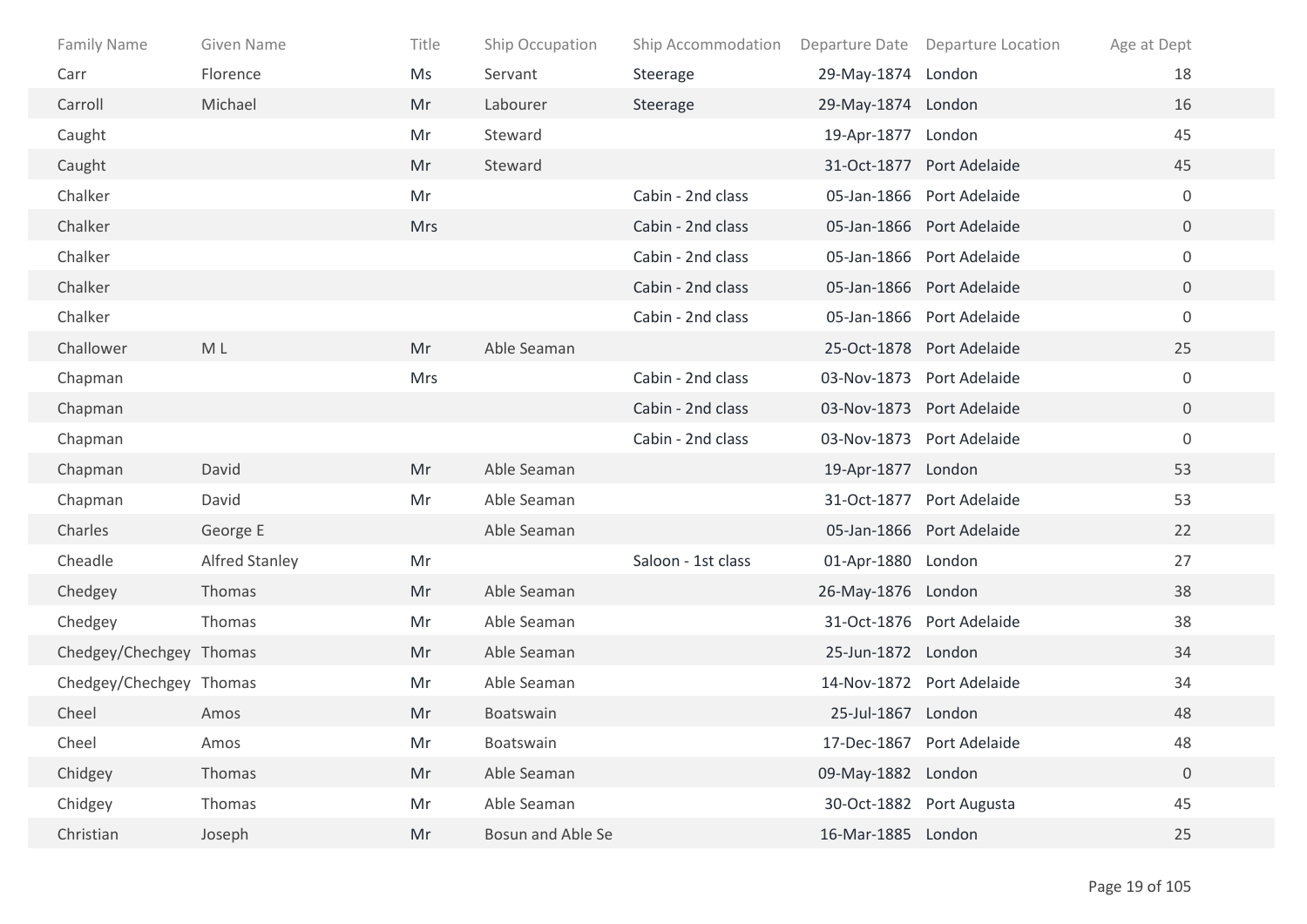| <b>Family Name</b> | Given Name                | Title       | Ship Occupation      | Ship Accommodation |                    | Departure Date Departure Location | Age at Dept      |
|--------------------|---------------------------|-------------|----------------------|--------------------|--------------------|-----------------------------------|------------------|
| Christian          | Joseph                    | Mr          | Bosun and Able Se    |                    |                    | 10-Oct-1885 Port Augusta          | 26               |
| Christian          | Joseph                    | Mr          | Bosun and Able sea   |                    | 16-Mar-1886 London |                                   | 26               |
| Christian          | Joseph                    | Mr          | Bosun and Able Se    |                    |                    | 06-Nov-1886 Port Augusta          | 27               |
| Chudleigh          | William                   | Mr          | Painter              | Saloon - 1st class | 13-May-1869 London |                                   | 31               |
| Churchett          | Thomas James              | Mr          |                      | Cabin - 2nd class  |                    | 18-Nov-1870 Port Adelaide         | 16               |
| Clark              | Thomas                    | Mr          | Able Seaman          |                    |                    | 25-Oct-1878 Port Adelaide         | 33               |
| Clarke             | William                   | Dr          | Surgeon              | Saloon - 1st class | 15-May-1879 London |                                   | 27               |
| Claude             | Justin                    | Mr          |                      | Saloon - 1st class |                    | 14-Nov-1872 Port Adelaide         | $\overline{0}$   |
| Claxton            | Stephen F                 | Mr          | Steward              |                    | 06-Aug-1864 London |                                   | 32               |
| Claxton            | William                   | Mr          | Steward, 2nd class   |                    | 06-Aug-1864 London |                                   | 16               |
| Claxton            | Stephen                   |             | Steward              |                    |                    | 20-Jan-1865 Port Adelaide         | 30               |
| Claxton            | Stephen                   |             | Steward              |                    | 26-Jul-1865 London |                                   | 30               |
| Claxton            | Stephen                   | Mr          | Steward              |                    |                    | 05-Jan-1866 Port Adelaide         | 30               |
| Claxton            | William                   | Mr          | <b>Cuddy Servant</b> |                    |                    | 17-Dec-1867 Port Adelaide         | 20               |
| Clifford           | Frederick                 | Mr          |                      | Steerage           |                    | 05-Jan-1866 Port Adelaide         | 17               |
| Clifford           | Frederick                 | Mr          |                      | Saloon - 1st class |                    | 05-Jan-1866 Port Adelaide         | 43               |
| Clifford           | Mary Maria Smith          | <b>Mrs</b>  |                      | Saloon - 1st class |                    | 05-Jan-1866 Port Adelaide         | 39               |
| Clifford           | Henry Clifford            | Master      |                      | Saloon - 1st class |                    | 05-Jan-1866 Port Adelaide         | 16               |
| Clifford           | Rose                      | Miss        |                      | Saloon - 1st class |                    | 05-Jan-1866 Port Adelaide         | 14               |
| Clifford           | <b>Constance Caroline</b> | <b>Miss</b> | student              | Saloon - 1st class |                    | 05-Jan-1866 Port Adelaide         | 11               |
| Clifford           | William Vernon            | Master      | student              | Saloon - 1st class |                    | 05-Jan-1866 Port Adelaide         | 8                |
| Clisby             |                           | <b>Mrs</b>  |                      | Saloon - 1st class |                    | 05-Jan-1866 Port Adelaide         | $\boldsymbol{0}$ |
| Clisby             |                           | Miss        |                      | Saloon - 1st class |                    | 05-Jan-1866 Port Adelaide         | $\boldsymbol{0}$ |
| Clisby             | R.E.                      |             |                      | Saloon - 1st class |                    | 30-Oct-1871 Port Adelaide         | $\overline{0}$   |
| Coates             | Henry James               | Mr          | Apprentice           |                    | 09-May-1882 London |                                   | $\boldsymbol{0}$ |
| Coates             | Henry James               | Mr          | Apprentice           |                    |                    | 30-Oct-1882 Port Augusta          | 16               |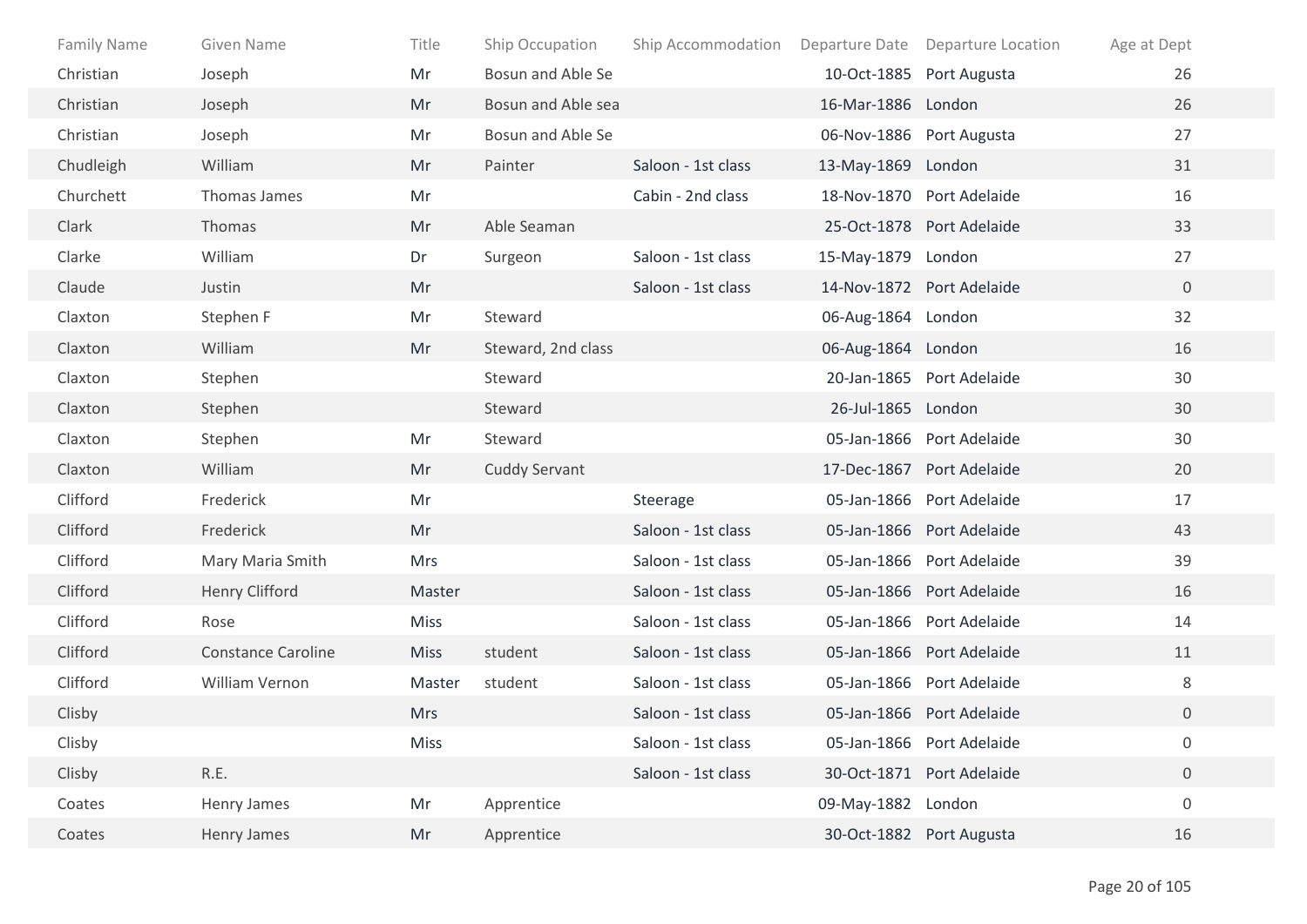| Family Name              | Given Name           | Title       | Ship Occupation         | Ship Accommodation |                    | Departure Date Departure Location | Age at Dept      |
|--------------------------|----------------------|-------------|-------------------------|--------------------|--------------------|-----------------------------------|------------------|
| Coates                   | Henry James          | Mr          | Apprentice              |                    | 20-Apr-1883        | London                            | 16               |
| Coates                   | Henry James          | Mr          | Apprentice              |                    |                    | 21-Oct-1883 Port Augusta          | 17               |
| Coates                   | Henry James          | Mr          | Apprentice              |                    |                    | 04-Oct-1884 Port Augusta          | 18               |
| Coates                   | Henry James          | Mr          | Apprentice              |                    | 16-Mar-1885 London |                                   | 18               |
| Coates                   | Henry James          | Mr          | Apprentice              |                    |                    | 10-Oct-1885 Port Augusta          | 19               |
| Cobb                     | W                    | Mr          |                         | Cabin - 2nd class  |                    | 30-Oct-1871 Port Adelaide         | $\overline{0}$   |
| Cobb                     |                      | <b>Mrs</b>  |                         | Saloon - 1st class |                    | 30-Oct-1871 Port Adelaide         | $\boldsymbol{0}$ |
| Cockburn Campbell Thomas |                      | Mr          |                         | Saloon - 1st class | 06-Aug-1864 London |                                   | 19               |
| Coides                   | Charles              | Mr          | Able Seaman             |                    | 15-May-1879 London |                                   | 37               |
| Coise/Cozir              | Mcintyra/Sinture     | Mr          | Able Seaman             |                    |                    | 31-Oct-1880 Port Adelaide         | 26               |
| Coles                    | Arthur Norman        | Mr          | Apprentice              |                    | 15-May-1879 London |                                   | 15               |
| Coles                    | Arthur Norman        | Mr          | Apprentice              |                    |                    | 30-Oct-1879 Port Adelaide         | 15               |
| Coles                    | Arthur Norman        | Mr          | Apprentice              |                    | 01-Apr-1880 London |                                   |                  |
| Coles                    | Arthur Norman        | Mr          | apprentice              |                    |                    | 31-Oct-1880 Port Adelaide         |                  |
| Coles                    | Arthur Norinay       | Mr          | Apprentice              |                    | 05-May-1881 London |                                   | 17               |
| Coles                    | Arthur Norinay       | Mr          | apprentice              |                    |                    | 29-Oct-1881 Port Adelaide         | 17               |
| Collings                 | <b>Thomas George</b> |             | 2nd Cook                |                    | 26-Jul-1865 London |                                   | 33               |
| Collings                 | Anne                 | <b>Miss</b> | Housemaid               | Steerage           | 29-May-1874 London |                                   | 20               |
| Collings/Collins         |                      | Mr          |                         | Cabin - 2nd class  | 26-Jul-1865 London |                                   | $\overline{0}$   |
| Collings/Collins         | Clara                | <b>Mrs</b>  |                         | Cabin - 2nd class  | 26-Jul-1865 London |                                   | $\overline{0}$   |
| Collings/Collins         |                      |             |                         | Cabin - 2nd class  | 26-Jul-1865 London |                                   | $\mathbf 0$      |
| Collings/Collins         |                      |             |                         | Cabin - 2nd class  | 26-Jul-1865 London |                                   | $\overline{0}$   |
| Collings/Collins         |                      |             |                         | Cabin - 2nd class  | 26-Jul-1865 London |                                   | $\boldsymbol{0}$ |
| Collings/Collins         |                      |             |                         | Cabin - 2nd class  | 26-Jul-1865 London |                                   | $\boldsymbol{0}$ |
| Collins                  | Martin               | Mr          | Farm Labourer           | Steerage           | 29-May-1874 London |                                   | 24               |
| Collins                  | Mary                 | Miss        | <b>Domestic Servant</b> | Steerage           | 29-May-1874 London |                                   | 19               |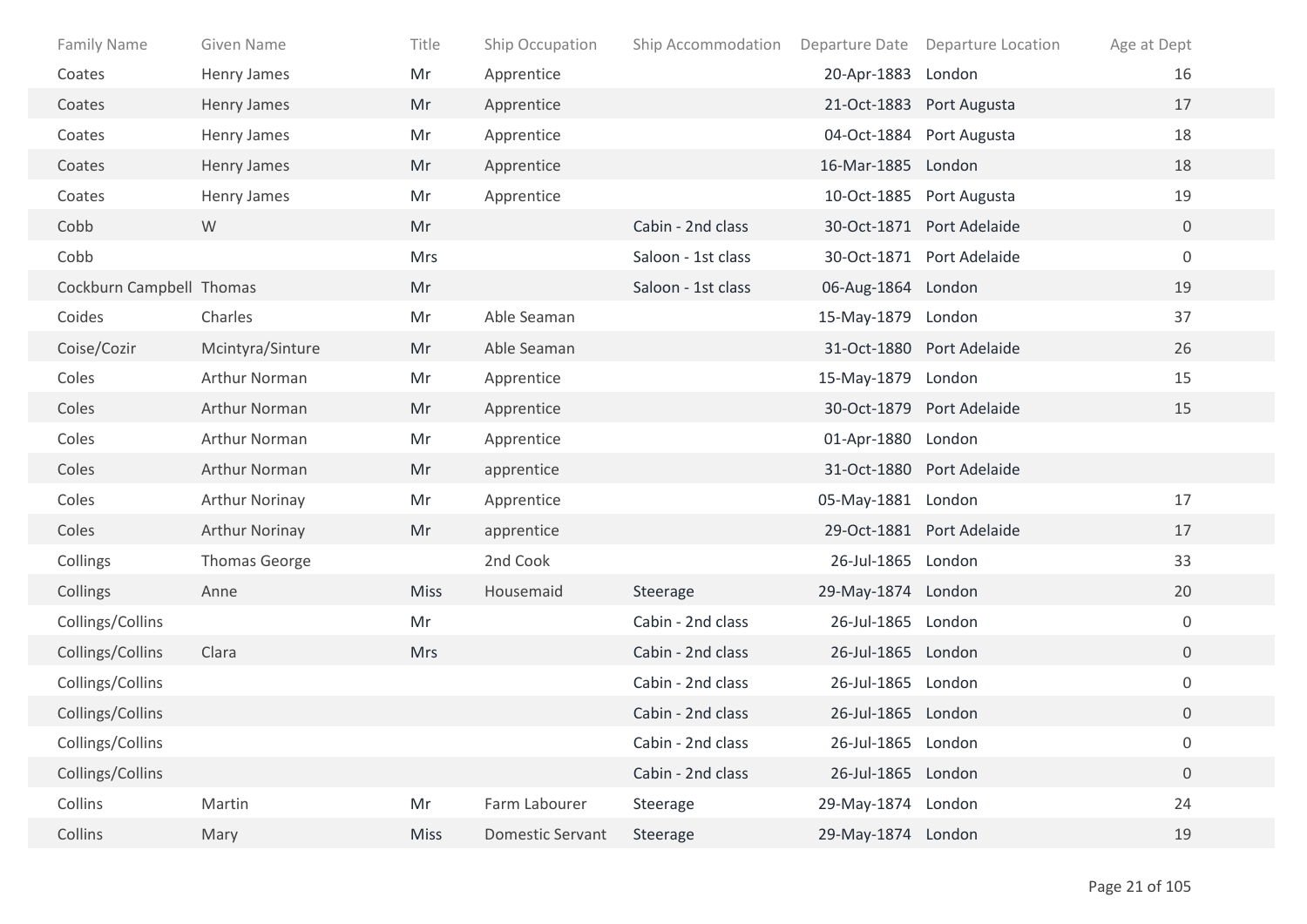| <b>Family Name</b> | Given Name             | Title       | Ship Occupation      | Ship Accommodation |                    | Departure Date Departure Location | Age at Dept      |
|--------------------|------------------------|-------------|----------------------|--------------------|--------------------|-----------------------------------|------------------|
| Collins            | John                   | Mr          | Farm Labourer        | Steerage           | 29-May-1874 London |                                   | 20               |
| Collins            | Harry                  | Mr          | <b>Cuddy Servant</b> |                    | 01-Apr-1880 London |                                   | 18               |
| Collins            | Daniel                 | Mr          | Able Seaman          |                    |                    | 30-Oct-1882 Port Augusta          | 35               |
| Colton             | William                | Mr          |                      | Saloon - 1st class | 27-Jul-1866 London |                                   | 45               |
| Colvert            |                        | Mr          |                      | Saloon - 1st class |                    | 17-Dec-1867 Port Adelaide         | $\boldsymbol{0}$ |
| Comiskey           | John                   | Mr          | Labourer             | Steerage           | 29-May-1874 London |                                   | 27               |
| Conlon             | <b>Francis Patrick</b> | m           | apprentice           |                    | 13-May-1869 London |                                   | $\boldsymbol{0}$ |
| Conlon/Colon       | Francis Patrick        | Mr          | Apprentice           |                    |                    | 03-Nov-1869 Port Adelaide         | $\mathbf{0}$     |
| Connell            | William                | Mr          | Able Seaman          |                    | 25-Jun-1872 London |                                   | 32               |
| Connell            | William                | Mr          | Able Seaman          |                    |                    | 14-Nov-1872 Port Adelaide         | 32               |
| Connell            | W                      | Mr          | Able Seaman          |                    | 11-Apr-1873 London |                                   | 32               |
| Connell            | W                      | Mr          | Able Seaman          |                    |                    | 03-Nov-1873 Port Adelaide         | 32               |
| Connor             | James                  | Mr          | Able Seaman          |                    |                    | 29-Oct-1881 Port Adelaide         | 30               |
| Conway             |                        | <b>Miss</b> |                      | Saloon - 1st class | 13-May-1869 London |                                   | $\overline{0}$   |
| Cooch              | John                   | Mr          |                      | Steerage           | 13-May-1869 London |                                   | $\boldsymbol{0}$ |
| Cook               | Philip                 | Mr          | Cook                 |                    | 28-Apr-1884 London |                                   | 49               |
| Cooke              | George Vernon          | Mr          | Apprentice           |                    | 05-May-1881 London |                                   | 15               |
| Cooke              | George Vernon          | Mr          | Apprentice           |                    |                    | 29-Oct-1881 Port Adelaide         | 15               |
| Cooper             | George                 |             | Able Seaman          |                    | 26-Jul-1865 London |                                   | 32               |
| Cooper             | George                 | Mr          | Able Seaman          |                    |                    | 05-Jan-1866 Port Adelaide         | 32               |
| Cooper             | George                 | Mr          | Able Seaman          |                    | 27-Jul-1866 London |                                   | 33               |
| Cooper             | A <sub>O</sub>         | Mr          | 1st mate             |                    | 01-Apr-1880 London |                                   | 26               |
| Cooper             | A O                    | Mr          | 1st Mate             |                    |                    | 31-Oct-1880 Port Adelaide         | 26               |
| Corallie           | Maris                  |             |                      | Steerage           | 26-May-1876 London |                                   | 27               |
| Cornelius          | Jane                   | Mrs         | Housekeeper/wido     | Steerage           | 29-May-1874 London |                                   | 44               |
| Cornelius          | Catherine              | <b>Miss</b> | Servant              | Steerage           | 29-May-1874 London |                                   | 19               |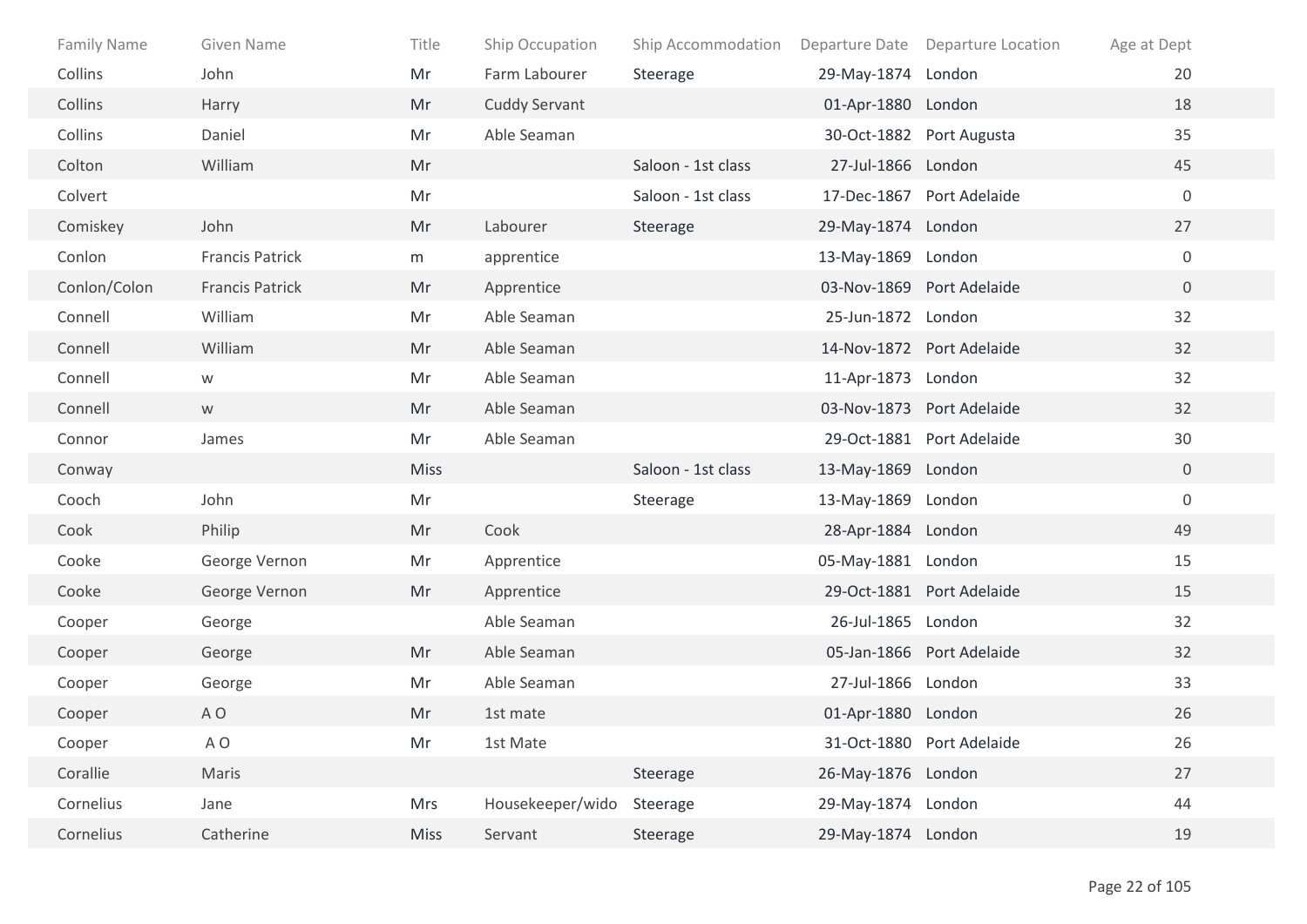| <b>Family Name</b> | Given Name            | Title       | Ship Occupation  | Ship Accommodation |                    | Departure Date Departure Location | Age at Dept      |
|--------------------|-----------------------|-------------|------------------|--------------------|--------------------|-----------------------------------|------------------|
| Cornelius          | Joseph                | Mr          | Servant          | Steerage           | 29-May-1874 London |                                   | 17               |
| Cornelius          | Mary Ellen            | <b>Miss</b> | Servant          | Steerage           | 29-May-1874 London |                                   | 14               |
| Cornelius          | Emily                 | <b>Miss</b> | child            | Steerage           | 29-May-1874 London |                                   | 11               |
| Cornelius          | William Luke          | Mr          | child            | Steerage           | 29-May-1874 London |                                   | 9                |
| Cornelius          | Louisa                | <b>Miss</b> | child            | Steerage           | 29-May-1874 London |                                   | $\overline{7}$   |
| Cornell            | Alfred Benjamin       | Mr          | Able Seaman      |                    | 06-Aug-1864 London |                                   | 18               |
| Cornell            | Alfred                | Mr          | Able Seaman      |                    |                    | 17-Dec-1867 Port Adelaide         | 22               |
| Cornell            | Alfred                | Mr          | Boatswain        |                    | 29-Jun-1868 London |                                   | 23               |
| Cornell            | Alfred                | Mr          | Boatswain        |                    |                    | 09-Nov-1868 Port Adelaide         | 23               |
| Cornford           | John                  | Mr          | Able Seaman      |                    | 13-May-1869 London |                                   | 23               |
| Counsell           | James                 | Mr          |                  | Saloon - 1st class |                    | 20-Jan-1865 Port Adelaide         | 46               |
| Counsell           | Ann                   | <b>Mrs</b>  |                  | Saloon - 1st class |                    | 20-Jan-1865 Port Adelaide         | 39               |
| Counsell           | Augusta               | Miss        | child            | Saloon - 1st class |                    | 20-Jan-1865 Port Adelaide         | $\overline{7}$   |
| Counsell           | James                 | Master      | child            | Saloon - 1st class |                    | 20-Jan-1865 Port Adelaide         | 5                |
| Counsell           | <b>Walter Samuel</b>  | Master      | child            | Saloon - 1st class |                    | 20-Jan-1865 Port Adelaide         | 3                |
| Counsell           | <b>Francis Hedley</b> | Master      | child            | Saloon - 1st class |                    | 20-Jan-1865 Port Adelaide         | $\mathbf{1}$     |
| Cowen              | James                 | Mr          | Able Seaman      |                    | 29-Jun-1868 London |                                   | 28               |
| Cox                | William John          | Mr          | apprentice       |                    | 29-May-1874 London |                                   | 18               |
| Cox                | William John          | Mr          | Apprentice       |                    | 26-May-1876 London |                                   | 21               |
| Cox                | William John          | Mr          | Apprentice       |                    |                    | 31-Oct-1876 Port Adelaide         | 21               |
| Cox                | William John          | Mr          | Able Seaman/appr |                    |                    | 31-Oct-1877 Port Adelaide         | 22               |
| Cox                | James                 | Mr          | Able Seaman      |                    |                    | 29-Oct-1881 Port Adelaide         | 44               |
| Crage              |                       | Mr          |                  | Saloon - 1st class |                    | 27-Dec-1866 Port Adelaide         | $\boldsymbol{0}$ |
| Crampton           | Mary                  | Miss        |                  | Saloon - 1st class | 13-May-1869 London |                                   | 50               |
| Crawford           | Α                     | Mr          | Steward boy      |                    | 21-Apr-1878 London |                                   | 15               |
| Crawford           | Α                     | Mr          | Steward boy      |                    |                    | 25-Oct-1878 Port Adelaide         | 15               |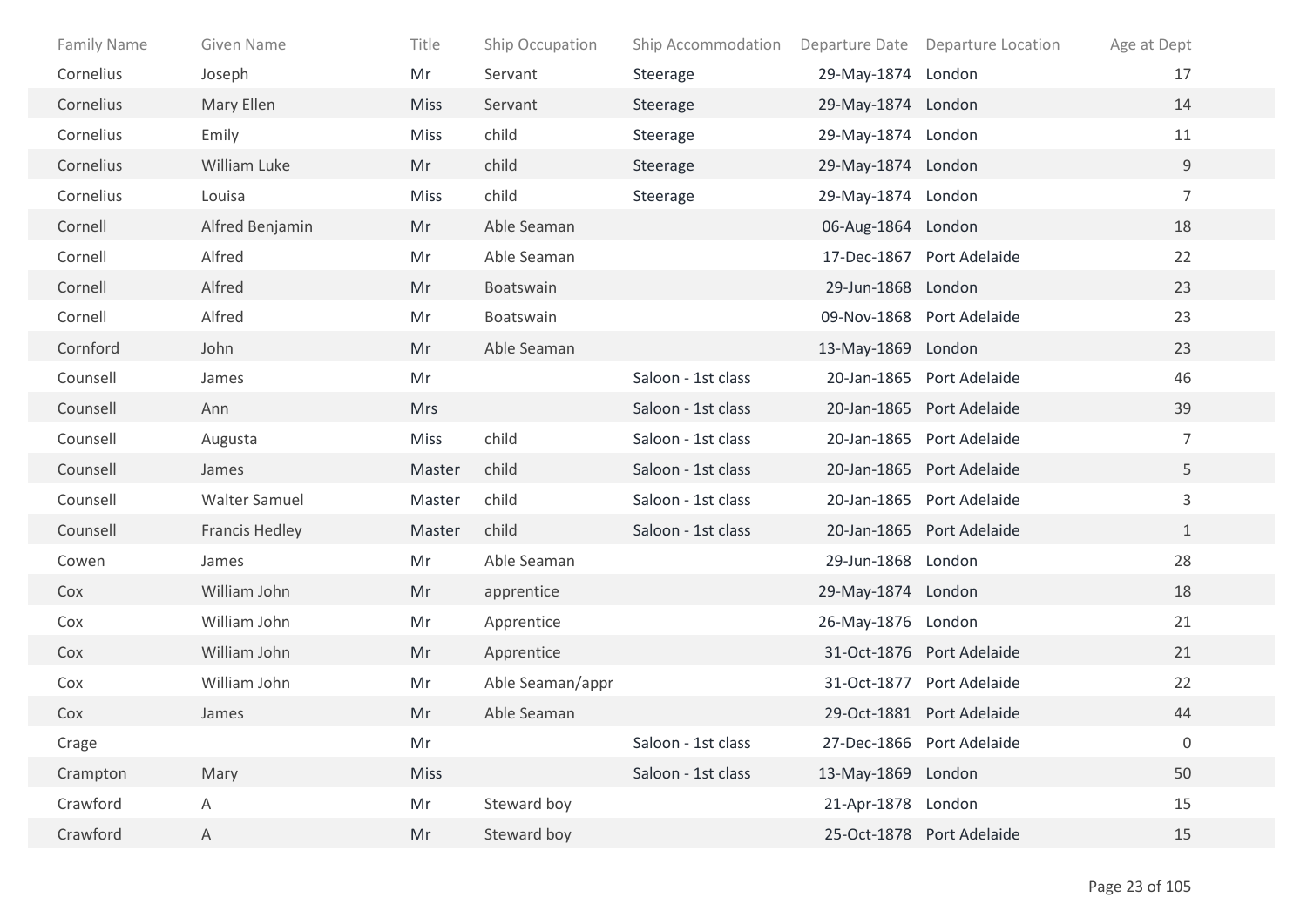| <b>Family Name</b> | Given Name               | Title      | Ship Occupation      | Ship Accommodation |                    | Departure Date Departure Location | Age at Dept      |
|--------------------|--------------------------|------------|----------------------|--------------------|--------------------|-----------------------------------|------------------|
| Crawford           | Α                        | Mr         | Cuddy Servant        |                    | 15-May-1879 London |                                   | 16               |
| Crawford           | A                        | Mr         | <b>Cuddy Servant</b> |                    |                    | 30-Oct-1879 Port Adelaide         | 16               |
| Crawford           | George                   | Mr         | Midshipman and 2     |                    | 28-Apr-1884 London |                                   | 21               |
| Crawford           | George                   | Mr         | Midship and 2nd St   |                    |                    | 04-Oct-1884 Port Augusta          | 22               |
| Creber             | John Roberts             | Mr         | Crew                 |                    | 24-May-1870 London |                                   | 21               |
| Creber             | Mary Edith               | <b>Mrs</b> | home duties          | Cabin - 2nd class  | 24-May-1870 London |                                   | 23               |
| Creber             | William Benjamin Roberts | Master     | child                | Cabin - 2nd class  | 24-May-1870 London |                                   | $\mathbf{1}$     |
| Crittenden         | Eleanor/Ellen            | <b>Mrs</b> | home duties          | Saloon - 1st class | 02-Jun-1871 London |                                   | 25               |
| Cromarty           | William                  | Mr         | Baker                | Steerage           | 29-May-1874 London |                                   | 22               |
| Cromarty           | James H                  | Mr         | 3rd mate             |                    | 15-May-1879 London |                                   | 20               |
| Cromarty           | James H                  | Mr         | 3rd mate             |                    |                    | 30-Oct-1879 Port Adelaide         | 20               |
| Cromarty           | James H                  | Mr         | 3rd mate             |                    | 01-Apr-1880 London |                                   | 21               |
| Cromarty           | James H                  | Mr         | 3rd Mate             |                    |                    | 31-Oct-1880 Port Adelaide         | 21               |
| Croome             | William G                | Mr         | 2nd Cook             |                    | 02-Jun-1871 London |                                   | $\overline{0}$   |
| Crossly            |                          | Mr         |                      | Cabin - 2nd class  |                    | 17-Dec-1867 Port Adelaide         | $\mathbf 0$      |
| Crouch             | JF.                      | Mr         | 1st Mate             |                    | 09-May-1882 London |                                   | $\overline{0}$   |
| Crouch             | JF                       | Mr         | 1st Mate             |                    |                    | 30-Oct-1882 Port Augusta          | 26               |
| Crowley            | James                    | Mr         | Labourer             | Steerage           | 29-May-1874 London |                                   | 28               |
| Crurick            | JF.                      | Mr         | 2nd mate             |                    | 05-May-1881 London |                                   | $\mathbf 0$      |
| Crurick            | JF.                      | Mr         | 2nd Mate             |                    |                    | 29-Oct-1881 Port Adelaide         | $\overline{0}$   |
| Cruttenden         |                          | Miss       |                      | Saloon - 1st class | 01-Apr-1880 London |                                   | $\boldsymbol{0}$ |
| Culley             | Abraham                  | Mr         | Bricklayer           | Steerage           | 29-May-1874 London |                                   | 38               |
| Culley             | Rosina                   | Mrs        | home duties          | Steerage           | 29-May-1874 London |                                   | 32               |
| Cunningham         | John                     | Mr         | Labourer             | Steerage           | 11-Apr-1873 London |                                   | 28               |
| Cunningham         | Mary                     |            | Servant              | Steerage           | 11-Apr-1873 London |                                   | 26               |
| Curtis             | George                   | Mr         | Apprentice           |                    | 29-Jun-1868 London |                                   | 14               |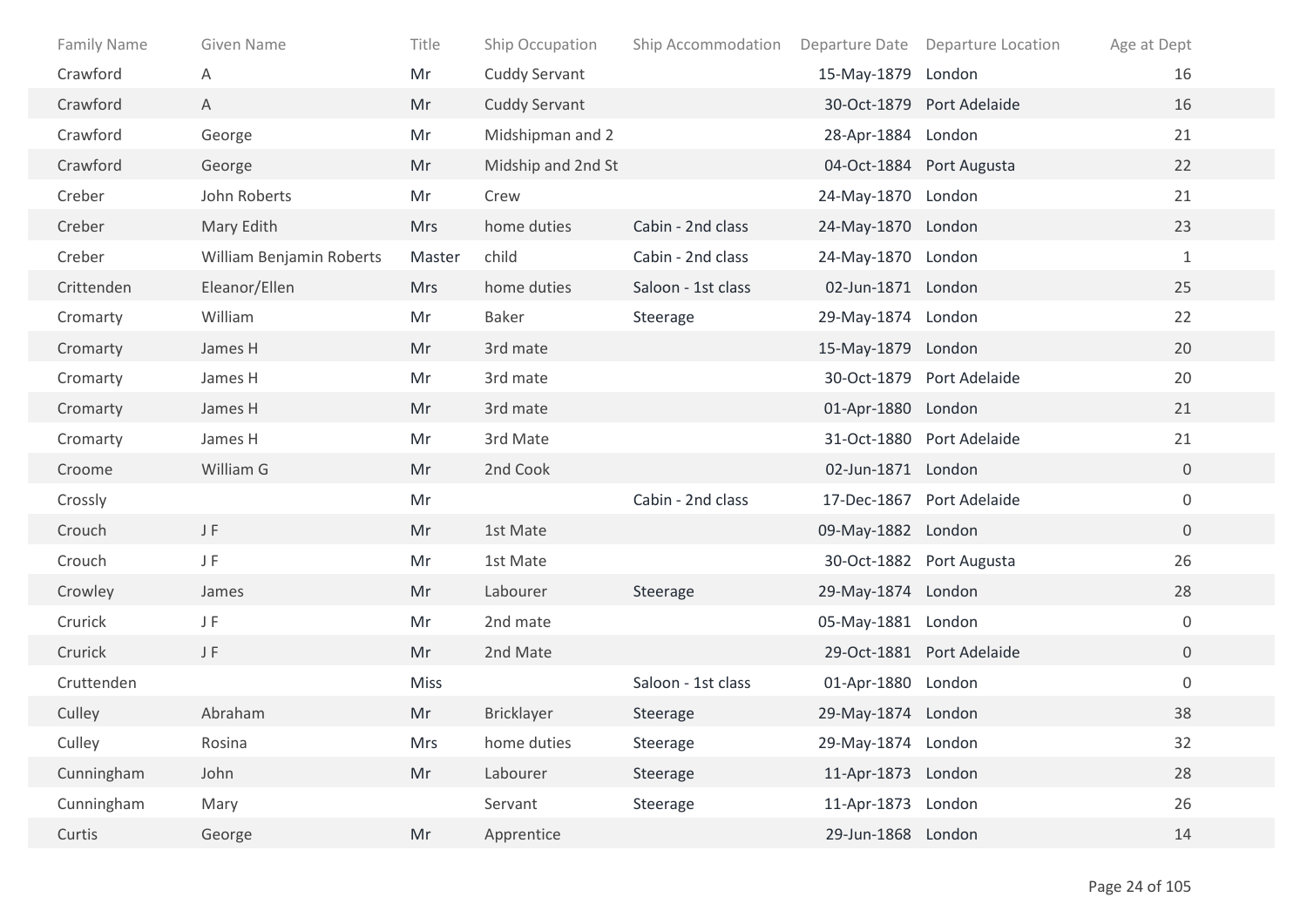| Family Name   | Given Name   | Title       | Ship Occupation         | Ship Accommodation |                    | Departure Date Departure Location | Age at Dept      |
|---------------|--------------|-------------|-------------------------|--------------------|--------------------|-----------------------------------|------------------|
| Curtis        | George       | Mr          | apprentice              |                    |                    | 09-Nov-1868 Port Adelaide         | 14               |
| Curtis        | George       | Mr          | Apprentice              |                    | 13-May-1869 London |                                   | $\overline{0}$   |
| Curtis        | George       | Mr          | apprentice              |                    |                    | 03-Nov-1869 Port Adelaide         | $\boldsymbol{0}$ |
| Curtis        | George       | Mr          | Apprentice              |                    |                    | 18-Nov-1870 Port Adelaide         | 14               |
| Curtis        | George       | Mr          | Apprentice              |                    | 02-Jun-1871 London |                                   | 14               |
| Curtis        | George       | Mr          | Apprentice              |                    |                    | 30-Oct-1871 Port Adelaide         | 14               |
| Curtis        | S.           | Mr          |                         | Saloon - 1st class | 26-May-1876 London |                                   | $\mathbf 0$      |
| Curtis        | Archie       | Mr          | Able Seaman             |                    | 15-May-1879 London |                                   | 25               |
| Curwen        | John M.      | Mr          |                         | Steerage           | 13-May-1869 London |                                   | $\mathbf 0$      |
| Dalley        | Mary         | <b>Miss</b> | <b>Domestic Servant</b> | Steerage           | 29-May-1874 London |                                   | 32               |
| Dansee        | Richard      | Mr          | <b>Cuddy Servant</b>    |                    | 25-Jul-1867 London |                                   | 20               |
| Dansee        | Richard      | Mr          | Cuddy servant           |                    |                    | 17-Dec-1867 Port Adelaide         | 20               |
| Darvall       | Alfred       | Mr          | clerk                   | Saloon - 1st class | 11-Apr-1873 London |                                   | 44               |
| Davey         | John         | Mr          | Miner                   | Steerage           | 29-May-1874 London |                                   | 25               |
| Davidson      | Janet/Jessie | <b>Miss</b> | home duties             | Saloon - 1st class | 02-Jun-1871 London |                                   | 23               |
| <b>Davies</b> | Thomas       | Mr          | Able Seaman             |                    | 13-May-1869 London |                                   | 21               |
| <b>Davies</b> | James        | Mr          | Boatswain               |                    | 25-Jun-1872 London |                                   | 53               |
| <b>Davies</b> | James        | Mr          | Boatswain               |                    |                    | 14-Nov-1872 Port Adelaide         | 53               |
| Davis         | Samuel       | Mr          | Cook Assistant          |                    | 25-Jul-1867 London |                                   | 22               |
| Davis         | Isabella Ann | <b>Miss</b> | Servant                 | Steerage           | 11-Apr-1873 London |                                   | 26               |
| Davis         | Jane         | Miss        | Servant                 | Steerage           | 11-Apr-1873 London |                                   | 23               |
| Davis         | A P          | Mr          | Midshipman              |                    | 05-May-1881 London |                                   | 18               |
| Davis         | A P          | Mr          | Midshipman              |                    |                    | 29-Oct-1881 Port Adelaide         | 18               |
| Davis         | William      | Mr          | Cook                    |                    |                    | 04-Oct-1884 Port Augusta          | 30               |
| Dawe          | Henry        | Mr          | Carpenter's mate        |                    |                    | 27-Dec-1866 Port Adelaide         | 25               |
| Dawe          | George       | Mr          | Fore Cabin Steward      |                    | 13-May-1869 London |                                   | 24               |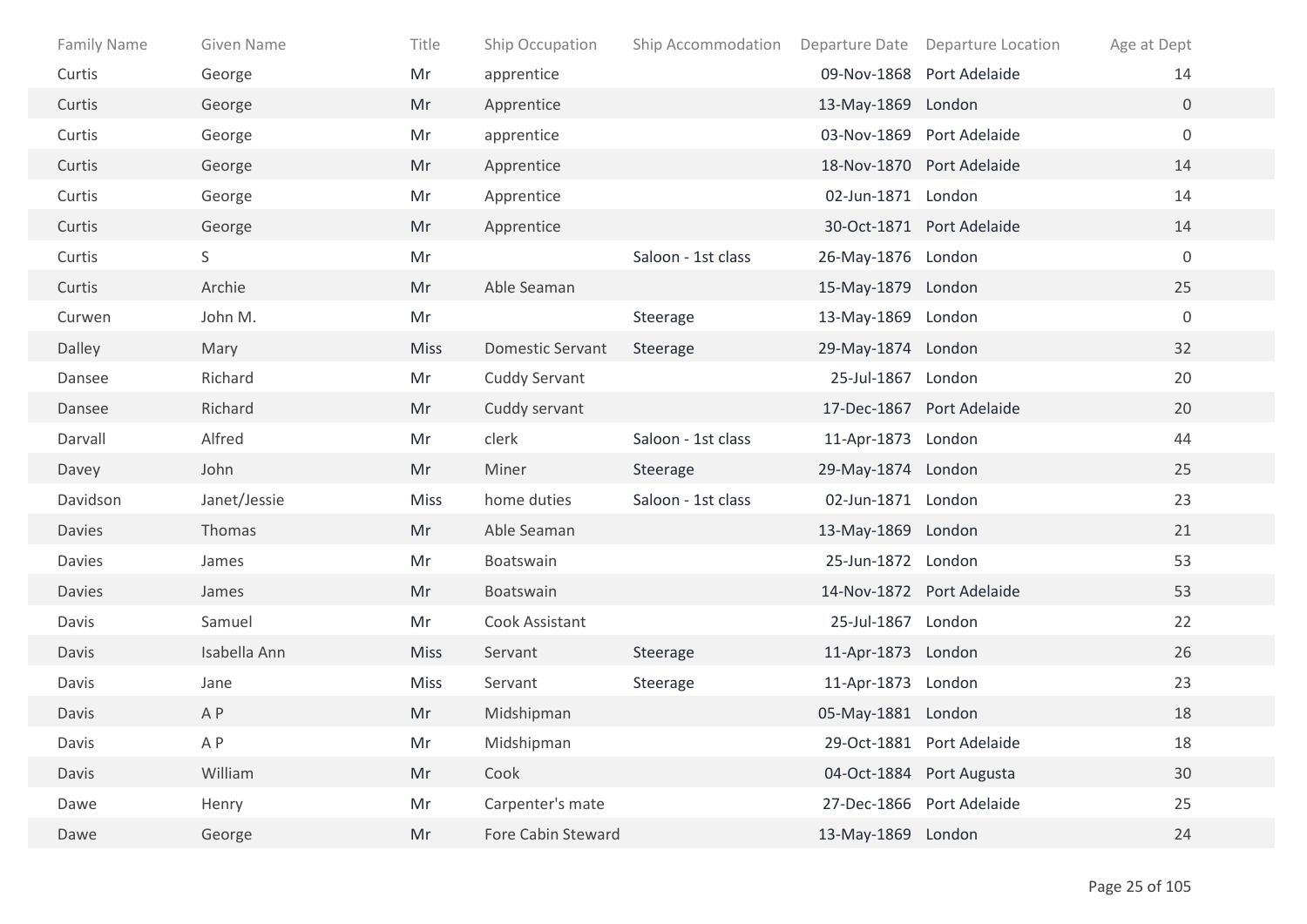| Family Name | Given Name    | Title       | Ship Occupation         | Ship Accommodation |                    | Departure Date Departure Location | Age at Dept      |
|-------------|---------------|-------------|-------------------------|--------------------|--------------------|-----------------------------------|------------------|
| Dawe        | Henry         | Mr          | Carpenter's Mate        |                    | 24-May-1870 London |                                   | 25               |
| Dawson      | David         | Mr          | Able Seaman             |                    | 27-Jul-1866 London |                                   | 47               |
| Dax         | Edwn          | Mr          | Apprentice              |                    | 09-May-1882 London |                                   | $\mathbf 0$      |
| Dax         | Eden          | Mr          | Apprentice              |                    |                    | 30-Oct-1882 Port Augusta          | 21               |
| Dax         | Eden          | Mr          | Ordinary Seaman         |                    | 20-Apr-1883 London |                                   | 21               |
| Dax         | Eden          | Mr          | <b>Ordinary Seaman</b>  |                    |                    | 21-Oct-1883 Port Augusta          | 22               |
| Dax         | Eden          | Mr          | <b>Ordinary Seaman</b>  |                    | 28-Apr-1884 London |                                   | 22               |
| Dax         | Eden          | Mr          | Able Seaman             |                    |                    | 04-Oct-1884 Port Augusta          | 23               |
| Day         | Eden          | Mr          | Apprentice              |                    | 05-May-1881 London |                                   | 16               |
| Day         | Eden          | Mr          | Apprentice              |                    |                    | 29-Oct-1881 Port Adelaide         | 16               |
| De Lisle    | Francis Lisle | Mr          |                         | Saloon - 1st class | 13-May-1869 London |                                   | 17               |
| De Mole     |               | <b>Miss</b> |                         | Saloon - 1st class |                    | 30-Oct-1871 Port Adelaide         | $\overline{0}$   |
| Deane       | Lewis or J.   | Mr          |                         | Cabin - 2nd class  | 25-Jul-1867 London |                                   | $\mathbf 0$      |
| Dedis       | Nicholas      | Mr          | Able Seaman             |                    |                    | 25-Oct-1878 Port Adelaide         | 26               |
| Deer        | Elizabeth     | Ms          |                         | Saloon - 1st class |                    | 27-Dec-1866 Port Adelaide         | $\mathbf 0$      |
| Defeher     | Edward        | Mr          | Able seaman             |                    | 01-Apr-1880 London |                                   | 20               |
| Devitt      | Joseph        |             | <b>Ordinary Seaman</b>  |                    |                    | 05-Jan-1866 Port Adelaide         | 21               |
| Dickenson   |               | Mr          |                         | Saloon - 1st class | 15-May-1879 London |                                   | $\overline{0}$   |
| Dickenson   |               | <b>Mrs</b>  |                         | Saloon - 1st class | 15-May-1879 London |                                   | $\mathbf 0$      |
| Dillon      | Mary          | <b>Miss</b> | <b>Domestic Servant</b> | Steerage           | 29-May-1874 London |                                   | 22               |
| Dix         |               | Mrs         |                         | Saloon - 1st class |                    | 30-Oct-1871 Port Adelaide         | $\boldsymbol{0}$ |
| Dix         | $\mathsf C$   | Master      |                         | Saloon - 1st class |                    | 30-Oct-1871 Port Adelaide         | $\overline{0}$   |
| Dix         |               | Master      |                         | Saloon - 1st class |                    | 30-Oct-1871 Port Adelaide         | $\boldsymbol{0}$ |
| Dix         |               | <b>Miss</b> |                         | Saloon - 1st class |                    | 30-Oct-1871 Port Adelaide         | $\overline{0}$   |
| Dix         |               | Miss        |                         | Saloon - 1st class |                    | 30-Oct-1871 Port Adelaide         | $\mathbf 0$      |
| Dobe        | James         | Mr          | Labourer                | Steerage           | 11-Apr-1873 London |                                   | 22               |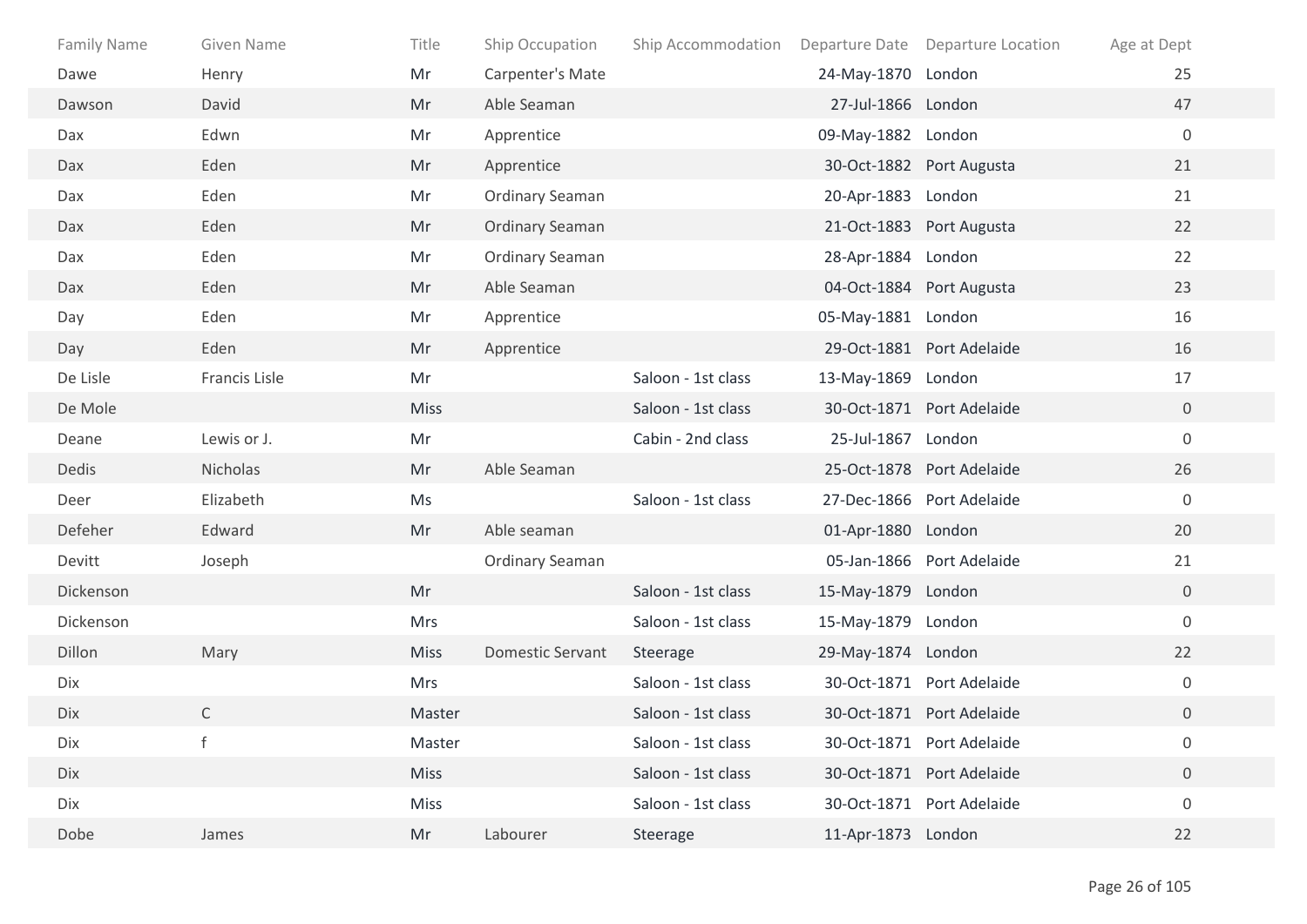| <b>Family Name</b> | Given Name       | Title       | Ship Occupation    | Ship Accommodation |                    | Departure Date Departure Location | Age at Dept      |
|--------------------|------------------|-------------|--------------------|--------------------|--------------------|-----------------------------------|------------------|
| Dobe               | Henry/Harry      | Mr          | Labourer           | Steerage           | 11-Apr-1873 London |                                   | 18               |
| Doherty            | Robert           | Mr          | Labourer           | Steerage           | 29-May-1874 London |                                   | 20               |
| Donald             | william          | Mr          | 2nd Cabin Steward  |                    | 25-Jun-1872 London |                                   | $\boldsymbol{0}$ |
| Donaldson          | JJ               | Mr          | Midshipman         |                    | 26-May-1876 London |                                   | 21               |
| Donaldson          | $\mathsf{JJ}$    | Mr          | Midshipman         |                    |                    | 31-Oct-1876 Port Adelaide         | 21               |
| Donaldson          | JJ               | Mr          | Midshipman         |                    | 19-Apr-1877 London |                                   | 22               |
| Donaldson          | JJ               | Mr          | Midshipman         |                    |                    | 31-Oct-1877 Port Adelaide         | 22               |
| Doran/Dorin        | Anna             | Ms          | Nurse              | Steerage           | 29-May-1874 London |                                   | 17               |
| Dorrans            | Alexander        | Mr          | Labourer           | Steerage           | 29-May-1874 London |                                   | 38               |
| Dorrans            | Sarah            | <b>Mrs</b>  |                    | Steerage           | 29-May-1874 London |                                   | 29               |
| Dover              | Janetta          | <b>Miss</b> |                    | Saloon - 1st class | 06-Aug-1864 London |                                   | $\mathbf 0$      |
| Doy/Doig           | George           | Mr          | Steward            |                    |                    | 30-Oct-1882 Port Augusta          | 28               |
| Driver             | Е                | Mr          | Stock keeper       |                    | 06-Aug-1864 London |                                   | $\boldsymbol{0}$ |
| <b>Duck</b>        | A.C.             | Mrs         |                    | Saloon - 1st class | 24-May-1870 London |                                   | $\overline{0}$   |
| <b>Duck</b>        | Mary             |             |                    | Saloon - 1st class |                    | 30-Oct-1871 Port Adelaide         | $\boldsymbol{0}$ |
| Duck - Servant     |                  |             | Servant            | Saloon - 1st class |                    | 30-Oct-1871 Port Adelaide         | $\overline{0}$   |
| Duggan             | William          | Mr          | Bosun & Able Seam  |                    | 20-Apr-1883 London |                                   | 30               |
| Duggan             | William          | Mr          | Bosun & Able seam  |                    |                    | 21-Oct-1883 Port Augusta          | 31               |
| Duggan             | William          | Mr          | Bosun & Able seam  |                    | 28-Apr-1884 London |                                   | 31               |
| Duggan             | William          | Mr          | bosun and Able sea |                    |                    | 04-Oct-1884 Port Augusta          | 32               |
| Dumbrell           | Thomas Jas       | Mr          | Apprentice         |                    | 16-Mar-1886 London |                                   | 17               |
| Dumbrell           | Thomas Jas       | Mr          | Apprentice         |                    |                    | 06-Nov-1886 Port Augusta          | 18               |
| Dunk               | Arthur Beveridge | Mr          | <b>Builder</b>     | Steerage           | 29-May-1874 London |                                   | 21               |
| Dunk               | Ada              | <b>Mrs</b>  | home duties        | Steerage           | 29-May-1874 London |                                   | 22               |
| Dunk               | Ada              | <b>Miss</b> | infant             | Steerage           | 29-May-1874 London |                                   | $\boldsymbol{0}$ |
| Dunlop             |                  | Mr          |                    | Saloon - 1st class |                    | 27-Dec-1866 Port Adelaide         | $\overline{0}$   |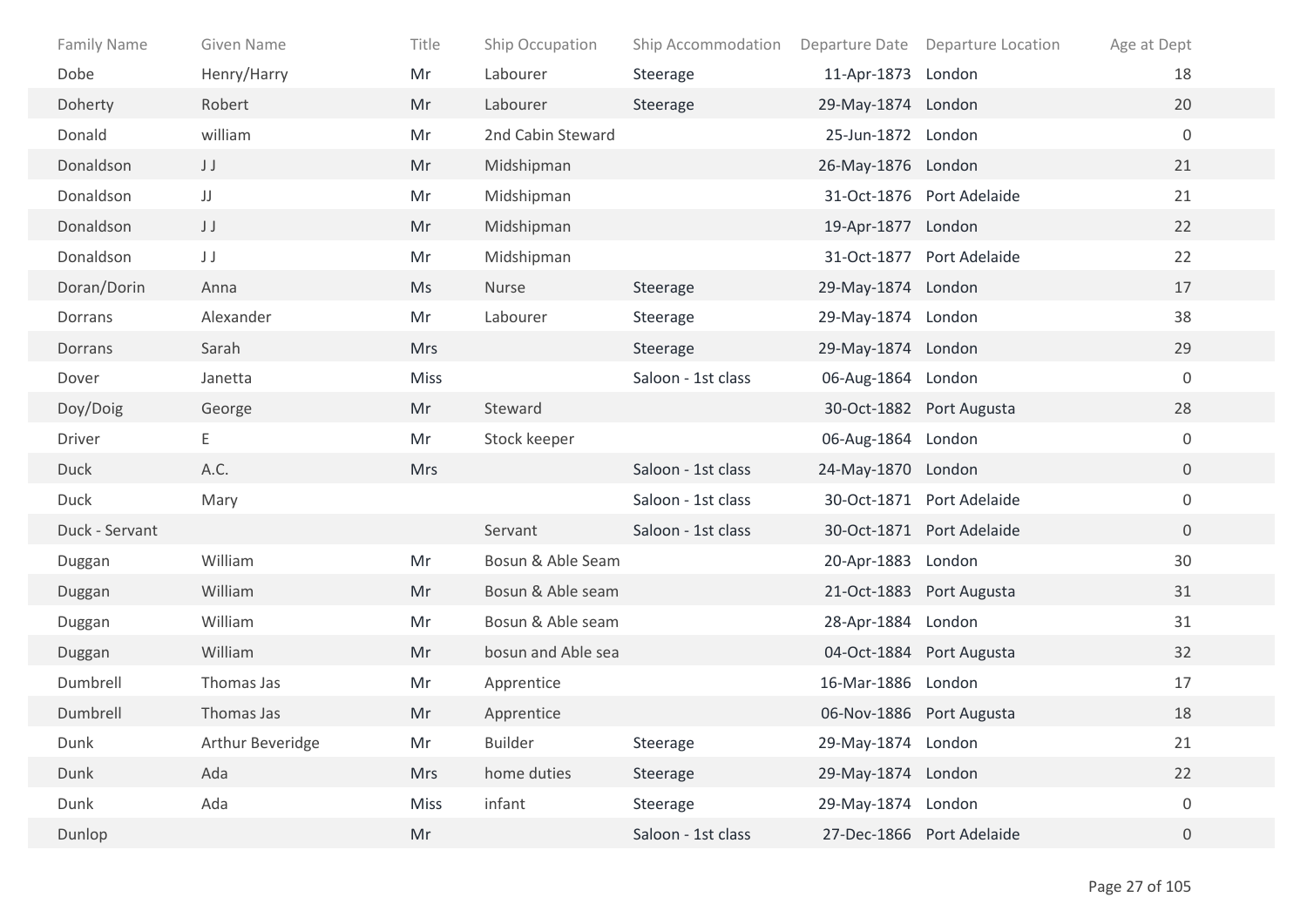| <b>Family Name</b> | Given Name                | Title      | Ship Occupation     | Ship Accommodation |                    | Departure Date Departure Location | Age at Dept    |
|--------------------|---------------------------|------------|---------------------|--------------------|--------------------|-----------------------------------|----------------|
| Dunn               | Thomas                    | Mr         | Able Seaman         |                    |                    | 27-Dec-1866 Port Adelaide         | 30             |
| Dunn               | Thomas                    | Mr         | Able Seaman         |                    | 24-May-1870 London |                                   | 30             |
| Dunscombe          | James                     | Mr         | Able Seaman         |                    | 29-Jun-1868 London |                                   | 28             |
| Dure               | William                   | Mr         | Able Seaman         |                    | 11-Apr-1873 London |                                   | 22             |
| Dure               | William                   | Mr         | Able Seaman         |                    |                    | 03-Nov-1873 Port Adelaide         | 22             |
| Dutton             |                           | Mrs        |                     | Saloon - 1st class |                    | 20-Jan-1865 Port Adelaide         | $\overline{0}$ |
| Dyas               | Francis Bayley            | Mr         | Apprentice          |                    | 28-Apr-1884 London |                                   | 16             |
| Dyas               | <b>Francis Bayley</b>     | Mr         | Apprentice          |                    |                    | 04-Oct-1884 Port Augusta          | 17             |
| Dyas               | Francis Bayley            | Mr         | Apprentice          |                    | 16-Mar-1885 London |                                   | $\overline{0}$ |
| Dyas               | <b>Francis Bayley</b>     | Mr         | Apprentice          |                    | 16-Mar-1886 London |                                   | 18             |
| Dyas               | <b>Francis Bayley</b>     | Mr         | Apprentice - Able S |                    |                    | 06-Nov-1886 Port Augusta          | 19             |
| Eadus              |                           | Mr         |                     | Cabin - 2nd class  | 19-Apr-1877 London |                                   | $\overline{0}$ |
| Eadus              |                           | <b>Mrs</b> |                     | Cabin - 2nd class  | 19-Apr-1877 London |                                   | $\overline{0}$ |
| Eadus              |                           |            |                     | Cabin - 2nd class  | 19-Apr-1877 London |                                   | $\overline{0}$ |
| Eadus              |                           |            |                     | Cabin - 2nd class  | 19-Apr-1877 London |                                   | $\overline{0}$ |
| Eadus              |                           |            |                     | Cabin - 2nd class  | 19-Apr-1877 London |                                   | $\overline{0}$ |
| Eadus              |                           |            |                     | Cabin - 2nd class  | 19-Apr-1877 London |                                   | $\overline{0}$ |
| Earickson          | A                         | Mr         | Able Seaman         |                    | 21-Apr-1878 London |                                   | 22             |
| Earickson          | A                         | Mr         | Able Seaman         |                    |                    | 25-Oct-1878 Port Adelaide         | 22             |
| Eddy               | Richard                   | Mr         | Labourer            | Steerage           | 29-May-1874 London |                                   | 24             |
| Edelston           | Frederick Alexander       | Mr         | Merchant            | Saloon - 1st class | 25-Jul-1867 London |                                   | 19             |
| Edmunds            |                           | <b>Mrs</b> |                     | Saloon - 1st class |                    | 18-Nov-1870 Port Adelaide         | $\overline{0}$ |
| Edsall             | Henry North               | Mr         |                     | Saloon - 1st class |                    | 05-Jan-1866 Port Adelaide         | 64             |
| Edsall             | Sarah                     | <b>Mrs</b> |                     | Saloon - 1st class |                    | 05-Jan-1866 Port Adelaide         | 49             |
| Edsall             | <b>Henry David Howers</b> | Master     | child               | Saloon - 1st class |                    | 05-Jan-1866 Port Adelaide         | 11             |
| Edwards            |                           | Mrs        |                     | Saloon - 1st class |                    | 05-Jan-1866 Port Adelaide         | $\overline{0}$ |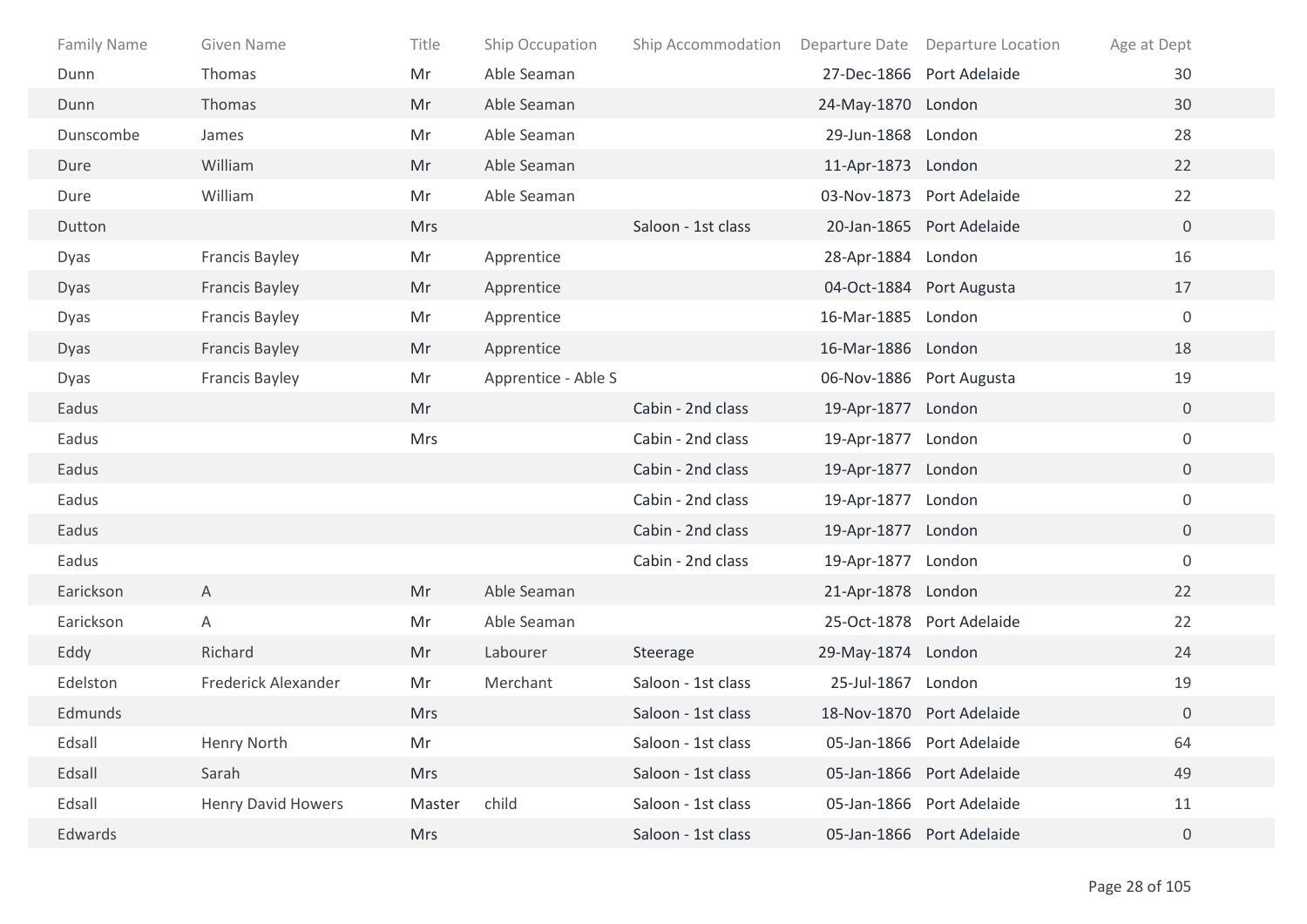| <b>Family Name</b> | Given Name    | Title       | Ship Occupation          | Ship Accommodation |                    | Departure Date Departure Location | Age at Dept    |
|--------------------|---------------|-------------|--------------------------|--------------------|--------------------|-----------------------------------|----------------|
| Edwards            | Elizabeth Ann | Mrs         | Housekeeper/wido         | Steerage           | 11-Apr-1873 London |                                   | 45             |
| Edwards            | Bessie        | <b>Miss</b> | child                    | Steerage           | 11-Apr-1873 London |                                   | 11             |
| Edwards            | Sarah Jane    | <b>Miss</b> | child                    | Steerage           | 11-Apr-1873 London |                                   | $10\,$         |
| Edwards            | William       | Mr          | Telegraph Wirema         | Steerage           | 29-May-1874 London |                                   | 33             |
| Edwards            | Sophia        | Mrs         |                          | Steerage           | 29-May-1874 London |                                   | 20             |
| Edwards            | Charles       | Mr          | able Seaman              |                    | 26-May-1876 London |                                   | 24             |
| Edwards            | George        | Mr          | Able Seaman              |                    |                    | 31-Oct-1877 Port Adelaide         | 29             |
| Eiben              | Albert        | Mr          | Able Seaman              |                    | 21-Apr-1878 London |                                   | 28             |
| Ellingsen          | John          | Mr          | Able Seaman              |                    | 16-Mar-1885 London |                                   | 35             |
| Elliot             | William H     | Mr          | Midshipman               |                    | 06-Aug-1864 London |                                   | 21             |
| Elliott            | G A           | Mr          | <b>Assistant Steward</b> |                    | 26-May-1876 London |                                   | 18             |
| <b>Ellis</b>       | John A        | Mr          | AB                       |                    | 06-Aug-1864 London |                                   | 200            |
| Ellis              | Samuel        | Mr          |                          | Saloon - 1st class |                    | 27-Dec-1866 Port Adelaide         | 22             |
| <b>Ellis</b>       | Chauney A     | Mr          |                          | Saloon - 1st class | 24-May-1870 London |                                   | $\overline{0}$ |
| <b>Ellis</b>       | John          | Mr          | Labourer                 | Steerage           | 29-May-1874 London |                                   | 23             |
| Escott             | Richard       |             | Able Seaman              |                    |                    | 20-Jan-1865 Port Adelaide         | 42             |
| Escott             | Richard       |             | Able Seaman              |                    | 26-Jul-1865 London |                                   | 42             |
| Escott             | Richard       |             | Able Seaman              |                    |                    | 05-Jan-1866 Port Adelaide         | 42             |
| Escott             | Richard       | Mr          | Boatswain                |                    | 27-Jul-1866 London |                                   | 43             |
| Escott             | Richard       | Mr          | Boatswain                |                    |                    | 27-Dec-1866 Port Adelaide         | 43             |
| Escott             | Richard       | Mr          | Boatswain                |                    | 13-May-1869 London |                                   | 47             |
| Escott             | Richard       | Mr          | Boatswain                |                    |                    | 03-Nov-1869 Port Adelaide         | 47             |
| Escott             | Richard       | Mr          | Boatswain                |                    | 24-May-1870 London |                                   | 43             |
| Escott             | Richard       | Mr          | Boastswain               |                    |                    | 18-Nov-1870 Port Adelaide         | 56             |
| Eslefsert/Elefsin  | Enoch         | Mr          | able seaman              |                    | 28-Jun-1875 London |                                   | 21             |
| Eslefsert/Elefsin  | Enoch         | nurse       | Able Seaman              |                    |                    | 11-Nov-1875 Port Adelaide         | 21             |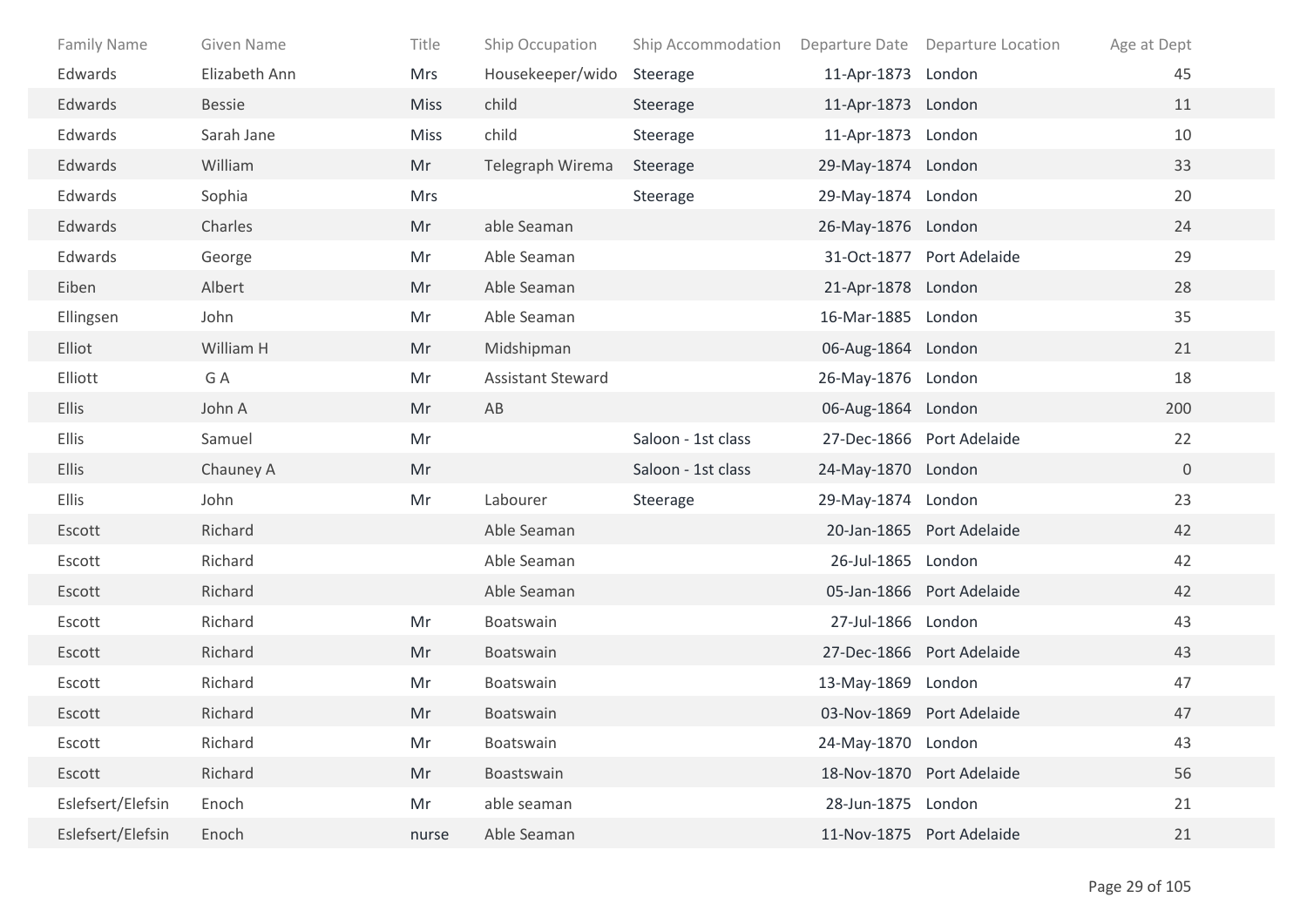| Family Name     | Given Name          | Title       | Ship Occupation         | Ship Accommodation |                    | Departure Date Departure Location | Age at Dept    |
|-----------------|---------------------|-------------|-------------------------|--------------------|--------------------|-----------------------------------|----------------|
| Evans           | <b>Henry George</b> | Mr          |                         | Cabin - 2nd class  | 11-Apr-1873 London |                                   | 19             |
| Ewands          | Thomas              | Mr          | Able Seaman             |                    |                    | 25-Oct-1878 Port Adelaide         | 23             |
| Fahy            | Michael             | Mr          | Labourer                | Steerage           | 29-May-1874 London |                                   | 17             |
| Fail            | William             | Mr          | Able Seaman             |                    | 28-Jun-1875 London |                                   | 39             |
| Fail            | William             | Mr          | Able Seaman             |                    |                    | 11-Nov-1875 Port Adelaide         | 39             |
| Fairbrother     | Henry               | Mr          | Lath Render             | Steerage           | 29-May-1874 London |                                   | 27             |
| Fairlie         | Elizabeth           | <b>Mrs</b>  |                         | Saloon - 1st class | 06-Aug-1864 London |                                   | 40             |
| Fairlie         | <b>Bessie</b>       | <b>Miss</b> |                         | Saloon - 1st class | 06-Aug-1864 London |                                   | 14             |
| Fairlie         | Maryanne            | Miss        |                         | Saloon - 1st class | 06-Aug-1864 London |                                   | 11             |
| Fairlie         | James               | Master      |                         | Saloon - 1st class | 06-Aug-1864 London |                                   | 10             |
| Fairlie         | Amy                 | <b>Miss</b> |                         | Saloon - 1st class | 06-Aug-1864 London |                                   | $\overline{4}$ |
| Falkiner        | $\mathsf{L}$        | Mr          | Midshipman              |                    | 28-Apr-1884 London |                                   | 17             |
| Falkiner        | L                   | Mr          | Midshipman              |                    |                    | 04-Oct-1884 Port Augusta          | 18             |
| Farley          | J.                  | Mr          |                         |                    |                    | 05-Jan-1866 Port Adelaide         | $\overline{0}$ |
| Farley          |                     | Mr          |                         | Cabin - 2nd class  |                    | 05-Jan-1866 Port Adelaide         | $\overline{0}$ |
| Fennelly        | Johanna             | <b>Miss</b> | <b>Domestic Servant</b> | Steerage           | 29-May-1874 London |                                   | 21             |
| Fevris          | William             | Mr          | Able Seaman             |                    | 09-May-1882 London |                                   | $\mathbf 0$    |
| Fex/Fox         | Mary                | <b>Miss</b> | Servant                 | Cabin - 2nd class  | 11-Apr-1873 London |                                   | 17             |
| Fidge           |                     | Mr          |                         | Saloon - 1st class | 25-Jul-1867 London |                                   | 60             |
| Fidge           | John                | Mr          | farmer                  | Saloon - 1st class | 02-Jun-1871 London |                                   | 64             |
| Fidge           | Harriet             | Mrs         | Home duties             | Saloon - 1st class | 02-Jun-1871 London |                                   | 67             |
| Fidge           | Harriet             | <b>Miss</b> |                         | Saloon - 1st class | 02-Jun-1871 London |                                   | 27             |
| Fidge - Servant |                     |             | Servant                 | Saloon - 1st class | 02-Jun-1871 London |                                   | $\mathbf 0$    |
| Field           | Francis             |             | Able Seaman             |                    | 26-Jul-1865 London |                                   | 29             |
| Field           | Francis             | Mr          | Able Seaman             |                    |                    | 05-Jan-1866 Port Adelaide         | 29             |
| Field           | Thomas              | Reveren     | Reverend                | Saloon - 1st class |                    | 03-Nov-1869 Port Adelaide         | 39             |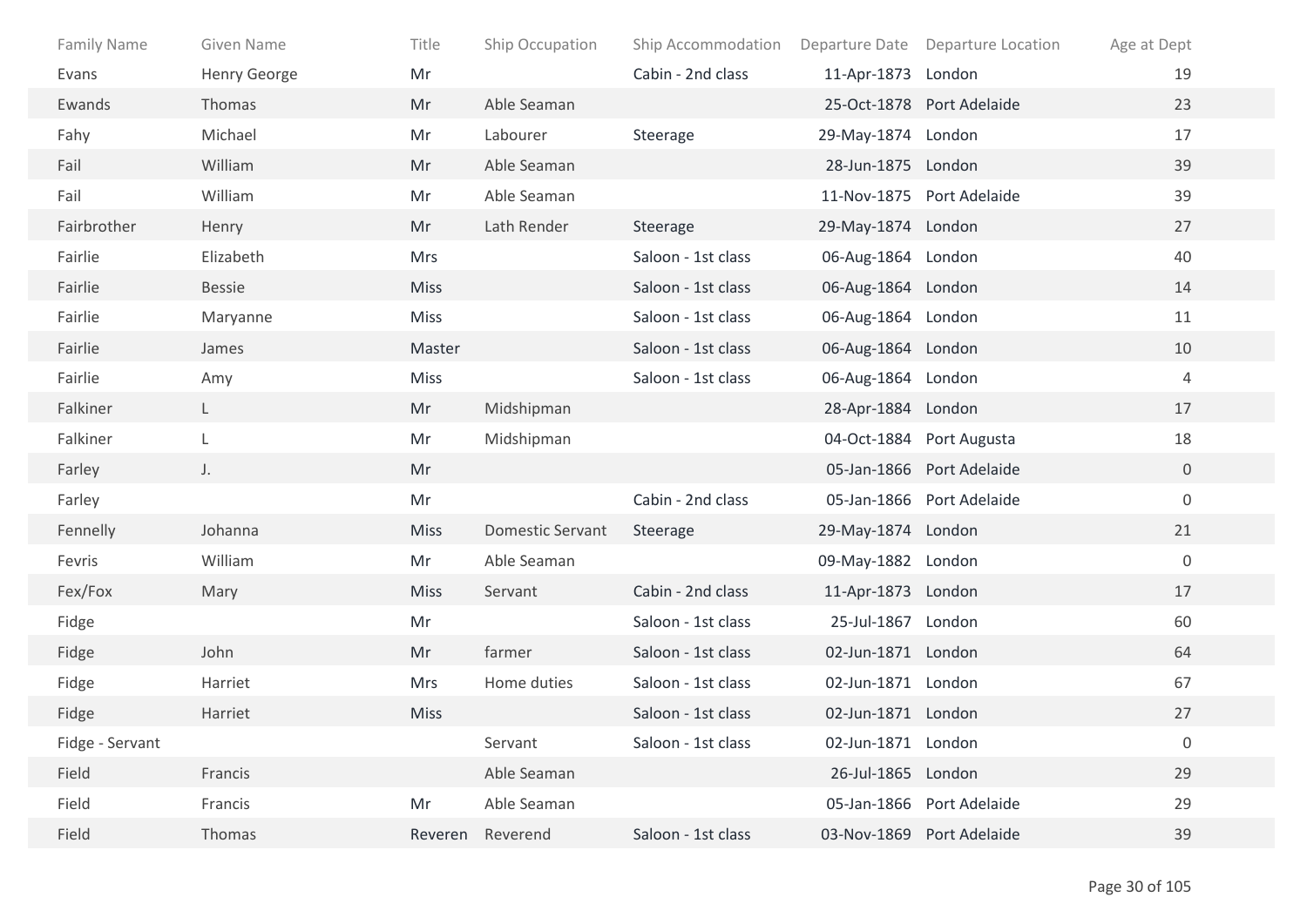| <b>Family Name</b> | Given Name                  | Title       | Ship Occupation         | Ship Accommodation | Departure Date     | Departure Location        | Age at Dept      |
|--------------------|-----------------------------|-------------|-------------------------|--------------------|--------------------|---------------------------|------------------|
| Field              | Elizabth Bentham            | Mrs         | home duties             | Saloon - 1st class |                    | 03-Nov-1869 Port Adelaide | 25               |
| Field              | Mary Whicher                | <b>Miss</b> | child                   | Saloon - 1st class |                    | 03-Nov-1869 Port Adelaide | 6                |
| Field              | Laura Margaret              | <b>Miss</b> | child                   | Saloon - 1st class |                    | 03-Nov-1869 Port Adelaide | $\mathbf{1}$     |
| Field              |                             | <b>Miss</b> |                         | Cabin - 2nd class  |                    | 03-Nov-1873 Port Adelaide | $\mathbf 0$      |
| Field - servant    |                             |             | Servant                 | Saloon - 1st class |                    | 03-Nov-1869 Port Adelaide | $\boldsymbol{0}$ |
| Finch              | Charles                     | Mr          |                         | Steerage           | 13-May-1869 London |                           | $\overline{0}$   |
| Finch              |                             | <b>Mrs</b>  |                         | Cabin - 2nd class  | 25-Jun-1872 London |                           | $\boldsymbol{0}$ |
| Finch              |                             | <b>Mrs</b>  |                         | Cabin - 2nd class  | 25-Jun-1872 London |                           | $\overline{0}$   |
| Firth              | T.M.                        | Mr          |                         | Cabin - 2nd class  | 27-Jul-1866 London |                           | $\boldsymbol{0}$ |
| Firth              |                             | <b>Mrs</b>  |                         | Cabin - 2nd class  | 27-Jul-1866 London |                           | $\overline{0}$   |
| Firth              |                             | Master      |                         | Cabin - 2nd class  | 27-Jul-1866 London |                           | $\mathbf 0$      |
| Fitch              |                             | Mr          |                         | Cabin - 2nd class  |                    | 20-Jan-1865 Port Adelaide | $\overline{0}$   |
| Fitch              | Adam                        | Mr          | Agr. Labourer           | Cabin - 2nd class  | 26-Jul-1865 London |                           | 45               |
| Fitch              | John George                 | Mr          | <b>Ordinary Seaman</b>  |                    | 15-May-1879 London |                           | 19               |
| Fitch              | John George                 | Mr          | <b>Ordinary Seaman</b>  |                    |                    | 30-Oct-1879 Port Adelaide | 19               |
| Fitch              | John George                 | Mr          | Able Seaman             |                    | 01-Apr-1880 London |                           | 21               |
| Fitzgerald         | Mary                        | <b>Miss</b> | <b>Domestic Servant</b> | Steerage           | 29-May-1874 London |                           | 20               |
| Fitzgerald         | Patrick                     | Mr          | Labourer                | Steerage           | 29-May-1874 London |                           | 24               |
| Fitzgerald         | Michael                     | Mr          |                         | Steerage           | 29-May-1874 London |                           | 23               |
| Fitzpatrick        | Thomas                      | Mr          | Labourer                | Steerage           | 11-Apr-1873 London |                           | 16               |
| Fitzpatrick        | Andrew                      | Master      | child                   | Steerage           | 11-Apr-1873 London |                           | 13               |
| Fitzpatrick        | Catherine                   |             |                         | Steerage           | 11-Apr-1873 London |                           | 34               |
| Fitzpatrick        | <b>Bridget</b>              |             |                         | Steerage           | 11-Apr-1873 London |                           | 10               |
| Fiveash            | Algernon James Thomas       | Mr          | child                   | Saloon - 1st class | 27-Jul-1866 London |                           | 5                |
| Fiveash            | Justina Emily Ann/Elizabeth | <b>Mrs</b>  | Manufacturer's wif      | Saloon - 1st class | 27-Jul-1866 London |                           | 41               |
| Fiveash            | Justina Emily Ann           | <b>Miss</b> | child                   | Saloon - 1st class | 27-Jul-1866 London |                           | 11               |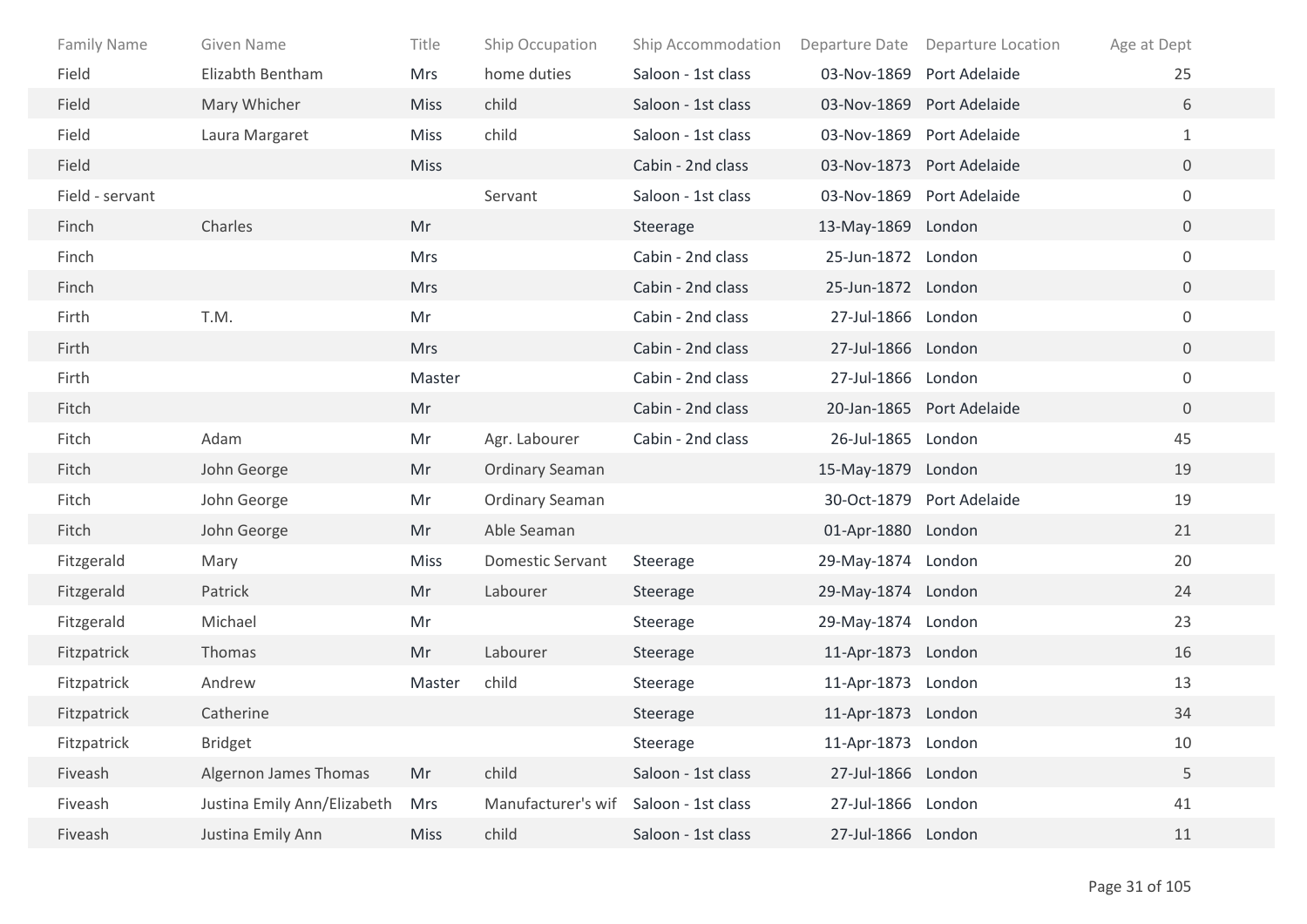| <b>Family Name</b> | Given Name           | Title       | Ship Occupation              | Ship Accommodation |                    | Departure Date Departure Location | Age at Dept      |
|--------------------|----------------------|-------------|------------------------------|--------------------|--------------------|-----------------------------------|------------------|
| Flack              | John                 |             | Able Seaman                  |                    | 26-Jul-1865 London |                                   | 27               |
| Flannery           | William              | Mr          | Agricultural Labour Steerage |                    | 29-May-1874 London |                                   | 18               |
| Flannery           | Ellen                | <b>Miss</b> | <b>Domestic Servant</b>      | Steerage           | 29-May-1874 London |                                   | 26               |
| Flockton           | William              | Mr          | Able Seaman                  |                    |                    | 17-Dec-1867 Port Adelaide         | 31               |
| Flockton           | William              | Mr          | Able Seaman                  |                    |                    | 18-Nov-1870 Port Adelaide         | 32               |
| Foale              | Caroline             | <b>Miss</b> | home duties                  | Saloon - 1st class | 26-Jul-1865 London |                                   | 19               |
| Foale              | <b>Robert Thomas</b> | Mr          | Dealer                       | Saloon - 1st class | 25-Jul-1867 London |                                   | 51               |
| Footman            | John                 | Mr          |                              | Steerage           | 13-May-1869 London |                                   | $\overline{0}$   |
| Forbes             | Fred                 | Mr          |                              | Saloon - 1st class | 21-Apr-1878 London |                                   | $\mathbf 0$      |
| Ford               | Jane                 | Ms          | Servant                      | Steerage           | 11-Apr-1873 London |                                   | 44               |
| Ford               | William Luke         | Mr          | Miner                        | Steerage           | 11-Apr-1873 London |                                   | 22               |
| Ford               | Martin               | Mr          | Miner                        | Steerage           | 11-Apr-1873 London |                                   | 18               |
| Fordham            |                      | Mr          |                              | Cabin - 2nd class  | 01-Apr-1880 London |                                   | $\mathbf 0$      |
| Fordham            |                      | <b>Mrs</b>  |                              | Cabin - 2nd class  | 01-Apr-1880 London |                                   | $\overline{0}$   |
| Fordham            |                      | <b>Miss</b> |                              | Cabin - 2nd class  | 01-Apr-1880 London |                                   | $\boldsymbol{0}$ |
| Forwood            | William Weech        | Mr          | Boy                          |                    | 06-Aug-1864 London |                                   | 18               |
| Fotheringham       | James                | Mr          |                              | Saloon - 1st class | 26-Jul-1865 London |                                   | 48               |
| Fotheringham       | Margaret             | <b>Mrs</b>  |                              | Saloon - 1st class | 26-Jul-1865 London |                                   | 32               |
| Fowler             | David                | Mr          |                              | Saloon - 1st class |                    | 20-Jan-1865 Port Adelaide         | 38               |
| Fowler             | Jessie               | <b>Mrs</b>  |                              | Saloon - 1st class |                    | 20-Jan-1865 Port Adelaide         | $\mathbf 0$      |
| Fowler             | Grace Kerr           | <b>Miss</b> |                              | Saloon - 1st class |                    | 20-Jan-1865 Port Adelaide         | $\boldsymbol{0}$ |
| Fowler             | James                | Master      |                              | Saloon - 1st class |                    | 20-Jan-1865 Port Adelaide         | 4                |
| Fowler             | Jessie               | Miss        |                              | Saloon - 1st class |                    | 20-Jan-1865 Port Adelaide         | $\boldsymbol{0}$ |
| Fowler, servant    |                      |             | Servant                      | Saloon - 1st class |                    | 20-Jan-1865 Port Adelaide         | $\boldsymbol{0}$ |
| Fox                | Mary                 |             | Servant                      | Steerage           | 11-Apr-1873 London |                                   | 17               |
| Frame              | James                | Mr          | Miner                        | Steerage           | 29-May-1874 London |                                   | 25               |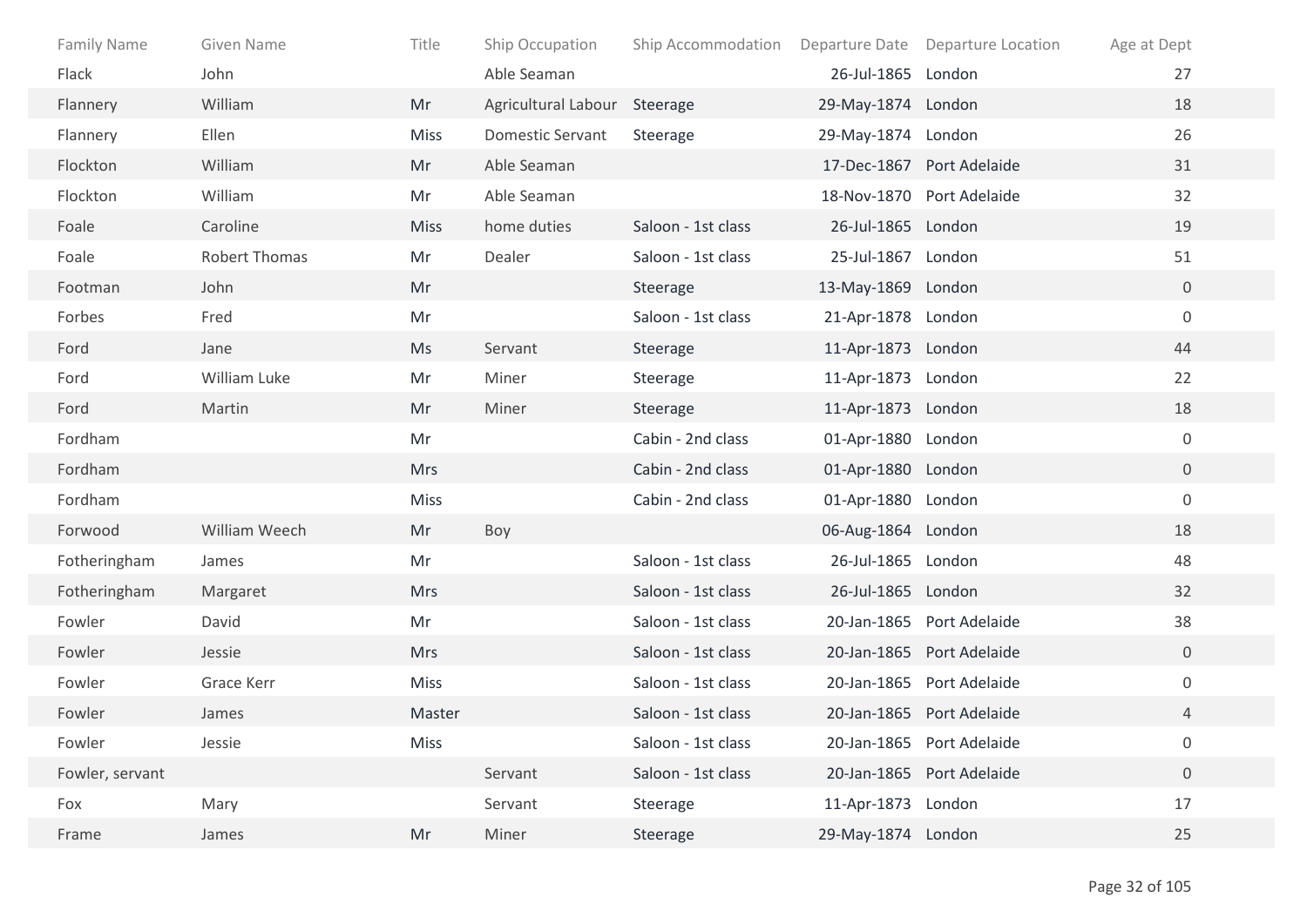| <b>Family Name</b> | Given Name                 | Title       | Ship Occupation   | Ship Accommodation |                    | Departure Date Departure Location | Age at Dept      |  |
|--------------------|----------------------------|-------------|-------------------|--------------------|--------------------|-----------------------------------|------------------|--|
| Francis            | Fred                       | Mr          |                   | Cabin - 2nd class  | 28-Jun-1875 London |                                   | $\overline{0}$   |  |
| Francis            | Charles                    | Mr          | Deck Hand         |                    |                    | 25-Oct-1878 Port Adelaide         | 30               |  |
| Francis            |                            | <b>Miss</b> |                   | Saloon - 1st class | 01-Apr-1880 London |                                   | $\mathbf 0$      |  |
| Francis            | George                     | Mr          | Able seaman       |                    |                    | 10-Oct-1885 Port Augusta          | 33               |  |
| Frankie            | L.W.                       |             |                   | Steerage           | 13-May-1869 London |                                   | $\mathbf 0$      |  |
| Frankis            | <b>B.F.</b>                | Mr          |                   | Steerage           | 13-May-1869 London |                                   | $\overline{0}$   |  |
| Fraser             | Walter                     | Mr          | Labourer          | Steerage           | 11-Apr-1873 London |                                   | 17               |  |
| Frederick          |                            | <b>Mrs</b>  |                   | Saloon - 1st class | 29-Jun-1868 London |                                   | $\overline{0}$   |  |
| Freeman            | W                          | Mr          |                   | Cabin - 2nd class  |                    | 30-Oct-1871 Port Adelaide         | $\mathbf 0$      |  |
| Freeman            |                            | <b>Mrs</b>  |                   | Cabin - 2nd class  |                    | 30-Oct-1871 Port Adelaide         | $\overline{0}$   |  |
| Frew               | Alexander                  | Mr          | Miner             | Steerage           | 29-May-1874 London |                                   | 25               |  |
| Friege             |                            | Dr          |                   | Saloon - 1st class |                    | 31-Oct-1877 Port Augusta          | $\overline{0}$   |  |
| Fry                | Daniel Henry               | Mr          |                   | Saloon - 1st class |                    | 05-Jan-1866 Port Adelaide         | 21               |  |
| Fullarton          | Anna Amelia                | <b>Mrs</b>  | home duties       | Saloon - 1st class |                    | 30-Oct-1871 Port Adelaide         | 35               |  |
| Fullarton          | <b>Ernest Rosenberg</b>    | Master      | child             | Saloon - 1st class |                    | 30-Oct-1871 Port Adelaide         | 4                |  |
| Fullarton          | William Alexander Rimingto | Mr          | child             | Saloon - 1st class |                    | 30-Oct-1871 Port Adelaide         | 5                |  |
| Fulton             | John                       | Mr          | Shoemaker         | Steerage           | 29-May-1874 London |                                   | 35               |  |
| Fulton             | Jane                       | <b>Mrs</b>  | home duties       | Steerage           | 29-May-1874 London |                                   | 34               |  |
| Fulton             | Agnes McCulloch            | <b>Miss</b> | child             | Steerage           | 29-May-1874 London |                                   | 11               |  |
| Fulton             | Jane Cline                 | <b>Miss</b> | child             | Steerage           | 29-May-1874 London |                                   | $\mathbf{3}$     |  |
| Fulton             | <b>Catherine McArthur</b>  | <b>Miss</b> | child             | Steerage           | 29-May-1874 London |                                   | $\boldsymbol{0}$ |  |
| Fulton             | Margaret                   | <b>Miss</b> | child             | Steerage           | 29-May-1874 London |                                   | $\mathbf{1}$     |  |
| Furlong            | F.                         | Mr          | Ordinary Seaman a |                    | 16-Mar-1885 London |                                   | 20               |  |
| Furze              | Annie                      |             |                   | Steerage           | 13-May-1869 London |                                   | $\boldsymbol{0}$ |  |
| Furze              | William                    | Mr          |                   | Steerage           | 13-May-1869 London |                                   | $\boldsymbol{0}$ |  |
| Furze              | S.A.                       |             |                   | Steerage           | 13-May-1869 London |                                   | $\overline{0}$   |  |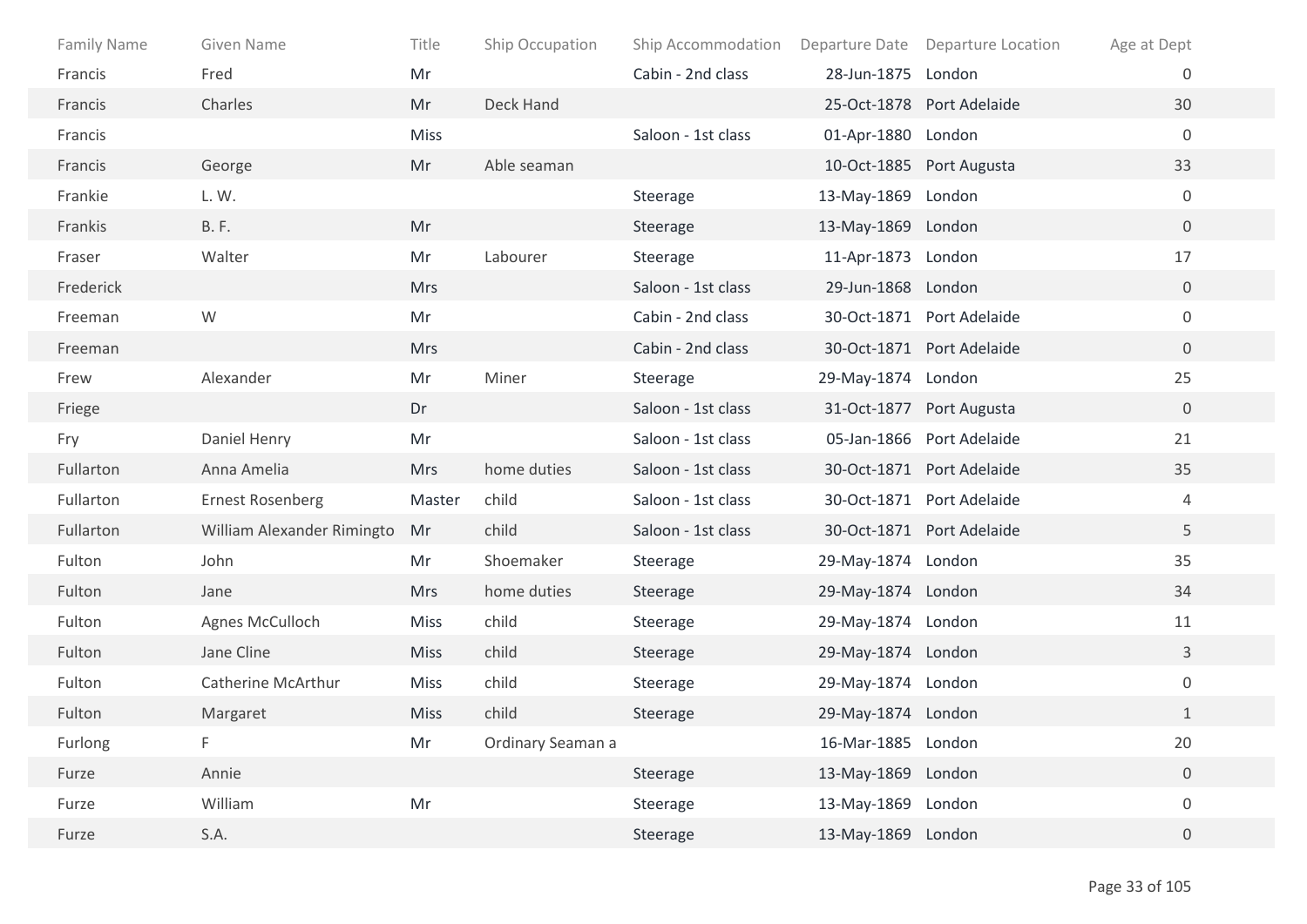| <b>Family Name</b> | Given Name            | Title | Ship Occupation | Ship Accommodation |                    | Departure Date Departure Location | Age at Dept      |
|--------------------|-----------------------|-------|-----------------|--------------------|--------------------|-----------------------------------|------------------|
| Furze              | William               | Mr    |                 | Steerage           | 13-May-1869 London |                                   | 0                |
| Furze              | E. B.                 |       |                 | Steerage           | 13-May-1869 London |                                   | $\overline{0}$   |
| Gahsun             | G P                   | Mr    | Cook            |                    | 16-Mar-1886 London |                                   | 46               |
| Gahsun             | G P                   | Mr    | Cook            |                    |                    | 06-Nov-1886 Port Augusta          | 47               |
| Gainer             | James                 | Mr    | Able Seaman     |                    | 26-May-1876 London |                                   | 22               |
| Gainer             | James                 | Mr    | Able Seaman     |                    |                    | 31-Oct-1876 Port Adelaide         | 22               |
| Galt               | Reginald Henry        | Mr    | Apprentice      |                    | 28-Apr-1884 London |                                   | 16               |
| Galt               | <b>Reginald Henry</b> | Mr    | Apprentice      |                    |                    | 04-Oct-1884 Port Augusta          | 17               |
| Galt               | <b>Reginald Henry</b> | Mr    | Apprentice      |                    | 16-Mar-1885 London |                                   | 17               |
| Galt               | Reginald Henry        | Mr    | Apprentice      |                    |                    | 10-Oct-1885 Port Augusta          | 18               |
| Gambier            | Ralph George          | Mr    | Apprentice      |                    | 16-Mar-1886 London |                                   | 16               |
| Gambier            | Ralph George          | Mr    | Apprentice      |                    |                    | 06-Nov-1886 Port Augusta          | 17               |
| Garden             | John                  | Mr    | Midshipman      |                    | 05-May-1881 London |                                   | 20               |
| Garden             | John                  | Mr    | Midshipman      |                    |                    | 29-Oct-1881 Port Adelaide         | 20               |
| Garman             |                       | Mr    |                 | Saloon - 1st class | 01-Apr-1880 London |                                   | $\boldsymbol{0}$ |
| Garrood            | Henry                 |       | Apprentice      |                    | 26-Jul-1865 London |                                   | 17               |
| Garrood            | Henry                 | Mr    | Apprentice      |                    |                    | 05-Jan-1866 Port Adelaide         | 17               |
| Garrood            | Henry                 | Mr    | Apprentice      |                    | 27-Jul-1866 London |                                   | $\overline{0}$   |
| Garrood            | Henry                 | Mr    | Apprentice      |                    |                    | 27-Dec-1866 Port Adelaide         | $\mathbf 0$      |
| Garrood            | Henry                 | Mr    | Apprentice      |                    | 25-Jul-1867 London |                                   | 17               |
| Garrood            | H                     | Mr    | 3rd Mate        |                    | 29-Jun-1868 London |                                   | 18               |
| Garrood            | Η                     | Mr    | 3rd Mate        |                    |                    | 09-Nov-1868 Port Adelaide         | 18               |
| Garrood            | Henry                 | Mr    | 3rd mate        |                    | 13-May-1869 London |                                   | 19               |
| Garrood            | Charles Joseph        | Mr    | Cuddy Servant   |                    | 13-May-1869 London |                                   | 21               |
| Garrood            |                       | Mr    | 3rd mate        |                    |                    | 03-Nov-1869 Port Adelaide         | 19               |
| Garrood            | Henry                 | Mr    | Apprentice      |                    | 24-May-1870 London |                                   | $\overline{0}$   |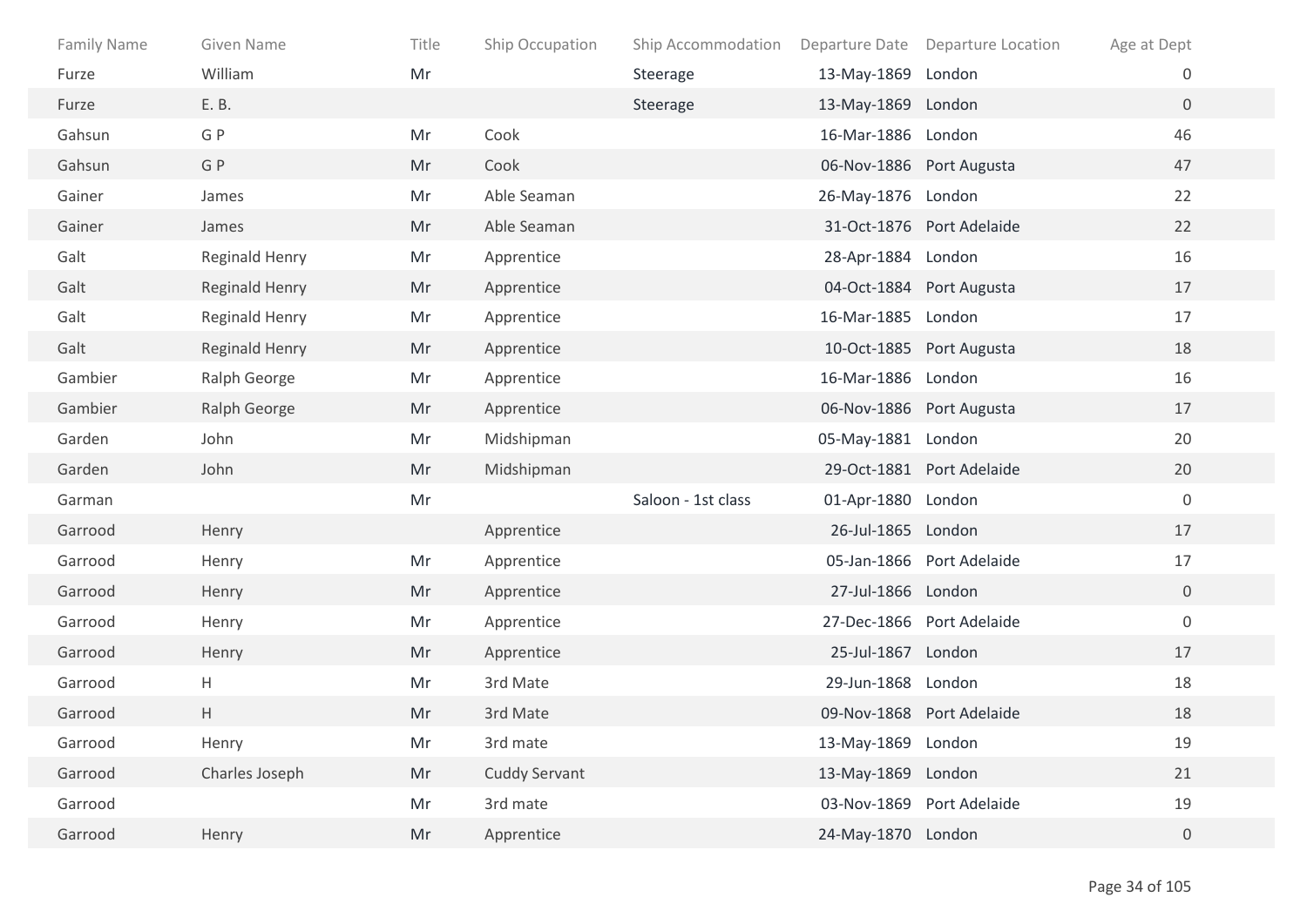| <b>Family Name</b> | Given Name    | Title       | Ship Occupation      | Ship Accommodation Departure Date Departure Location |                    |                           | Age at Dept      |
|--------------------|---------------|-------------|----------------------|------------------------------------------------------|--------------------|---------------------------|------------------|
| Garrood            | Henry         | Mr          | 2nd Mate             |                                                      |                    | 18-Nov-1870 Port Adelaide | 20               |
| Garrood            | Charles Jesse | Mr          | <b>Cuddy Steward</b> |                                                      |                    | 30-Oct-1871 Port Adelaide | 24               |
| Garrood            | Henry         | Mr          | 2nd Mate             |                                                      | 25-Jun-1872 London |                           | 22               |
| Garrood            | Henry         | Mr          | 2nd Mate             |                                                      |                    | 14-Nov-1872 Port Adelaide | 22               |
| Garrood            | H             | Mr          | 2nd Mate             |                                                      | 11-Apr-1873 London |                           | 23               |
| Garrood            | h             | Mr          | 2nd Mate             |                                                      |                    | 03-Nov-1873 Port Adelaide | 23               |
| Gaulgin            | Lois          | Mr          | Able Seaman          |                                                      | 11-Apr-1873 London |                           | 25               |
| Gaulgin            | Lois          | Mr          | Able Seaman          |                                                      |                    | 03-Nov-1873 Port Adelaide | 25               |
| Gaunt              |               | Mr          |                      | Cabin - 2nd class                                    | 19-Apr-1877 London |                           | $\mathbf 0$      |
| Gaunt              |               | <b>Mrs</b>  |                      | Cabin - 2nd class                                    | 19-Apr-1877 London |                           | $\overline{0}$   |
| Gaylard            |               | Mr          |                      | Cabin - 2nd class                                    |                    | 14-Nov-1872 Port Adelaide | $\overline{0}$   |
| Geater             |               | Mr          |                      | Cabin - 2nd class                                    | 29-Jun-1868 London |                           | $\overline{0}$   |
| Gemmell            |               | Miss        |                      | Cabin - 2nd class                                    |                    | 17-Dec-1867 Port Adelaide | $\overline{0}$   |
| George             | Henry         | Mr          | Able Seaman          |                                                      |                    | 19-Apr-1877 Port Augusta  | 41               |
| Gerner             | Eliza         | <b>Miss</b> |                      | Saloon - 1st class                                   | 27-Jul-1866 London |                           | 36               |
| Gerry              | John          | Mr          |                      | Saloon - 1st class                                   |                    | 27-Dec-1866 Port Adelaide | 29               |
| Gerry              | Ruth          | <b>Mrs</b>  |                      | Saloon - 1st class                                   |                    | 27-Dec-1866 Port Adelaide | 27               |
| Gerry              | Elizabeth     | <b>Miss</b> |                      | Saloon - 1st class                                   |                    | 27-Dec-1866 Port Adelaide | 8                |
| Gerry              | Mary Jane     | Miss        |                      | Saloon - 1st class                                   |                    | 27-Dec-1866 Port Adelaide | $\overline{7}$   |
| Gerry              | Emily         | <b>Miss</b> |                      | Saloon - 1st class                                   |                    | 27-Dec-1866 Port Adelaide | 5                |
| Gerry              | Emma          | <b>Miss</b> |                      | Saloon - 1st class                                   |                    | 27-Dec-1866 Port Adelaide | $\overline{2}$   |
| Gerry              | Thomas        | Master      |                      | Saloon - 1st class                                   |                    | 27-Dec-1866 Port Adelaide | 0                |
| Gerry              | Ruth          | <b>Miss</b> |                      | Saloon - 1st class                                   |                    | 27-Dec-1866 Port Adelaide | $\boldsymbol{0}$ |
| Gibbons            | Maurice       | Mr          | Able Seaman          |                                                      |                    | 31-Oct-1877 Port Adelaide | 37               |
| Gibbs              | John          | Mr          | Able Seaman          |                                                      | 28-Jun-1875 London |                           | 46               |
| Gibbs              | John          | Mr          | able Seaman          |                                                      |                    | 11-Nov-1875 Port Adelaide | 46               |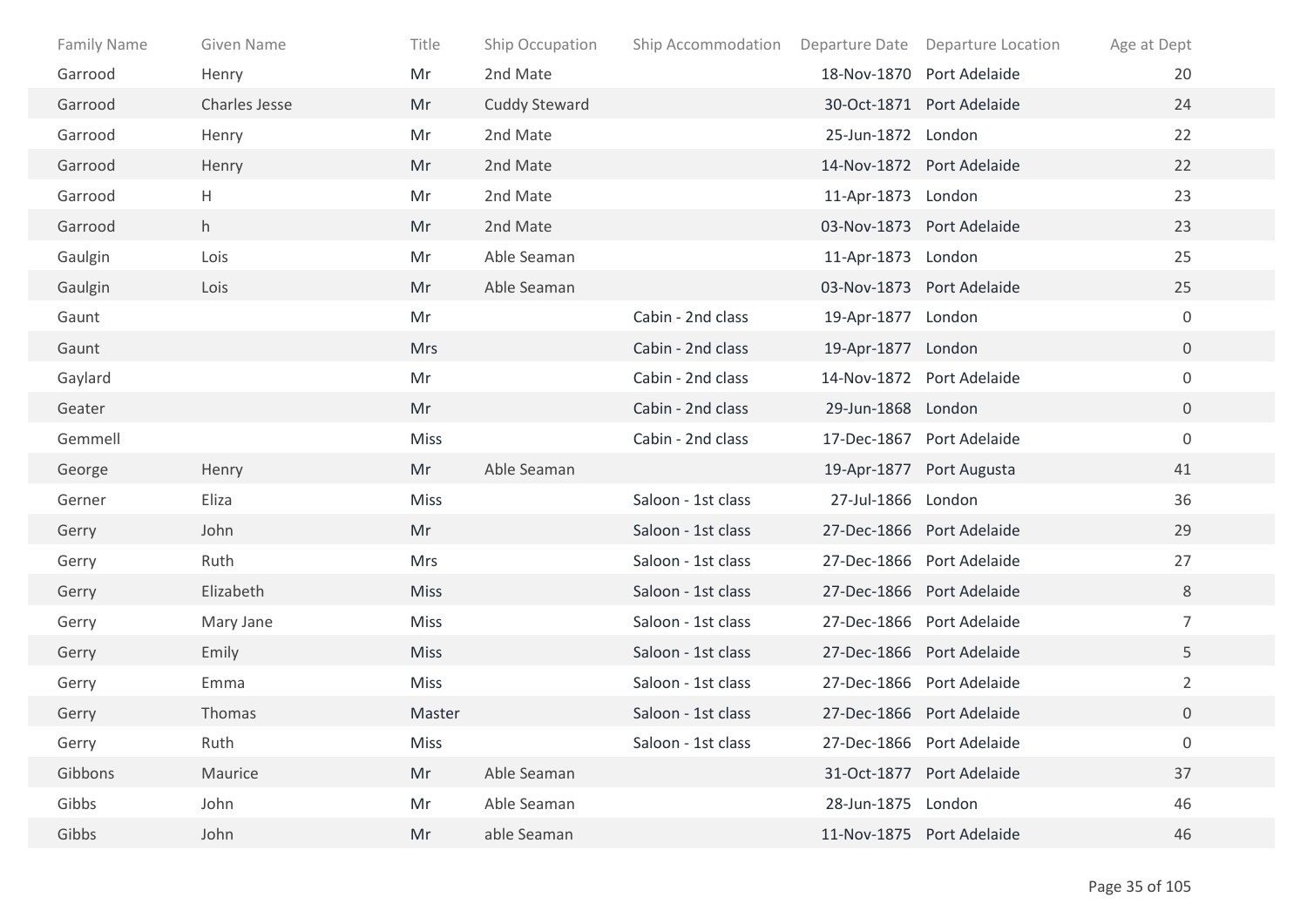| <b>Family Name</b>   | Given Name            | Title       | Ship Occupation | Ship Accommodation |                    | Departure Date Departure Location | Age at Dept    |
|----------------------|-----------------------|-------------|-----------------|--------------------|--------------------|-----------------------------------|----------------|
| Gibbs                | John                  | Mr          | 2nd Steward     |                    | 19-Apr-1877 London |                                   | 22             |
| Gibbs                | John                  | Mr          | Steward         |                    |                    | 25-Oct-1878 Port Adelaide         | 23             |
| Gilbert              | William               | Mr          |                 | Steerage           | 13-May-1869 London |                                   | $\mathbf 0$    |
| Gilbert              | Jane                  | <b>Miss</b> |                 | Steerage           | 13-May-1869 London |                                   | $\overline{0}$ |
| Giles                | Richard               | Mr          | AB              |                    | 06-Aug-1864 London |                                   | 240            |
| Giles                | James                 | Mr          |                 | Steerage           | 29-May-1874 London |                                   | 32             |
| Giles                | Fanny Louisa          | <b>Mrs</b>  |                 | Steerage           | 29-May-1874 London |                                   | 32             |
| Giles                | Thomas                | Mr          | Tailor          | Steerage           | 29-May-1874 London |                                   | 20             |
| Gill                 | William A             | Mr          | Cook            |                    | 25-Jun-1872 London |                                   | 34             |
| Gill                 | William A             | Mr          | Cook            |                    |                    | 14-Nov-1872 Port Adelaide         | 34             |
| Gill                 | William A             | Mr          | Cook            |                    | 11-Apr-1873 London |                                   | 35             |
| Gill                 | William A             | Mr          | Cook            |                    |                    | 03-Nov-1873 Port Adelaide         | 35             |
| Gill                 | William               | Mr          | Cook            |                    | 29-May-1874 London |                                   | 37             |
| Gill                 | William A             | Mr          | cook            |                    | 28-Jun-1875 London |                                   | 38             |
| Gill                 | William A             | Mr          | Cook            |                    |                    | 11-Nov-1875 Port Adelaide         | 38             |
| Gillon/Gillan/Gillin | Anne                  |             | Servant         | Steerage           | 11-Apr-1873 London |                                   | 24             |
| Glavan               | Peter/Paker           | Mr          | Able Seaman     |                    |                    | 31-Oct-1880 Port Adelaide         | 28             |
| Godson               | William               | Mr          | farmer          | Cabin - 2nd class  |                    | 20-Jan-1865 Port Adelaide         | 39             |
| Godson               | William               | Mr          | farmer          | Cabin - 2nd class  | 26-Jul-1865 London |                                   | 39             |
| Godson               | William               | Mr          | storekeeper     | Cabin - 2nd class  |                    | 17-Dec-1867 Port Adelaide         | 41             |
| Godson               | Jane                  | <b>Mrs</b>  |                 | Cabin - 2nd class  |                    | 17-Dec-1867 Port Adelaide         | 38             |
| Godson               | Edwin                 | Master      | child           | Cabin - 2nd class  |                    | 17-Dec-1867 Port Adelaide         | 10             |
| Godson               | John                  | Master      | child           | Cabin - 2nd class  |                    | 17-Dec-1867 Port Adelaide         | 8              |
| Godson               | Mary Jane             | <b>Miss</b> | child           | Cabin - 2nd class  |                    | 17-Dec-1867 Port Adelaide         | 4              |
| Godson               | <b>William Ernest</b> | Master      | child           | Cabin - 2nd class  |                    | 17-Dec-1867 Port Adelaide         | $\overline{2}$ |
| Godson               | Helen                 | <b>Miss</b> | child           | Cabin - 2nd class  |                    | 17-Dec-1867 Port Adelaide         | $\overline{0}$ |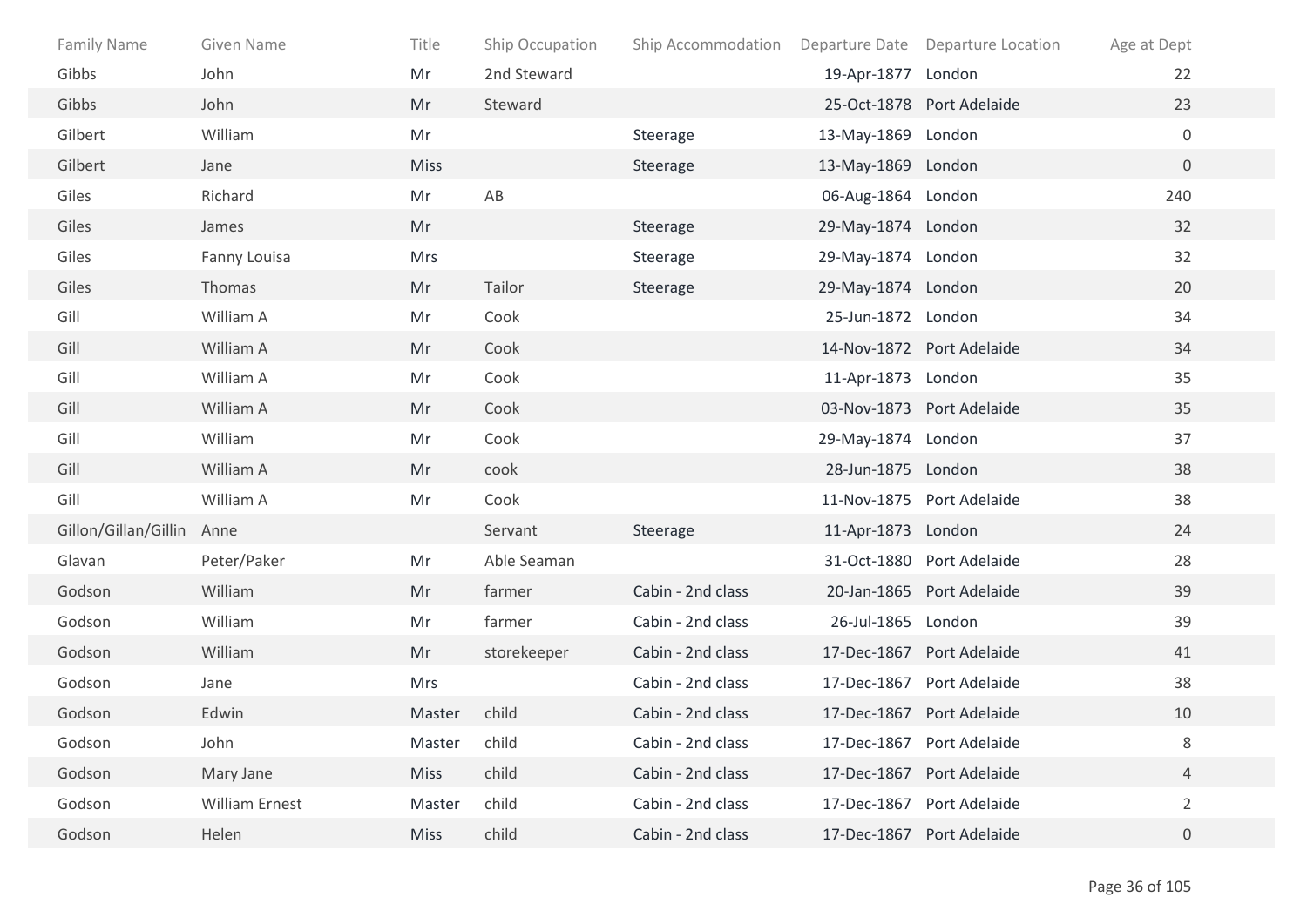| Family Name    | Given Name    | Title       | Ship Occupation | Ship Accommodation |                    | Departure Date Departure Location | Age at Dept  |
|----------------|---------------|-------------|-----------------|--------------------|--------------------|-----------------------------------|--------------|
| Godwin         | GE            | Mr          | Midshipman      |                    |                    | 30-Oct-1882 Port Augusta          | 18           |
| Golding        | George        | Mr          | Able Seaman     |                    | 13-May-1869 London |                                   | 23           |
| Golding        | George        | Mr          | Able Seaman     |                    |                    | 03-Nov-1869 Port Adelaide         | 23           |
| Golding        | George        | Mr          | Able Seaman     |                    | 11-Apr-1873 London |                                   | 25           |
| Golding        | George        | Mr          | Able Seaman     |                    |                    | 03-Nov-1873 Port Adelaide         | 25           |
| Goldney        | Frank         | Mr          | 2nd Steward     |                    | 11-Apr-1873 London |                                   | 23           |
| Goode          | Samuel        | Mr          |                 | Saloon - 1st class |                    | 20-Jan-1865 Port Adelaide         | 46           |
| Goode          | Frances       | <b>Mrs</b>  |                 | Saloon - 1st class |                    | 20-Jan-1865 Port Adelaide         | 26           |
| Goode          | Charles Henry | Master      | child           | Saloon - 1st class |                    | 20-Jan-1865 Port Adelaide         | 4            |
| Goode          | Kate Russell  | <b>Miss</b> | child           | Saloon - 1st class |                    | 20-Jan-1865 Port Adelaide         | $\mathbf{3}$ |
| Goode          | Charles Henry | Sir         | business owner  | Saloon - 1st class |                    | 17-Dec-1867 Port Adelaide         | 40           |
| Goode          | Mary Harriett | <b>Mrs</b>  |                 | Saloon - 1st class |                    | 17-Dec-1867 Port Adelaide         | 37           |
| Goode, Servant |               |             | Servant         | Saloon - 1st class |                    | 20-Jan-1865 Port Adelaide         | $\mathbf 0$  |
| Gordon         | Francis       | Mr          | Steward         |                    | 27-Jul-1866 London |                                   | 33           |
| Gordon         | Francis       | Mr          | Steward         |                    |                    | 27-Dec-1866 Port Adelaide         | 33           |
| Gordon         | Francis       | Mr          | Steward         |                    | 25-Jul-1867 London |                                   | 33           |
| Gordon         | Alexander     | Mr          | Baker           |                    | 25-Jul-1867 London |                                   | 17           |
| Gordon         | Alexander     | Mr          | Baker           |                    |                    | 17-Dec-1867 Port Adelaide         | 17           |
| Gordon         | Francis       | Mr          | Steward         |                    |                    | 17-Dec-1867 Port Adelaide         | 33           |
| Gordon         | Francis       | Mr          | Steward         |                    | 29-Jun-1868 London |                                   | 34           |
| Gordon         | Alexander     | Mr          | 2nd Steward     |                    | 29-Jun-1868 London |                                   | 18           |
| Gordon         | Francis       | Mr          | steward         |                    |                    | 09-Nov-1868 Port Adelaide         | 34           |
| Gordon         | Francis       | Mr          | Steward         |                    | 13-May-1869 London |                                   | 34           |
| Gordon         | Francis       | Mr          | Steward         |                    |                    | 03-Nov-1869 Port Adelaide         | 34           |
| Gordon         | Francis       | Mr          | Steward         |                    | 24-May-1870 London |                                   | 33           |
| Gordon         | Francis       | Mr          | Steward         |                    |                    | 18-Nov-1870 Port Adelaide         | 35           |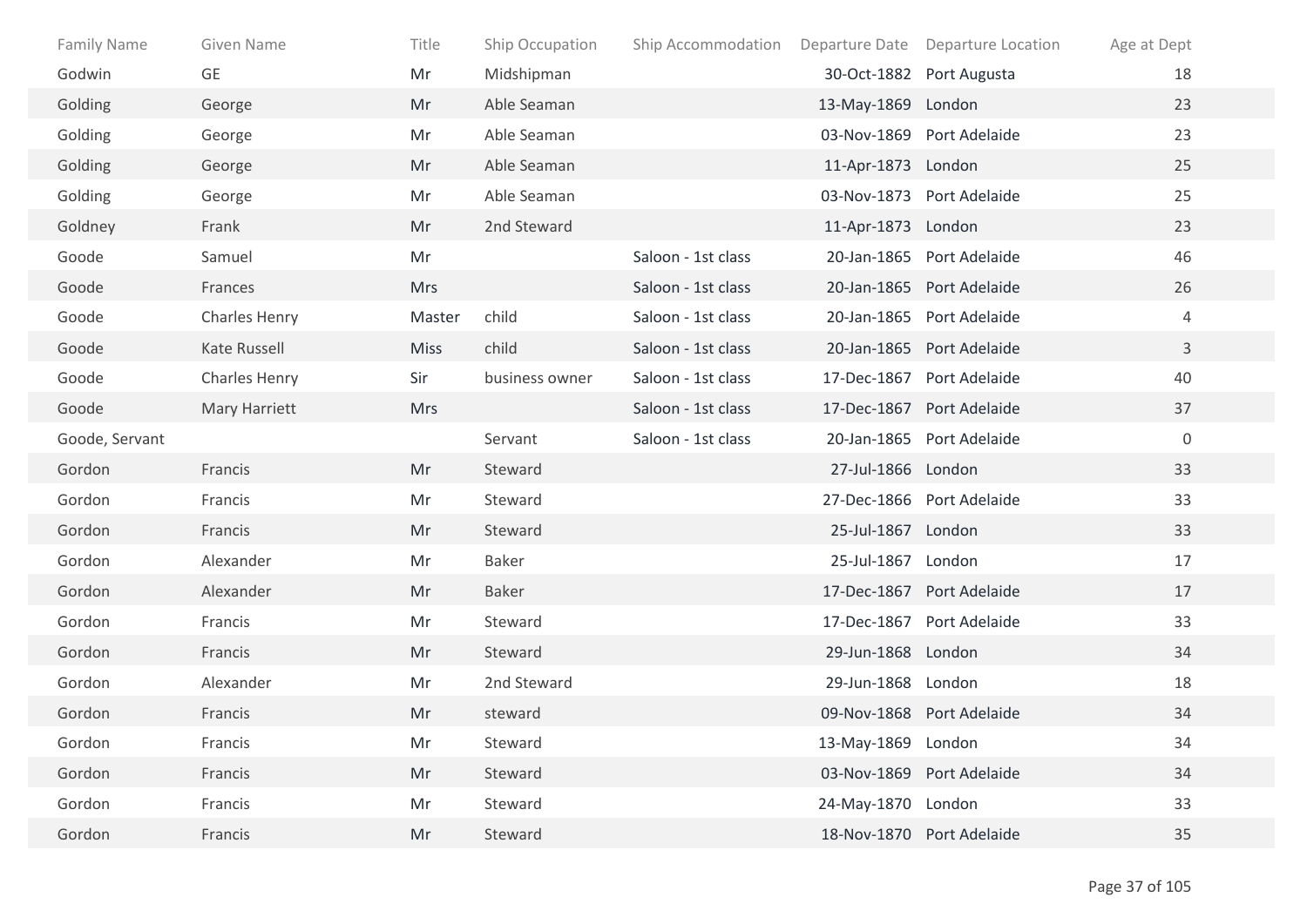| <b>Family Name</b> | Given Name          | Title       | Ship Occupation | Ship Accommodation |                    | Departure Date Departure Location | Age at Dept    |  |
|--------------------|---------------------|-------------|-----------------|--------------------|--------------------|-----------------------------------|----------------|--|
| Gordon             | Francis             | Mr          | Steward         |                    | 02-Jun-1871 London |                                   | 0              |  |
| Gordon             | Francis             | Mr          | Steward         |                    |                    | 30-Oct-1871 Port Adelaide         | $\overline{0}$ |  |
| Gore/Goze          | Charles E           | Mr          | Able Seaman     |                    | 25-Jun-1872 London |                                   | 21             |  |
| Gould              | Patrick             | Mr          | Able Seaman     |                    | 25-Jun-1872 London |                                   | 49             |  |
| Gould              | Patrick             | Mr          | Able Seaman     |                    |                    | 14-Nov-1872 Port Adelaide         | 49             |  |
| Gould              | M                   | Mr          | Steward         |                    | 21-Apr-1878 London |                                   | 38             |  |
| Gourd              | Thomas              | Mr          | Able Seaman     |                    | 15-May-1879 London |                                   | 28             |  |
| Gover              | Charles             | Mr          | AB              |                    | 06-Aug-1864 London |                                   | 320            |  |
| Goward             | Maria               | Ms          |                 | Steerage           | 29-May-1874 London |                                   | 40             |  |
| Goyder             | <b>Frances Mary</b> | <b>Mrs</b>  |                 | Saloon - 1st class |                    | 17-Dec-1867 Port Adelaide         | 42             |  |
| Goyder             | George Arthur       | Master      | child           | Saloon - 1st class |                    | 17-Dec-1867 Port Adelaide         | 12             |  |
| Goyder             | Alexander Woodroffe | Master      | child           | Saloon - 1st class |                    | 17-Dec-1867 Port Adelaide         | $\mathbf{3}$   |  |
| Goyder             | David John          | Master      | child           | Saloon - 1st class |                    | 17-Dec-1867 Port Adelaide         | 5              |  |
| Goyder             | Francis Etherington | Master      | child           | Saloon - 1st class |                    | 17-Dec-1867 Port Adelaide         | $\overline{2}$ |  |
| Goyder             | Norman Underwood    | Master      | child           | Saloon - 1st class |                    | 17-Dec-1867 Port Adelaide         | $\mathbf{1}$   |  |
| Goyder             | Mary Ellen          | <b>Miss</b> | child           | Saloon - 1st class |                    | 17-Dec-1867 Port Adelaide         | 9              |  |
| Goyder             | Florence Sarah      | <b>Miss</b> |                 | Saloon - 1st class |                    | 17-Dec-1867 Port Adelaide         | 13             |  |
| Goyder             | Isabella Agnes      | <b>Miss</b> | child           | Saloon - 1st class |                    | 17-Dec-1867 Port Adelaide         | 75             |  |
| Goyder             | Emma Gertrude       | <b>Miss</b> | child           | Saloon - 1st class |                    | 17-Dec-1867 Port Adelaide         | 11             |  |
| Goyder             | Florence Sarah      | <b>Miss</b> |                 | Saloon - 1st class | 24-May-1870 London |                                   | 16             |  |
| Goyder             | George Arthur       | Master      | child           | Saloon - 1st class | 24-May-1870 London |                                   | 15             |  |
| Goyder             | Emma Gertrude       | <b>Miss</b> | child           | Saloon - 1st class | 24-May-1870 London |                                   | 14             |  |
| Goyder             | Mary Ellen          | Miss        | child           | Saloon - 1st class | 24-May-1870 London |                                   | 12             |  |
| Goyder             | Isabella Agnes      | <b>Miss</b> | child           | Saloon - 1st class | 24-May-1870 London |                                   | $11\,$         |  |
| Goyder             | David John          | Master      | child           | Saloon - 1st class | 24-May-1870 London |                                   | 8              |  |
| Goyder             | Alexander Woodroffe | Master      | child           | Saloon - 1st class | 24-May-1870 London |                                   | 6              |  |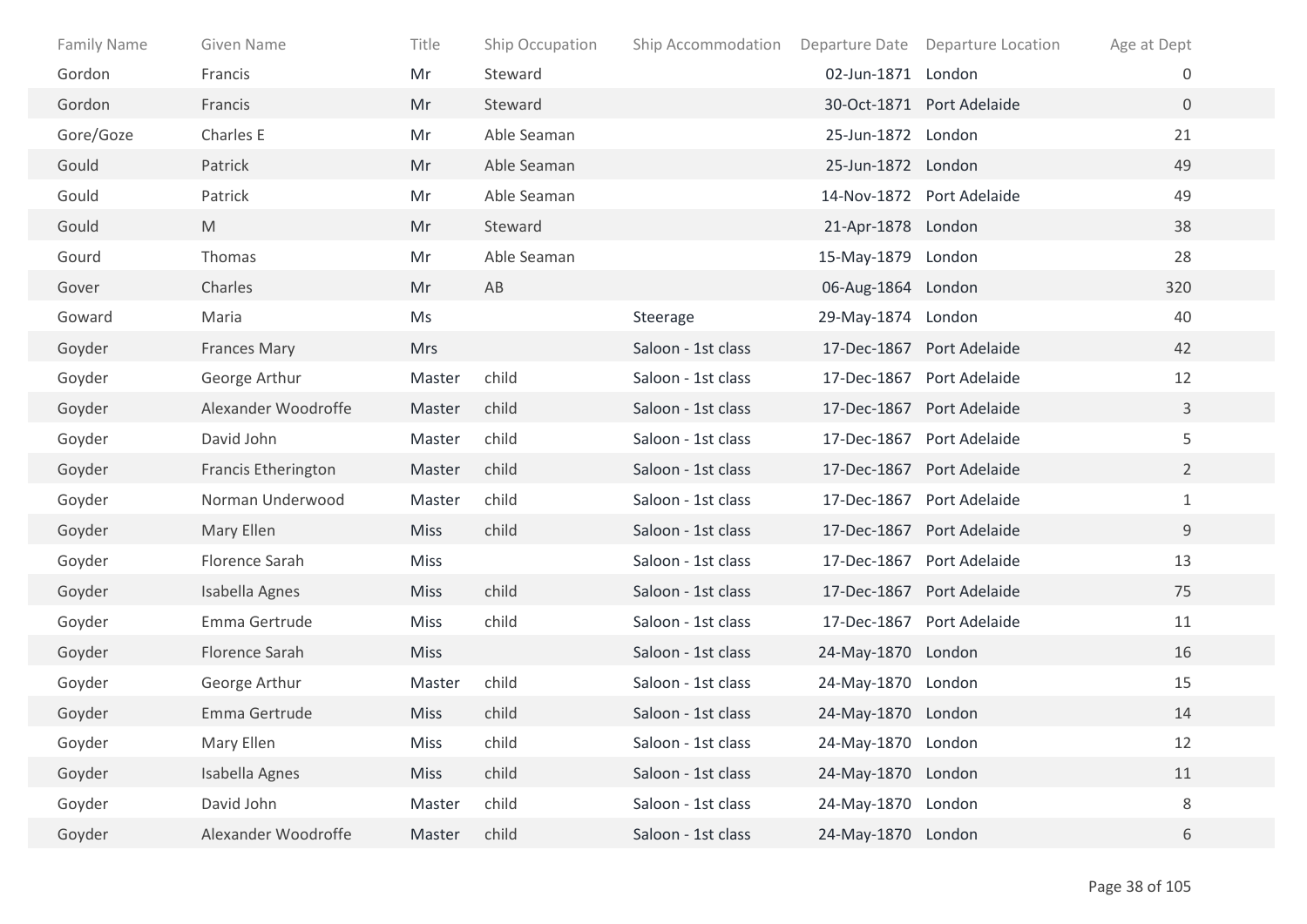| <b>Family Name</b> | Given Name          | Title       | Ship Occupation | Ship Accommodation |                    | Departure Date Departure Location | Age at Dept      |  |
|--------------------|---------------------|-------------|-----------------|--------------------|--------------------|-----------------------------------|------------------|--|
| Goyder             | Francis Etherington | Master      | child           | Saloon - 1st class | 24-May-1870 London |                                   | 5                |  |
| Goyder             | Norman Underwood    | Master      | child           | Saloon - 1st class | 24-May-1870 London |                                   | 4                |  |
| Goze/Gore          | George              | Mr          | Able Seaman     |                    |                    | 31-Oct-1880 Port Augusta          | 33               |  |
| Gozzard            | Charlotte Pell      | <b>Mrs</b>  | <b>Baker</b>    | Saloon - 1st class |                    | 17-Dec-1867 Port Adelaide         | 66               |  |
| Graham             | J.                  | Reveren     |                 | Saloon - 1st class |                    | 16-Nov-1874 Port Adelaide         | $\boldsymbol{0}$ |  |
| Graham             |                     | <b>Mrs</b>  |                 | Saloon - 1st class |                    | 16-Nov-1874 Port Adelaide         | $\overline{0}$   |  |
| Graham             |                     |             |                 | Saloon - 1st class |                    | 16-Nov-1874 Port Adelaide         | $\mathbf 0$      |  |
| Graham             |                     |             |                 | Saloon - 1st class |                    | 16-Nov-1874 Port Adelaide         | $\overline{0}$   |  |
| Graham             | Arthur Lancelot     | Mr          | apprentice      |                    | 21-Apr-1878 London |                                   | 15               |  |
| Graham             | Arthur Lancelot     | Mr          | apprentice      |                    |                    | 25-Oct-1878 Port Adelaide         | 15               |  |
| Graham             | Arthur Lancelot     | Mr          | Apprentice      |                    | 15-May-1879 London |                                   | 16               |  |
| Graham             | Arthur Lancelot     | Mr          | Apprentice      |                    |                    | 30-Oct-1879 Port Adelaide         | 16               |  |
| Graham             | Arthur Lancelot     | Mr          | Apprentice      |                    | 01-Apr-1880 London |                                   |                  |  |
| Graham             | Arthur Lancelot     | Mr          | Apprentice      |                    |                    | 31-Oct-1880 Port Adelaide         |                  |  |
| Graham             | Arthur Lancelot     | Mr          | Apprentice      |                    | 05-May-1881 London |                                   | 18               |  |
| Graham             | Arthur Lancelot     | Mr          | Apprentice      |                    |                    | 29-Oct-1881 Port Adelaide         | 18               |  |
| Gramble            | TR                  | Mr          | Deckhand        |                    | 28-Apr-1884 London |                                   | 21               |  |
| Grant              | Edward              | Mr          | Able Seaman     |                    | 25-Jun-1872 London |                                   | 21               |  |
| Grattan            | William Henry       | Mr          | Ordinary Seaman |                    | 28-Apr-1884 London |                                   | 24               |  |
| Grattan            | William Henry       | Mr          | Able Seaman     |                    |                    | 04-Oct-1884 Port Augusta          | 25               |  |
| Graves/Grave       |                     | <b>Miss</b> |                 | Saloon - 1st class | 26-Jul-1865 London |                                   | $\boldsymbol{0}$ |  |
| Graves/Grave       |                     | <b>Mrs</b>  |                 | Saloon - 1st class | 26-Jul-1865 London |                                   | $\mathbf 0$      |  |
| Gravestocks        | Thomas              | Mr          | Labourer        | Steerage           | 29-May-1874 London |                                   | 19               |  |
| Gray               | Michael             | Mr          | Able Seaman     |                    | 15-May-1879 London |                                   | 28               |  |
| Green              | Samuel Dutton       | Reveren     | Rev.            | Saloon - 1st class |                    | 20-Jan-1865 Port Adelaide         | 35               |  |
| Green              | Eliza (Lizzie)      | <b>Mrs</b>  |                 | Saloon - 1st class |                    | 20-Jan-1865 Port Adelaide         | 34               |  |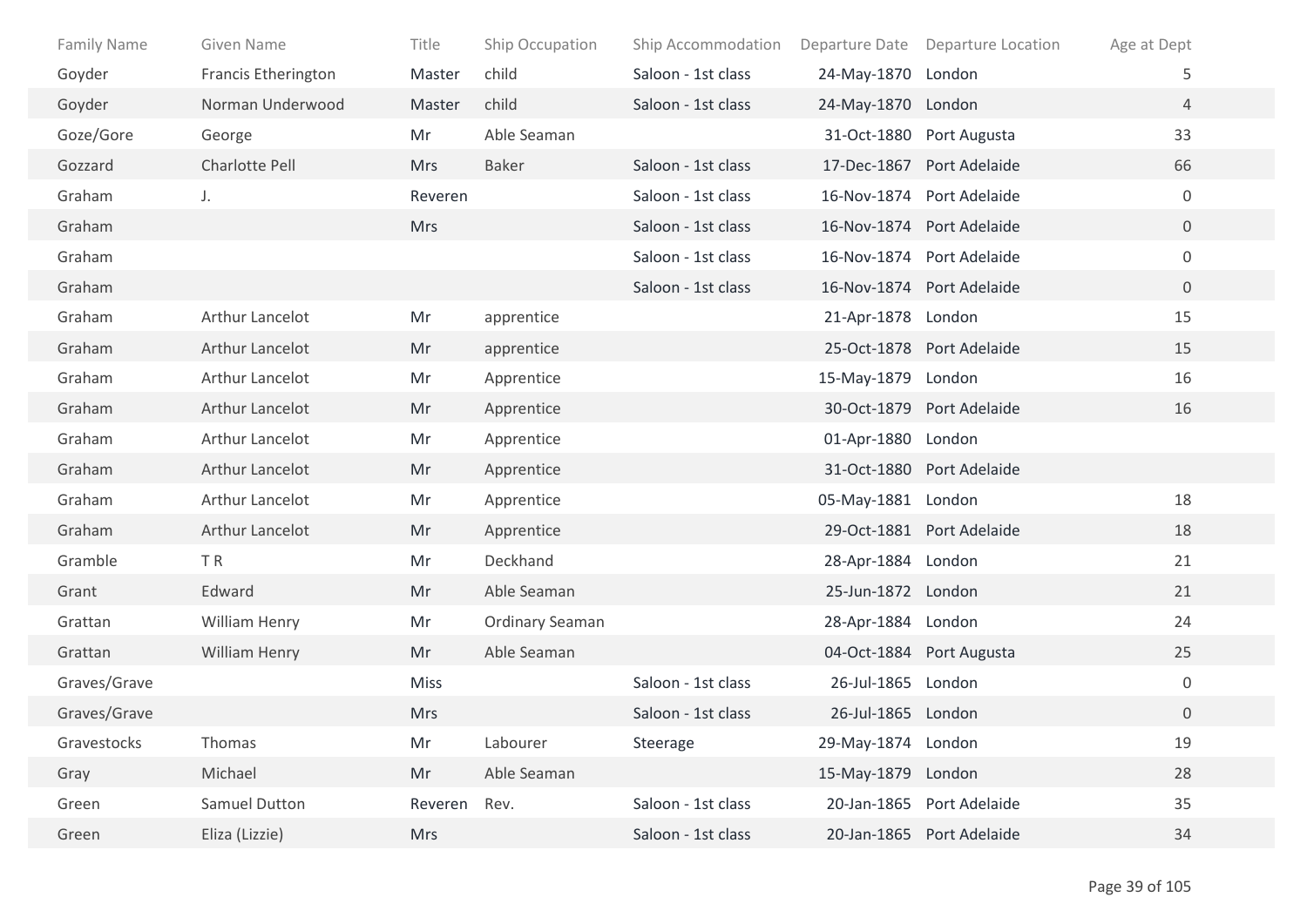| <b>Family Name</b> | Given Name            | Title       | Ship Occupation         | Ship Accommodation | Departure Date     | <b>Departure Location</b> | Age at Dept    |
|--------------------|-----------------------|-------------|-------------------------|--------------------|--------------------|---------------------------|----------------|
| Green              | Agnes M               | <b>Miss</b> |                         | Saloon - 1st class |                    | 20-Jan-1865 Port Adelaide | $\overline{0}$ |
| Green              | <b>Arthur Vincent</b> | Reveren     |                         | Saloon - 1st class |                    | 20-Jan-1865 Port Adelaide | 8              |
| Green              | Florence Emily        | <b>Miss</b> |                         | Saloon - 1st class |                    | 20-Jan-1865 Port Adelaide | 3              |
| Green              | John                  |             | Able Seaman             |                    | 26-Jul-1865 London |                           | 24             |
| Green              | James                 | Mr          | cuddy servant           |                    |                    | 31-Oct-1880 Port Adelaide | 20             |
| Greenwood          | John                  | Mr          | Miner                   | Steerage           | 29-May-1874 London |                           | 27             |
| Greenwood          | Henry                 | Mr          | Miner                   | Steerage           | 29-May-1874 London |                           | 30             |
| Greenwood          | Isabella              | <b>Mrs</b>  |                         | Steerage           | 29-May-1874 London |                           | 29             |
| Greenwood          | Mary E.               | Miss        |                         | Steerage           | 29-May-1874 London |                           | $\overline{4}$ |
| Grenfell           | Cordelia              | <b>Miss</b> | <b>Domestic Servant</b> | Steerage           | 29-May-1874 London |                           | 27             |
| Griffin            | Mary A                | Mrs         | Servant                 | Steerage           | 11-Apr-1873 London |                           | 34             |
| Griffin            | Elizabeth R           | <b>Miss</b> |                         | Steerage           | 11-Apr-1873 London |                           | 5              |
| Griffiths          | Jabez Thomas          | Mr          | Printer                 | Steerage           | 11-Apr-1873 London |                           | 24             |
| Griffiths          | Eliza Ann             | <b>Mrs</b>  | home duties             | Steerage           | 11-Apr-1873 London |                           | 24             |
| Griffiths          | Laura Elizabeth       | <b>Miss</b> |                         | Steerage           | 11-Apr-1873 London |                           | $\mathbf{1}$   |
| Griffiths          | Amy                   | <b>Miss</b> | child                   | Steerage           | 11-Apr-1873 London |                           | $\mathbf{1}$   |
| Grllys             | Glynn                 | Mr          | 2nd mate                |                    | 20-Apr-1883 London |                           | 26             |
| Grunert            | Wilhelm               | Mr          |                         | Steerage           | 26-May-1876 London |                           | 33             |
| Grunert            | Wilhelmina            | Mrs         | home duties             | Steerage           | 26-May-1876 London |                           | 37             |
| Grunert            | Paul                  | Master      | child                   | Steerage           | 26-May-1876 London |                           | 5              |
| Grunert            | Friedrick             | Master      | child                   | Steerage           | 26-May-1876 London |                           | $\overline{2}$ |
| Grylls             | Glynn                 | Mr          | Midshipman              |                    | 26-May-1876 London |                           | 18             |
| Grylls             | Glynn                 | Mr          | Midshipman              |                    |                    | 31-Oct-1876 Port Adelaide | 18             |
| Grylls             | Glynn                 | Mr          | 3rd mate                |                    | 05-May-1881 London |                           | $\mathbf 0$    |
| Grylls             | Glynn                 | Mr          | 3rd Mate                |                    |                    | 29-Oct-1881 Port Adelaide | 23             |
| Grylls             | Glynn                 | Mr          | 3rd Mate                |                    | 09-May-1882 London |                           |                |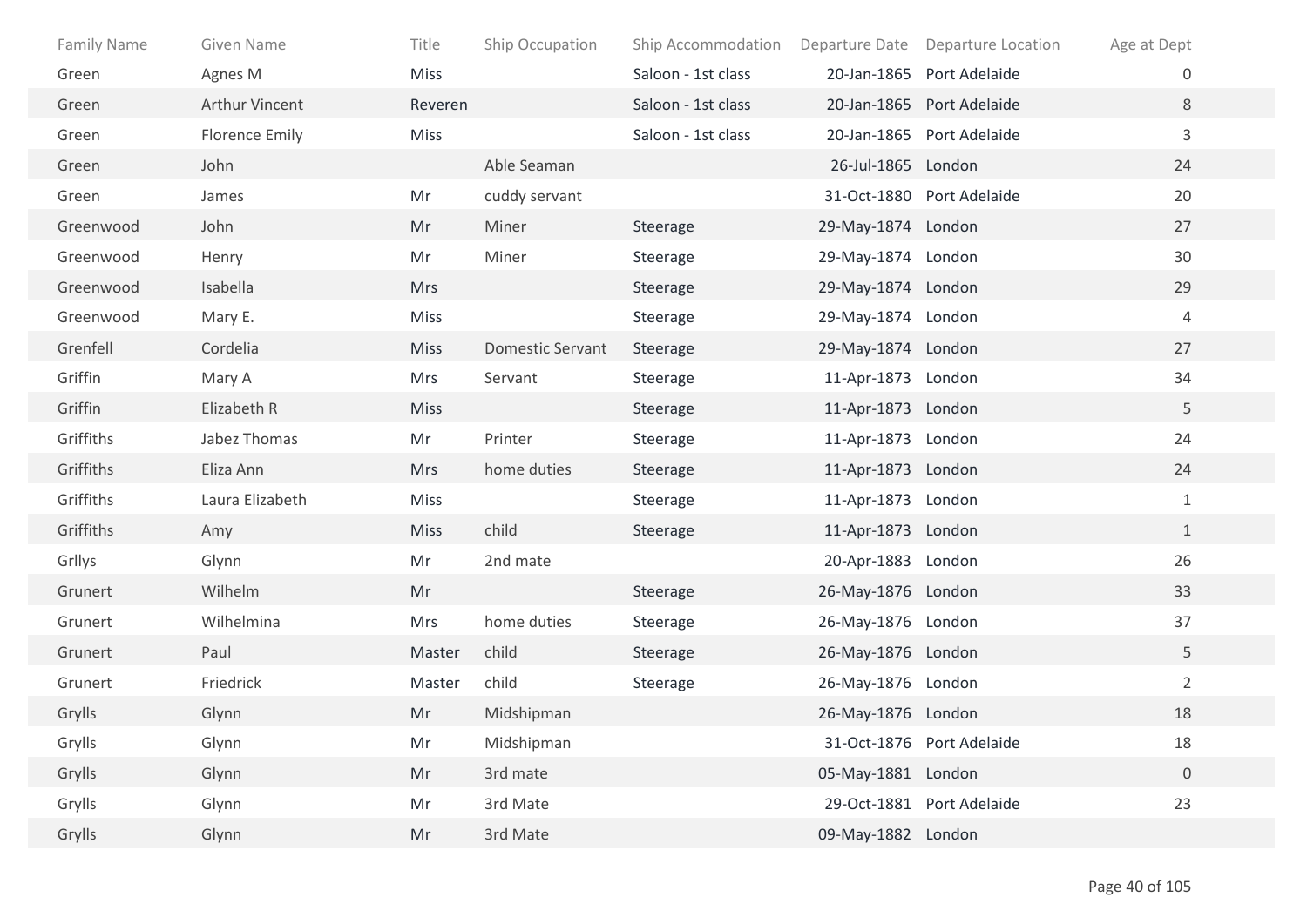| <b>Family Name</b> | Given Name                   | Title       | Ship Occupation | Ship Accommodation |                    | Departure Date Departure Location | Age at Dept      |
|--------------------|------------------------------|-------------|-----------------|--------------------|--------------------|-----------------------------------|------------------|
| Grylls             | Glynn                        | Mr          | 3rd mate        |                    |                    | 30-Oct-1882 Port Augusta          | 26               |
| Grylls             | Glynn                        | Mr          | 2nd mate        |                    |                    | 21-Oct-1883 Port Augusta          | 27               |
| Grylls             | Glynn                        | Mr          | 2nd mate        |                    | 28-Apr-1884 London |                                   | 27               |
| Grylls             | Glynn                        | Mr          | 2nd mate        |                    |                    | 04-Oct-1884 Port Augusta          | 28               |
| Guest              | James                        | Mr          | Cook's Mate     |                    |                    | 18-Nov-1870 Port Adelaide         | 38               |
| Gurner             |                              | Mr          |                 | Saloon - 1st class | 21-Apr-1878 London |                                   | $\overline{0}$   |
| Gurner             |                              | <b>Mrs</b>  |                 | Saloon - 1st class | 21-Apr-1878 London |                                   | $\mathbf 0$      |
| Gurner             |                              | Mr          |                 | Saloon - 1st class | 21-Apr-1878 London |                                   | $\overline{0}$   |
| Gurner             |                              | Mr          |                 | Saloon - 1st class | 21-Apr-1878 London |                                   | $\boldsymbol{0}$ |
| Gurner             |                              | <b>Miss</b> |                 | Saloon - 1st class | 21-Apr-1878 London |                                   | $\overline{0}$   |
| Gurner             |                              | Miss        |                 | Saloon - 1st class | 21-Apr-1878 London |                                   | $\boldsymbol{0}$ |
| Gurner             |                              | Miss        |                 | Saloon - 1st class | 21-Apr-1878 London |                                   | $\overline{0}$   |
| Gurner             |                              | Miss        |                 | Saloon - 1st class | 21-Apr-1878 London |                                   | $\boldsymbol{0}$ |
| Gurry              | Ann                          | <b>Miss</b> |                 | Steerage           | 29-May-1874 London |                                   | 17               |
| Gurry              | Patrick                      | Mr          | Labourer        | Steerage           | 29-May-1874 London |                                   | 32               |
| Gurry              | Christina                    | <b>Mrs</b>  | wife            | Steerage           | 29-May-1874 London |                                   | 24               |
| Gurry              | Elizabeth Christina (Lizzie) | <b>Miss</b> | child           | Steerage           | 29-May-1874 London |                                   | $\boldsymbol{0}$ |
| Guumman/Green      | Alfred                       | Mr          | Cooks Mate      |                    | 05-May-1881 London |                                   | 19               |
| Haase              | Wilhelm                      | Mr          | Cloth Dresser   | Steerage           | 29-May-1874 London |                                   | 30               |
| Haase              | Auguste Pauline              | <b>Mrs</b>  |                 | Steerage           | 29-May-1874 London |                                   | 29               |
| Haase              | Anna Bertha                  | <b>Miss</b> |                 | Steerage           | 29-May-1874 London |                                   | $\overline{7}$   |
| Haase              | Pauline Agnes                | <b>Miss</b> |                 | Steerage           | 29-May-1874 London |                                   | 3                |
| Hailes             | William                      | Mr          | Able Seaman     |                    | 25-Jul-1867 London |                                   | 29               |
| Hale               | Paggen                       | Mr          | Apprentice      |                    | 25-Jun-1872 London |                                   | $\boldsymbol{0}$ |
| Hale               | Paggen                       | Mr          | Apprentice      |                    |                    | 14-Nov-1872 Port Adelaide         | $\boldsymbol{0}$ |
| Halhills??         | George S                     | Mr          | Deck Hand       |                    |                    | 25-Oct-1878 Port Adelaide         | 36               |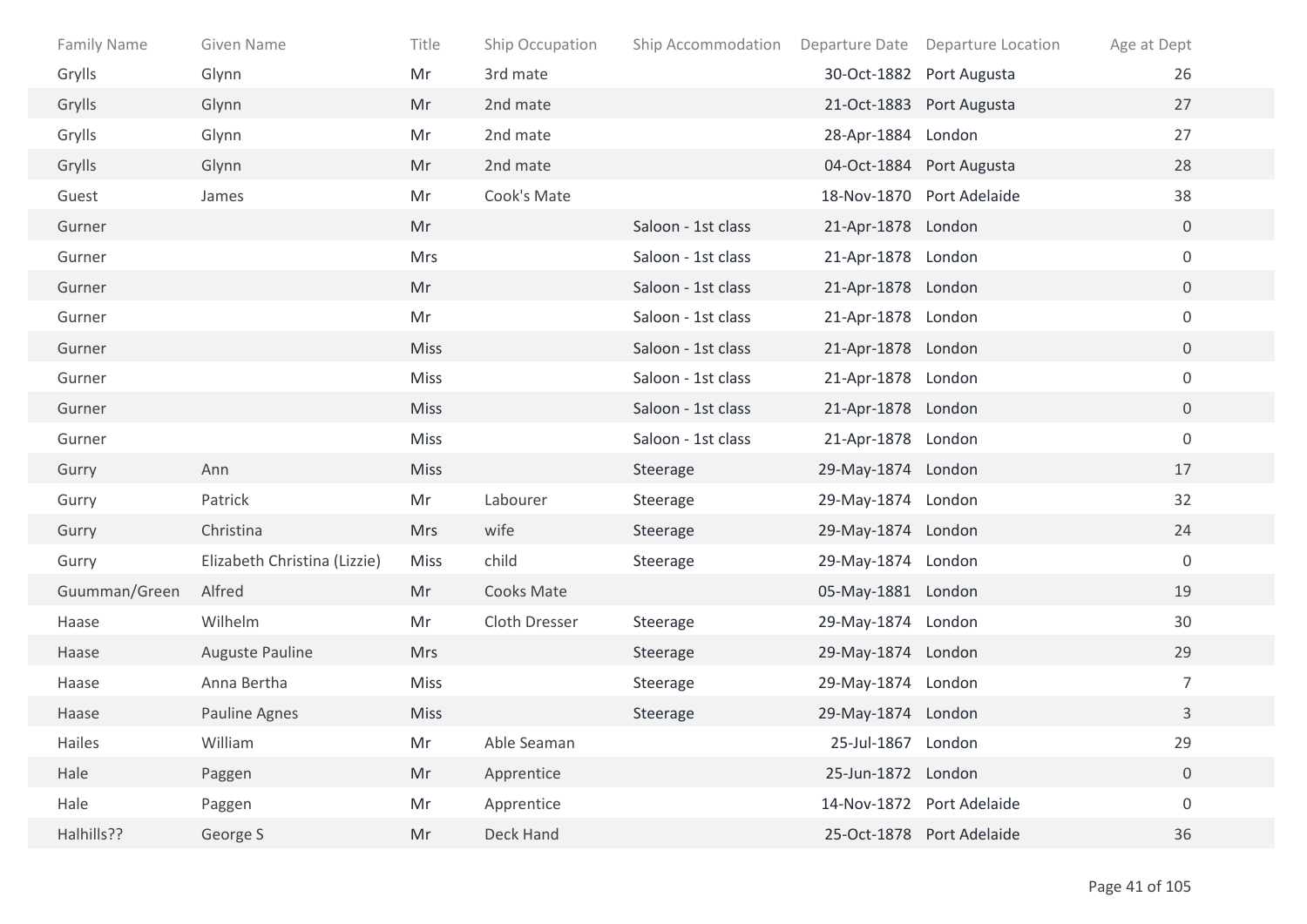| Family Name | Given Name           | Title      | Ship Occupation          | Ship Accommodation |                    | Departure Date Departure Location | Age at Dept      |
|-------------|----------------------|------------|--------------------------|--------------------|--------------------|-----------------------------------|------------------|
| Hall        | <b>Hubert Basset</b> | Mr         | Ironmonger               | Saloon - 1st class | 26-Jul-1865 London |                                   | 20               |
| Hall        | John                 | Mr         | Cook                     |                    | 29-Jun-1868 London |                                   | 27               |
| Hall        | John                 | Mr         | Cook                     |                    |                    | 09-Nov-1868 Port Adelaide         | 27               |
| Hall        | Stephen Peter        | Mr         | Clerk                    | Saloon - 1st class | 13-May-1869 London |                                   | 25               |
| Hall        | Mary Elizabeth       | <b>Mrs</b> | home duties              | Saloon - 1st class | 13-May-1869 London |                                   | 22               |
| Hall        |                      | Mr         |                          | Saloon - 1st class |                    | 18-Nov-1870 Port Adelaide         | $\mathbf 0$      |
| Hall        |                      | Mrs        |                          | Saloon - 1st class |                    | 18-Nov-1870 Port Adelaide         | $\mathbf 0$      |
| Hall        | Richard              | Mr         |                          | Cabin - 2nd class  | 02-Jun-1871 London |                                   | $\overline{0}$   |
| Hall        | James                | Mr         | Labourer                 | Steerage           | 11-Apr-1873 London |                                   | 18               |
| Hall        | Charles              | Mr         | <b>Assistant Steward</b> |                    | 09-May-1882 London |                                   | $\overline{0}$   |
| Hallows     | H. C.                | Mr         |                          | Saloon - 1st class | 01-Apr-1880 London |                                   | $\mathbf 0$      |
| Hammond     |                      |            |                          | Cabin - 2nd class  | 13-May-1869 London |                                   | $\overline{0}$   |
| Hammond     |                      |            |                          | Cabin - 2nd class  | 13-May-1869 London |                                   | $\boldsymbol{0}$ |
| Hammond     |                      |            |                          | Cabin - 2nd class  | 13-May-1869 London |                                   | $\overline{0}$   |
| Hammond     |                      |            |                          | Cabin - 2nd class  | 13-May-1869 London |                                   | $\mathbf 0$      |
| Hammond     |                      | Mr         |                          | Cabin - 2nd class  | 13-May-1869 London |                                   | $\overline{0}$   |
| Hammond     |                      | <b>Mrs</b> |                          | Cabin - 2nd class  | 13-May-1869 London |                                   | $\mathbf 0$      |
| Hammond     |                      |            |                          | Cabin - 2nd class  | 13-May-1869 London |                                   | $\overline{0}$   |
| Hammond     |                      |            |                          | Cabin - 2nd class  | 13-May-1869 London |                                   | $\mathbf 0$      |
| Hammond     |                      |            |                          | Cabin - 2nd class  |                    | 03-Nov-1869 Port Adelaide         | $\overline{0}$   |
| Hansen      | Lawritz              | Mr         | Sailmaker                |                    | 27-Jul-1866 London |                                   | 33               |
| Harding     | George               |            | Apprentice               |                    | 26-Jul-1865 London |                                   | 16               |
| Harding     | George               | Mr         | Apprentice               |                    |                    | 05-Jan-1866 Port Adelaide         | 15               |
| Harding     | George               | Mr         | Apprentice               |                    | 27-Jul-1866 London |                                   | 16               |
| Harding     | George               | Mr         | Apprentice               |                    |                    | 27-Dec-1866 Port Adelaide         | $\boldsymbol{0}$ |
| Harding     | George               | Mr         | Apprentice               |                    | 25-Jul-1867 London |                                   | 17               |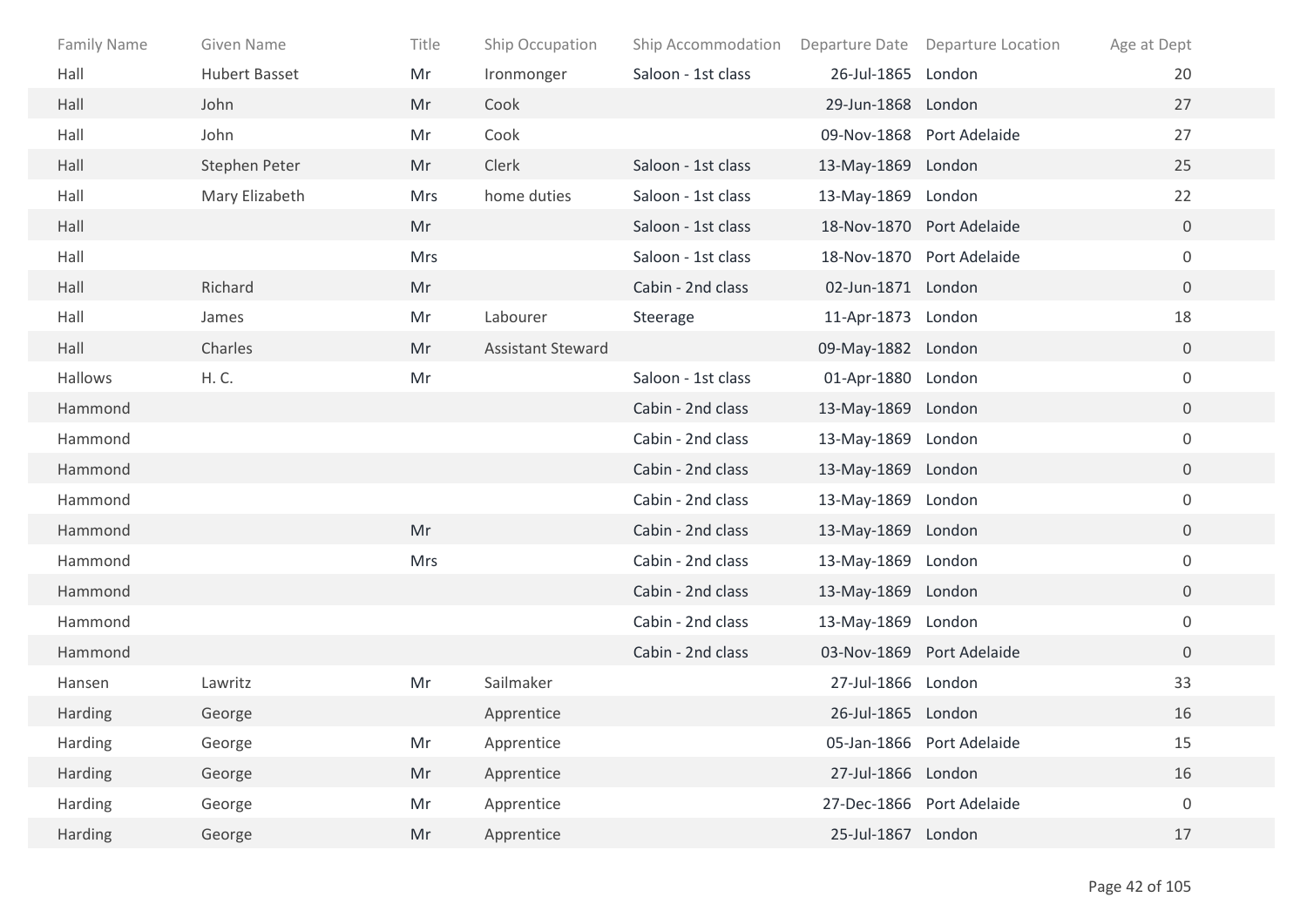| Family Name         | Given Name | Title  | Ship Occupation      | Ship Accommodation |                    | Departure Date Departure Location | Age at Dept      |
|---------------------|------------|--------|----------------------|--------------------|--------------------|-----------------------------------|------------------|
| Harding             | George     | Mr     | apprentice           |                    | 29-Jun-1868 London |                                   | 15               |
| Harding             | George     | Mr     | apprentice           |                    |                    | 09-Nov-1868 Port Adelaide         | 15               |
| <b>Harding</b>      | George     | Mr     | Apprentice           |                    | 24-May-1870 London |                                   | $\mathbf 0$      |
| Hardinge            | Thomas     | Mr     |                      | Saloon - 1st class | 05-May-1881 London |                                   | 27               |
| Hardy               | Henry      | Mr     | Able Seaman          |                    | 25-Jul-1867 London |                                   | 22               |
| Hare                | Charles    | Mr     |                      | Saloon - 1st class | 24-May-1870 London |                                   | $\overline{0}$   |
| Hargis              |            | Mr     |                      | Saloon - 1st class |                    | 27-Dec-1866 Port Adelaide         | $\boldsymbol{0}$ |
| Harman              | John       | Mr     | Labourer             | Steerage           | 29-May-1874 London |                                   | 62               |
| Harman              | Louisa     | Mrs    | home duties          | Steerage           | 29-May-1874 London |                                   | 62               |
| Harman              | Samuel     | Mr     | Labourer             | Steerage           | 29-May-1874 London |                                   | 23               |
| Harmes              | Α          | Mr     | <b>Cuddy Servant</b> |                    | 26-Jul-1865 London |                                   | 19               |
| Harris              | John       | Mr     | Miner                | Steerage           | 11-Apr-1873 London |                                   | 33               |
| Harris              | Grace      | Mrs    | home duties          | Steerage           | 11-Apr-1873 London |                                   | 22               |
| Harris              | Simon      | Master | child                | Steerage           | 11-Apr-1873 London |                                   | $\mathbf{1}$     |
| Harris              | Charles    | Mr     |                      | Saloon - 1st class | 20-Apr-1883 London |                                   | $\boldsymbol{0}$ |
| Harrold             | John       | Mr     | Cook                 |                    | 06-Aug-1864 London |                                   | 42               |
| Harslup             |            | Mr     |                      | Cabin - 2nd class  |                    | 17-Dec-1867 Port Adelaide         | $\mathbf 0$      |
| Hart                | Mary Anne  |        |                      | Steerage           | 13-May-1869 London |                                   | $\overline{0}$   |
| Hartnall - Hartnell | Fred       | Mr     |                      | Saloon - 1st class | 29-Jun-1868 London |                                   | $\boldsymbol{0}$ |
| Hartnall - Hartnell | William    | Master |                      | Saloon - 1st class | 29-Jun-1868 London |                                   | $\overline{0}$   |
| Hasker/Haskeu       | Joseph     | Mr     | Able Seaman          |                    | 11-Apr-1873 London |                                   | 28               |
| Hat                 | F          | Mr     | Sail maker           |                    | 21-Apr-1878 London |                                   | 32               |
| Hat                 | F          | Mr     | Sailmaker            |                    |                    | 25-Oct-1878 Port Adelaide         | 32               |
| Hausen              | Edwin      | Mr     | Able Seaman          |                    |                    | 31-Oct-1880 Port Adelaide         | 23               |
| Hawke               | N          | Mr     |                      | Saloon - 1st class |                    | 30-Oct-1871 Port Adelaide         | $\boldsymbol{0}$ |
| Hawker              | Alfred     | Mr     |                      | Saloon - 1st class | 26-Jul-1865 London |                                   | 33               |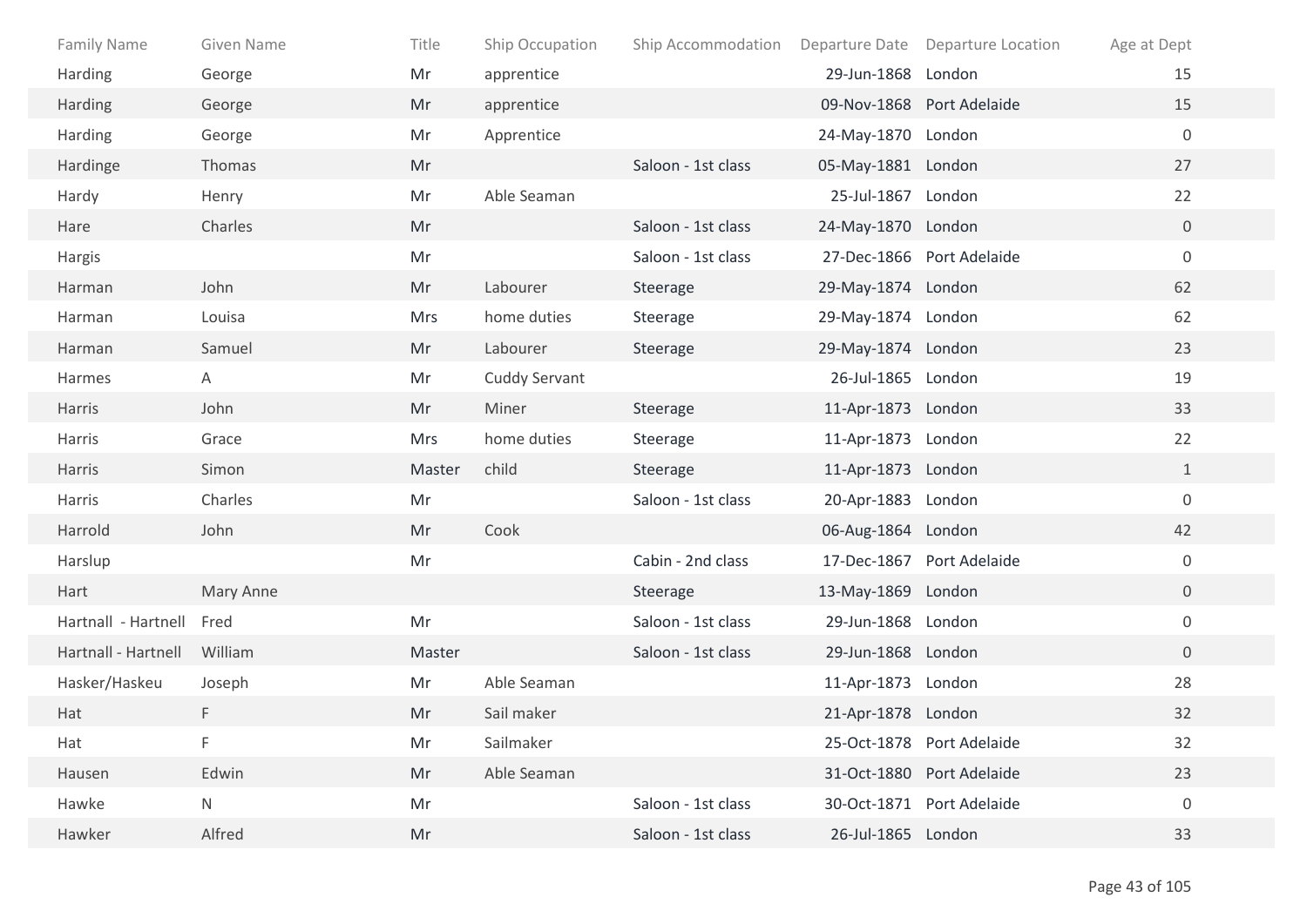| <b>Family Name</b> | Given Name   | Title       | Ship Occupation        | Ship Accommodation |                    | Departure Date Departure Location | Age at Dept      |
|--------------------|--------------|-------------|------------------------|--------------------|--------------------|-----------------------------------|------------------|
| Hawker             | Alfred       | Mr          |                        | Saloon - 1st class | 27-Jul-1866 London |                                   | 34               |
| Hawkins            |              | Mr          |                        | Saloon - 1st class | 25-Jun-1872 London |                                   | $\overline{0}$   |
| Hawkinson          | Thomas       | Mr          | Able Seaman            |                    | 16-Mar-1885 London |                                   | 46               |
| Hay                | John         |             | <b>Ordinary Seaman</b> |                    | 26-Jul-1865 London |                                   | 25               |
| Hay                | John         | Mr          |                        | Cabin - 2nd class  | 26-Jul-1865 London |                                   | $\boldsymbol{0}$ |
| Hayes              | James        | Mr          | Labourer               | Steerage           | 11-Apr-1873 London |                                   | 22               |
| Hayes              | Mary Ann     | <b>Mrs</b>  |                        | Steerage           | 11-Apr-1873 London |                                   | 20               |
| Hayes              | Mary         | <b>Miss</b> |                        | Steerage           | 11-Apr-1873 London |                                   | $\mathbf{1}$     |
| Hayes              | William      | Mr          | Able Seaman            |                    |                    | 31-Oct-1877 Port Adelaide         | 39               |
| Head               | Robert       | Mr          | AB                     |                    | 06-Aug-1864 London |                                   | 330              |
| Heal               | Robert       | Mr          | Able Seaman            |                    | 27-Jul-1866 London |                                   | 23               |
| Heal               | Robert       | Mr          | Able Seaman            |                    |                    | 27-Dec-1866 Port Adelaide         | 23               |
| Heal               | Robert       | Mr          | Able Seaman            |                    | 24-May-1870 London |                                   | 23               |
| Healy              | $\mathsf{J}$ | Mr          | Able Seaman            |                    | 01-Apr-1880 London |                                   | 23               |
| Hebblett           | Henry        | Mr          | Able Seaman            |                    | 25-Jul-1867 London |                                   | 39               |
| Hebblett           | Henry        | Mr          | Able Seaman            |                    |                    | 17-Dec-1867 Port Adelaide         | 39               |
| Heffrath           |              | Mrs         |                        | Saloon - 1st class |                    | 27-Dec-1866 Port Adelaide         | $\mathbf 0$      |
| Henderson          | W            | Mr          | Able Seaman            |                    |                    | 03-Nov-1873 Port Adelaide         | 30               |
| Henderson          | James        | Mr          | Ploughman              | Steerage           | 29-May-1874 London |                                   | 24               |
| Henderson          | Letitia      | <b>Mrs</b>  | wife                   | Steerage           | 29-May-1874 London |                                   | 33               |
| Henderson          | J A          | Mr          | Midshipman             |                    | 28-Jun-1875 London |                                   | 18               |
| Henderson          | $\mathsf{J}$ | Mr          |                        | Saloon - 1st class | 28-Jun-1875 London |                                   | $\overline{0}$   |
| Henderson          | J A          | Mr          | Midshipman             |                    |                    | 11-Nov-1875 Port Adelaide         | 18               |
| Hendry             |              | Mr          |                        | Saloon - 1st class | 19-Apr-1877 London |                                   | $\overline{0}$   |
| Hendry             |              | Mrs         |                        | Saloon - 1st class | 19-Apr-1877 London |                                   | $\boldsymbol{0}$ |
| Henley             | James        | Mr          | Able Seaman            |                    | 21-Apr-1878 London |                                   | 28               |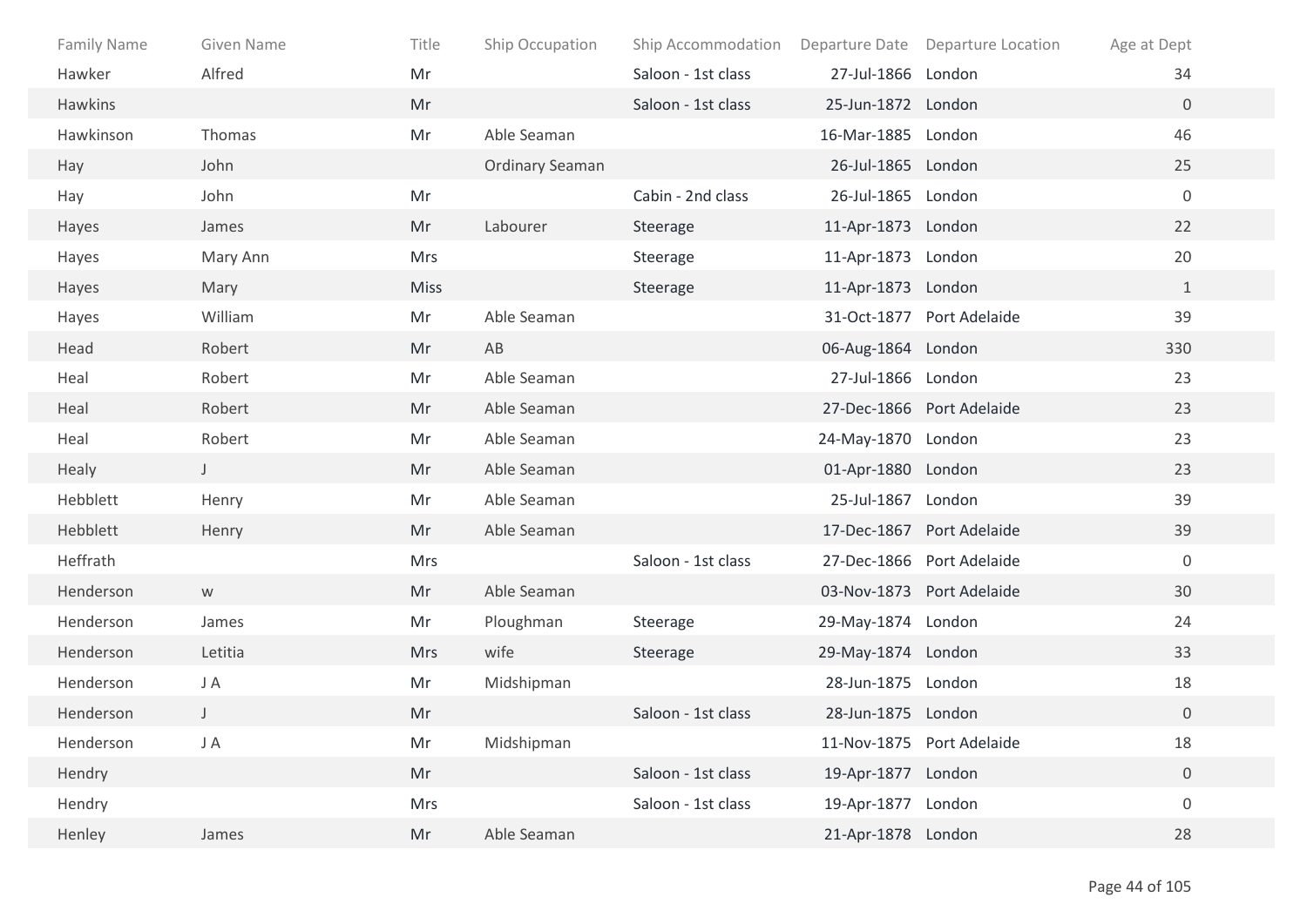| Family Name            | Given Name                  | Title       | Ship Occupation | Ship Accommodation |                    | Departure Date Departure Location | Age at Dept    |
|------------------------|-----------------------------|-------------|-----------------|--------------------|--------------------|-----------------------------------|----------------|
| Henniker/Heneker James |                             | Mr          |                 | Cabin - 2nd class  | 06-Aug-1864 London |                                   | 38             |
| Henry                  |                             | <b>Mrs</b>  |                 | Saloon - 1st class | 02-Jun-1871 London |                                   | $\overline{0}$ |
| Henry                  |                             |             |                 | Saloon - 1st class | 02-Jun-1871 London |                                   | $\mathbf 0$    |
| Henry                  |                             |             |                 | Saloon - 1st class | 02-Jun-1871 London |                                   | $\overline{0}$ |
| Henry                  |                             |             |                 | Saloon - 1st class | 02-Jun-1871 London |                                   | $\mathbf 0$    |
| Henry                  | James                       |             |                 |                    | 28-Apr-1884 London |                                   | $\overline{0}$ |
| Herman                 |                             | Mr          |                 | Saloon - 1st class | 15-May-1879 London |                                   | $\mathbf 0$    |
| Hewlett                | Kate                        | <b>Miss</b> |                 | Saloon - 1st class |                    | 17-Dec-1867 Port Adelaide         | 13             |
| Hewlett                | Ellen Mortimer              | Miss        |                 | Saloon - 1st class |                    | 17-Dec-1867 Port Adelaide         | 11             |
| Hewlett                | Mary                        | <b>Miss</b> |                 | Saloon - 1st class |                    | 17-Dec-1867 Port Adelaide         | 6              |
| Hewlett                | Graham                      | Master      |                 | Saloon - 1st class |                    | 17-Dec-1867 Port Adelaide         | 3              |
| Hewlett                | William                     | Captain     | Commander       | Saloon - 1st class |                    | 17-Dec-1867 Port Adelaide         | 70             |
| Hewlett                | Keturah                     | Mrs         |                 | Saloon - 1st class | 17-Dec-1867        | Port Adelaide                     | 43             |
| Hewlett                | Louisa                      | <b>Miss</b> |                 | Saloon - 1st class |                    | 17-Dec-1867 Port Adelaide         | 15             |
| Heydecke               | Johanne Friederick Caroline | <b>Mrs</b>  |                 | Saloon - 1st class |                    | 17-Dec-1867 Port Adelaide         | 44             |
| Heydecke               | William                     | Master      | child           | Saloon - 1st class |                    | 17-Dec-1867 Port Adelaide         | 9              |
| Heydecke               | Anthony                     | Master      |                 | Saloon - 1st class |                    | 17-Dec-1867 Port Adelaide         | 8              |
| Heydecke               | Caroline                    | <b>Miss</b> |                 | Saloon - 1st class |                    | 17-Dec-1867 Port Adelaide         | 4              |
| Heydecke               | Emma Louise                 | <b>Miss</b> |                 | Saloon - 1st class |                    | 17-Dec-1867 Port Adelaide         | $\overline{2}$ |
| <b>Higgs</b>           | <b>Frederick Thomas</b>     | Mr          | Apprentice      |                    | 28-Jun-1875 London |                                   | 16             |
| <b>Higgs</b>           | <b>Frederick Thomas</b>     | Mr          | Apprentice      |                    |                    | 11-Nov-1875 Port Adelaide         | 16             |
| <b>Higgs</b>           | <b>Frederick Thomas</b>     | Mr          | apprentice      |                    | 26-May-1876 London |                                   | 17             |
| <b>Higgs</b>           | <b>Frederick Thomas</b>     | Mr          | apprentice      |                    |                    | 31-Oct-1876 Port Adelaide         | 17             |
| <b>Higgs</b>           | Frederick                   | Mr          | apprentice      |                    |                    | 31-Oct-1876 Port Augusta          | $\mathbf 0$    |
| <b>Higgs</b>           | <b>Frederick Thomas</b>     | Mr          | apprentice      |                    | 19-Apr-1877 London |                                   | 17             |
| <b>Higgs</b>           | <b>Frederick Thomas</b>     | Mr          | apprentice      |                    |                    | 31-Oct-1877 Port Adelaide         | 17             |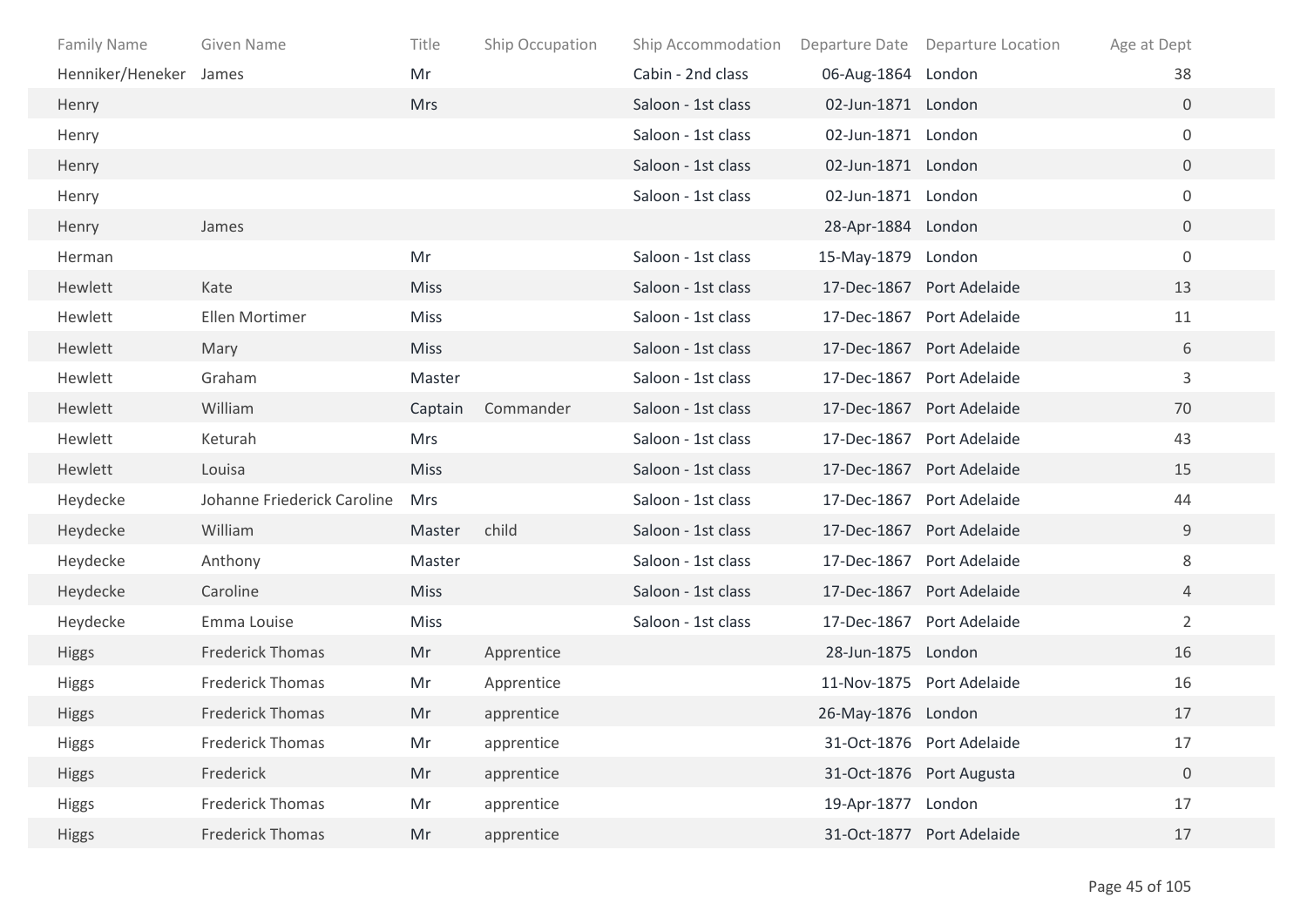| <b>Family Name</b> | Given Name              | Title      | Ship Occupation   | Ship Accommodation |                    | Departure Date Departure Location | Age at Dept    |
|--------------------|-------------------------|------------|-------------------|--------------------|--------------------|-----------------------------------|----------------|
| Hill               | <b>Edward Simpson</b>   | Mr         | Deck Hand         |                    | 01-Apr-1880 London |                                   | 20             |
| Hilliad            | George Frederick Reeves | Mr         | Apprentice        |                    | 19-Apr-1877 London |                                   | 19             |
| Hilliad            | George Frederick Reeves | Mr         | Apprentice        |                    |                    | 31-Oct-1877 Port Adelaide         | 19             |
| Hilliard           | George Frederick R      | Mr         | Apprentice        |                    | 29-May-1874 London |                                   | 17             |
| Hilliard           | George Frederick Reeves | Mr         | Apprentice        |                    | 28-Jun-1875 London |                                   | 18             |
| Hilliard           | George Frederick Reeves | Mr         | Apprentice        |                    |                    | 11-Nov-1875 Port Adelaide         | 18             |
| Hilliard           | George Frederick Reeves | Mr         | Apprentice        |                    | 26-May-1876 London |                                   | 20             |
| Hilliard           | George Frederick Reeves | Mr         | Apprentice        |                    |                    | 31-Oct-1876 Port Adelaide         | 20             |
| Hillier            | William Smith           | Mr         |                   | Cabin - 2nd class  | 06-Aug-1864 London |                                   | 58             |
| Hillier            | Jane                    | <b>Mrs</b> |                   | Cabin - 2nd class  | 06-Aug-1864 London |                                   | 54             |
| Hillson            | Mary A                  |            |                   | Saloon - 1st class | 11-Apr-1873 London |                                   | $\mathbf 0$    |
| Hinds              | H                       | Mr         | Able Seaman       |                    | 15-May-1879 London |                                   | 27             |
| Hoare              | Henry                   | Mr         |                   | Cabin - 2nd class  | 25-Jun-1872 London |                                   | $\mathbf 0$    |
| Hoare              | Frank                   | Mr         |                   | Cabin - 2nd class  | 25-Jun-1872 London |                                   | $\mathbf 0$    |
| Hoare              | Elizabeth               |            |                   | Cabin - 2nd class  | 25-Jun-1872 London |                                   | $\mathbf 0$    |
| Hoare              | Clara                   |            |                   | Cabin - 2nd class  | 25-Jun-1872 London |                                   | $\overline{0}$ |
| Hoare              | Jane                    |            |                   | Cabin - 2nd class  | 25-Jun-1872 London |                                   | $\mathsf{O}$   |
| Hoare              | George                  | Mr         |                   | Cabin - 2nd class  | 25-Jun-1872 London |                                   | $\overline{0}$ |
| Hobbs              |                         | Mrs        |                   | Cabin - 2nd class  | 25-Jun-1872 London |                                   | $\mathbf 0$    |
| Hobday             | G                       | Mr         | Able Seaman       |                    |                    | 18-Nov-1870 Port Adelaide         | 39             |
| Hocking            | Oliver                  | Mr         |                   | Saloon - 1st class |                    | 03-Nov-1869 Port Adelaide         | 49             |
| Hocking            | Mary Ann                | <b>Mrs</b> |                   | Saloon - 1st class |                    | 03-Nov-1869 Port Adelaide         | 51             |
| Hocking            | John                    | Mr         | Labourer          | Steerage           | 29-May-1874 London |                                   | 22             |
| Hocking            | Annie                   | <b>Mrs</b> |                   | Steerage           | 29-May-1874 London |                                   | 22             |
| Hocking            | John                    | Mr         | miner             | Steerage           | 29-May-1874 London |                                   | 21             |
| Hocter             | John Francis            | Reveren    | <b>Holy Clerk</b> | Saloon - 1st class | 11-Apr-1873 London |                                   | 25             |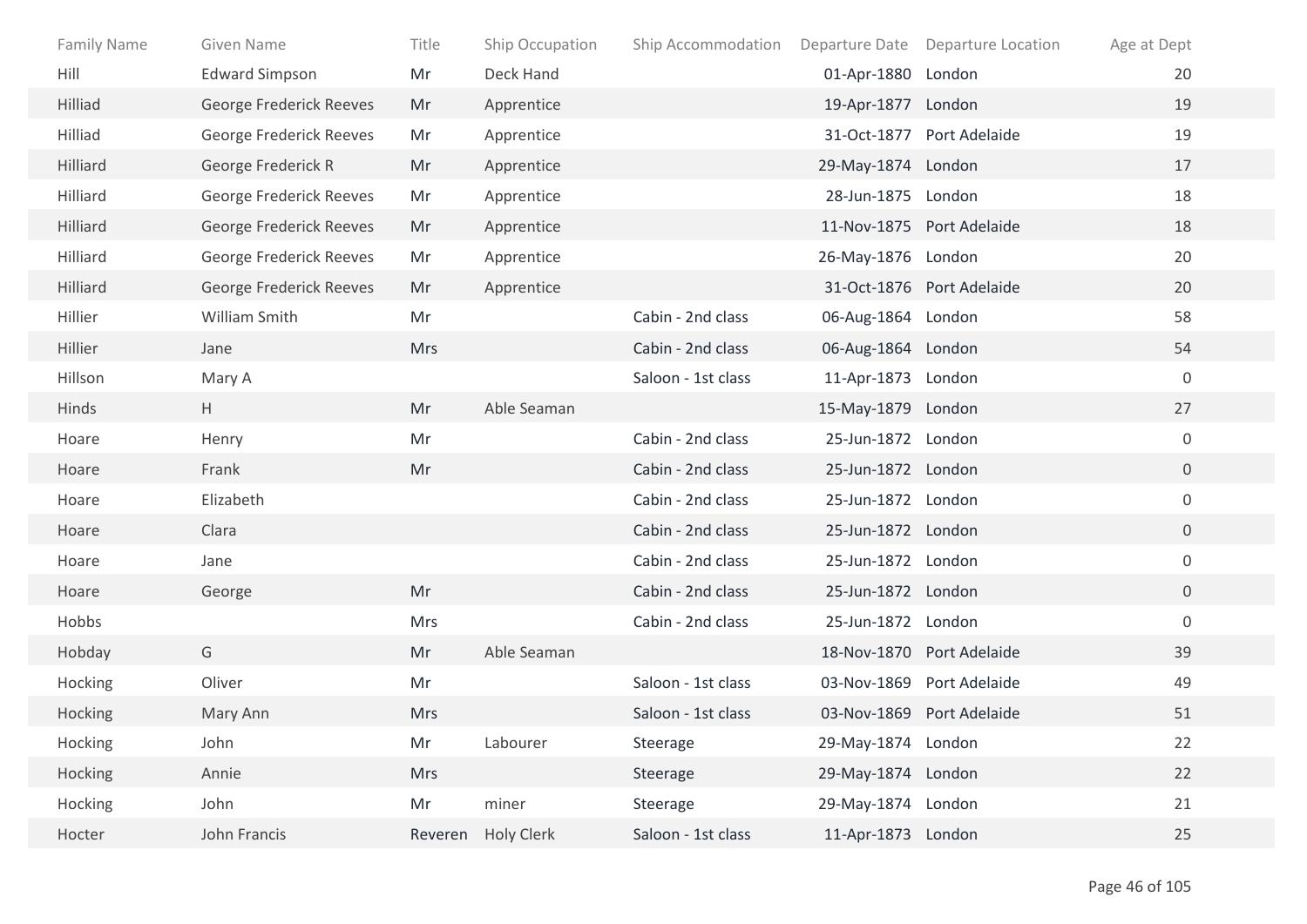| <b>Family Name</b> | Given Name                 | Title       | Ship Occupation      | Ship Accommodation |                    | Departure Date Departure Location | Age at Dept      |  |
|--------------------|----------------------------|-------------|----------------------|--------------------|--------------------|-----------------------------------|------------------|--|
| Hocter             | Katherine Matilda          | <b>Mrs</b>  | home duties          | Saloon - 1st class | 11-Apr-1873 London |                                   | 30               |  |
| Hocter             | Isabella Frances Katherine | <b>Miss</b> | child                | Saloon - 1st class | 11-Apr-1873 London |                                   | $\mathbf{1}$     |  |
| Hodge              | Alexander                  | Mr          | Able Seaman          |                    | 29-Jun-1868 London |                                   | 21               |  |
| Hodge              | Alexander                  | Mr          | Able Seaman          |                    |                    | 09-Nov-1868 Port Adelaide         | 21               |  |
| Hodge              | Alexander                  | Mr          | Able Seaman          |                    | 13-May-1869 London |                                   | 21               |  |
| Hodge              | Alexander                  | Mr          | Able Seaman          |                    |                    | 03-Nov-1869 Port Adelaide         | 21               |  |
| Hodge              | Alexander                  | Mr          | Able Seaman          |                    |                    | 18-Nov-1870 Port Adelaide         | 22               |  |
| Hodgkin            |                            | Mr          |                      | Cabin - 2nd class  | 27-Jul-1866 London |                                   | $\overline{0}$   |  |
| Hodgkin            |                            | <b>Mrs</b>  |                      | Cabin - 2nd class  | 27-Jul-1866 London |                                   | $\boldsymbol{0}$ |  |
| Hodgkin            |                            |             |                      | Cabin - 2nd class  | 27-Jul-1866 London |                                   | $\overline{0}$   |  |
| Hodgkin            |                            |             |                      | Cabin - 2nd class  | 27-Jul-1866 London |                                   | $\mathbf 0$      |  |
| Hodgkiss           | Mary                       | <b>Mrs</b>  | Steward              |                    | 27-Jul-1866 London |                                   | 39               |  |
| Hodgkiss           | William D                  | Mr          | Fore Cabin Steward   |                    | 27-Jul-1866 London |                                   | 45               |  |
| Hodgkiss           | William                    | Mr          | <b>Cuddy Servant</b> |                    | 27-Jul-1866 London |                                   | 16               |  |
| Hoerber            |                            | <b>Miss</b> |                      | Saloon - 1st class |                    | 30-Oct-1871 Port Adelaide         | $\mathbf 0$      |  |
| Hoffman            | John                       | Mr          | Able Seaman          |                    | 28-Apr-1884 London |                                   | 53               |  |
| Hoffman            | John                       | Mr          | Able Seaman          |                    |                    | 04-Oct-1884 Port Augusta          | 54               |  |
| Hogarth            | Findlay                    | Mr          |                      | Saloon - 1st class |                    | 05-Jan-1866 Port Adelaide         | 27               |  |
| Hogarth            | Emma                       | Mrs         |                      | Saloon - 1st class |                    | 05-Jan-1866 Port Adelaide         | 23               |  |
| Hogarth            | Findlay                    | Mr          |                      | Saloon - 1st class | 27-Jul-1866 London |                                   | 27               |  |
| Hogarth            | Emma                       | <b>Mrs</b>  |                      | Saloon - 1st class | 27-Jul-1866 London |                                   | 23               |  |
| Holdersen          | Edward                     | Mr          | AB                   |                    | 06-Aug-1864 London |                                   | 310              |  |
| Holland            | Thomas                     | Mr          |                      | Cabin - 2nd class  | 25-Jul-1867 London |                                   | 18               |  |
| Hollege/Hallige    |                            | Mr          |                      | Saloon - 1st class | 15-May-1879 London |                                   | $\boldsymbol{0}$ |  |
| Hollege/Hallige    |                            | Mrs         |                      | Saloon - 1st class | 15-May-1879 London |                                   | $\boldsymbol{0}$ |  |
| Hollege/Hallige    |                            |             |                      | Saloon - 1st class | 15-May-1879 London |                                   | $\overline{0}$   |  |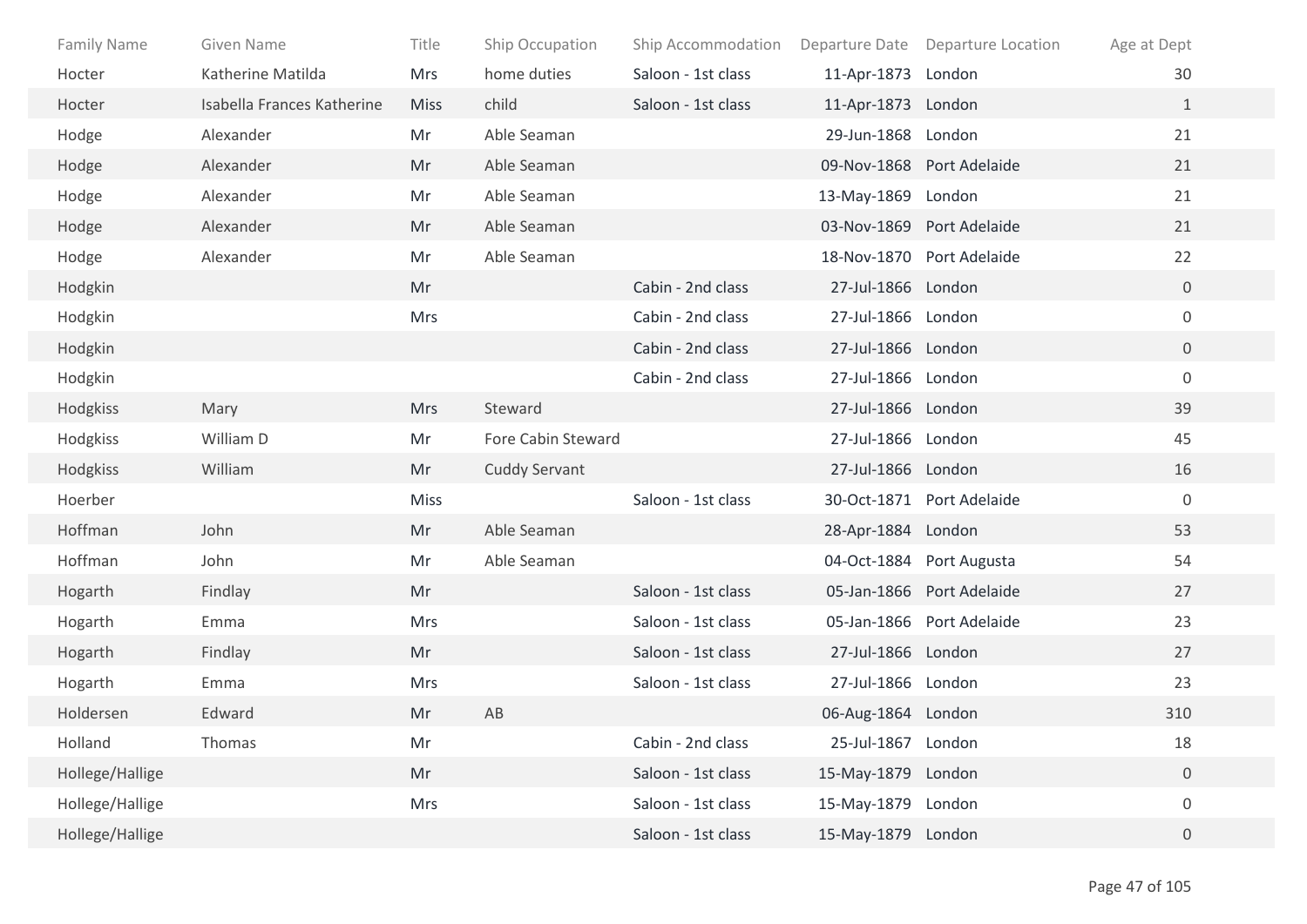| <b>Family Name</b> | Given Name       | Title       | Ship Occupation      | Ship Accommodation | Departure Date     | <b>Departure Location</b> | Age at Dept    |  |
|--------------------|------------------|-------------|----------------------|--------------------|--------------------|---------------------------|----------------|--|
| Hollege/Hallige    |                  |             |                      | Saloon - 1st class | 15-May-1879 London |                           | 0              |  |
| Hollege/Hallige    |                  |             |                      | Saloon - 1st class | 15-May-1879 London |                           | $\overline{0}$ |  |
| Holley             | Thomas           | Mr          | Artisan              | Steerage           | 29-May-1874 London |                           | 43             |  |
| Holley             | Harriet          | <b>Mrs</b>  |                      | Steerage           | 29-May-1874 London |                           | 35             |  |
| Holley             | Mary Hannah      | <b>Miss</b> | child                | Steerage           | 29-May-1874 London |                           | 11             |  |
| Holley             | Elizabeth Jane   | <b>Miss</b> | child                | Steerage           | 29-May-1874 London |                           | 9              |  |
| Holley             | Thomas Henry     | Master      | child                | Steerage           | 29-May-1874 London |                           | 6              |  |
| Holley             | Frederick Arthur | Master      |                      | Steerage           | 29-May-1874 London |                           | $\overline{4}$ |  |
| Holley             | Amelia           | <b>Miss</b> | child                | Steerage           | 29-May-1874 London |                           | $\overline{2}$ |  |
| Hollidge           |                  | Mr          |                      | Cabin - 2nd class  |                    | 25-Oct-1878 Port Adelaide | $\overline{0}$ |  |
| Hollidge           |                  | Mrs         |                      | Cabin - 2nd class  |                    | 25-Oct-1878 Port Adelaide | $\mathbf 0$    |  |
| Hollidge           | Emily            | <b>Miss</b> |                      | Cabin - 2nd class  |                    | 25-Oct-1878 Port Adelaide | $\overline{0}$ |  |
| Hollidge           | Charles          | Master      |                      | Cabin - 2nd class  |                    | 25-Oct-1878 Port Adelaide | 0              |  |
| Hollidge           | David            | Master      |                      | Cabin - 2nd class  |                    | 25-Oct-1878 Port Adelaide | 0              |  |
| Hollidge           | William          | Master      |                      | Cabin - 2nd class  |                    | 25-Oct-1878 Port Adelaide | $\mathbf 0$    |  |
| Hollidge           | Annie            | <b>Miss</b> |                      | Cabin - 2nd class  |                    | 25-Oct-1878 Port Adelaide | $\overline{0}$ |  |
| Hollywood          | Peter Bernard    | Mr          | Labourer             | Steerage           | 29-May-1874 London |                           | 15             |  |
| Holmes             | Robert Arthur    | Mr          | servant              | Saloon - 1st class | 13-May-1869 London |                           |                |  |
| Holmes             | F                | Mr          | Able Seaman          |                    | 02-Jun-1871 London |                           | $\mathbf 0$    |  |
| Homburg            |                  | <b>Miss</b> |                      | Steerage           |                    | 05-Jan-1866 Port Adelaide | $\overline{0}$ |  |
| Hood               | Susan            | <b>Miss</b> | servant              | Steerage           | 11-Apr-1873 London |                           | 17             |  |
| Hooke/Hook         | Thomas           | Mr          |                      | Saloon - 1st class |                    | 03-Nov-1869 Port Adelaide | 20             |  |
| Hooper             | Frederick        | Mr          | Butcher              |                    |                    | 03-Nov-1873 Port Adelaide | 18             |  |
| Hooper             | James            | Mr          | Able Seaman          |                    | 28-Jun-1875 London |                           | 30             |  |
| Hooper             | James            | Mr          | Able Seaman          |                    |                    | 11-Nov-1875 Port Adelaide | 30             |  |
| Hopkins            | ${\mathsf W}$    | Mr          | <b>Cuddy Servant</b> |                    | 06-Aug-1864 London |                           | 22             |  |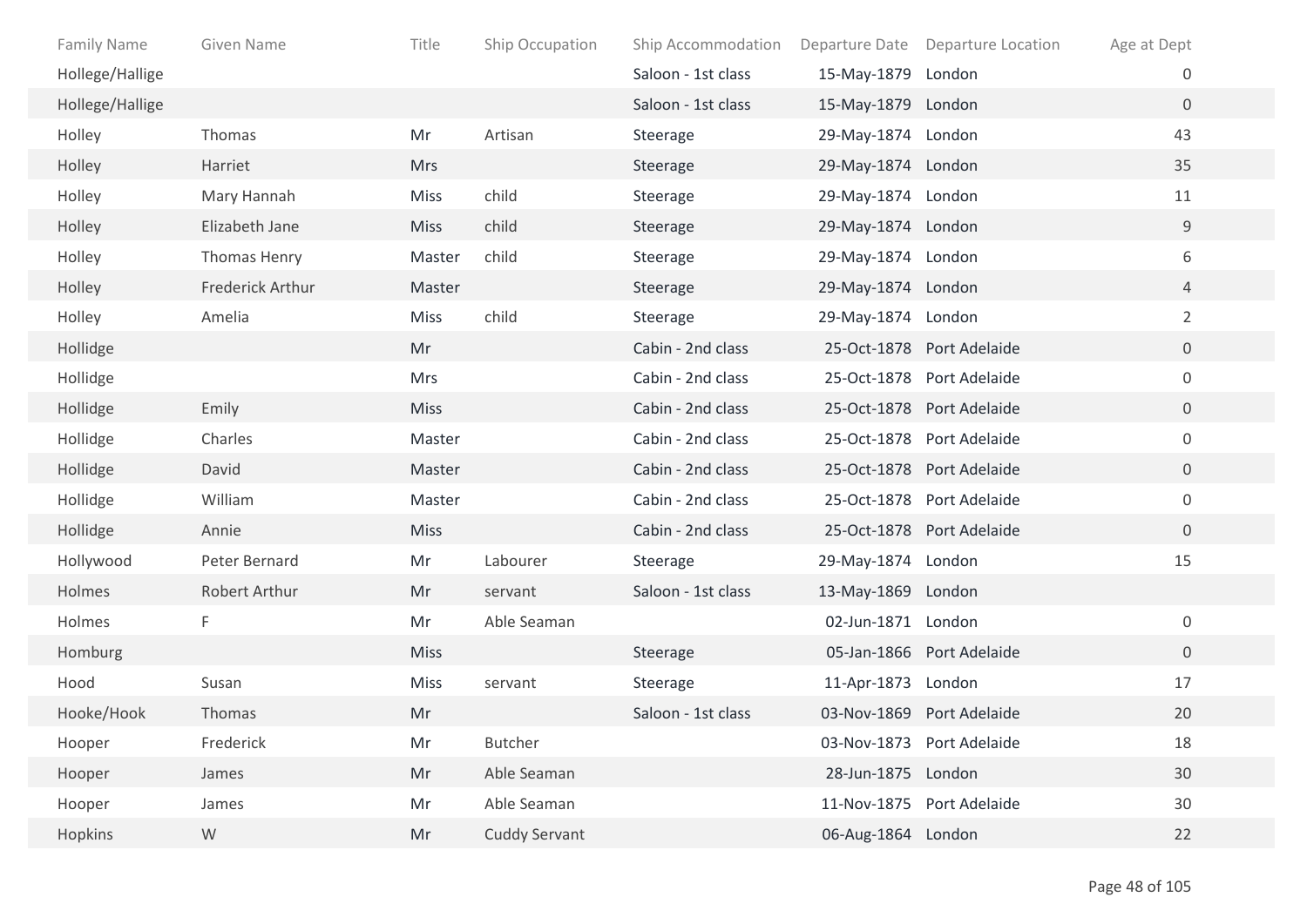| <b>Family Name</b> | Given Name                   | Title       | Ship Occupation        | Ship Accommodation |                    | Departure Date Departure Location | Age at Dept    |
|--------------------|------------------------------|-------------|------------------------|--------------------|--------------------|-----------------------------------|----------------|
| Horn               | Eliza                        | <b>Mrs</b>  |                        | Cabin - 2nd class  | 02-Jun-1871 London |                                   | 27             |
| Horn               | <b>Beatrice Hessie</b>       | <b>Miss</b> | child                  | Cabin - 2nd class  | 02-Jun-1871 London |                                   | $2^{\circ}$    |
| Horn               | Alfred                       | Mr          | Able Seaman            |                    | 02-Jun-1871 London |                                   | 34             |
| Horne              | Henry                        |             | Able Seaman            |                    | 13-May-1869 London |                                   | 26             |
| Horsburgh          | James                        | Mr          | Able Seaman            |                    |                    | 18-Nov-1870 Port Adelaide         | 21             |
| Hosken             | Joseph Edward                | Mr          | Mariner                | Saloon - 1st class | 11-Apr-1873 London |                                   | 32             |
| Hoy                | James                        |             | <b>Asssistant Cook</b> |                    |                    | 05-Jan-1866 Port Adelaide         | 30             |
| Hubble             | William                      | Mr          | <b>Business Owner</b>  | Saloon - 1st class |                    | 27-Dec-1866 Port Adelaide         | 41             |
| Hubble             | Jane                         | Mrs         | wife                   | Saloon - 1st class |                    | 27-Dec-1866 Port Adelaide         | 44             |
| Hubble             | Walter Reynolds              | Master      | child                  | Saloon - 1st class |                    | 27-Dec-1866 Port Adelaide         | 12             |
| Hubble             | Jane Adelaide                | <b>Miss</b> | child                  | Saloon - 1st class |                    | 27-Dec-1866 Port Adelaide         | 16             |
| Hubble             | Christiana Susannah          | <b>Miss</b> | child                  | Saloon - 1st class |                    | 27-Dec-1866 Port Adelaide         | 10             |
| Hubble             | Eva Minna                    | Miss        | child                  | Saloon - 1st class |                    | 27-Dec-1866 Port Adelaide         | $\overline{7}$ |
| Huddlestone        | David                        | Mr          |                        | Cabin - 2nd class  | 25-Jun-1872 London |                                   | $\overline{0}$ |
| Hughes             | Joseph H.                    | Mr          | Surveyor               | Cabin - 2nd class  | 26-Jul-1865 London |                                   | 52             |
| Hughes             | Lydia Mary                   | <b>Mrs</b>  |                        | Cabin - 2nd class  | 26-Jul-1865 London |                                   | 47             |
| Hughes             | James                        | Mr          | Able Seaman            |                    | 25-Jun-1872 London |                                   | 25             |
| Hughes             | James                        | Mr          | Able Seaman            |                    |                    | 14-Nov-1872 Port Adelaide         | 25             |
| Hughes             | James                        | Mr          | Able Seaman            |                    | 11-Apr-1873 London |                                   | 26             |
| Hughes             | James                        | Mr          | Able Seaman            |                    |                    | 03-Nov-1873 Port Adelaide         | 26             |
| Hughes             | John                         | Mr          | Able Seaman            |                    |                    | 11-Nov-1875 Port Adelaide         | 28             |
| Hughes             | James                        | Mr          | Able Seaman            |                    | 21-Apr-1878 London |                                   | 32             |
| Hughes             | James                        | Mr          | Able Seaman            |                    |                    | 25-Oct-1878 Port Adelaide         | 32             |
| Hughes             | James Duke                   | Mr          |                        | Saloon - 1st class | 20-Apr-1883 London |                                   | 23             |
| Hugheson           | Joan                         | Mrs         |                        | Saloon - 1st class | 20-Apr-1883 London |                                   | 31             |
| Humbley            | <b>Richard Humbley Wells</b> | Mr          |                        | Cabin - 2nd class  | 06-Aug-1864 London |                                   | 20             |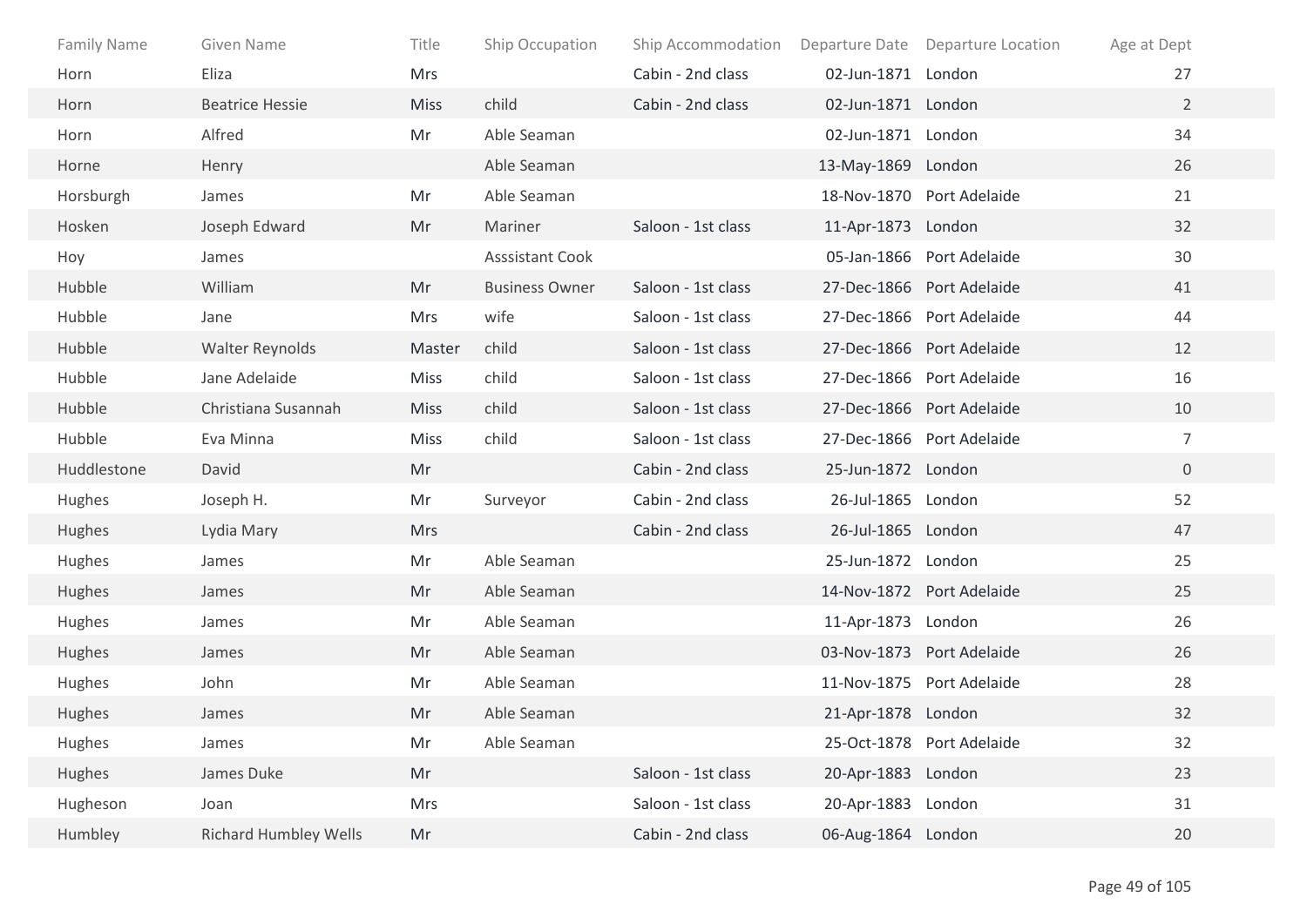| <b>Family Name</b> | Given Name         | Title       | Ship Occupation | Ship Accommodation |                    | Departure Date Departure Location | Age at Dept      |  |
|--------------------|--------------------|-------------|-----------------|--------------------|--------------------|-----------------------------------|------------------|--|
| Hunt               | W. B.              | Mr          |                 | Cabin - 2nd class  | 26-Jul-1865 London |                                   | 0                |  |
| Hunt               | Albert             |             |                 |                    | 26-Jul-1865 London |                                   | $\overline{0}$   |  |
| Hunt               | Stephen            | Mr          | Greengrocer     | Saloon - 1st class |                    | 27-Dec-1866 Port Adelaide         | 56               |  |
| Hunt               | Eliza Matilda      | <b>Mrs</b>  | home duties     | Saloon - 1st class |                    | 27-Dec-1866 Port Adelaide         | 38               |  |
| Hunt               | Matilda            | <b>Miss</b> | child           | Saloon - 1st class |                    | 27-Dec-1866 Port Adelaide         | 11               |  |
| Hunt               | Walter Stephen     | Master      | child           | Saloon - 1st class |                    | 27-Dec-1866 Port Adelaide         | $\overline{7}$   |  |
| Hunt               |                    | Master      |                 | Saloon - 1st class |                    | 27-Dec-1866 Port Adelaide         | 9                |  |
| Hunt               | Henry William      | Master      | child           | Saloon - 1st class |                    | 27-Dec-1866 Port Adelaide         | $\overline{4}$   |  |
| Hunt               | Louisa Adelaide    | Miss        | child           | Saloon - 1st class |                    | 27-Dec-1866 Port Adelaide         | $\overline{2}$   |  |
| Hunt               | А.                 | <b>Miss</b> |                 | Saloon - 1st class | 24-May-1870 London |                                   | $\mathbf 0$      |  |
| Hurle              | H C                | Mr          | Midshipman      |                    | 20-Apr-1883 London |                                   | 19               |  |
| Hurle              | HC                 | Mr          | Midshipman      |                    |                    | 21-Oct-1883 Port Augusta          | 20               |  |
| Hurle              | $\sf HC$           | Mr          | Midshipman      |                    | 28-Apr-1884 London |                                   | 20               |  |
| Hurle              | HC                 | Mr          | Midshipman      |                    |                    | 04-Oct-1884 Port Augusta          | 21               |  |
| Hutt               | William            | Mr          | Cook            |                    |                    | 04-Oct-1884 Port Augusta          | 51               |  |
| Hynes              |                    | Mr          |                 | Cabin - 2nd class  | 13-May-1869 London |                                   | $\overline{0}$   |  |
| Hynes              |                    | Mrs         |                 | Cabin - 2nd class  | 13-May-1869 London |                                   | $\mathbf 0$      |  |
| Ibbetson           | Clarissa Elizabeth | <b>Mrs</b>  |                 | Saloon - 1st class |                    | 30-Oct-1871 Port Adelaide         | 47               |  |
| Ibbetson           | William John       | Master      |                 | Saloon - 1st class |                    | 30-Oct-1871 Port Adelaide         | 11               |  |
| Ibbetson           | Clarissa Martha    | <b>Miss</b> |                 | Saloon - 1st class |                    | 30-Oct-1871 Port Adelaide         | 23               |  |
| Ibbetson           | Margaret Emily     | <b>Miss</b> |                 | Saloon - 1st class |                    | 30-Oct-1871 Port Adelaide         | 9                |  |
| Ingram             |                    | Mr          |                 | Saloon - 1st class | 25-Jun-1872 London |                                   | $\boldsymbol{0}$ |  |
| Ingram             | W. A.              | Mr          |                 | Saloon - 1st class | 26-May-1876 London |                                   | $\boldsymbol{0}$ |  |
| Ingram             |                    | Mr          |                 | Saloon - 1st class |                    | 31-Oct-1877 Port Augusta          | $\boldsymbol{0}$ |  |
| Inman              |                    | Miss        |                 | Saloon - 1st class | 29-May-1874 London |                                   | $\boldsymbol{0}$ |  |
| Ironmonger         | William            | Mr          | Able Seaman     |                    |                    | 27-Dec-1866 Port Adelaide         | 25               |  |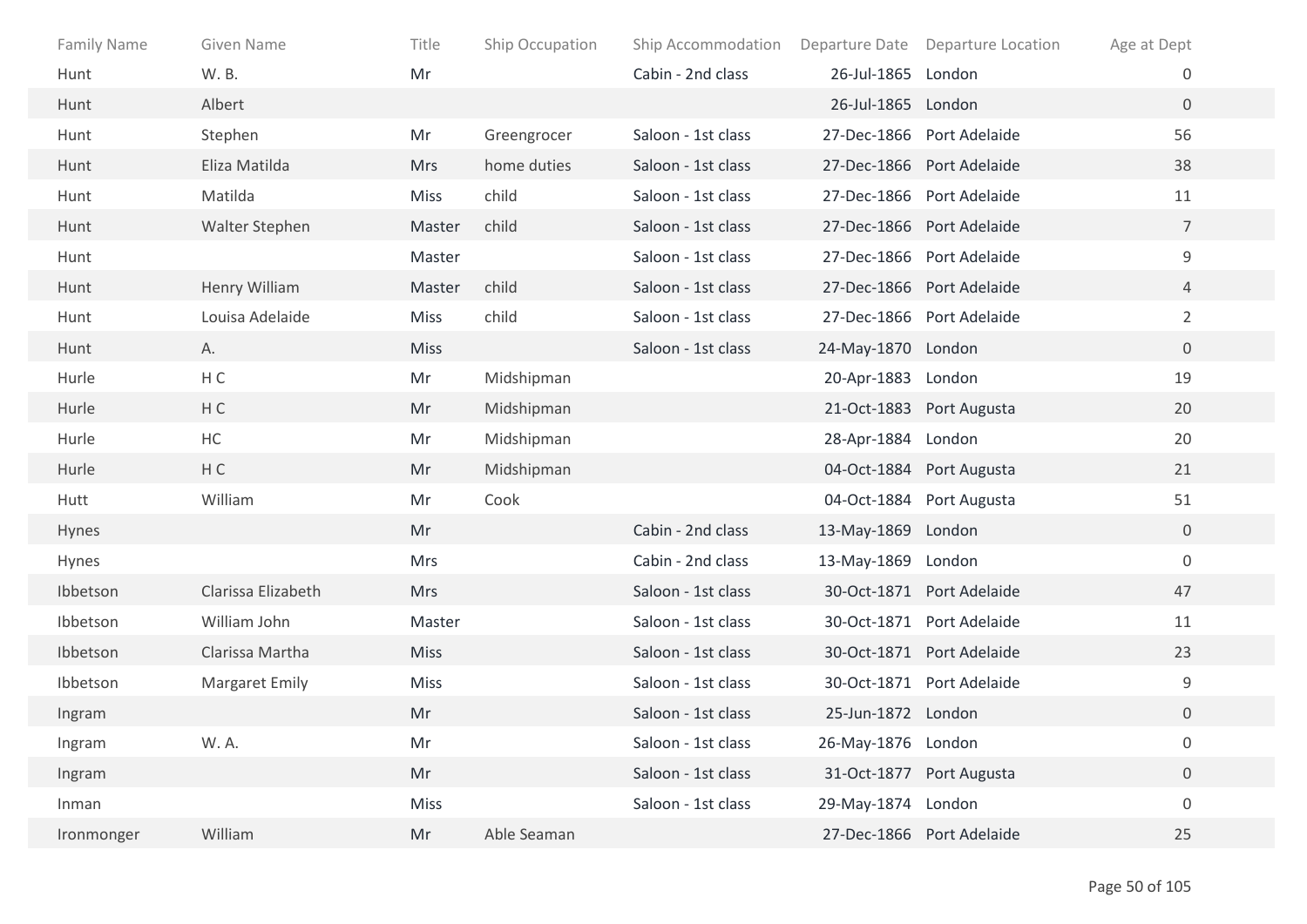| <b>Family Name</b> | Given Name                 | Title      | Ship Occupation    | Ship Accommodation |                    | Departure Date Departure Location | Age at Dept    |
|--------------------|----------------------------|------------|--------------------|--------------------|--------------------|-----------------------------------|----------------|
| Ironmonger         | William                    | Mr         | Able Seaman        |                    | 24-May-1870 London |                                   | 25             |
| Irvine             | John                       | Mr         | Able Seaman        |                    | 25-Jul-1867 London |                                   | 31             |
| Irvine             | John                       | Mr         | Able Seaman        |                    |                    | 17-Dec-1867 Port Adelaide         | 31             |
| Irwin              | $\mathsf{R}$               | Mr         | <b>Butcher</b>     |                    |                    | 03-Nov-1869 Port Adelaide         | $\overline{0}$ |
| Ismay              | Albert John                | Captain    | Mariner            | Saloon - 1st class | 16-Mar-1885 London |                                   | 43             |
| Ivo                | F.                         | Mr         | Able seaman        |                    | 16-Mar-1886 London |                                   | 28             |
| Ivo                | F                          | Mr         | Able seaman        |                    |                    | 06-Nov-1886 Port Augusta          | 29             |
| Iwry               | John                       | Mr         | Fore Cabin Steward |                    |                    | 14-Nov-1872 Port Adelaide         | 28             |
| Jackson            | George                     | Mr         | Able Seaman        |                    | 26-May-1876 London |                                   | 33             |
| Jackson            | George                     | Mr         | Able Seaman        |                    |                    | 31-Oct-1876 Port Adelaide         | 33             |
| Jackson            |                            | <b>Mrs</b> |                    | Saloon - 1st class |                    | 31-Oct-1877 Port Augusta          | $\mathbf 0$    |
| Jackson            |                            | Master     |                    | Saloon - 1st class |                    | 31-Oct-1877 Port Augusta          | $\overline{0}$ |
| Jacobs             | Richard                    | Mr         | Able Seaman        |                    | 19-Apr-1877 London |                                   | 41             |
| Jacobson           | Lois                       | Mr         | Able Seaman        |                    | 25-Jun-1872 London |                                   | 25             |
| jacobson           | Lois                       | Mr         | Able Seaman        |                    |                    | 14-Nov-1872 Port Adelaide         | 25             |
| James              | Richard W                  | Mr         |                    | Saloon - 1st class |                    | 27-Dec-1866 Port Adelaide         | $\overline{0}$ |
| Jansen             | Saren                      | Mr         | Able Seaman        |                    |                    | 31-Oct-1876 Port Adelaide         | 30             |
| Jantzen            | L H                        | Captain    |                    | Saloon - 1st class |                    | 17-Dec-1867 Port Adelaide         | $\mathbf 0$    |
| Jantzen            |                            | Mrs        |                    | Saloon - 1st class |                    | 17-Dec-1867 Port Adelaide         | $\mathbf 0$    |
| Jay                | Melville Richard Hindmarsh | Dr         | Dr, Surgeon        | Saloon - 1st class | 02-Jun-1871 London |                                   | 15             |
| Jay                | Melville Richard Hindmarsh | Dr         | Dr/Surgeon         | Saloon - 1st class | 05-May-1881 London |                                   | 25             |
| Jenkins            | Robert                     | Mr         |                    | Cabin - 2nd class  | 26-Jul-1865 London |                                   | $\overline{0}$ |
| Jenner             | F                          | Mr         | Cook               |                    | 16-Mar-1885 London |                                   | 41             |
| Jenner             | F.                         | Mr         | Cook               |                    |                    | 10-Oct-1885 Port Augusta          | 42             |
| Jennings           | William                    | Mr         | Fore Cabin Steward |                    | 02-Jun-1871 London |                                   | 47             |
| Jennings           | William                    | Mr         |                    | Cabin - 2nd class  | 02-Jun-1871 London |                                   | $\mathbf 0$    |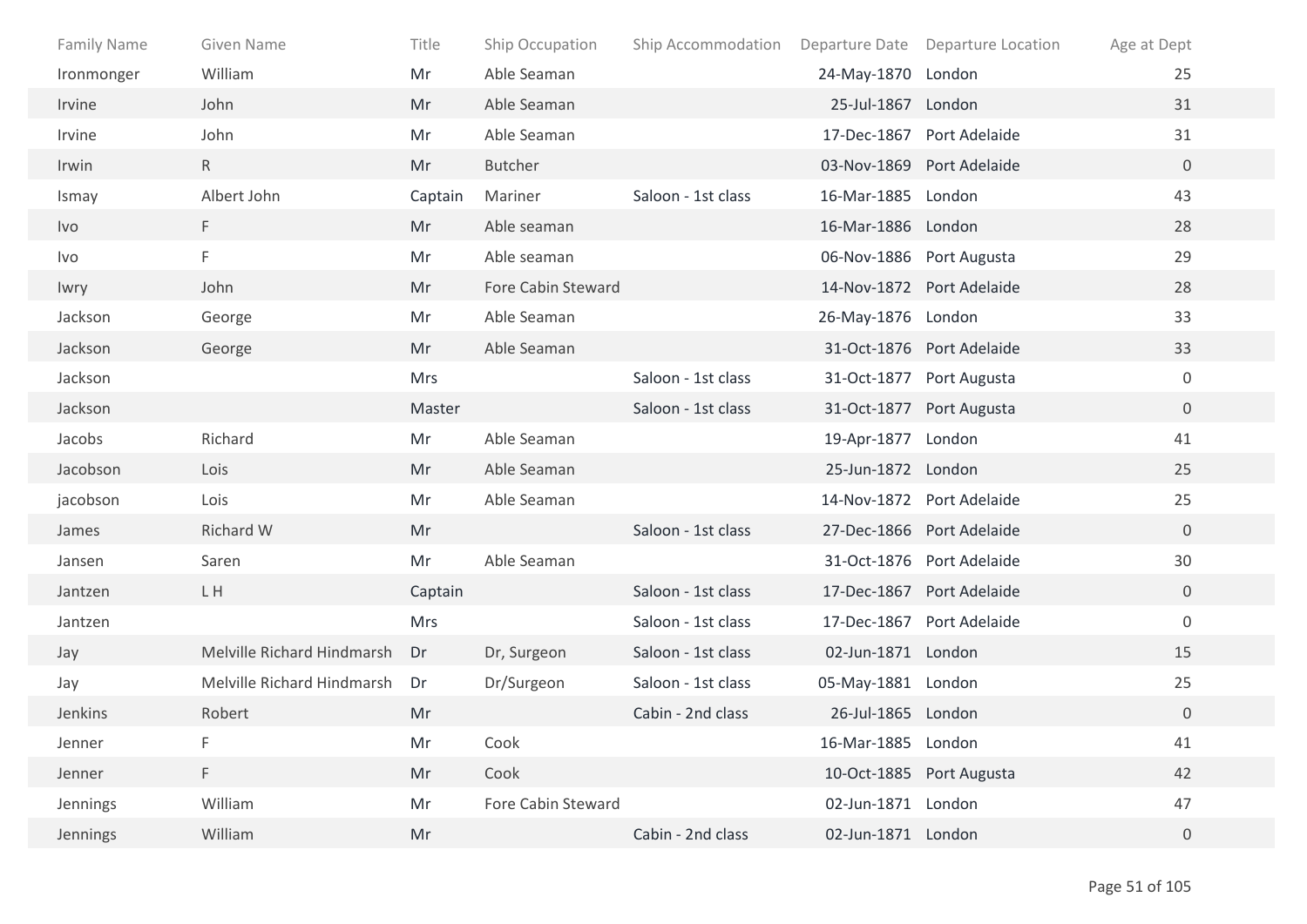| Family Name | Given Name | Title      | Ship Occupation | Ship Accommodation |                    | Departure Date Departure Location | Age at Dept      |
|-------------|------------|------------|-----------------|--------------------|--------------------|-----------------------------------|------------------|
| John        | Isaac      | Mr         | Labourer        | Steerage           | 29-May-1874 London |                                   | 18               |
| Johns       | John       | Mr         | Able Seaman     |                    |                    | 30-Oct-1871 Port Adelaide         | $\overline{0}$   |
| Johnson     | John       | Mr         | Able Seaman     |                    | 27-Jul-1866 London |                                   | 26               |
| Johnson     | John       | Mr         | Able Seaman     |                    |                    | 27-Dec-1866 Port Adelaide         | 26               |
| Johnson     | John       | Mr         | Able Seaman     |                    | 25-Jul-1867 London |                                   | 26               |
| Johnson     | John       | Mr         | Able Seaman     |                    |                    | 17-Dec-1867 Port Adelaide         | 26               |
| Johnson     | George     | Mr         | Assistant Cook  |                    |                    | 17-Dec-1867 Port Adelaide         | 22               |
| Johnson     | John       | Mr         | Able Seaman     |                    | 29-Jun-1868 London |                                   | 26               |
| Johnson     | John       | Mr         | Able Seaman     |                    |                    | 09-Nov-1868 Port Adelaide         | 26               |
| Johnson     | John       | Mr         | Able Seaman     |                    | 24-May-1870 London |                                   | 26               |
| Johnson     | John       | Mr         | Able Seaman     |                    | 02-Jun-1871 London |                                   | $\mathbf 0$      |
| Johnson     |            | Mr         |                 | Cabin - 2nd class  |                    | 14-Nov-1872 Port Adelaide         | $\overline{0}$   |
| Johnson     |            | Mrs        |                 | Cabin - 2nd class  |                    | 14-Nov-1872 Port Adelaide         | $\mathbf 0$      |
| Johnson     | Louis      | Mr         | butcher         |                    |                    | 14-Nov-1872 Port Adelaide         | 42               |
| Johnson     | Henry      | Mr         | Labourer        | Steerage           | 29-May-1874 London |                                   | 39               |
| Johnson     | Sarah      | <b>Mrs</b> |                 | Steerage           | 29-May-1874 London |                                   | 39               |
| Johnson     | Edith      | Miss       |                 | Steerage           | 29-May-1874 London |                                   | 10               |
| Johnson     | George     | Master     |                 | Steerage           | 29-May-1874 London |                                   | 10               |
| Johnson     | Louis      | Mr         |                 | Cabin - 2nd class  | 28-Jun-1875 London |                                   | $\boldsymbol{0}$ |
| Johnson     | H. M.      | Mr         |                 | Cabin - 2nd class  | 19-Apr-1877 London |                                   | $\overline{0}$   |
| Johnson     | Thomas     | Mr         | Able Seaman     |                    | 15-May-1879 London |                                   | 25               |
| Johnson     | Charles    | Mr         | Able Seaman     |                    | 09-May-1882 London |                                   | $\overline{0}$   |
| Johnson     | William    | Mr         | Able Seaman     |                    | 16-Mar-1885 London |                                   | 34               |
| Johnson     | Willam     | Mr         | able seaman     |                    |                    | 10-Oct-1885 Port Augusta          | 35               |
| Johnson     |            | Mr         | Able seaman     |                    | 16-Mar-1886 London |                                   | 23               |
| Johnstone   |            | Mrs        |                 | Cabin - 2nd class  | 27-Jul-1866 London |                                   | $\boldsymbol{0}$ |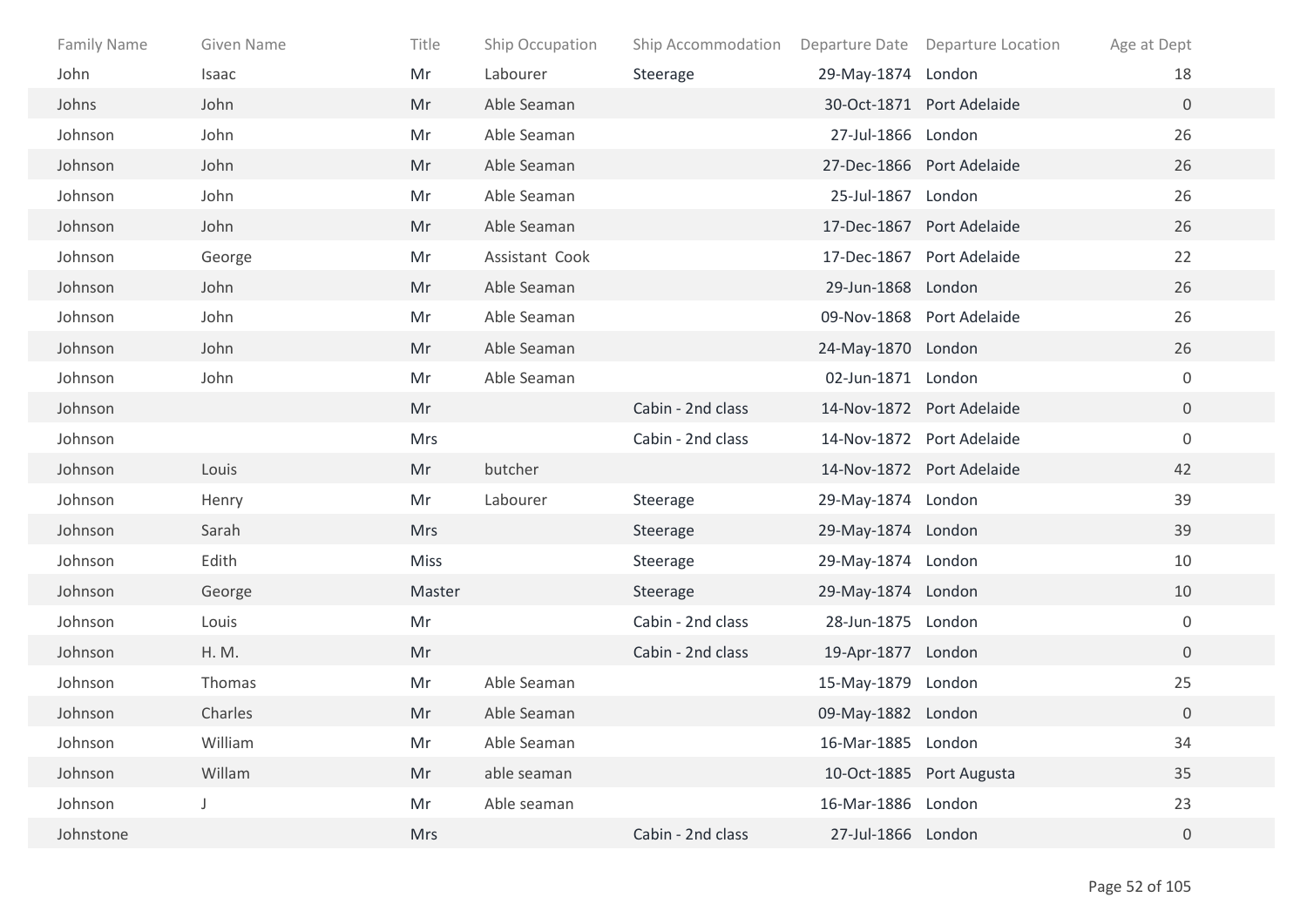| Family Name    | Given Name     | Title       | Ship Occupation              | Ship Accommodation |                    | Departure Date Departure Location | Age at Dept      |  |
|----------------|----------------|-------------|------------------------------|--------------------|--------------------|-----------------------------------|------------------|--|
| Jolly          | A E            | Mr          | <b>Assistant Steward</b>     |                    | 15-May-1879 London |                                   | 20               |  |
| Jones          | Frederick      | Mr          |                              | Cabin - 2nd class  | 13-May-1869 London |                                   | $\mathbf{0}$     |  |
| Jones          | F.             | Mr          | Fore Cabin Steward           |                    |                    | 18-Nov-1870 Port Adelaide         | 23               |  |
| Jones          |                | <b>Mrs</b>  |                              | Cabin - 2nd class  | 25-Jun-1872 London |                                   | $\overline{0}$   |  |
| Jones          | William        | Mr          | Able Seaman                  |                    |                    | 14-Nov-1872 Port Adelaide         | 30               |  |
| Jones          | John           | Mr          | Able Seaman                  |                    |                    | 31-Oct-1880 Port Augusta          | 34               |  |
| Jonson         | C H            | Mr          | Able Seaman                  |                    | 28-Jun-1875 London |                                   | 24               |  |
| jonson         | C H            | Mr          | Able Seaman                  |                    |                    | 11-Nov-1875 Port Adelaide         | 24               |  |
| Jonson/Johnson | P.J.           | Mr          |                              | Cabin - 2nd class  | 26-Jul-1865 London |                                   | $\mathbf 0$      |  |
| Jonson/Johnson | Harriet        | <b>Mrs</b>  |                              | Cabin - 2nd class  | 26-Jul-1865 London |                                   | $\overline{0}$   |  |
| Jonson/Johnson | Jane           | <b>Miss</b> |                              | Cabin - 2nd class  | 26-Jul-1865 London |                                   | $\mathbf 0$      |  |
| Jose           |                | <b>Mrs</b>  |                              | Cabin - 2nd class  |                    | 05-Jan-1866 Port Adelaide         | $\overline{0}$   |  |
| Jose           |                |             |                              | Cabin - 2nd class  |                    | 05-Jan-1866 Port Adelaide         | $\boldsymbol{0}$ |  |
| Judell         | Leopold        | Mr          |                              | Cabin - 2nd class  | 24-May-1870 London |                                   | 22               |  |
| Jury           |                | Mr          |                              | Cabin - 2nd class  |                    | 14-Nov-1872 Port Adelaide         | $\boldsymbol{0}$ |  |
| Jury           |                | <b>Mrs</b>  |                              | Cabin - 2nd class  |                    | 14-Nov-1872 Port Adelaide         | $\overline{0}$   |  |
| Jury           | John           | Master      |                              | Cabin - 2nd class  |                    | 14-Nov-1872 Port Adelaide         | $\mathbf 0$      |  |
| Jury           | Mary           | <b>Miss</b> |                              | Cabin - 2nd class  |                    | 14-Nov-1872 Port Adelaide         | $\mathbf 0$      |  |
| Jury           |                |             |                              | Cabin - 2nd class  |                    | 14-Nov-1872 Port Adelaide         | $\mathbf 0$      |  |
| Kalbest        | Francis        | Mr          | Ordinary Seaman              |                    |                    | 31-Oct-1880 Port Augusta          | 19               |  |
| Kealy          | Thomas         | Mr          | farm Labourer                | Steerage           | 29-May-1874 London |                                   | 24               |  |
| Kelly          | <b>Bridget</b> |             | Child                        | Steerage           | 11-Apr-1873 London |                                   | 9                |  |
| Kemp           | George H       | Mr          | Agricultural Labour Steerage |                    | 29-May-1874 London |                                   | 18               |  |
| Kerslake       | Thomas         | Mr          | Carpenter                    | Steerage           | 29-May-1874 London |                                   | 19               |  |
| Kewly/Newby    | F.             | Mr          | Able Seaman                  |                    | 09-May-1882 London |                                   | $\boldsymbol{0}$ |  |
| Kindon         | E.F            |             |                              | Steerage           | 13-May-1869 London |                                   | $\overline{0}$   |  |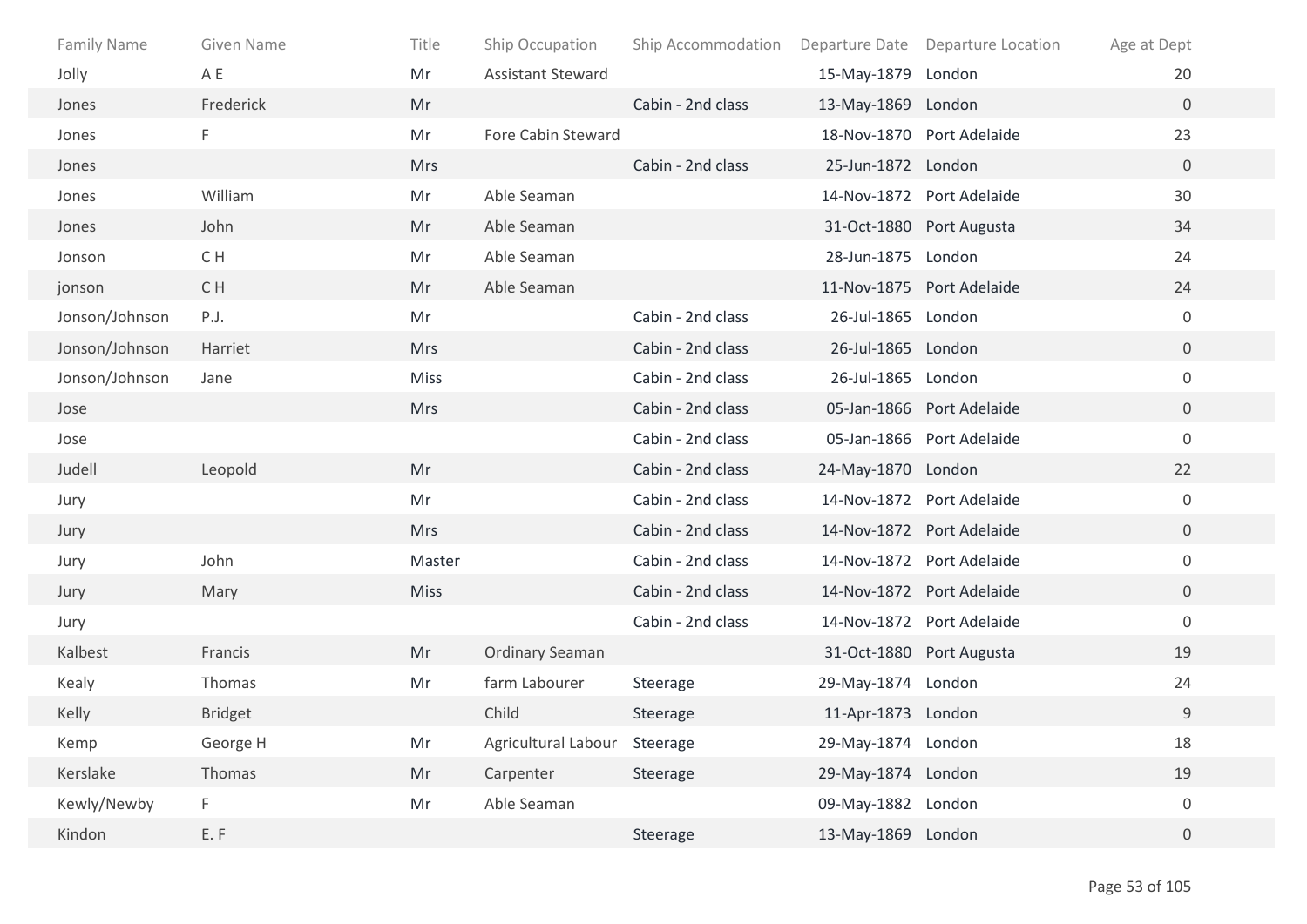| <b>Family Name</b>       | <b>Given Name</b> | Title       | Ship Occupation              | Ship Accommodation |                    | Departure Date Departure Location | Age at Dept      |
|--------------------------|-------------------|-------------|------------------------------|--------------------|--------------------|-----------------------------------|------------------|
| King                     |                   | <b>Mrs</b>  |                              | Cabin - 2nd class  |                    | 20-Jan-1865 Port Adelaide         | 0                |
| King                     | William           | Mr          | Able Seaman                  |                    | 21-Apr-1878 London |                                   | 21               |
| Kinsman                  | Ann Marie         | Mrs         | homeduties                   | Cabin - 2nd class  | 25-Jul-1867 London |                                   | 23               |
| Kinsman                  | Rosina            | <b>Miss</b> | child                        | Cabin - 2nd class  | 25-Jul-1867 London |                                   | $\mathbf{1}$     |
| Kiruzley                 |                   | Mr          |                              | Saloon - 1st class |                    | 17-Dec-1867 Port Adelaide         | $\mathbf 0$      |
| Kiruzley                 |                   | <b>Mrs</b>  |                              | Saloon - 1st class |                    | 17-Dec-1867 Port Adelaide         | $\overline{0}$   |
| Kitching                 | Charles           | Dr          | Surgeon/Dr                   |                    | 26-Jul-1865 London |                                   | 57               |
| Kitching                 | $\mathsf{C}$      | Mr          | Surgeon                      |                    | 26-Jul-1865 London |                                   | 63               |
| Klauck                   | Carl              | Mr          |                              | Steerage           | 26-May-1876 London |                                   | 29               |
| Kneutzen                 | Eric              | Mr          |                              | Cabin - 2nd class  | 25-Jul-1867 London |                                   | $\mathbf 0$      |
| Knowles                  |                   | Mrs         |                              | Saloon - 1st class |                    | 20-Jan-1865 Port Adelaide         | $\boldsymbol{0}$ |
| Knowles                  | Thomas            | Mr          | Agricultural Labour Steerage |                    | 29-May-1874 London |                                   | 27               |
| Knubenschuh/Knab William |                   | Mr          |                              | Cabin - 2nd class  | 26-Jul-1865 London |                                   | $\boldsymbol{0}$ |
| Krause                   |                   | <b>Mrs</b>  |                              | Cabin - 2nd class  | 19-Apr-1877 London |                                   | $\overline{0}$   |
| Krause                   |                   |             |                              | Cabin - 2nd class  | 19-Apr-1877 London |                                   | $\mathbf 0$      |
| Lacey                    | G                 | Mr          | Steward                      |                    | 28-Jun-1875 London |                                   | 26               |
| Lacey                    | G                 | Mr          | Steward                      |                    |                    | 11-Nov-1875 Port Adelaide         | 26               |
| Lacy                     | G.                |             |                              | Steerage           | 13-May-1869 London |                                   | $\overline{0}$   |
| Lacy                     | George            | Mr          | Steward                      |                    | 25-Jun-1872 London |                                   | 21               |
| Lacy                     | George            | Mr          | Steward                      |                    |                    | 14-Nov-1872 Port Adelaide         | 21               |
| Lacy                     | G                 | Mr          | Steward                      |                    | 11-Apr-1873 London |                                   | 23               |
| Lacy                     | G                 | Mr          | Steward                      |                    |                    | 03-Nov-1873 Port Adelaide         | 23               |
| Ladner                   | John Thomas       | Mr          | Miner                        | Steerage           | 29-May-1874 London |                                   | 22               |
| Ladner                   | Mary Jane         | <b>Mrs</b>  |                              | Steerage           | 29-May-1874 London |                                   | 18               |
| Ladner                   | Mary A            | <b>Miss</b> | child                        | Steerage           | 29-May-1874 London |                                   | $\boldsymbol{0}$ |
| Lahave/Jahave            | Patrick           | Mr          | Farm Labourer                | Steerage           | 29-May-1874 London |                                   | 25               |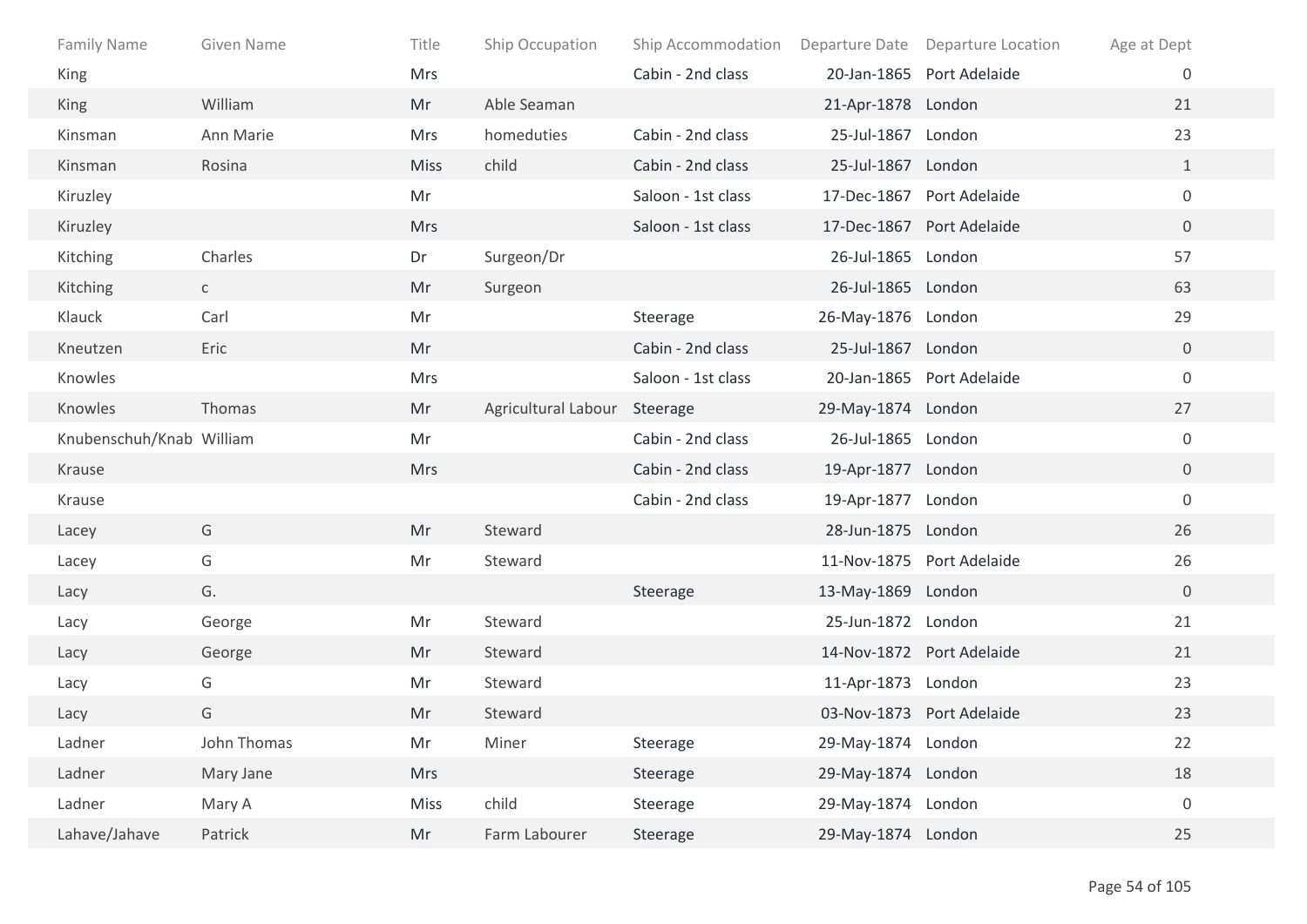| Family Name             | Given Name       | Title       | Ship Occupation      | Ship Accommodation Departure Date Departure Location |                    |                           | Age at Dept      |  |
|-------------------------|------------------|-------------|----------------------|------------------------------------------------------|--------------------|---------------------------|------------------|--|
| Lakiner                 | Leslie           | Mr          | Midshipman           |                                                      | 16-Mar-1885 London |                           | 19               |  |
| Lalkiner                | Leslie           | Mr          | Midshipman           |                                                      |                    | 10-Oct-1885 Port Augusta  | 20               |  |
| Lamb                    |                  | Mr          |                      | Saloon - 1st class                                   | 25-Jul-1867 London |                           | $\mathbf 0$      |  |
| Lamb                    |                  | <b>Mrs</b>  |                      | Saloon - 1st class                                   | 25-Jul-1867 London |                           | $\overline{0}$   |  |
| Land                    | W                | Mr          | AB                   |                                                      | 06-Aug-1864 London |                           | 260              |  |
| Lane                    | William          | Dr          | Surgeon              | Saloon - 1st class                                   |                    | 17-Dec-1867 Port Adelaide | $\overline{0}$   |  |
| Lang                    | T. S.            | Mr          |                      | Saloon - 1st class                                   | 25-Jul-1867 London |                           | $\mathbf 0$      |  |
| Langdon                 | R                |             |                      | Cabin - 2nd class                                    |                    | 30-Oct-1871 Port Adelaide | $\overline{0}$   |  |
| Langley                 | George           | Mr          | <b>Cuddy Servant</b> |                                                      |                    | 20-Jan-1865 Port Adelaide | 27               |  |
| Langley                 | George           |             | <b>Cuddy Servant</b> |                                                      | 26-Jul-1865 London |                           | 27               |  |
| Langley                 | Peter            | Mr          | Able Seaman          |                                                      | 27-Jul-1866 London |                           | 35               |  |
| Langley                 | Peter            | Mr          | Able Seaman          |                                                      |                    | 27-Dec-1866 Port Adelaide | 35               |  |
| Langley                 | Peter            | Mr          | Able Seaman          |                                                      | 25-Jul-1867 London |                           | 34               |  |
| Langley                 | Peter            | Mr          | Able Seaman          |                                                      |                    | 17-Dec-1867 Port Adelaide | 34               |  |
| Langley                 | Peter            | Mr          | Able Seaman          |                                                      | 24-May-1870 London |                           | 35               |  |
| Launders                | Walter John Liti | Mr          | Apprentice           |                                                      | 15-May-1879 London |                           | 17               |  |
| Launders                | Walter John Liti | Mr          | Apprentice           |                                                      |                    | 30-Oct-1879 Port Adelaide | 17               |  |
| Laurence                |                  | <b>Miss</b> |                      | Steerage                                             | 13-May-1869 London |                           | $\overline{0}$   |  |
| Laurie/Ganre            | Emile P          |             | Ordinary Seaman?     |                                                      |                    | 05-Jan-1866 Port Adelaide | 22               |  |
| Laverty/Laverby/Le John |                  | Mr          | Able Seaman and a    |                                                      | 15-May-1879 London |                           | 49               |  |
| Lawrence                |                  | <b>Miss</b> |                      | Saloon - 1st class                                   |                    | 03-Nov-1873 Port Adelaide | $\mathbf 0$      |  |
| Le Mesurier             |                  | <b>Mrs</b>  |                      | Saloon - 1st class                                   |                    | 17-Dec-1867 Port Adelaide | 0                |  |
| Le Mesurier             |                  |             |                      | Saloon - 1st class                                   |                    | 17-Dec-1867 Port Adelaide | $\boldsymbol{0}$ |  |
| Le Mesurier             |                  |             |                      | Saloon - 1st class                                   |                    | 17-Dec-1867 Port Adelaide | $\boldsymbol{0}$ |  |
| Leddra                  | William          | Mr          | Able Seaman          |                                                      |                    | 30-Oct-1882 Port Augusta  | 45               |  |
| Leigh                   | Henry            | Mr          | Cook Assistant       |                                                      |                    | 27-Dec-1866 Port Adelaide | 27               |  |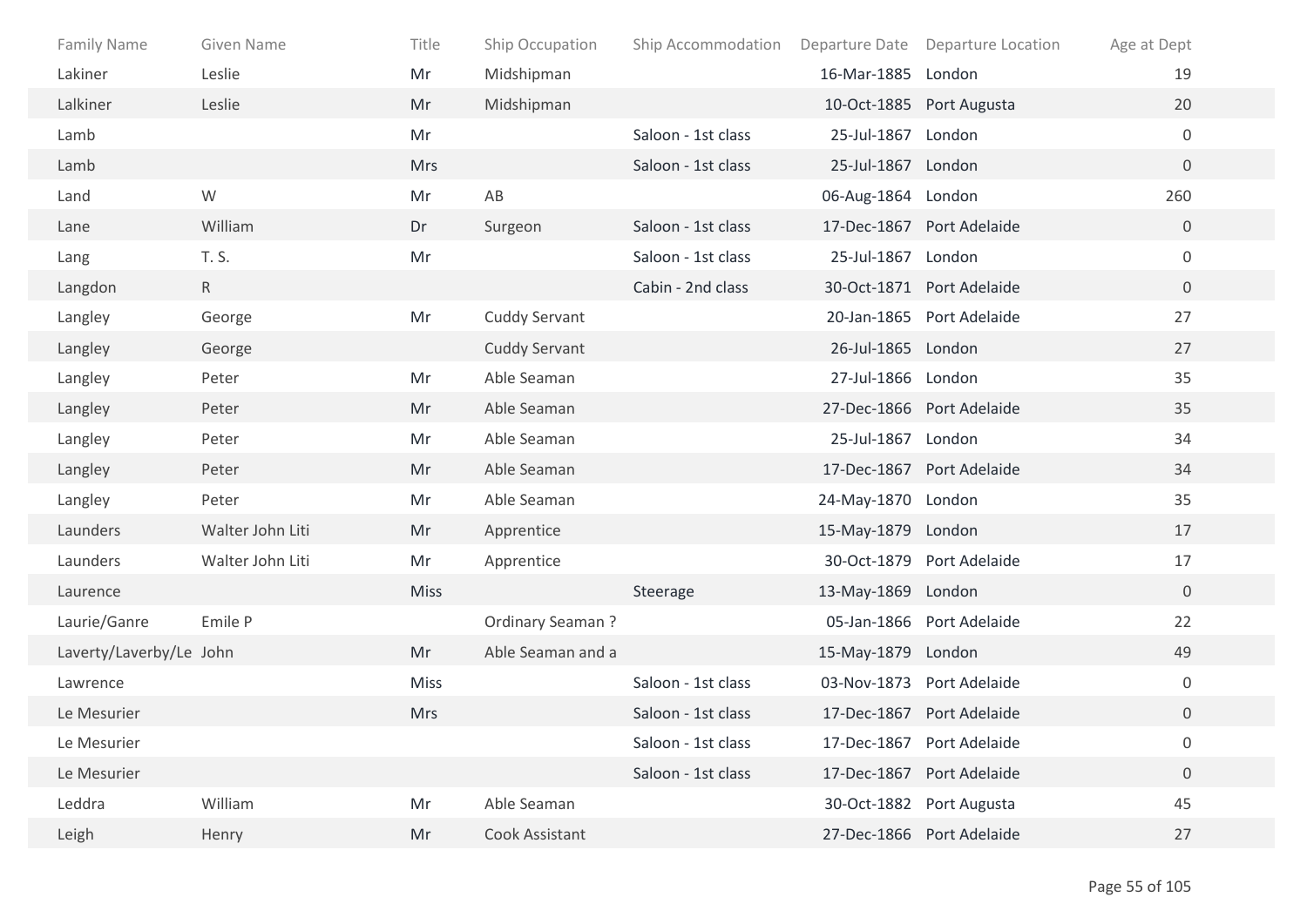| <b>Family Name</b> | Given Name   | Title       | Ship Occupation    | Ship Accommodation |                    | Departure Date Departure Location | Age at Dept      |
|--------------------|--------------|-------------|--------------------|--------------------|--------------------|-----------------------------------|------------------|
| Leigh              | Henry        | Mr          | Cook Assistant     |                    | 24-May-1870 London |                                   | 27               |
| Leighton           | James        |             | 2nd Class Steward  |                    |                    | 20-Jan-1865 Port Adelaide         | 24               |
| Leighton           | James        |             | 2nd Class Steward  |                    | 26-Jul-1865 London |                                   | 24               |
| Lelen              | J M          |             | Able Seaman        |                    | 13-May-1869 London |                                   | 38               |
| LeMercier          | Thomas       | Mr          | Able Seaman        |                    |                    | 30-Oct-1871 Port Adelaide         | 21               |
| Letchford          | Frederick    | Master      | child              | Saloon - 1st class | 06-Aug-1864 London |                                   | $\overline{4}$   |
| Letchford          | Eliza        | <b>Miss</b> | child              | Saloon - 1st class | 06-Aug-1864 London |                                   | 14               |
| Letchford          | Fanny        | <b>Miss</b> | child              | Saloon - 1st class | 06-Aug-1864 London |                                   | $\overline{7}$   |
| Lewis              |              | Mrs         |                    | Cabin - 2nd class  |                    | 20-Jan-1865 Port Adelaide         | $\boldsymbol{0}$ |
| Lewis              | Arthur John  | Mr          |                    | Cabin - 2nd class  | 27-Jul-1866 London |                                   | 18               |
| Lewis              | George       | Mr          | Able Seaman        |                    |                    | 18-Nov-1870 Port Adelaide         | 45               |
| Lewis              | George Henry | Mr          | Fore Cabin Steward |                    |                    | 30-Oct-1871 Port Adelaide         | 29               |
| Lewis              |              | <b>Mrs</b>  |                    | Cabin - 2nd class  |                    | 30-Oct-1871 Port Adelaide         | $\mathbf 0$      |
| Lewis              |              |             |                    | Cabin - 2nd class  |                    | 30-Oct-1871 Port Adelaide         | $\overline{0}$   |
| Lewis              |              |             |                    | Cabin - 2nd class  |                    | 30-Oct-1871 Port Adelaide         | $\mathbf 0$      |
| Lewis              |              |             |                    | Cabin - 2nd class  |                    | 30-Oct-1871 Port Adelaide         | $\overline{0}$   |
| Liamfog            | Henery       | Mr          | Able Seaman        |                    |                    | 29-Oct-1881 Port Augusta          | 40               |
| Lickert            | Henry        | Mr          | Watchmaker         | Saloon - 1st class | 26-Jul-1865 London |                                   | 45               |
| Lickert            | Elizabeth    | Mrs         | home duties        | Saloon - 1st class | 26-Jul-1865 London |                                   | 45               |
| Liddiatt           | James        | Mr          | tailor             | Cabin - 2nd class  |                    | 18-Nov-1870 Port Adelaide         | 38               |
| Lindstrom          | P            | Mr          | Able Seaman        |                    | 19-Apr-1877 London |                                   | 22               |
| Lindstrom          | P            | Mr          | Able Seaman        |                    |                    | 31-Oct-1877 Port Adelaide         | 22               |
| Lipman             | Isaac        | Mr          | Steward assistant  |                    | 25-Jul-1867 London |                                   | 19               |
| Lipscomb           | Agnes Jessie | Miss        |                    | Saloon - 1st class | 24-May-1870 London |                                   | 35               |
| Lister - Dorson    | JS           | Mr          | Midshipman         |                    | 16-Mar-1885 London |                                   | 17               |
| Lister - Dorson    | JS           | Mr          | Midshipman         |                    |                    | 10-Oct-1885 Port Augusta          | 18               |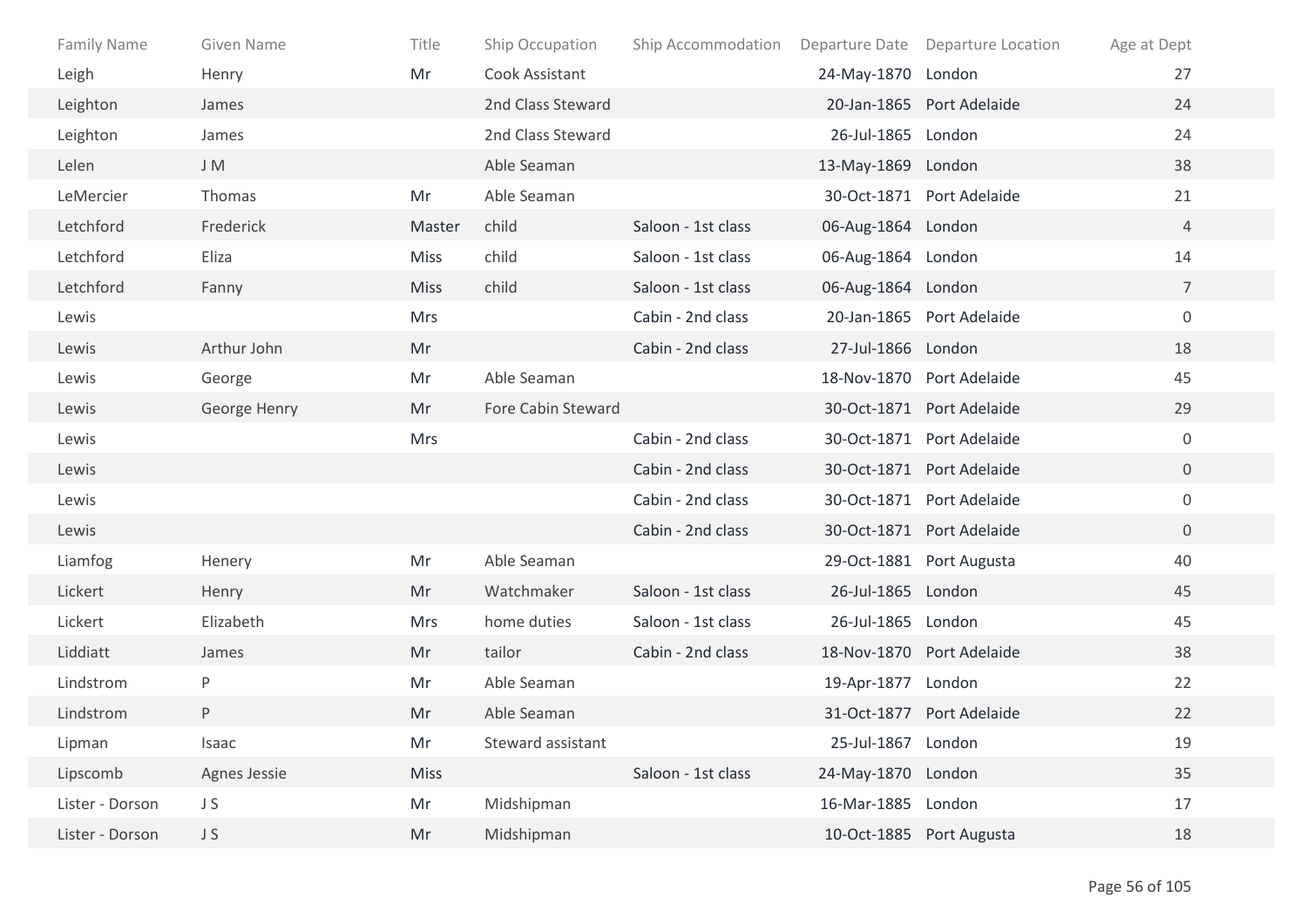| <b>Family Name</b> | Given Name           | Title       | Ship Occupation | Ship Accommodation Departure Date Departure Location |                    |                           | Age at Dept      |
|--------------------|----------------------|-------------|-----------------|------------------------------------------------------|--------------------|---------------------------|------------------|
| Lloyd              | Frederick            | Mr          | Able Seaman     |                                                      |                    | 03-Nov-1869 Port Adelaide | 26               |
| Lloyd              | Charles              | Mr          |                 |                                                      | 28-Jun-1875 London |                           | $\overline{0}$   |
| London             | Edward               | Mr          | AB              |                                                      | 06-Aug-1864 London |                           | 35               |
| Long               | Joseph               | Mr          | Able Seaman     |                                                      | 29-Jun-1868 London |                           | 29               |
| Long               | Joseph               | Mr          | Able Seaman     |                                                      |                    | 09-Nov-1868 Port Adelaide | 29               |
| Longdin            | John                 | Mr          |                 | Steerage                                             | 13-May-1869 London |                           | $\overline{0}$   |
| Lover              | John                 | Mr          |                 |                                                      | 01-Apr-1880 London |                           | $\boldsymbol{0}$ |
| Loverty            | John                 | Mr          | able Seaman     |                                                      | 26-May-1876 London |                           | 49               |
| Loverty            | John                 | Mr          | Able seaman     |                                                      |                    | 31-Oct-1876 Port Adelaide | 49               |
| Low                | E.                   | Dr          |                 | Saloon - 1st class                                   | 27-Jul-1866 London |                           | $\mathbf 0$      |
| Low                | Ernest               | Mr          | Surgeon         |                                                      |                    | 27-Dec-1866 Port Adelaide | 27               |
| Low                | Ernest               | Dr          | Surgeon         |                                                      | 24-May-1870 London |                           | 27               |
| Lowry              | <b>Alfred Ernest</b> | Mr          |                 | Cabin - 2nd class                                    | 25-Jul-1867 London |                           | 22               |
| Lucia              | Horace               | Mr          |                 | Steerage                                             | 13-May-1869 London |                           | $\overline{0}$   |
| Luck               | Harriet              | <b>Miss</b> |                 | Saloon - 1st class                                   | 25-Jul-1867 London |                           | $\mathbf 0$      |
| Lucy               |                      | Mr          |                 | Cabin - 2nd class                                    | 13-May-1869 London |                           | $\overline{0}$   |
| Lucy               |                      | Mrs         |                 | Cabin - 2nd class                                    | 13-May-1869 London |                           | $\mathbf 0$      |
| Ludgate            | Paul                 | Mr          | Labourer        | Steerage                                             | 11-Apr-1873 London |                           | 25               |
| Ludwick            | George               | Mr          | Able Seaman     |                                                      | 29-Jun-1868 London |                           | 27               |
| Ludwick            | George               | Mr          | Able Seaman     |                                                      |                    | 09-Nov-1868 Port Adelaide | 27               |
| Ludwig             | George               | Mr          | AB              |                                                      | 06-Aug-1864 London |                           | 270              |
| Lufia/Lufra        | Antonia              | Mr          | Able Seaman     |                                                      | 01-Apr-1880 London |                           | 22               |
| Lyons              |                      | Mr          |                 | Cabin - 2nd class                                    | 24-May-1870 London |                           | $\boldsymbol{0}$ |
| Lyons              |                      | Mrs         |                 | Cabin - 2nd class                                    | 24-May-1870 London |                           | $\boldsymbol{0}$ |
| Lyons              |                      |             |                 | Cabin - 2nd class                                    | 24-May-1870 London |                           | $\boldsymbol{0}$ |
| Lyons              |                      |             |                 | Cabin - 2nd class                                    | 24-May-1870 London |                           | $\overline{0}$   |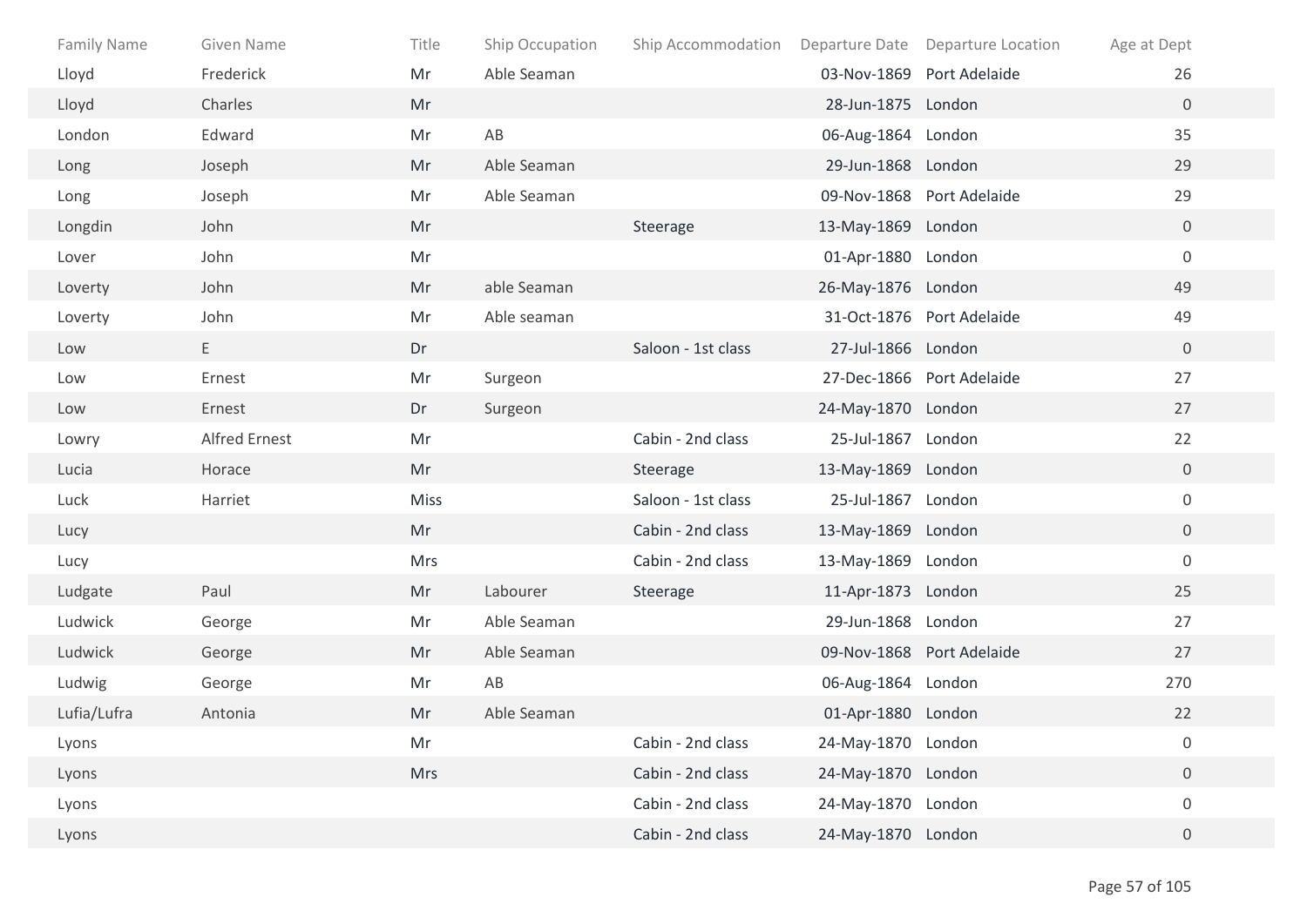| <b>Family Name</b>   | Given Name               | Title       | Ship Occupation    | Ship Accommodation |                    | Departure Date Departure Location | Age at Dept      |
|----------------------|--------------------------|-------------|--------------------|--------------------|--------------------|-----------------------------------|------------------|
| Mabbutt              | William                  | Mr          | Apprentice         |                    | 05-May-1881 London |                                   | 17               |
| Mabbutt              | William                  | Mr          | Apprentice         |                    |                    | 29-Oct-1881 Port Adelaide         | 17               |
| Macdonald            | JG                       | Mr          |                    | Saloon - 1st class | 27-Jul-1866 London |                                   | $\mathbf 0$      |
| Macefield            | Charles                  | Mr          | 2nd Steward - Land |                    | 29-Jun-1868 London |                                   | 22               |
| Macefield            | Charles                  | Mr          | 2nd Steward        |                    |                    | 09-Nov-1868 Port Adelaide         | 22               |
| MacFarlane           | William                  | Mr          | Surgeon            |                    |                    | 14-Nov-1872 Port Adelaide         | 44               |
| MacKenzie            | Unknown                  | <b>Miss</b> | servant to MacKen  | Cabin - 2nd class  | 29-May-1874 London |                                   | $\mathbf 0$      |
| Mackenzie            |                          | Lieutena    |                    | Saloon - 1st class | 29-May-1874 London |                                   | $\overline{0}$   |
| Mackenzie            |                          | <b>Mrs</b>  |                    | Saloon - 1st class | 29-May-1874 London |                                   | 0                |
| Mackenzie            |                          | <b>Miss</b> |                    | Saloon - 1st class | 29-May-1874 London |                                   | $\overline{0}$   |
| Mackenzie - servan   |                          |             | nurse/servant      | Saloon - 1st class | 29-May-1874 London |                                   | $\boldsymbol{0}$ |
| Macleod              | <b>Walter Rop</b>        | Mr          | Apprentice         |                    | 21-Apr-1878 London |                                   | 19               |
| Macleod              | Walter Rop               | Mr          | apprentice         |                    |                    | 25-Oct-1878 Port Adelaide         | 19               |
| Maddern              | Martin                   | Mr          | Farm Labourer      | Steerage           | 29-May-1874 London |                                   | 21               |
| Maher                | Catherine                | <b>Miss</b> | Cook               | Steerage           | 29-May-1874 London |                                   | 30               |
| Mahoney              | $\mathsf{J}$             |             |                    | Cabin - 2nd class  | 13-May-1869 London |                                   | $\overline{0}$   |
| Mahony               | Jeremiah                 | Mr          | Labourer           | Steerage           | 29-May-1874 London |                                   | 18               |
| Mahony               | Laurence                 | Mr          | Labourer           | Steerage           | 29-May-1874 London |                                   | 31               |
| Mahony               | John                     | Mr          | Shoemaker          | Steerage           | 29-May-1874 London |                                   | 29               |
| Mahony/Malory/M Mary |                          |             | Servant            | Steerage           | 11-Apr-1873 London |                                   | 20               |
| Mainwaring           | Gordon                   | Mr          |                    | Saloon - 1st class |                    | 05-Jan-1866 Port Adelaide         | 49               |
| Mainwaring           | Mary                     | <b>Mrs</b>  | wife               | Saloon - 1st class |                    | 05-Jan-1866 Port Adelaide         | 47               |
| Mainwaring           | Alice                    | Miss        | child              | Saloon - 1st class |                    | 05-Jan-1866 Port Adelaide         | 14               |
| Mainwaring           | <b>Wayne Coyney</b>      | Master      |                    | Saloon - 1st class |                    | 05-Jan-1866 Port Adelaide         | 11               |
| Mainwaring           | Julia                    | Miss        |                    | Saloon - 1st class |                    | 05-Jan-1866 Port Adelaide         | 9                |
| Mainwaring           | <b>Frederick Rowland</b> | Master      |                    | Saloon - 1st class |                    | 05-Jan-1866 Port Adelaide         | $\overline{7}$   |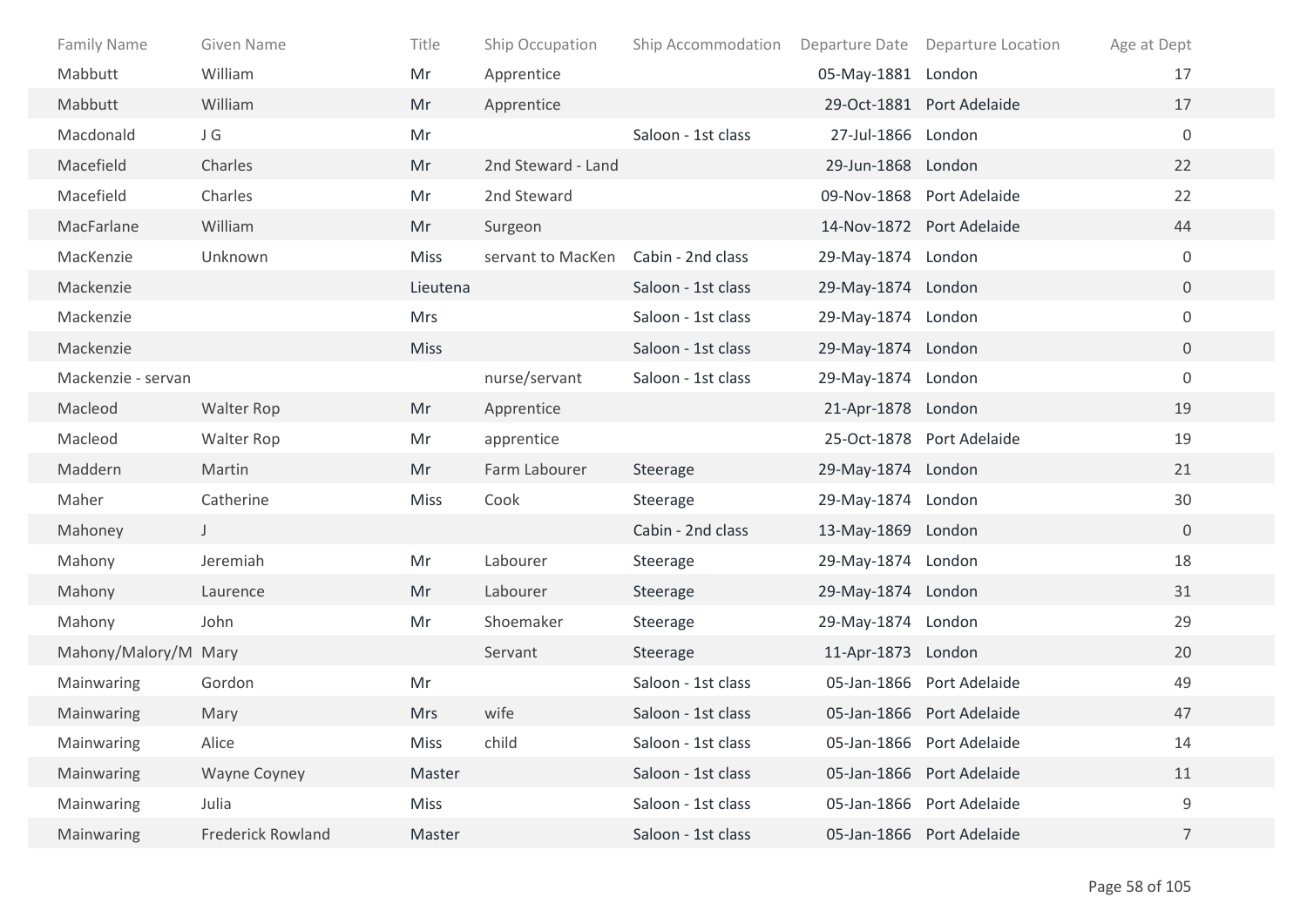| <b>Family Name</b> | Given Name             | Title       | Ship Occupation        | Ship Accommodation |                    | Departure Date Departure Location | Age at Dept      |
|--------------------|------------------------|-------------|------------------------|--------------------|--------------------|-----------------------------------|------------------|
| Maisey             | Frederick              | Mr          | 2nd Cook               |                    | 29-Jun-1868 London |                                   | 36               |
| Maisland           | FO                     | Mr          | 3rd Mate               |                    | 20-Apr-1883 London |                                   | 28               |
| Maisland           | FO                     | Mr          | 3rd mate               |                    |                    | 21-Oct-1883 Port Augusta          | 29               |
| Maisland           | FO                     | Mr          | 3rd mate               |                    | 28-Apr-1884 London |                                   | 29               |
| Maisland           | FO                     | Mr          | 3rd mate               |                    |                    | 04-Oct-1884 Port Augusta          | 30               |
| Maitland           | Frederick              | Mr          | Apprentice             |                    | 11-Apr-1873 London |                                   | 17               |
| Maitland           | Frederick              | Mr          | Apprentice             |                    |                    | 03-Nov-1873 Port Adelaide         | 17               |
| Maitland           | Jr                     | Mr          | 1st mate               |                    | 05-May-1881 London |                                   | $\overline{0}$   |
| Maitland           | Jr                     | Mr          | 1st Mate               |                    |                    | 29-Oct-1881 Port Adelaide         | $\mathbf 0$      |
| Maltby             | A. P.                  |             |                        | Steerage           | 13-May-1869 London |                                   | $\overline{0}$   |
| Mann               | F.                     | Mr          |                        | Saloon - 1st class | 15-May-1879 London |                                   | $\mathbf 0$      |
| Marino/Nanno       | Joseph                 | Mr          | Able Seaman            |                    |                    | 31-Oct-1880 Port Adelaide         | 28               |
| Marriott           | Frances Louisa Ellenza | <b>Miss</b> | child                  | Saloon - 1st class | 29-Jun-1868 London |                                   | $\overline{2}$   |
| Marriott           | <b>Henry Thomas</b>    | Dr          | Surgeon                | Saloon - 1st class | 29-Jun-1868 London |                                   | 26               |
| Marriott           | Louisa                 | <b>Mrs</b>  | home duties            | Saloon - 1st class | 29-Jun-1868 London |                                   | 28               |
| Marryat            | $\mathsf{C}$           | Master      |                        | Saloon - 1st class |                    | 30-Oct-1871 Port Adelaide         | $\overline{0}$   |
| Martin             |                        | Mrs         |                        | Saloon - 1st class | 02-Jun-1871 London |                                   | $\mathbf 0$      |
| Martin             | Emily                  |             |                        | Saloon - 1st class | 02-Jun-1871 London |                                   | $2^{\circ}$      |
| Martin             |                        | Mrs         |                        | Cabin - 2nd class  |                    | 16-Nov-1874 Port Adelaide         | $\mathbf 0$      |
| Martin             |                        |             |                        | Cabin - 2nd class  |                    | 16-Nov-1874 Port Adelaide         | $\overline{0}$   |
| Martin             |                        |             |                        | Cabin - 2nd class  |                    | 16-Nov-1874 Port Adelaide         | $\boldsymbol{0}$ |
| Mason              | Elizabeth P            | Ms          | House keeper           | Steerage           | 29-May-1874 London |                                   | 42               |
| Matthew            | James                  | Mr          | $\mathsf{A}\mathsf{B}$ |                    | 06-Aug-1864 London |                                   | 250              |
| Maude              | Cyril Francis          | Mr          | Actor                  | Saloon - 1st class | 05-May-1881 London |                                   | 19               |
| May                | Robert                 | Mr          |                        | Cabin - 2nd class  | 25-Jul-1867 London |                                   | $\boldsymbol{0}$ |
| May                | James                  |             |                        | Saloon - 1st class |                    | 03-Nov-1869 Port Adelaide         | $\overline{0}$   |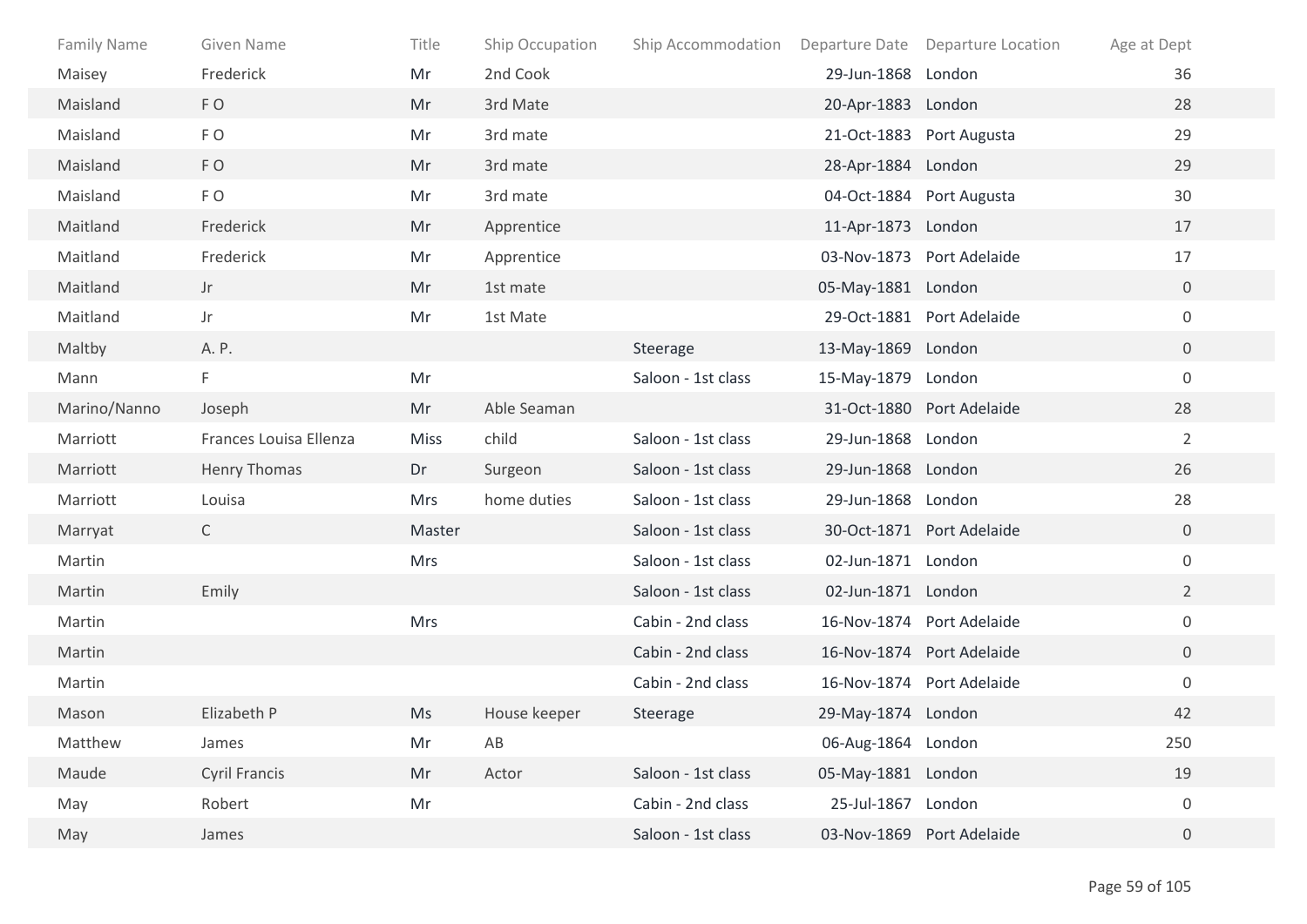| Family Name       | Given Name              | Title       | Ship Occupation         | Ship Accommodation |                    | Departure Date Departure Location | Age at Dept      |
|-------------------|-------------------------|-------------|-------------------------|--------------------|--------------------|-----------------------------------|------------------|
| May               | William                 | Mr          | Ordinary Seaman/        |                    |                    | 31-Oct-1877 Port Augusta          | 25               |
| May               | W J                     | Mr          | Able Seaman             |                    | 15-May-1879 London |                                   | 21               |
| Mayer             | <b>Eugene Catherine</b> | <b>Mrs</b>  |                         | Saloon - 1st class | 24-May-1870 London |                                   | 25               |
| Mayer             | John David              | Mr          | Accountant              | Saloon - 1st class | 24-May-1870 London |                                   | 26               |
| Mayers            | John                    | Mr          | 2nd Stock Keeper        | Cabin - 2nd class  | 27-Jul-1866 London |                                   | 26               |
| Mayneu/Moiyren/   | John                    |             | Able Seaman             |                    | 26-Jul-1865 London |                                   | 28               |
| Mayo              | Frank                   | Mr          | <b>Butcher</b>          |                    | 26-May-1876 London |                                   | 30               |
| McArmstrong/Arm H |                         | Mr          | Able Seaman             |                    | 25-Jun-1872 London |                                   | 24               |
| McAuley           | Α                       | Mr          | Able Seaman             |                    | 02-Jun-1871 London |                                   | $\mathbf 0$      |
| McBride           |                         | <b>Mrs</b>  |                         | Cabin - 2nd class  |                    | 30-Oct-1871 Port Adelaide         | $\overline{0}$   |
| McBride           |                         |             |                         | Cabin - 2nd class  |                    | 30-Oct-1871 Port Adelaide         | $\mathbf 0$      |
| McBride           |                         |             |                         | Cabin - 2nd class  |                    | 30-Oct-1871 Port Adelaide         | $\overline{0}$   |
| McCabe            | Michael                 | Mr          | Labourer                | Steerage           | 29-May-1874 London |                                   | 26               |
| McCabe            | James                   | Mr          | Able Seaman             |                    |                    | 30-Oct-1879 Port Adelaide         | 22               |
| McCormack         | Angus                   | Mr          | Able Seaman             |                    |                    | 29-Oct-1881 Port Adelaide         | 32               |
| McDonald          | John                    | Mr          | Miner                   | Steerage           | 29-May-1874 London |                                   | 22               |
| McDonough         | Michael                 | Mr          |                         | Cabin - 2nd class  | 13-May-1869 London |                                   | $\boldsymbol{0}$ |
| McFarland         |                         | Dr          |                         | Saloon - 1st class |                    | 14-Nov-1872 Port Adelaide         | $\overline{0}$   |
| McIndry           |                         | Mr          |                         | Cabin - 2nd class  |                    | 20-Jan-1865 Port Adelaide         | $\mathbf 0$      |
| McInnery          | Margaret                | <b>Miss</b> | <b>Domestic Servant</b> | Steerage           | 29-May-1874 London |                                   | 18               |
| McInnery          | Margaret                | <b>Miss</b> | <b>Domestic Servant</b> | Steerage           | 29-May-1874 London |                                   | 17               |
| McInnery          | Catherine               | <b>Miss</b> | <b>Domestic Servant</b> | Steerage           | 29-May-1874 London |                                   | 15               |
| McIntosh          | William                 | Mr          | Carpenter               |                    | 26-Jul-1865 London |                                   | 25               |
| McIntosh          | William                 | Mr          | Carpenter               |                    |                    | 05-Jan-1866 Port Adelaide         | 25               |
| McIntosh          | William                 | Mr          | Carpenter               |                    | 27-Jul-1866 London |                                   | 27               |
| McIntosh          | William                 | Mr          | Carpenter               |                    |                    | 27-Dec-1866 Port Adelaide         | 27               |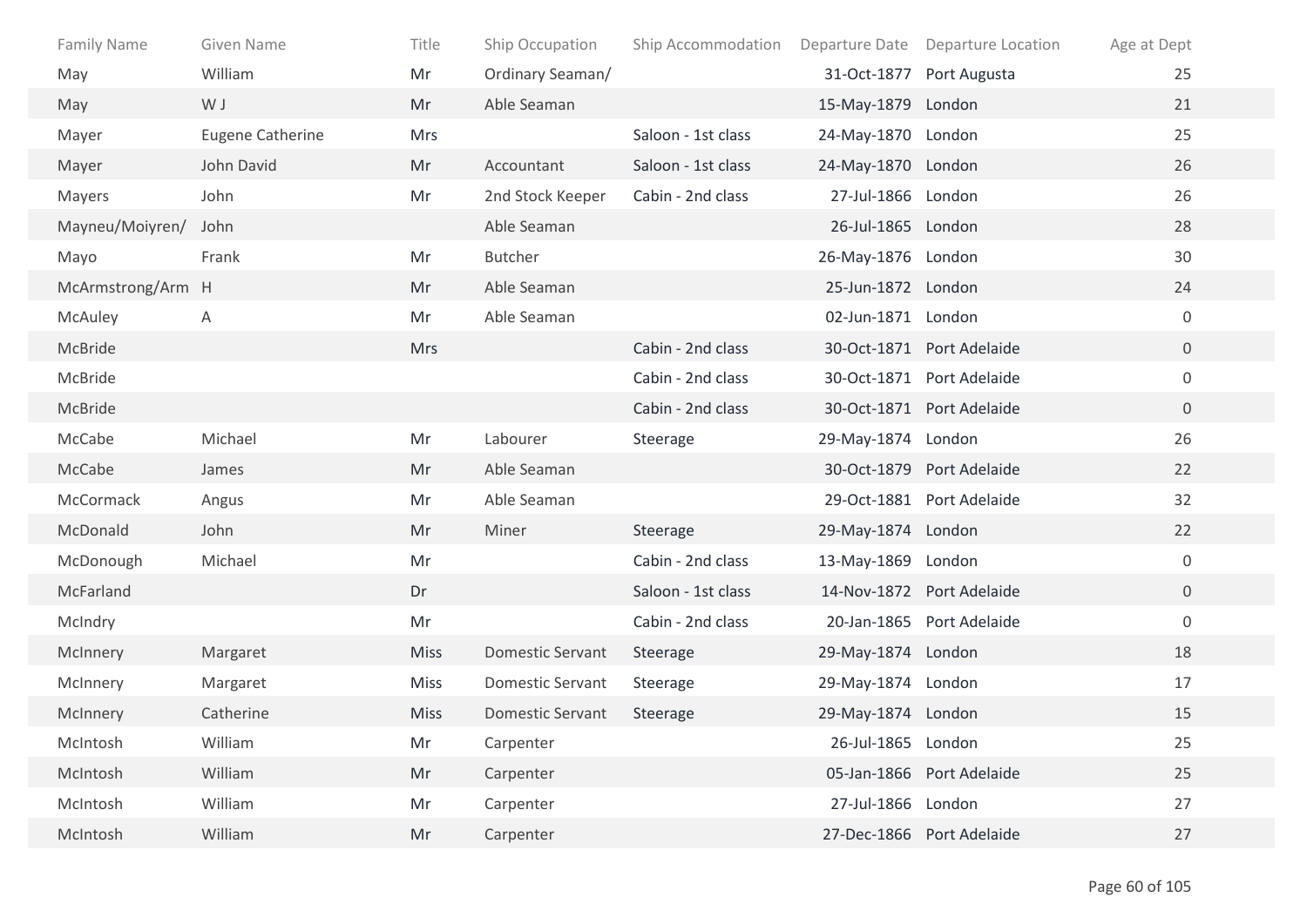| Family Name | Given Name     | Title      | Ship Occupation           | Ship Accommodation Departure Date Departure Location |                    |                           | Age at Dept      |
|-------------|----------------|------------|---------------------------|------------------------------------------------------|--------------------|---------------------------|------------------|
| McIntosh    | William        | Mr         | Carpenter                 |                                                      | 25-Jul-1867 London |                           | 28               |
| McIntosh    | William        | Mr         | Carpenter                 |                                                      |                    | 17-Dec-1867 Port Adelaide | 28               |
| McIntosh    | William        | Mr         | Carpenter                 |                                                      | 29-Jun-1868 London |                           | 28               |
| McIntosh    | William        | Mr         | Carpenter                 |                                                      |                    | 09-Nov-1868 Port Adelaide | 28               |
| McIntosh    | William        | Mr         | Carpenter                 |                                                      | 13-May-1869 London |                           | $\mathbf 0$      |
| McIntosh    | William        | Mr         | Carpenter                 |                                                      |                    | 03-Nov-1869 Port Adelaide | 29               |
| McIntosh    | William        | Mr         | Carpenter                 |                                                      | 24-May-1870 London |                           | 27               |
| McIntosh    | William        | Mr         | Carpenter                 |                                                      |                    | 18-Nov-1870 Port Adelaide | 39               |
| McIntosh    | William        | Mr         | Carpenter                 |                                                      | 02-Jun-1871 London |                           | $\mathbf 0$      |
| McIntosh    | William        | Mr         | Carpenter                 |                                                      |                    | 30-Oct-1871 Port Adelaide | $\overline{0}$   |
| McIntosh    | William        | Mr         | Carpenter                 |                                                      | 25-Jun-1872 London |                           | 31               |
| McIntosh    | William        | Mr         | Carpenter                 |                                                      |                    | 14-Nov-1872 Port Adelaide | 31               |
| McIntosh    | William        | Mr         | Carpenter                 |                                                      | 11-Apr-1873 London |                           | 32               |
| McIntosh    | William        | Mr         | Carpenter                 |                                                      |                    | 03-Nov-1873 Port Adelaide | 32               |
| McIntyre    | W              | Mr         | <b>Boatswain and Sail</b> |                                                      | 05-May-1881 London |                           | 40               |
| McIntyre    | W              | Mr         | <b>Boatswain and Sail</b> |                                                      |                    | 29-Oct-1881 Port Adelaide | 40               |
| McKinnon    |                | Mr         |                           | Cabin - 2nd class                                    |                    | 18-Nov-1870 Port Adelaide | $\boldsymbol{0}$ |
| McKinnon    |                | <b>Mrs</b> |                           | Cabin - 2nd class                                    |                    | 18-Nov-1870 Port Adelaide | $\overline{0}$   |
| McLauchlan  | James Anderson | Mr         | Mechanic                  | Steerage                                             | 29-May-1874 London |                           | 21               |
| McLeod      | Malcolm        | Mr         | Miner                     | Steerage                                             | 29-May-1874 London |                           | 24               |
| McMahon     | Margaret       |            | Servant                   | Steerage                                             | 11-Apr-1873 London |                           | 27               |
| McMahon     | John           | Mr         | Labourer                  | Steerage                                             | 11-Apr-1873 London |                           | 21               |
| McNicoll    | Sarah          | Ms         | Stewardess                |                                                      | 05-May-1881 London |                           | 24               |
| Meeds       | ${\mathsf W}$  | Mr         | Able Seaman               |                                                      | 20-Apr-1883 London |                           | $30\,$           |
| Meeds       | ${\mathsf W}$  | Mr         | Able seaman               |                                                      |                    | 21-Oct-1883 Port Augusta  | 31               |
| Meeds       | ${\sf W}$      | Mr         | Able Seaman               |                                                      | 28-Apr-1884 London |                           | 31               |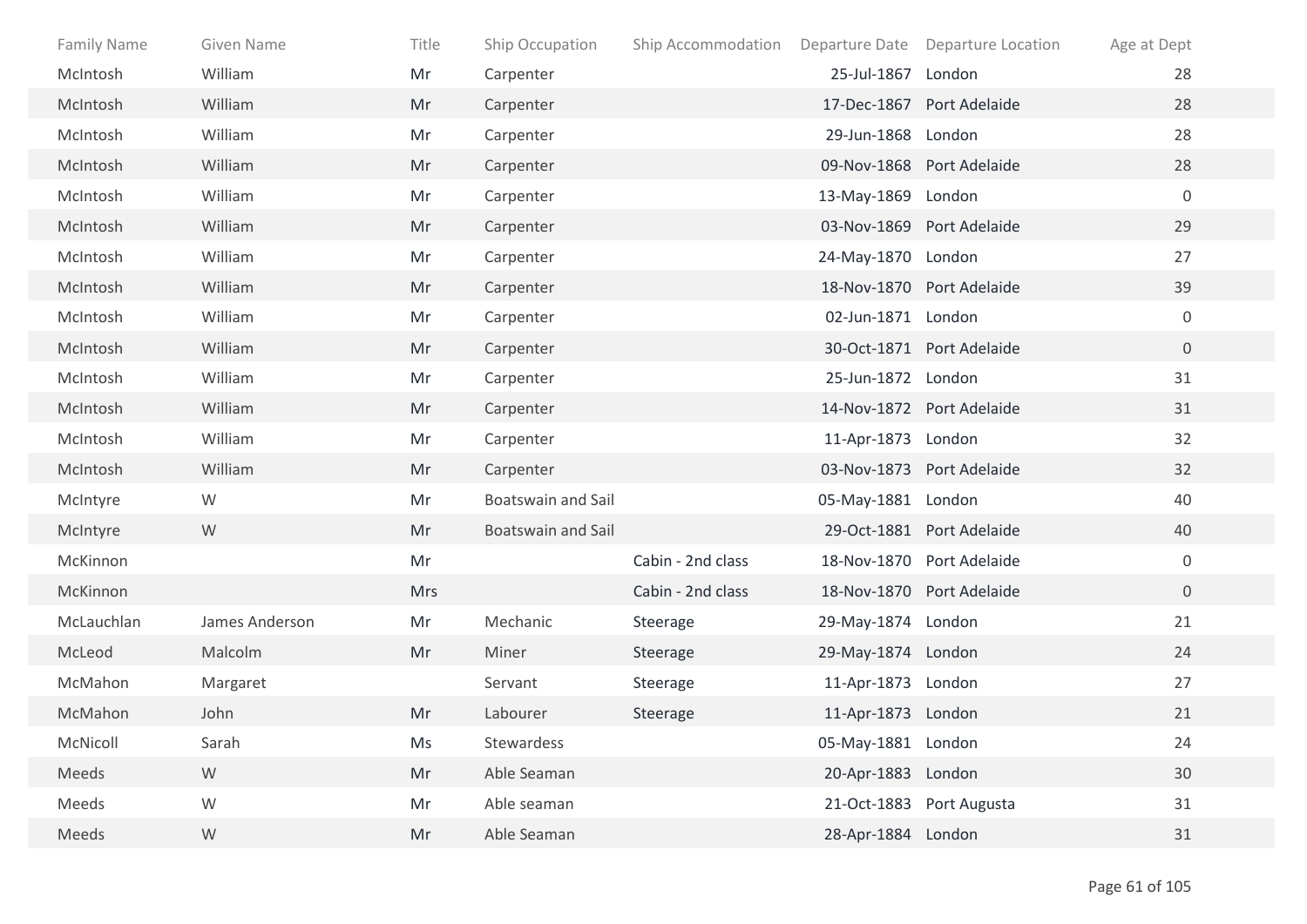| Family Name            | <b>Given Name</b>   | Title       | Ship Occupation       | Ship Accommodation Departure Date Departure Location |                    |                           | Age at Dept      |
|------------------------|---------------------|-------------|-----------------------|------------------------------------------------------|--------------------|---------------------------|------------------|
| Meeds                  | W                   | Mr          | Able Seaman           |                                                      |                    | 04-Oct-1884 Port Augusta  | 32               |
| Meibolum               | John                | Mr          | able Seaman           |                                                      | 11-Apr-1873 London |                           | 25               |
| Mejury                 |                     | <b>Mrs</b>  |                       | Cabin - 2nd class                                    |                    | 18-Nov-1870 Port Adelaide | $\overline{0}$   |
| Mejury                 |                     |             |                       | Cabin - 2nd class                                    |                    | 18-Nov-1870 Port Adelaide | $\overline{0}$   |
| Mejury                 |                     |             |                       | Cabin - 2nd class                                    |                    | 18-Nov-1870 Port Adelaide | $\overline{0}$   |
| Melernich/Meteric Peri |                     | Mr          | Able Seaman           |                                                      | 01-Apr-1880 London |                           | 21               |
| Mellish                | Frederick           | Mr          |                       | Cabin - 2nd class                                    | 28-Jun-1875 London |                           | $\mathbf 0$      |
| Mellish                | Francis             | Mr          |                       | Cabin - 2nd class                                    | 28-Jun-1875 London |                           | $\overline{0}$   |
| Mellish                | John T.             | Mr          |                       | Cabin - 2nd class                                    | 28-Jun-1875 London |                           | $\overline{0}$   |
| Mellish                | <b>Walter Howes</b> | Mr          |                       | Cabin - 2nd class                                    | 28-Jun-1875 London |                           | $\overline{0}$   |
| Mellor                 | James               | Mr          |                       | Saloon - 1st class                                   | 01-Apr-1880 London |                           | $\overline{0}$   |
| Mellor                 | Eliza               | <b>Mrs</b>  |                       | Saloon - 1st class                                   | 01-Apr-1880 London |                           | 49               |
| Melvin                 | Francis             | Mr          | Able Seaman           |                                                      |                    | 17-Dec-1867 Port Adelaide | 21               |
| Methuen                | Matilda             | <b>Miss</b> |                       | Saloon - 1st class                                   | 06-Aug-1864 London |                           | $\overline{0}$   |
| Meyer                  | William             | Mr          | Able Seaman           |                                                      |                    | 18-Nov-1870 Port Adelaide | 19               |
| Middlebrook            | Charles             | Mr          | <b>Assistant Cook</b> |                                                      | 19-Apr-1877 London |                           | 20               |
| Middleton              | William             | Mr          | Miner                 | Steerage                                             | 29-May-1874 London |                           | 20               |
| Millar                 | John                | Mr          | Able Seaman           |                                                      | 01-Apr-1880 London |                           | 53               |
| Millard                |                     | Mr          |                       | Saloon - 1st class                                   | 29-May-1874 London |                           | 0                |
| Miller                 |                     | Mr          |                       | Saloon - 1st class                                   | 13-May-1869 London |                           | $\overline{0}$   |
| Miller                 |                     | <b>Miss</b> |                       | Saloon - 1st class                                   | 13-May-1869 London |                           | $\boldsymbol{0}$ |
| Miller                 | Melville            | Mr          | Draper                | Saloon - 1st class                                   | 02-Jun-1871 London |                           | 29               |
| Miller                 | Sarah Moffatt       | Mrs         | home duties           | Saloon - 1st class                                   | 02-Jun-1871 London |                           | 23               |
| Miller                 | Hunter              | Mr          | Miner                 | Steerage                                             | 29-May-1874 London |                           | 18               |
| Mills                  | P                   | Mr          | Able Seaman           |                                                      | 16-Mar-1886 London |                           | 38               |
| Mills                  | P                   | Mr          | Able Seaman           |                                                      |                    | 06-Nov-1886 Port Augusta  | 39               |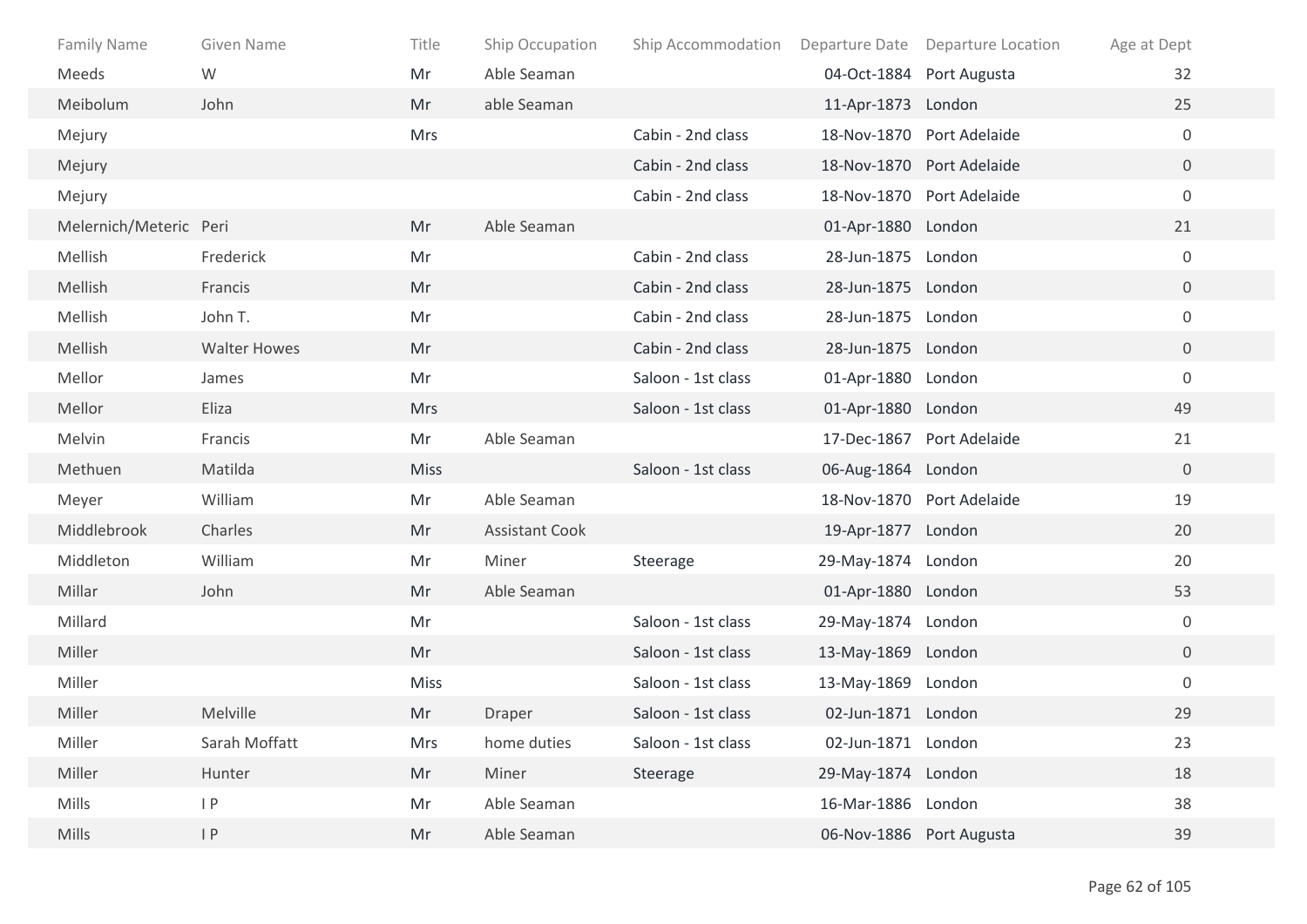| Family Name            | <b>Given Name</b> | Title       | Ship Occupation          | Ship Accommodation |                    | Departure Date Departure Location | Age at Dept    |
|------------------------|-------------------|-------------|--------------------------|--------------------|--------------------|-----------------------------------|----------------|
| Millwood               | Henry             | Mr          | Cook's Mate              |                    | 06-Aug-1864 London |                                   | 32             |
| Milner                 | George            | Mr          | <b>Assistant Steward</b> |                    |                    | 03-Nov-1869 Port Adelaide         | 20             |
| Milo                   | Henry             | Mr          | Able Seaman              |                    |                    | 25-Oct-1878 Port Adelaide         | 34             |
| Mirony/Morony/M Edward |                   | Mr          | Labourer                 | Steerage           | 11-Apr-1873 London |                                   | 19             |
| Miscalaff/Mickolof E   |                   | Mr          | Able Seaman              |                    | 05-May-1881 London |                                   | 27             |
| Mitchell               | George Deane      | Mr          | Apprentice               |                    |                    | 30-Oct-1871 Port Adelaide         | 16             |
| Mitchell               |                   | Mr          |                          | Saloon - 1st class |                    | 03-Nov-1873 Port Adelaide         | $\mathbf 0$    |
| Mitchell               | William           | Mr          |                          | Saloon - 1st class | 29-May-1874 London |                                   | $\overline{0}$ |
| Mitchell               | Isaac             | Mr          |                          | Steerage           | 29-May-1874 London |                                   | 22             |
| Mitchell               | Elizabeth         | <b>Mrs</b>  |                          | Steerage           | 29-May-1874 London |                                   | 21             |
| Mitchell               | Mary Ann          | <b>Mrs</b>  | Needlewoman/wid          | Steerage           | 29-May-1874 London |                                   | 45             |
| Mitchell               | Alice Kate        | <b>Miss</b> | child                    | Steerage           | 29-May-1874 London |                                   | 13             |
| Mitchell               | Jemima            | Miss        | child                    | Steerage           | 29-May-1874 London |                                   | 11             |
| Mitchell               | Sampson           | Master      | child                    | Steerage           | 29-May-1874 London |                                   | 9              |
| Mitchell               | William           | Master      | child                    | Steerage           | 29-May-1874 London |                                   | $\overline{7}$ |
| Mitchell               | Mary Elizabeth    | <b>Miss</b> | Tailoress                | Steerage           | 29-May-1874 London |                                   | 22             |
| Mitchell               | <b>Bessie</b>     | Miss        | Tailoress                | Steerage           | 29-May-1874 London |                                   | 21             |
| Mitton                 |                   | Mr          |                          | Saloon - 1st class |                    | 17-Dec-1867 Port Adelaide         |                |
| Mitton                 |                   | <b>Mrs</b>  |                          | Saloon - 1st class |                    | 17-Dec-1867 Port Adelaide         |                |
| Mitton                 | Josiah            | Mr          | baker                    | Saloon - 1st class | 13-May-1869 London |                                   | 43             |
| Mitton                 | Jane              | <b>Mrs</b>  | home duties              | Saloon - 1st class | 13-May-1869 London |                                   | 33             |
| Mocock                 | Henry             | Mr          | <b>Butcher</b>           |                    | 11-Apr-1873 London |                                   | 22             |
| Moffett                | D                 | Mr          | Able Seaman              |                    | 25-Jun-1872 London |                                   | 24             |
| Moffett                | $\mathsf D$       | Mr          | Able Seaman              |                    |                    | 14-Nov-1872 Port Adelaide         | 24             |
| Moffett                | Daniel            | Mr          | Boatswain                |                    | 11-Apr-1873 London |                                   | 26             |
| Moffett                | Daniel            | Mr          | Boatswain                |                    |                    | 03-Nov-1873 Port Adelaide         | 26             |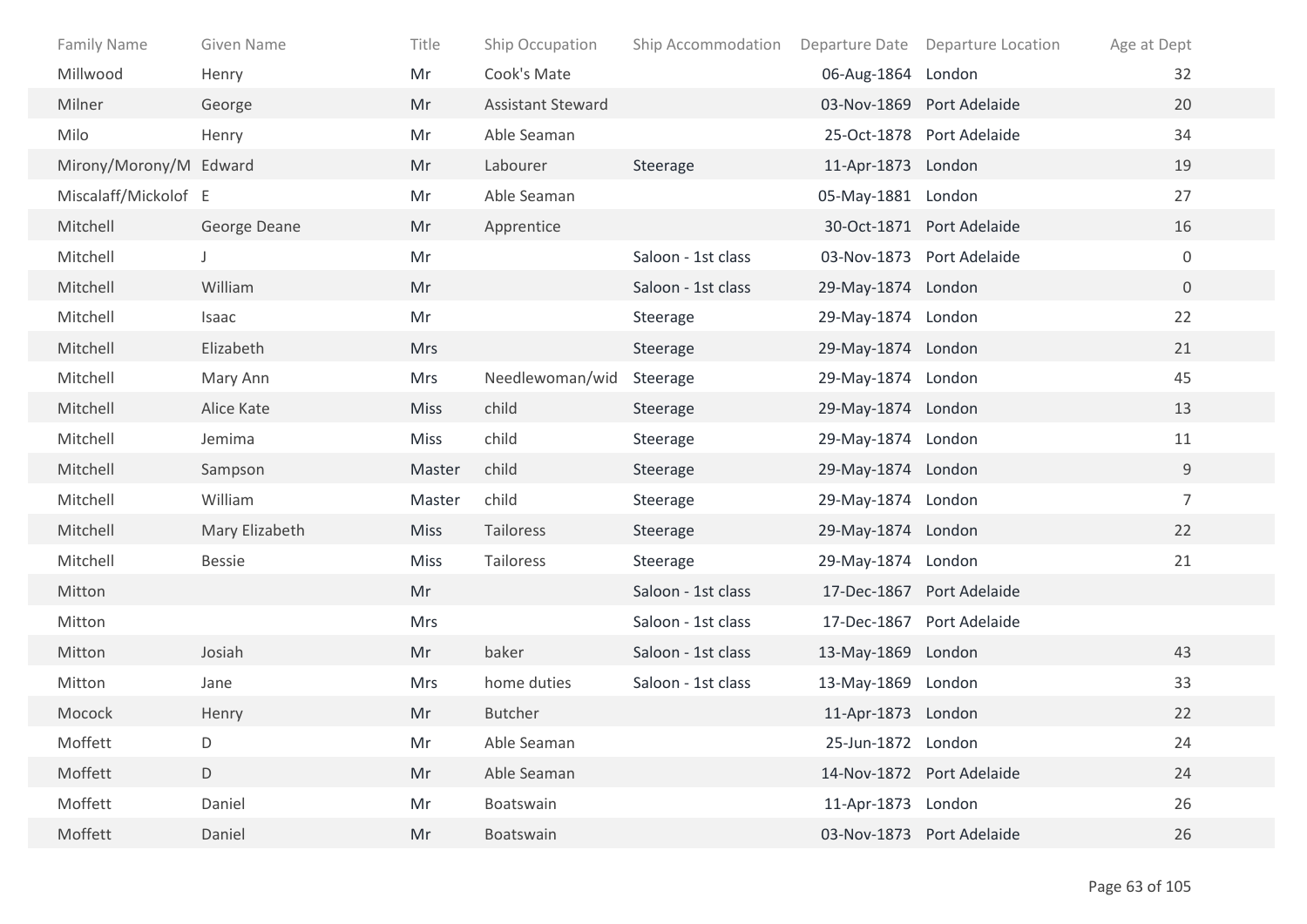| Family Name | Given Name      | Title       | Ship Occupation | Ship Accommodation |                    | Departure Date Departure Location | Age at Dept      |
|-------------|-----------------|-------------|-----------------|--------------------|--------------------|-----------------------------------|------------------|
| Mood        | Andrew          | Mr          | Able Seaman     |                    |                    | 25-Oct-1878 Port Adelaide         | 34               |
| Mooney      | William         | Mr          | Farm Labourer   | Steerage           | 29-May-1874 London |                                   | 23               |
| Moore       | W               | Mr          |                 | Cabin - 2nd class  | 27-Jul-1866 London |                                   | $\mathbf 0$      |
| Moore       | John            | Mr          | Able seaman     |                    | 16-Mar-1885 London |                                   | 41               |
| Moore       | John            | Mr          | Able Seaman     |                    |                    | 10-Oct-1885 Port Augusta          | 42               |
| Moorhouse   | James           | Captain     |                 | Saloon - 1st class | 13-May-1869 London |                                   | 25               |
| Morales     | R               | Mr          | Midshipman      |                    | 28-Apr-1884 London |                                   | 16               |
| Morales     | $\mathsf{R}$    | Mr          | Midshipman      |                    |                    | 04-Oct-1884 Port Augusta          | 17               |
| Moran       | Patrick         | Mr          |                 | Cabin - 2nd class  | 11-Apr-1873 London |                                   | $\boldsymbol{0}$ |
| More        | $\mathsf J$     | Mr          |                 | Saloon - 1st class | 15-May-1879 London |                                   | $\overline{0}$   |
| More        | Charles         | Mr          | Able Seaman     |                    | 16-Mar-1886 London |                                   | 44               |
| More        | Charles         | Mr          | Able Seaman     |                    |                    | 06-Nov-1886 Port Augusta          | 45               |
| Morgan      | John            | Mr          |                 |                    | 26-Jul-1865 London |                                   | $\mathbf 0$      |
| Morgan      | John            | Mr          |                 |                    |                    | 05-Jan-1866 Port Adelaide         | $\overline{0}$   |
| Morgan      | Thomas          | Mr          | Able Seaman     |                    | 25-Jul-1867 London |                                   | 28               |
| Morgan      | thomas          | Mr          | Able Seaman     |                    | 29-Jun-1868 London |                                   | 29               |
| Morgan      | Thomas          | Mr          | Able Seaman     |                    |                    | 09-Nov-1868 Port Adelaide         | 29               |
| Morgan      | William E       | Mr          | 3rd Mate        |                    | 02-Jun-1871 London |                                   | 20               |
| Morgan      | William E       | Mr          | 3rd mate        |                    |                    | 30-Oct-1871 Port Adelaide         | 20               |
| Morgan      | Thomas          | Mr          | Miner           | Steerage           | 29-May-1874 London |                                   | 19               |
| Morgan      | Harriett Louisa | Mrs         |                 | Steerage           | 29-May-1874 London |                                   | 20               |
| Morgan      | Mary Ann        | <b>Miss</b> | infant 9 months | Steerage           | 29-May-1874 London |                                   | $\overline{0}$   |
| Morgan      |                 | Mr          | Able Seaman     |                    | 19-Apr-1877 London |                                   | 46               |
| Morgan      | $\mathsf{J}^-$  | Mr          | Able Seaman     |                    |                    | 31-Oct-1877 Port Adelaide         | 46               |
| Morley      | George          | Mr          | Able Seaman     |                    | 27-Jul-1866 London |                                   | 23               |
| Morley      | George          | Mr          | Able Seaman     |                    |                    | 27-Dec-1866 Port Adelaide         | 23               |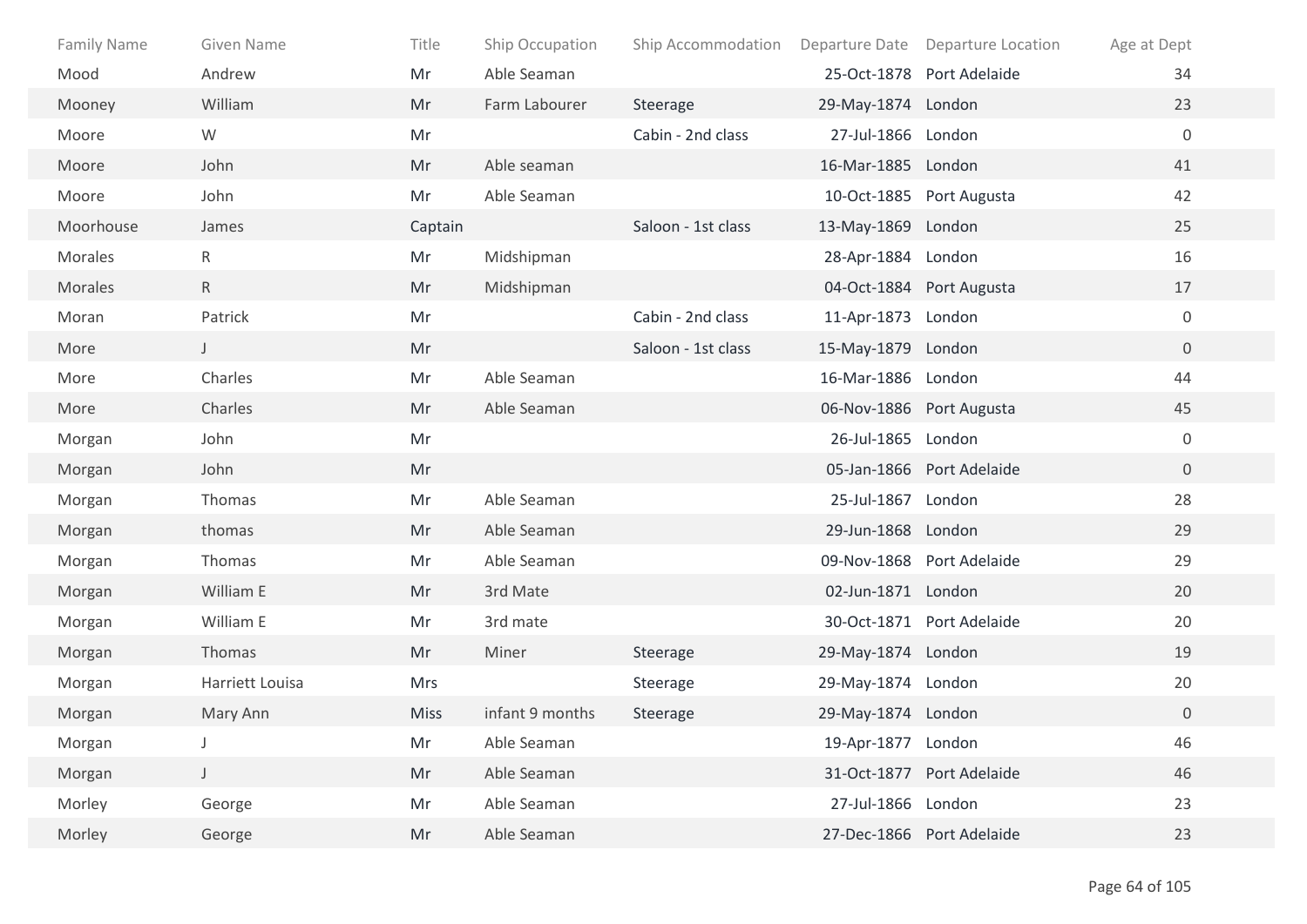| <b>Family Name</b> | Given Name        | Title       | Ship Occupation         | Ship Accommodation |                    | Departure Date Departure Location | Age at Dept      |  |
|--------------------|-------------------|-------------|-------------------------|--------------------|--------------------|-----------------------------------|------------------|--|
| Morley             | George            | Mr          | Able Seaman             |                    | 24-May-1870 London |                                   | 23               |  |
| Morley             | John              | Master      |                         | Steerage           | 29-May-1874 London |                                   | 8                |  |
| Morley             | Helena            | Miss        | <b>Domestic Servant</b> | Steerage           | 29-May-1874 London |                                   | 18               |  |
| Morrell            | James             | Mr          | Gardener                | Steerage           | 29-May-1874 London |                                   | 25               |  |
| Morrell            | Susan             | <b>Mrs</b>  | home duties             | Steerage           | 29-May-1874 London |                                   | 28               |  |
| Morrell            | Annie Edith       | <b>Miss</b> |                         | Steerage           | 29-May-1874 London |                                   | $\mathbf{3}$     |  |
| Morrell            | Cecilia Sylvia    | <b>Miss</b> |                         | Steerage           | 29-May-1874 London |                                   | $\overline{2}$   |  |
| Morrell            | Louis             | Master      |                         | Steerage           | 29-May-1874 London |                                   | 5                |  |
| Morrell            | Agnes             | Miss        |                         | Steerage           | 29-May-1874 London |                                   | $\boldsymbol{0}$ |  |
| Morris             | W. H.             | Mr          | Able Seaman             |                    | 13-May-1869 London |                                   | 21               |  |
| Morris             | W.H               | Mr          | Able Seaman             |                    |                    | 03-Nov-1869 Port Adelaide         | 21               |  |
| Morrison           | John              | Mr          | Able Seaman             |                    | 28-Jun-1875 London |                                   | 26               |  |
| Morrison           | John              | Mr          | Able Seaman             |                    |                    | 11-Nov-1875 Port Adelaide         | 26               |  |
| Morrison           | J H               | Mr          |                         | Saloon - 1st class | 15-May-1879 London |                                   | $\overline{0}$   |  |
| Mortimer           | W.                |             |                         | Cabin - 2nd class  |                    | 18-Nov-1870 Port Adelaide         | $\mathbf 0$      |  |
| Mortimer           | William           | Mr          |                         | Cabin - 2nd class  | 02-Jun-1871 London |                                   | $\overline{0}$   |  |
| Mortram            | M. R. Cecil       | Mr          | Apprentice              |                    | 02-Jun-1871 London |                                   | 17               |  |
| Moulden            |                   | <b>Mrs</b>  |                         | Saloon - 1st class |                    | 18-Nov-1870 Port Adelaide         | $\overline{0}$   |  |
| Moulden            |                   | <b>Miss</b> |                         | Saloon - 1st class |                    | 18-Nov-1870 Port Adelaide         | $\boldsymbol{0}$ |  |
| Moulden            |                   | <b>Mrs</b>  |                         | Saloon - 1st class | 25-Jun-1872 London |                                   | $\overline{0}$   |  |
| Moulden            |                   | Miss        |                         | Saloon - 1st class | 25-Jun-1872 London |                                   | $\boldsymbol{0}$ |  |
| Moyse              | David William     | Mr          | Miner                   | Steerage           | 11-Apr-1873 London |                                   | 20               |  |
| Muller             |                   | Mr          |                         | Saloon - 1st class | 15-May-1879 London |                                   | 0                |  |
| Muller             |                   | Mrs         |                         | Saloon - 1st class | 15-May-1879 London |                                   | $\overline{0}$   |  |
| Muller             |                   |             |                         | Saloon - 1st class | 15-May-1879 London |                                   | $\boldsymbol{0}$ |  |
| Muller/Miller      | C.W.H OR W. C. H. | Mr          |                         | Saloon - 1st class | 27-Jul-1866 London |                                   | $\mathbf 0$      |  |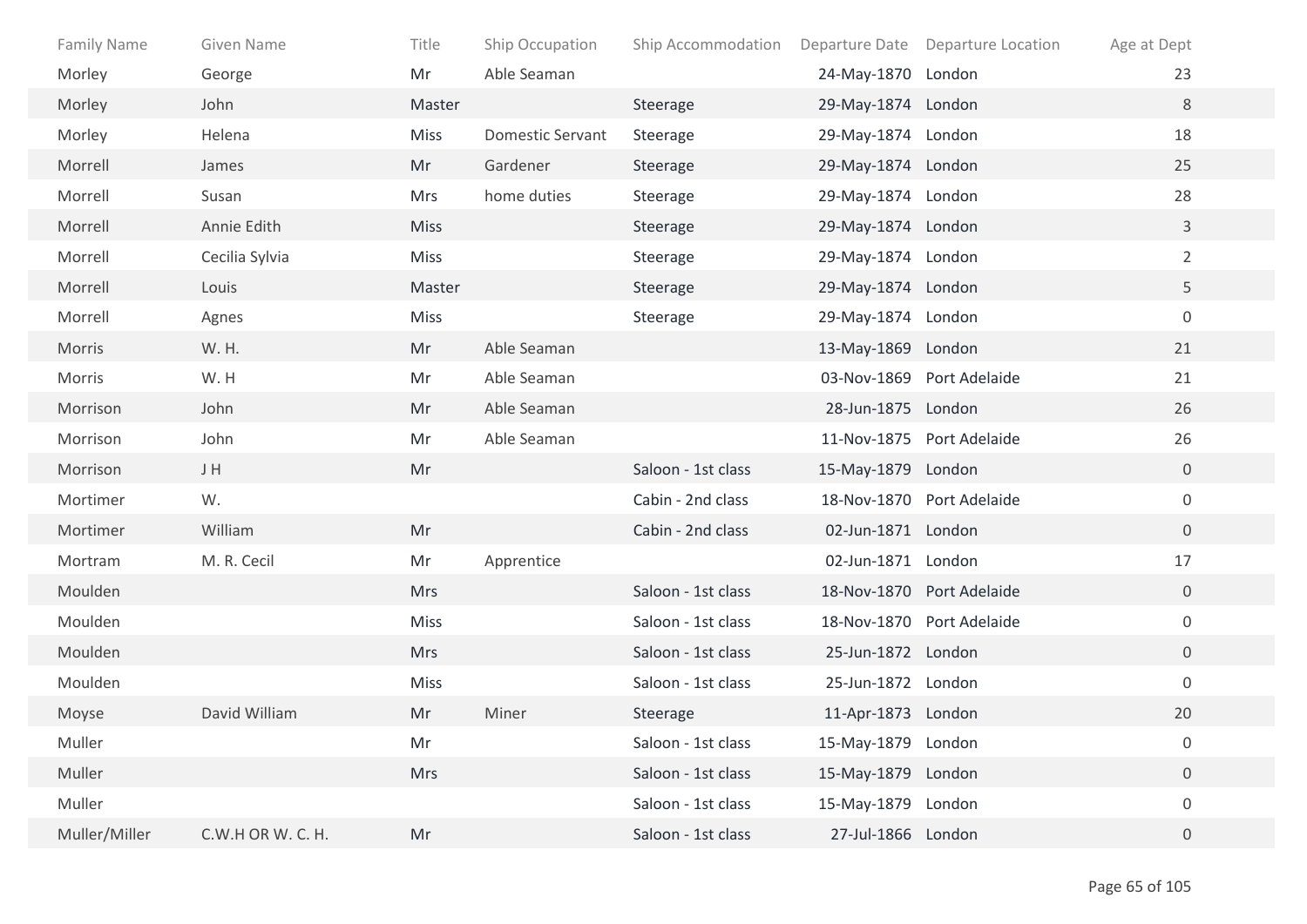| <b>Family Name</b> | Given Name           | Title       | Ship Occupation         | Ship Accommodation |                    | Departure Date Departure Location | Age at Dept      |
|--------------------|----------------------|-------------|-------------------------|--------------------|--------------------|-----------------------------------|------------------|
| <b>Mullins</b>     | Mary                 | Mrs         | <b>Domestic Servant</b> | Steerage           | 29-May-1874 London |                                   | 48               |
| <b>Mullins</b>     | Michael              | Mr          | Labourer                | Steerage           | 29-May-1874 London |                                   | 18               |
| Mure               | Charles              | Mr          | Able Seaman             |                    | 27-Jul-1866 London |                                   | 21               |
| Murphy             |                      | <b>Mrs</b>  |                         | Saloon - 1st class |                    | 03-Nov-1873 Port Adelaide         | $\overline{0}$   |
| Murphy             | James                | Mr          | Deck Hand               |                    | 05-May-1881 London |                                   | 20               |
| Murray             |                      | <b>Mrs</b>  |                         | Saloon - 1st class |                    | 20-Jan-1865 Port Adelaide         | $\overline{0}$   |
| Murray             |                      | Mr          |                         | Saloon - 1st class |                    | 05-Jan-1866 Port Adelaide         | $\boldsymbol{0}$ |
| Murray             | $\mathsf{A}$         | Mr          | Carpenter               |                    | 26-May-1876 London |                                   | 29               |
| Murray             | A                    | Mr          | Carpenter               |                    |                    | 31-Oct-1876 Port Adelaide         | 29               |
| Murray             | A                    | Mr          | Carpenter               |                    | 19-Apr-1877 London |                                   | 39               |
| Murray             | Α                    | Mr          | Carpenter               |                    |                    | 31-Oct-1877 Port Adelaide         | 39               |
| Myers/Meyer        | <b>Bridget</b>       | <b>Miss</b> |                         | Steerage           | 29-May-1874 London |                                   | 24               |
| Nale               | Paggen               | Mr          | Apprentice              |                    | 11-Apr-1873 London |                                   | 17               |
| Nale               | Paggen               | Mr          | Apprentice              |                    |                    | 03-Nov-1873 Port Adelaide         | 17               |
| Nancarrow          | <b>William Henry</b> | Mr          | Miner                   | Steerage           | 11-Apr-1873 London |                                   | 20               |
| Nancarrow          | Joseph Towan         | Mr          | miner                   | Steerage           | 11-Apr-1873 London |                                   | 17               |
| Nancarrow          | Elizabeth Jane       | <b>Miss</b> | Servant                 | Steerage           | 11-Apr-1873 London |                                   | 19               |
| Nancarrow          | Mary Ann             | <b>Miss</b> | Servant                 | Steerage           | 11-Apr-1873 London |                                   | 14               |
| Nancarrow          | William              | Mr          | Miner                   | Steerage           | 11-Apr-1873 London |                                   | 44               |
| Nancarrow          | Elizabeth Jane       | <b>Mrs</b>  | home duties             | Steerage           | 11-Apr-1873 London |                                   | 43               |
| Nancarrow          | Sarah Ann/Jane       | Miss        | child                   | Steerage           | 11-Apr-1873 London |                                   | 11               |
| Nancarrow          | John Raby            | Master      | child                   | Steerage           | 11-Apr-1873 London |                                   | $\mathsf 9$      |
| Nancarrow          | Maria                | Miss        | child                   | Steerage           | 11-Apr-1873 London |                                   | 5                |
| Nankivell          | William              | Mr          | Labourer                | Steerage           | 29-May-1874 London |                                   | 34               |
| Nankivell          | Margaret             | Mrs         |                         | Steerage           | 29-May-1874 London |                                   | 33               |
| Nash               | Marian Carlin        | <b>Miss</b> | teacher                 | Saloon - 1st class | 29-May-1874 London |                                   | 22               |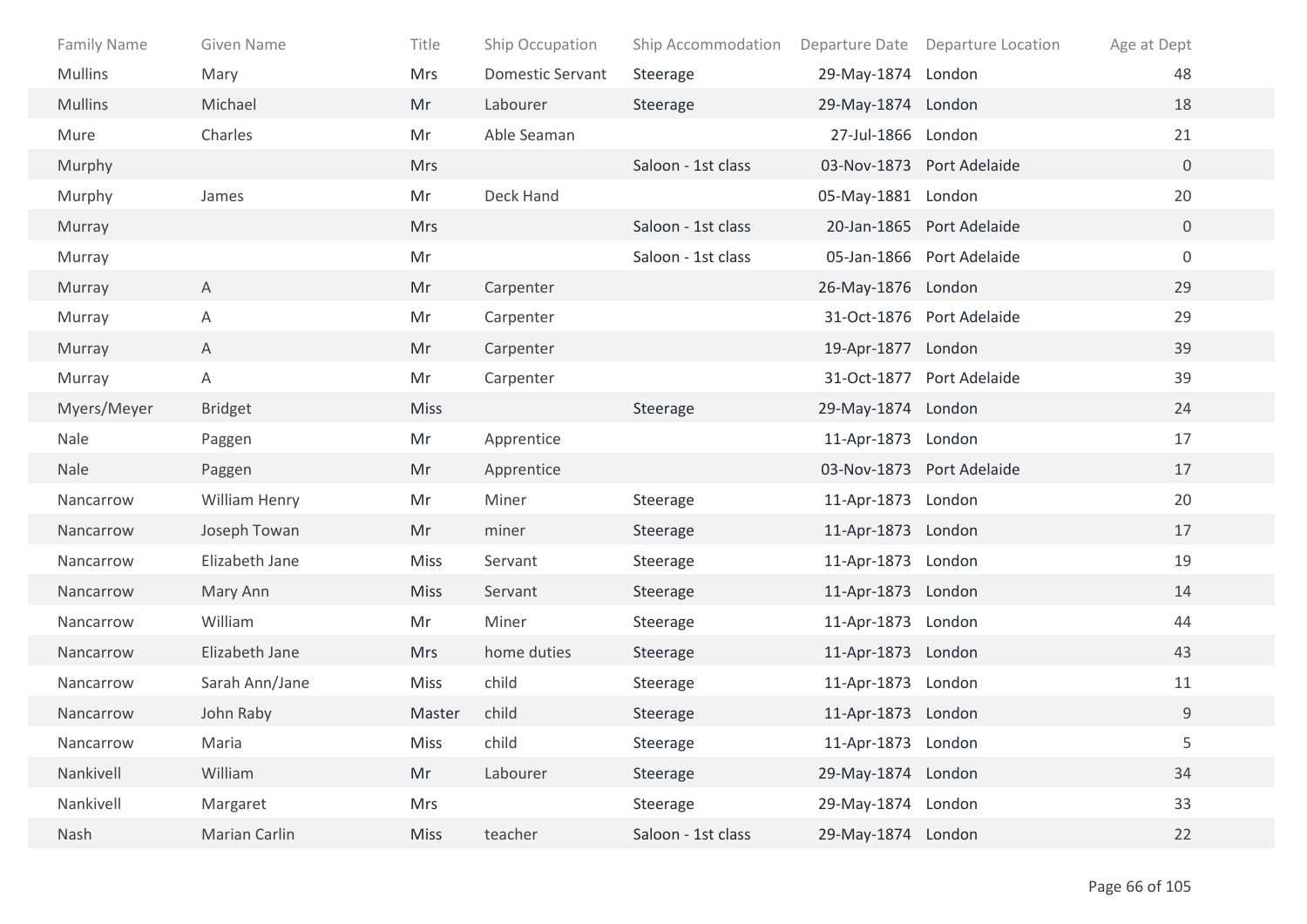| Family Name | Given Name       | Title       | Ship Occupation              | Ship Accommodation |                    | Departure Date Departure Location | Age at Dept      |
|-------------|------------------|-------------|------------------------------|--------------------|--------------------|-----------------------------------|------------------|
| Nash        | Joseph           | Mr          | Able Seaman                  |                    |                    | 31-Oct-1876 Port Adelaide         | 32               |
| Nason       | Edward           | Dr          | Ship Surgeon                 | Saloon - 1st class | 06-Aug-1864 London |                                   | 40               |
| Naughton    | Thomas Augustine | Mr          | Farmer                       | Cabin - 2nd class  | 02-Jun-1871 London |                                   | 57               |
| Naughton    | Eliza Jane       | <b>Mrs</b>  | home duties                  | Cabin - 2nd class  | 02-Jun-1871 London |                                   | 19               |
| Naughton    | Lily Hawke       | <b>Miss</b> | infant                       | Cabin - 2nd class  | 02-Jun-1871 London |                                   | $\mathbf 0$      |
| Nelson      | James            | Mr          | <b>Assistant Cook</b>        |                    | 26-May-1876 London |                                   | 43               |
| Nelville    | C <sub>C</sub>   | Mr          | Deck hand                    |                    |                    | 30-Oct-1879 Port Adelaide         | 22               |
| Nermham     | Ashley C         | Mr          | 2nd mate                     |                    | 28-Jun-1875 London |                                   | 24               |
| Nermham     | Ashley C         | Mr          | 2nd Mate                     |                    |                    | 11-Nov-1875 Port Adelaide         | 24               |
| <b>Neve</b> | Frederick        | Mr          | Able Seaman                  |                    | 13-May-1869 London |                                   | 35               |
| Neve        | Frederick        | Mr          | Able Seaman                  |                    |                    | 03-Nov-1869 Port Adelaide         | 35               |
| Newby       | F.               | Mr          | <b>Ordinary Seaman</b>       |                    | 15-May-1879 London |                                   | 19               |
| Newby       | F                | Mr          | <b>Ordinary Seaman</b>       |                    |                    | 30-Oct-1879 Port Adelaide         | 19               |
| Newby       | F.               | Mr          | Able seaman                  |                    | 01-Apr-1880 London |                                   | 21               |
| Newby       | F                | Mr          | Able Seaman                  |                    |                    | 31-Oct-1880 Port Adelaide         | 21               |
| Newnham     | Ashley C         | Mr          | 2nd mate                     |                    | 29-May-1874 London |                                   | 23               |
| Newton      | william          | Mr          | Apprentice                   |                    |                    | 14-Nov-1872 Port Adelaide         | $\boldsymbol{0}$ |
| Neylan      | Michael          | Mr          | Agricultural Labour Steerage |                    | 29-May-1874 London |                                   | 30               |
| Neylan      | Margaret         | <b>Mrs</b>  |                              | Steerage           | 29-May-1874 London |                                   | 30               |
| Neylan      | Thomas Joseph    | Master      | child                        | Steerage           | 29-May-1874 London |                                   | 10               |
| Neylan      | Mary Agnes       | <b>Miss</b> | child                        | Steerage           | 29-May-1874 London |                                   | $\,8\,$          |
| Neylan      | Margaret Mary    | <b>Miss</b> |                              | Steerage           | 29-May-1874 London |                                   | 5                |
| Neylan      | Annie Mary       | Miss        | dress maker                  | Steerage           | 29-May-1874 London |                                   | $\overline{2}$   |
| Nicholson   | $\sf H$ J        | Mr          | able Seaman                  |                    | 28-Apr-1884 London |                                   | 22               |
| Nicholson   | HJ               | Mr          | Able Seaman                  |                    |                    | 04-Oct-1884 Port Augusta          | 22               |
| Nicol       | John             | Mr          | Cook                         |                    | 13-May-1869 London |                                   | 41               |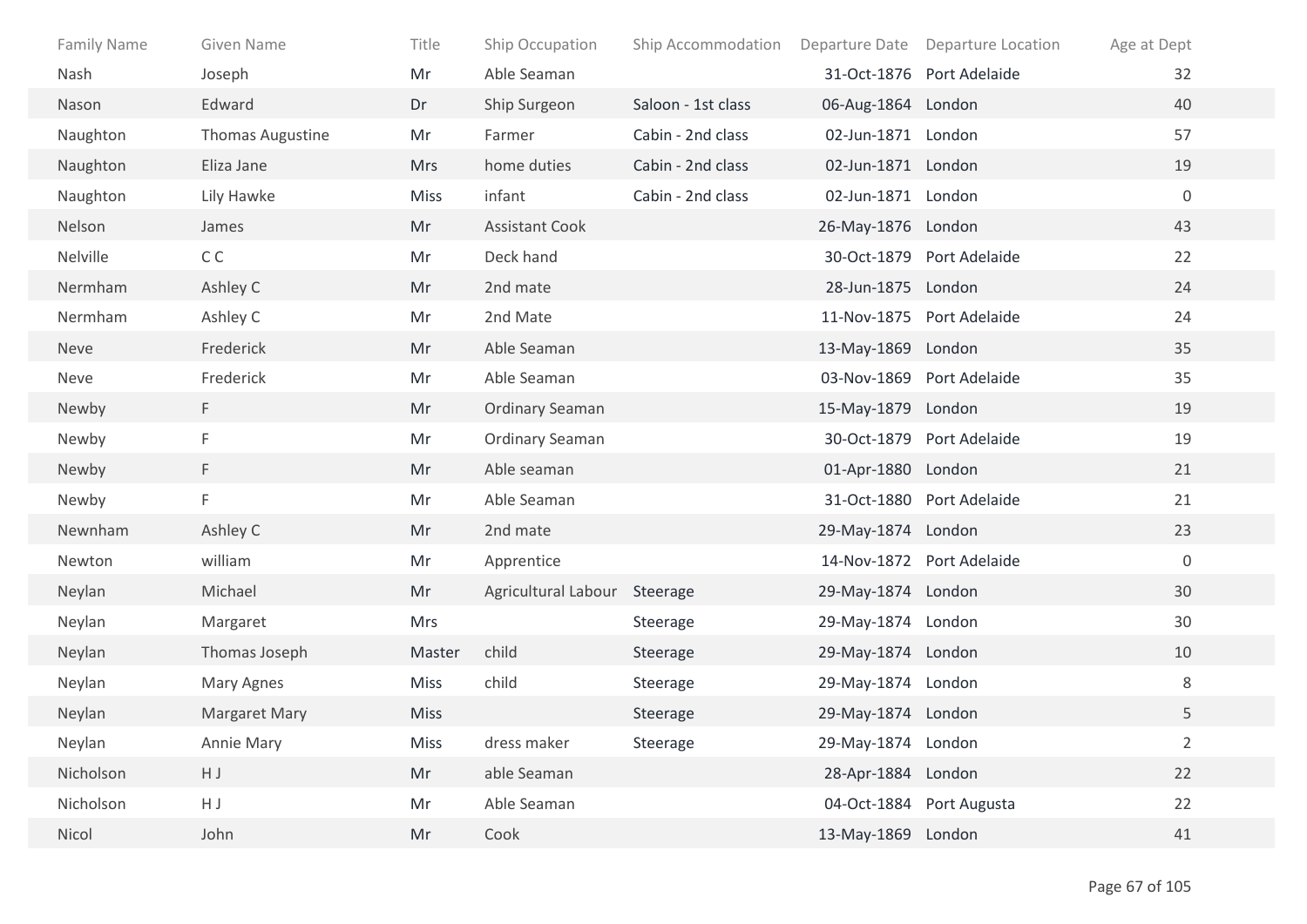| <b>Family Name</b> | Given Name                         | Title       | Ship Occupation | Ship Accommodation |                    | Departure Date Departure Location | Age at Dept      |
|--------------------|------------------------------------|-------------|-----------------|--------------------|--------------------|-----------------------------------|------------------|
| Nicol              | John                               | Mr          | Cook            |                    |                    | 03-Nov-1869 Port Adelaide         | 41               |
| Nicol              | John                               | Mr          | Cook            |                    |                    | 18-Nov-1870 Port Adelaide         | 43               |
| <b>Nicols</b>      | Peter                              | Mr          | Able seaman     |                    |                    | 30-Oct-1882 Port Augusta          | 35               |
| Nielsen            | Carl                               | Mr          | Boatswain       |                    | 02-Jun-1871 London |                                   | $\overline{0}$   |
| Nielsen            | Carl                               | Mr          | Boatswain       |                    |                    | 30-Oct-1871 Port Adelaide         | $\boldsymbol{0}$ |
| Nilsen             | Oskar                              | Mr          | Able Seaman     |                    |                    | 29-Oct-1881 Port Adelaide         | 20               |
| Nissen             | Hans Christian                     | Mr          |                 | Steerage           | 26-May-1876 London |                                   | 46               |
| Nissen             | Christine Frederickke              | <b>Mrs</b>  |                 | Steerage           | 26-May-1876 London |                                   | 32               |
| Nissen             | Magdalene Mathie                   | Miss        | child           | Steerage           | 26-May-1876 London |                                   | 10               |
| Nissen             | Dorthea Bendetho Chatrine          | <b>Miss</b> | child           | Steerage           | 26-May-1876 London |                                   | 11               |
| Nissen             | Nis Jameson                        | Master      | child           | Steerage           | 26-May-1876 London |                                   | $\overline{7}$   |
| Nissen             | Hans (Harry) Johannes Truel Master |             | child           | Steerage           | 26-May-1876 London |                                   | $\overline{4}$   |
| Nissen             | Maren Johanna Marie                | <b>Miss</b> | child           | Steerage           | 26-May-1876 London |                                   | $\overline{2}$   |
| <b>Nix</b>         | Robert E                           | Mr          | Cook            |                    | 26-May-1876 London |                                   | 36               |
| Nix                | Robert E                           | Mr          | cook            |                    |                    | 31-Oct-1876 Port Adelaide         | 36               |
| <b>Nix</b>         | Robert                             | Mr          | Cook            |                    | 19-Apr-1877 London |                                   | 36               |
| Nix                | Robert                             | Mr          | Cook            |                    |                    | 31-Oct-1877 Port Adelaide         | 36               |
| <b>Nix</b>         | Robert E                           | Mr          | Cook            |                    | 21-Apr-1878 London |                                   | 37               |
| Nix                | Robert E                           | Mr          | Cook            |                    |                    | 25-Oct-1878 Port Adelaide         | 37               |
| <b>Nix</b>         | John                               | Mr          | Cook            |                    | 15-May-1879 London |                                   | 41               |
| Nix                | John                               | Mr          | Cook            |                    |                    | 30-Oct-1879 Port Adelaide         | 41               |
| <b>Nix</b>         | John                               | Mr          | Cook            |                    | 01-Apr-1880 London |                                   | 45               |
| Nix                | John                               | Mr          | Cook            |                    |                    | 31-Oct-1880 Port Adelaide         | 45               |
| <b>Nix</b>         | John                               | Mr          | cook            |                    | 05-May-1881 London |                                   | 46               |
| Nix                | John                               | Mr          | Cook            |                    |                    | 29-Oct-1881 Port Adelaide         | 46               |
| Nix                | John G                             | Mr          | Cook            |                    | 09-May-1882 London |                                   | $\overline{0}$   |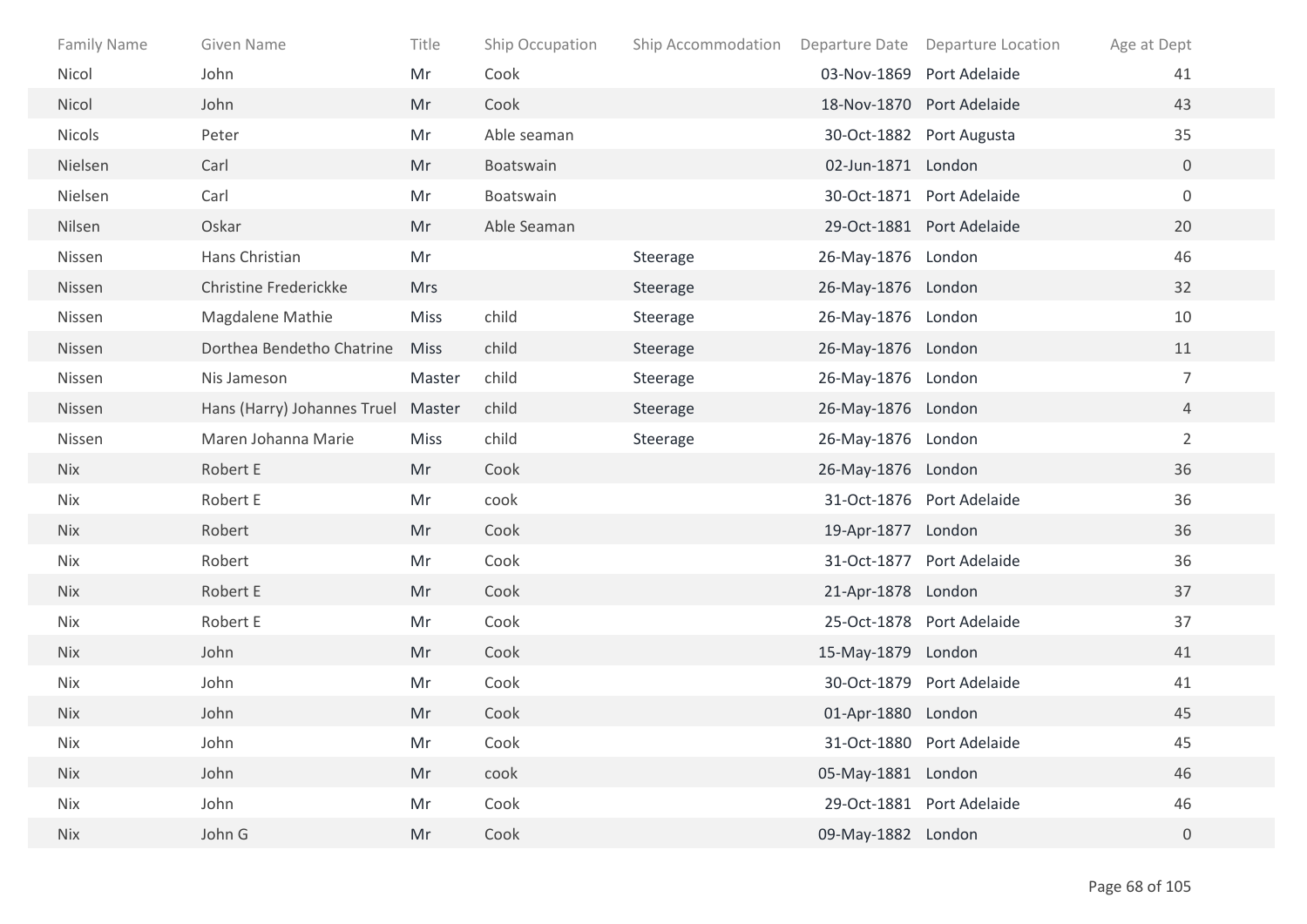| <b>Family Name</b> | Given Name     | Title       | Ship Occupation         | Ship Accommodation |                    | Departure Date Departure Location | Age at Dept      |
|--------------------|----------------|-------------|-------------------------|--------------------|--------------------|-----------------------------------|------------------|
| <b>Nix</b>         | John G         | Mr          | Cook                    |                    |                    | 30-Oct-1882 Port Adelaide         | 48               |
| Nixon              | Arthur         | Mr          | Able Seaman             |                    |                    | 17-Dec-1867 Port Adelaide         | 22               |
| Norden             | John           | Mr          | Able Seaman             |                    | 19-Apr-1877 London |                                   | 23               |
| Norline/Norling    | Charles F      | Mr          | Wood Turner             | Steerage           | 29-May-1874 London |                                   | 23               |
| Norman             | A.H.           |             |                         | Steerage           | 13-May-1869 London |                                   | $\boldsymbol{0}$ |
| Nukey              |                | Mr          |                         | Saloon - 1st class | 20-Apr-1883 London |                                   | $\overline{0}$   |
| Nukey              |                | <b>Mrs</b>  |                         | Saloon - 1st class | 20-Apr-1883 London |                                   | $\mathbf 0$      |
| Nukey              |                |             |                         | Saloon - 1st class | 20-Apr-1883 London |                                   | $\overline{0}$   |
| Nutt               |                | <b>Mrs</b>  |                         | Saloon - 1st class | 26-May-1876 London |                                   | $\mathbf 0$      |
| Oakey              | John           | Mr          |                         | Cabin - 2nd class  |                    | 20-Jan-1865 Port Adelaide         | 38               |
| Oakey              | Mary Ann       | Mrs         | home duties             | Cabin - 2nd class  |                    | 20-Jan-1865 Port Adelaide         | 35               |
| O'Connell          |                | Dr          |                         | Saloon - 1st class | 01-Apr-1880 London |                                   | $\overline{0}$   |
| O'Connell          | James          | Mr          | Doctor                  |                    | 01-Apr-1880 London |                                   | 30               |
| O'Donnell/O'Donn   | Patrick        | Mr          | Labourer                | Steerage           | 29-May-1874 London |                                   | 36               |
| O'Donoghue         | Ellen          |             | Servant                 | Steerage           | 11-Apr-1873 London |                                   | 21               |
| O'Donoghue         | Mary Honorah   | <b>Miss</b> | Servant                 | Steerage           | 11-Apr-1873 London |                                   | 18               |
| O'Hara             | Rose           | <b>Miss</b> | <b>Domestic Servant</b> | Steerage           | 29-May-1874 London |                                   | 35               |
| Ohori/Olsen        | J W            | Mr          | Able Seaman             |                    | 05-May-1881 London |                                   | 26               |
| Oldham             | Christina      | <b>Miss</b> | home duties             | Saloon - 1st class | 26-Jul-1865 London |                                   | 24               |
| Olding             | John G.        | Mr          |                         | Steerage           | 13-May-1869 London |                                   | $\overline{0}$   |
| Oldman             | Jessie         |             |                         | Steerage           | 13-May-1869 London |                                   | $\boldsymbol{0}$ |
| Olds               | William Harvey | Mr          | Engineer                | Steerage           | 29-May-1874 London |                                   | 27               |
| Olds               | Emily          | Mrs         |                         | Steerage           | 29-May-1874 London |                                   | 28               |
| O'Leary            | <b>Bridget</b> | <b>Miss</b> | Servant                 | Steerage           | 11-Apr-1873 London |                                   | 20               |
| O'Leary            | Anne           |             | child                   | Steerage           | 11-Apr-1873 London |                                   | $\,8\,$          |
| O'Leary            | James          | Mr          | Labourer                | Steerage           | 11-Apr-1873 London |                                   | 19               |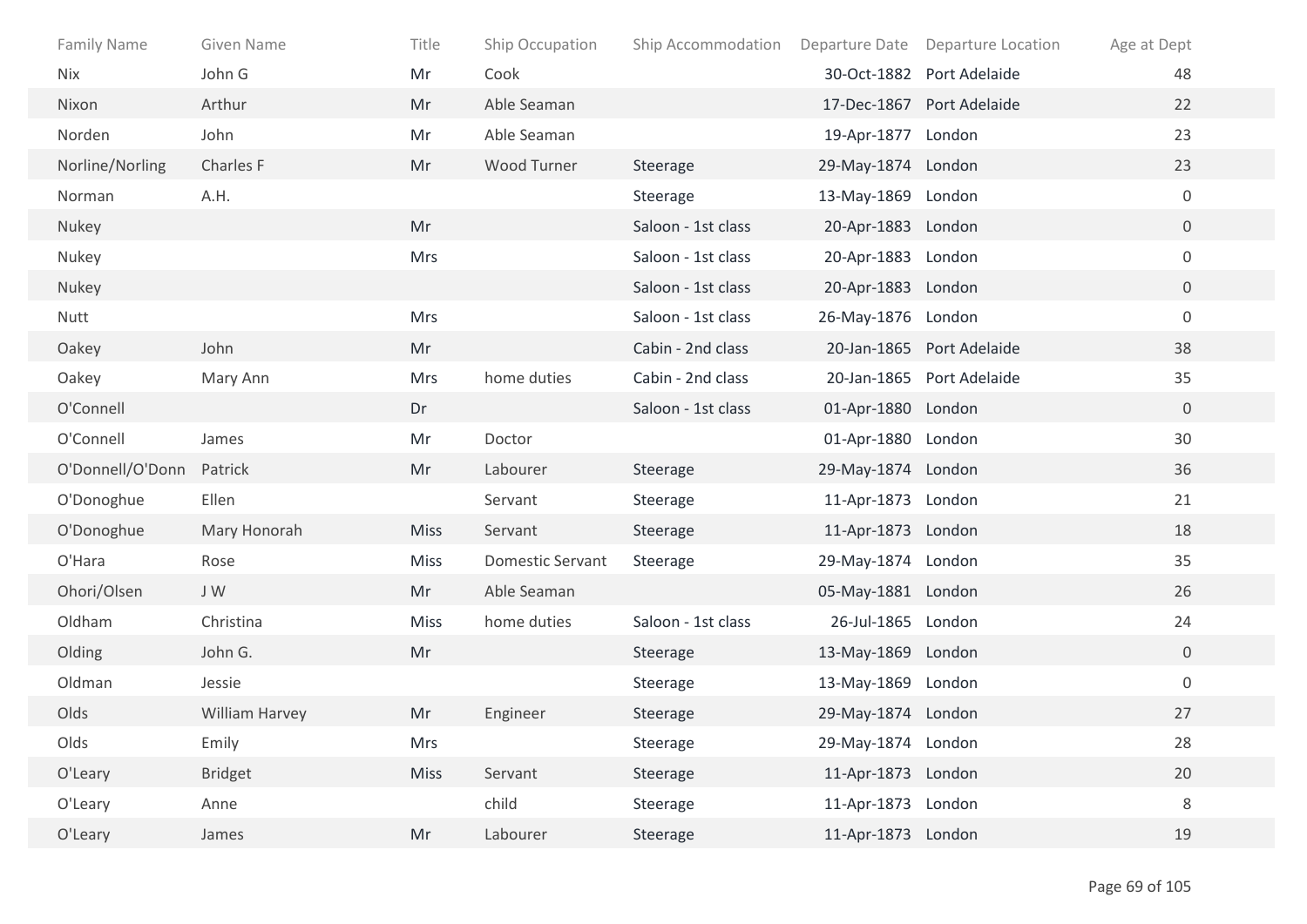| <b>Family Name</b> | Given Name           | Title       | Ship Occupation     | Ship Accommodation |                    | Departure Date Departure Location | Age at Dept      |
|--------------------|----------------------|-------------|---------------------|--------------------|--------------------|-----------------------------------|------------------|
| Olsen              | Thomas               | Mr          | Able Seaman         |                    | 11-Apr-1873 London |                                   | 26               |
| Olsen              | JW                   | Mr          | Able Seaman         |                    |                    | 31-Oct-1880 Port Augusta          | 25               |
| Olsen              | Charles              | Mr          | able seaman         |                    |                    | 29-Oct-1881 Port Augusta          | 28               |
| Olsen              | $\mathsf{J}$         | Mr          | Able Seaman         |                    | 16-Mar-1885 London |                                   | 29               |
| Olsfron            | Vlio Saneler         | Mr          | Able Seaman         |                    |                    | 31-Oct-1880 Port Adelaide         | 20               |
| O'Neil             | James                |             | assistant cook      |                    |                    | 05-Jan-1866 Port Adelaide         | 34               |
| Opdahl             | Ragnhild             | <b>Mrs</b>  | wife of a Norwegia  | Saloon - 1st class | 25-Jul-1867 London |                                   | $\overline{0}$   |
| Opperman           | Agnes                | <b>Miss</b> |                     | Saloon - 1st class | 21-Apr-1878 London |                                   | $\overline{0}$   |
| Orby-Cary          | Marian Louisa        | <b>Mrs</b>  |                     | Saloon - 1st class | 25-Jul-1867 London |                                   | 23               |
| Orchard            | Ann                  | <b>Mrs</b>  | Servant/Widow       | Steerage           | 11-Apr-1873 London |                                   | 56               |
| Ordemann           |                      | Mr          |                     | Saloon - 1st class | 13-May-1869 London |                                   | $\mathbf 0$      |
| Ordemann           |                      | Mrs         |                     | Saloon - 1st class | 13-May-1869 London |                                   | $\overline{0}$   |
| Osborne            | Arthur George Ernest | Mr          | Apprentice          |                    | 26-May-1876 London |                                   | 16               |
| Osborne            | Arthur George Ernest | Mr          | Apprentice          |                    |                    | 31-Oct-1876 Port Adelaide         | 16               |
| Osborne            | Arthur George Ernest | Mr          | Apprentice          |                    | 19-Apr-1877 London |                                   | 17               |
| Oskar              |                      | Mr          | Able Seaman         |                    | 05-May-1881 London |                                   | 21               |
| O'Tman             | John                 | Mr          | Substitute Able Sea |                    |                    | 31-Oct-1876 Port Augusta          | 40               |
| Packard            | Joseph               | Dr          | Surgeon             | Saloon - 1st class |                    | 03-Nov-1869 Port Adelaide         | 54               |
| Page               | Edward               |             | Cuddy Servant       |                    |                    | 05-Jan-1866 Port Adelaide         | 20               |
| Paice              | Robert               | Mr          | Apprentice          |                    | 25-Jun-1872 London |                                   | $\overline{0}$   |
| Paice              | George               | Mr          | Able Seaman         |                    | 25-Jun-1872 London |                                   | 29               |
| Paice              | George               | Mr          | Able Seaman         |                    |                    | 14-Nov-1872 Port Adelaide         | 29               |
| Paice              | Robert               | Mr          | Apprentice          |                    |                    | 14-Nov-1872 Port Adelaide         | $\boldsymbol{0}$ |
| Paice              | George               | Mr          | Able Seaman         |                    | 11-Apr-1873 London |                                   | 29               |
| Paice              | George               | Mr          | Able Seaman         |                    |                    | 03-Nov-1873 Port Adelaide         | 29               |
| Paine              | Herbert              | Mr          |                     | Cabin - 2nd class  | 26-Jul-1865 London |                                   | 16               |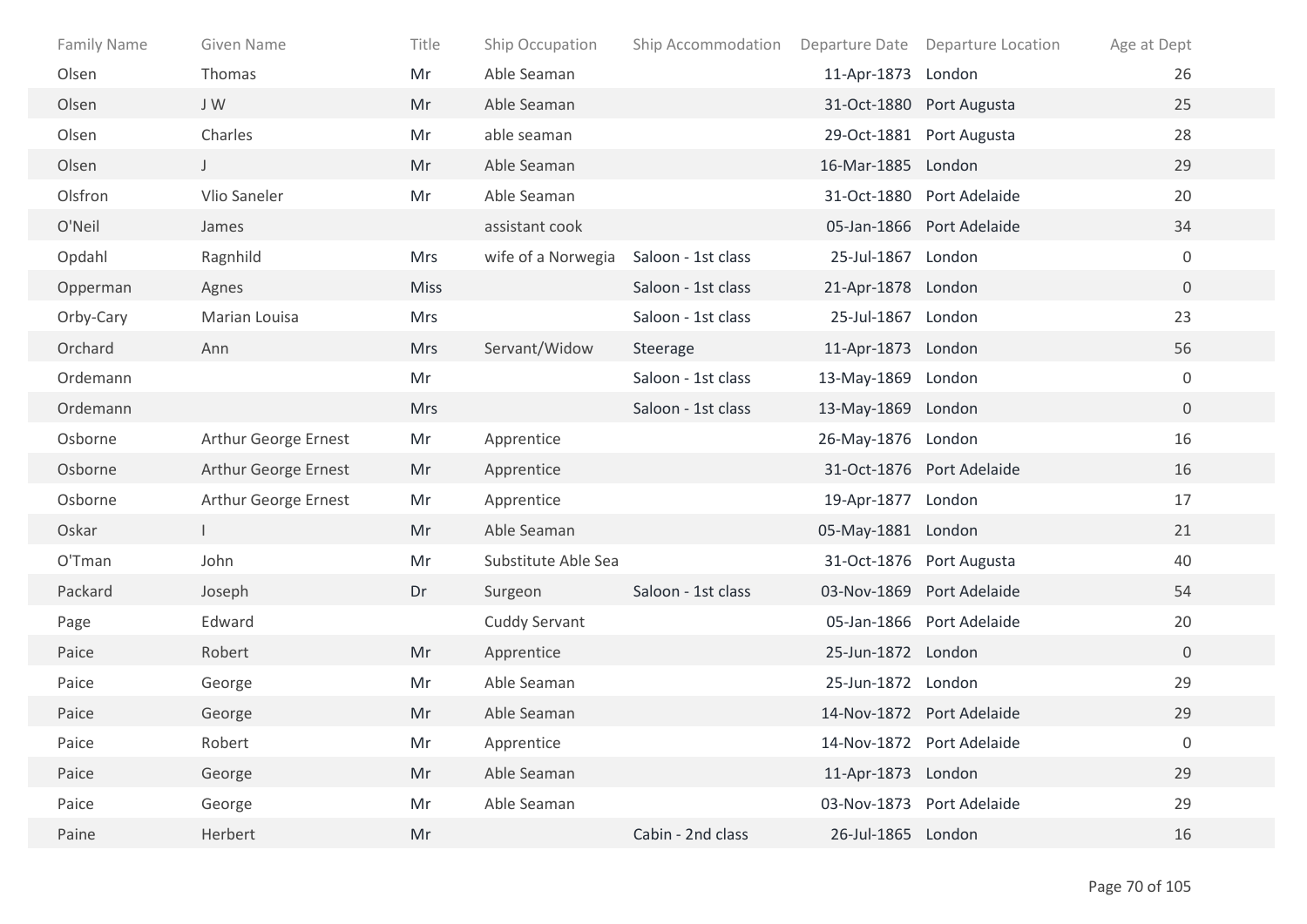| <b>Family Name</b> | Given Name      | Title       | Ship Occupation | Ship Accommodation |                    | Departure Date Departure Location | Age at Dept      |
|--------------------|-----------------|-------------|-----------------|--------------------|--------------------|-----------------------------------|------------------|
| Palmer             | William         | Mr          |                 | Steerage           | 13-May-1869 London |                                   | 0                |
| Palmer             | Jane            | Mr          |                 | Steerage           | 13-May-1869 London |                                   | $\overline{0}$   |
| Palmer             | Richard Jasper  | Mr          |                 | Steerage           | 13-May-1869 London |                                   | $\mathbf 0$      |
| Palmer             | Jane Anne       | <b>Miss</b> |                 | Steerage           | 13-May-1869 London |                                   | $\overline{0}$   |
| Palmer             | Emma            | Miss        |                 | Steerage           | 13-May-1869 London |                                   | $\boldsymbol{0}$ |
| Park               |                 | Mr          |                 | Cabin - 2nd class  | 29-Jun-1868 London |                                   | $\overline{0}$   |
| Park               |                 | Mrs         |                 | Cabin - 2nd class  | 29-Jun-1868 London |                                   | $\boldsymbol{0}$ |
| Park               | Thomas          | Mr          | Able Seaman     |                    | 09-May-1882 London |                                   | $\overline{0}$   |
| Parker             | Ε               | Mrs         |                 | Cabin - 2nd class  |                    | 05-Jan-1866 Port Adelaide         | $\boldsymbol{0}$ |
| Parker             |                 | <b>Miss</b> |                 | Saloon - 1st class | 25-Jun-1872 London |                                   | $\overline{0}$   |
| Parker             |                 | Mrs         |                 | Cabin - 2nd class  |                    | 16-Nov-1874 Port Adelaide         | $\boldsymbol{0}$ |
| Parker             | Louis           | Mr          |                 | Saloon - 1st class | 20-Apr-1883 London |                                   | 32               |
| Parsons            | Ed              |             |                 | Steerage           | 13-May-1869 London |                                   | $\boldsymbol{0}$ |
| Parsons            | William         | Mr          | Able Seaman     |                    |                    | 31-Oct-1880 Port Augusta          | 26               |
| Pate               | Charles         | Mr          | Milkman         | Steerage           | 29-May-1874 London |                                   | 19               |
| Patlock            | Paul            | Mr          | Apprentice      |                    | 06-Aug-1864 London |                                   | 15               |
| Patro              | Niche John      | Mr          | Able Seaman     |                    |                    | 29-Oct-1881 Port Augusta          | 28               |
| Paulick            | Matt            | Mr          | Labourer        | Steerage           | 26-May-1876 London |                                   | 30               |
| Paulin             |                 | Mr          |                 | Saloon - 1st class | 13-May-1869 London |                                   | $\boldsymbol{0}$ |
| Paulin             | Henry P/Henry D | Mr          | Jeweller        | Steerage           | 29-May-1874 London |                                   | 24               |
| Paulsen            | Christian       | Mr          | Able Seaman     |                    | 16-Mar-1885 London |                                   | 39               |
| Paulsen            | Christian       | Mr          | Able Seaman     |                    |                    | 10-Oct-1885 Port Augusta          | 40               |
| Paulsen            | Christian       | Mr          | Able seaman     |                    | 16-Mar-1886 London |                                   | 40               |
| Paulsen            | Christian       | Mr          | Able seaman     |                    |                    | 06-Nov-1886 Port Augusta          | 41               |
| Payne              | William         |             | Butcher         |                    |                    | 20-Jan-1865 Port Adelaide         | 27               |
| Payne              | William         |             | <b>Butcher</b>  |                    | 26-Jul-1865 London |                                   | 27               |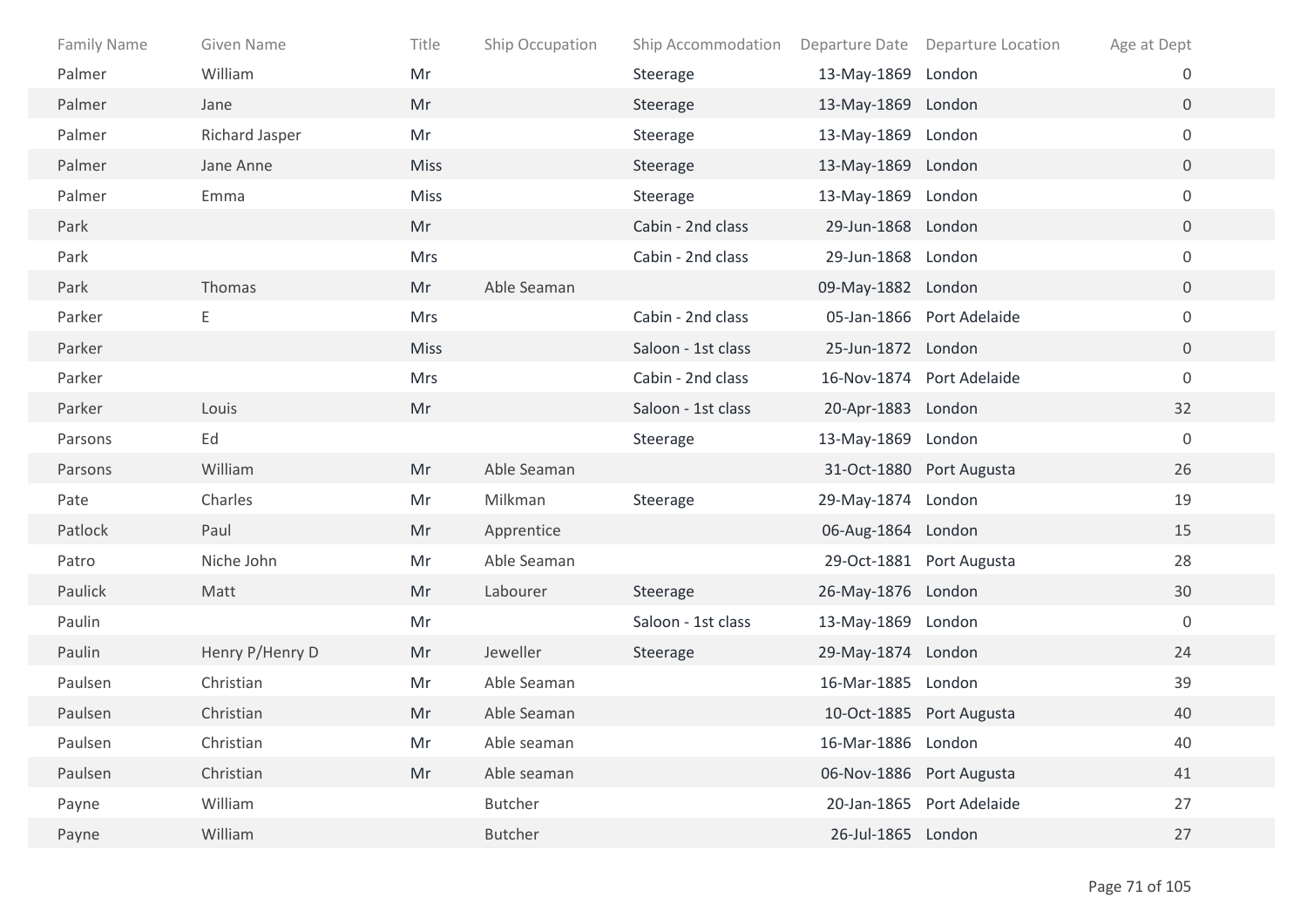| Family Name       | Given Name      | Title       | Ship Occupation         | Ship Accommodation |                    | Departure Date Departure Location | Age at Dept      |
|-------------------|-----------------|-------------|-------------------------|--------------------|--------------------|-----------------------------------|------------------|
| Payne             | William         | Mr          | <b>Stock Keeper</b>     |                    |                    | 27-Dec-1866 Port Adelaide         | 29               |
| Payne             | William         | Mr          | Butcher                 |                    | 13-May-1869 London |                                   | 32               |
| Payne             | William         | Mr          | Stock Keeper            |                    | 24-May-1870 London |                                   | 29               |
| Peake             | Ellen Louise    | Ms          | <b>Domestic Servant</b> | Steerage           | 29-May-1874 London |                                   | 19               |
| Pearce            |                 | Mr          |                         | Saloon - 1st class |                    | 27-Dec-1866 Port Adelaide         | $\overline{0}$   |
| Pearce            |                 | <b>Mrs</b>  |                         | Saloon - 1st class |                    | 27-Dec-1866 Port Adelaide         | $\overline{0}$   |
| Pearce            |                 |             |                         | Saloon - 1st class |                    | 27-Dec-1866 Port Adelaide         | $\mathbf 0$      |
| Pearce            |                 |             |                         | Saloon - 1st class |                    | 27-Dec-1866 Port Adelaide         | $\overline{0}$   |
| Pearce            |                 |             |                         | Saloon - 1st class |                    | 27-Dec-1866 Port Adelaide         | $\overline{0}$   |
| Pearce            |                 |             |                         | Saloon - 1st class |                    | 27-Dec-1866 Port Adelaide         | $\overline{0}$   |
| Pearse            | Arthur W        | Mr          | Apprentice              |                    | 16-Mar-1885 London |                                   | 18               |
| Pearse            | Arthur W        | Mr          | Apprentice              |                    |                    | 10-Oct-1885 Port Augusta          | 19               |
| Pearse            | Arthur W        | Mr          | Apprentice              |                    | 16-Mar-1886 London |                                   | 19               |
| Pearse            | Arthur W        | Mr          | Apprentice              |                    |                    | 06-Nov-1886 Port Augusta          | 20               |
| Pearson           | Samuel Crawford | Mr          | Mercantile Clerk        | Saloon - 1st class | 25-Jul-1867 London |                                   | 38               |
| Pearson           | Catherine       | <b>Mrs</b>  | home duties             | Saloon - 1st class | 25-Jul-1867 London |                                   | 25               |
| Pearson           | James Charles   | Master      | child                   | Saloon - 1st class | 25-Jul-1867 London |                                   | $\overline{7}$   |
| Pearson           | Elizabeth Ann   | <b>Miss</b> |                         | Saloon - 1st class | 25-Jul-1867 London |                                   | 5                |
| Pearson           | Richard         | Master      |                         | Saloon - 1st class | 25-Jul-1867 London |                                   | 3                |
| Pearson           | Kathleen Mary   | <b>Miss</b> | child                   | Saloon - 1st class | 25-Jul-1867 London |                                   | $\mathbf{1}$     |
| Pearson - servant |                 |             | Servant                 | Saloon - 1st class | 25-Jul-1867 London |                                   | $\boldsymbol{0}$ |
| Peck              |                 | <b>Mrs</b>  |                         | Cabin - 2nd class  | 24-May-1870 London |                                   | $\overline{0}$   |
| Peck              |                 |             |                         | Cabin - 2nd class  | 24-May-1870 London |                                   | $\boldsymbol{0}$ |
| Peck              |                 |             |                         | Cabin - 2nd class  | 24-May-1870 London |                                   | $\boldsymbol{0}$ |
| Peckett           | John            |             | Sailmaker               |                    | 26-Jul-1865 London |                                   | 22               |
| Peckett           | John            | Mr          | Sailmaker               |                    |                    | 05-Jan-1866 Port Adelaide         | 22               |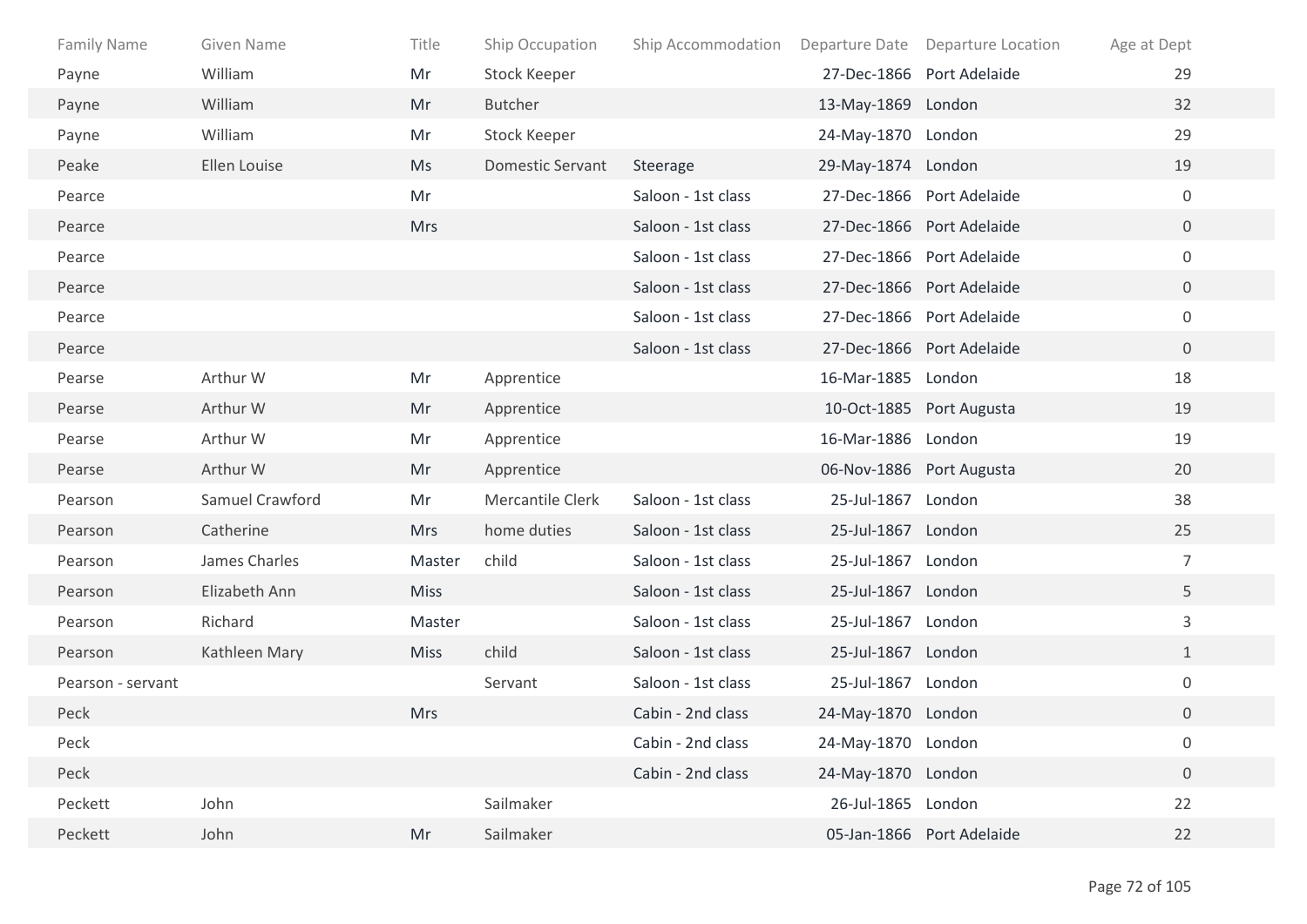| <b>Family Name</b> | Given Name                | Title       | Ship Occupation   | Ship Accommodation |                    | Departure Date Departure Location | Age at Dept    |  |
|--------------------|---------------------------|-------------|-------------------|--------------------|--------------------|-----------------------------------|----------------|--|
| Penrice            | James                     | Mr          |                   |                    | 24-May-1870 London |                                   | $\mathbf{0}$   |  |
| Perry              | George Murray             | Mr          |                   | Saloon - 1st class | 25-Jul-1867 London |                                   | 38             |  |
| Perry              | Elisabeth Styleman        | Mr          |                   | Saloon - 1st class | 25-Jul-1867 London |                                   | 36             |  |
| Perry              | Caroline Fletcher         | <b>Miss</b> |                   | Saloon - 1st class | 25-Jul-1867 London |                                   | 11             |  |
| Perry              | Annie Elizabeth I. Sarmon | <b>Miss</b> | child             | Saloon - 1st class | 25-Jul-1867 London |                                   | $\mathsf g$    |  |
| Perry              | <b>Frederick Samuel</b>   | Master      |                   | Saloon - 1st class | 25-Jul-1867 London |                                   | 6              |  |
| Perry              | Rachel Augusta Julia      | <b>Miss</b> |                   | Saloon - 1st class | 25-Jul-1867 London |                                   | 4              |  |
| Perry              | Georgina Murray           | <b>Miss</b> |                   | Saloon - 1st class | 25-Jul-1867 London |                                   | $2^{\circ}$    |  |
| Perry - servant    |                           |             |                   | Saloon - 1st class | 25-Jul-1867 London |                                   | $\mathbf 0$    |  |
| Petersen           | Frank                     | Mr          | Able Seaman       |                    | 16-Mar-1886 London |                                   | 50             |  |
| Petersen           | Frank                     | Mr          | Able seaman       |                    |                    | 06-Nov-1886 Port Augusta          | 51             |  |
| Peterson           | John                      | Mr          | Able Seaman       |                    | 01-Apr-1880 London |                                   | 26             |  |
| Peterson           | John                      | Mr          | Able Seaman       |                    |                    | 31-Oct-1880 Port Adelaide         | 26             |  |
| Peterson           | Johan                     | Mr          | Able seaman       |                    |                    | 30-Oct-1882 Port Augusta          | 25             |  |
| Peterson           | August                    | Mr          | Able seaman       |                    | 28-Apr-1884 London |                                   | 29             |  |
| Pfaendler          | Infant - Johann?          |             |                   | Saloon - 1st class | 26-Jul-1865 London |                                   | $\mathbf 0$    |  |
| Pfaendler          | Johann Baptiste           | Mr          | Jewellery, Watchm | Saloon - 1st class | 26-Jul-1865 London |                                   | 33             |  |
| Pfaendler          | Louisa                    | <b>Mrs</b>  | home duties       | Saloon - 1st class | 26-Jul-1865 London |                                   | 25             |  |
| Phillips           | John                      |             | Able Seaman       |                    | 26-Jul-1865 London |                                   | 30             |  |
| Phillips           | John                      | Mr          | Able Seaman       |                    |                    | 05-Jan-1866 Port Adelaide         | 30             |  |
| Phillips           | John                      | Mr          | Able Seaman       |                    | 29-Jun-1868 London |                                   | 30             |  |
| Phillips           | John                      | Mr          | Able Seaman       |                    |                    | 09-Nov-1868 Port Adelaide         | 30             |  |
| Phillips           | Isabella                  | Matron      | Matron            | Steerage           | 11-Apr-1873 London |                                   | 34             |  |
| Phillips           | Eliza                     | Ms          | Sempstress        | Steerage           | 29-May-1874 London |                                   | 28             |  |
| Phillips           | Albert                    | Master      |                   | Steerage           | 29-May-1874 London |                                   | $\overline{7}$ |  |
| Phillips           | Alinda                    | Miss        |                   | Steerage           | 29-May-1874 London |                                   | 5              |  |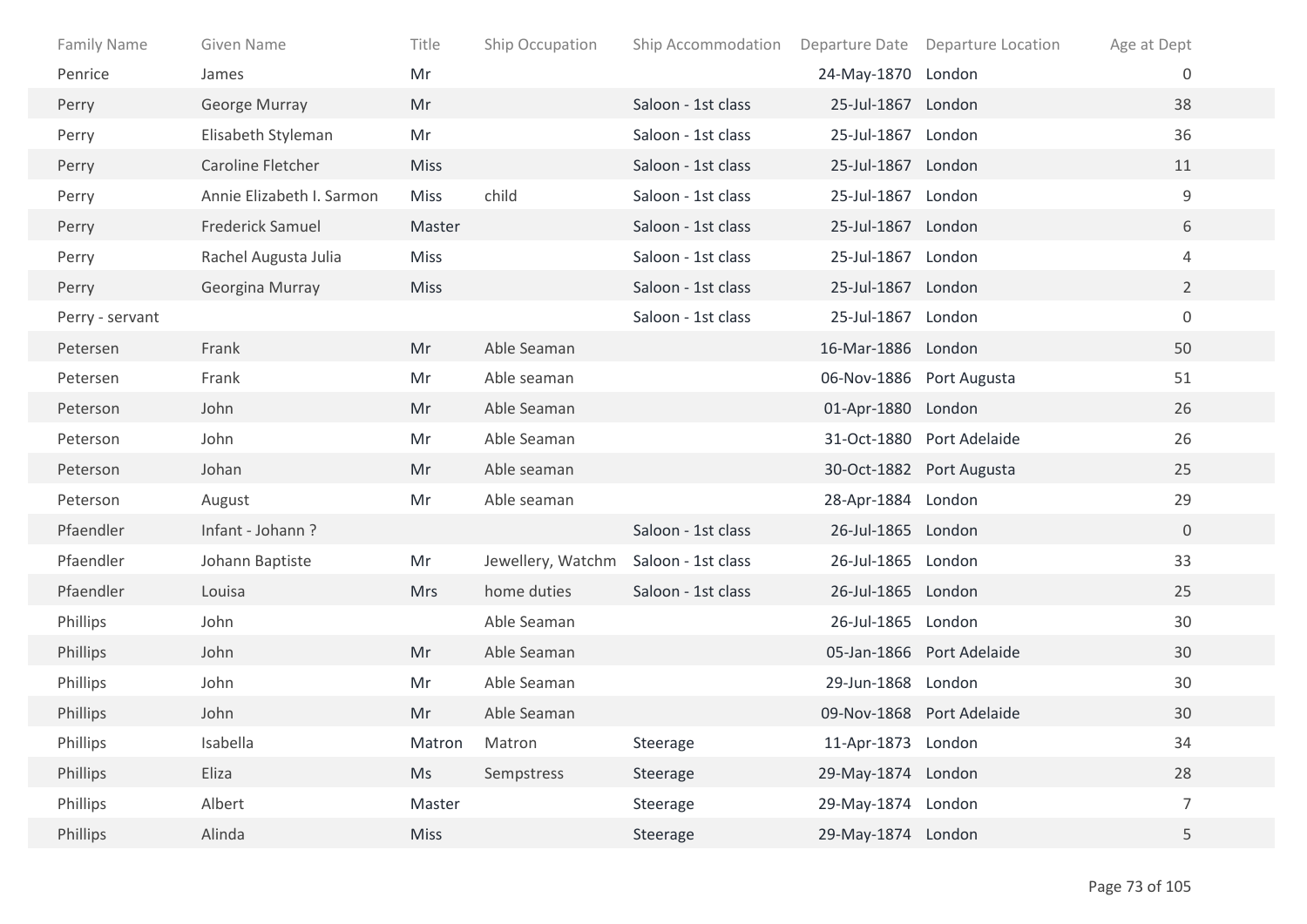| Family Name | Given Name            | Title       | Ship Occupation | Ship Accommodation |                    | Departure Date Departure Location | Age at Dept      |
|-------------|-----------------------|-------------|-----------------|--------------------|--------------------|-----------------------------------|------------------|
| Phillips    | Α                     | Mr          | Midshipman      |                    | 16-Mar-1885 London |                                   | 15               |
| Phillips    | Emily                 | <b>Miss</b> |                 | Saloon - 1st class | 16-Mar-1885 London |                                   | $\overline{0}$   |
| Phillips    | Α                     | Mr          | Midshipman      |                    |                    | 10-Oct-1885 Port Augusta          | 16               |
| Phillips    | $\mathsf{A}$          | Mr          | Midshipman      |                    | 16-Mar-1886 London |                                   | $\overline{0}$   |
| Phillips    | A                     | Mr          | Midshipman      |                    |                    | 06-Nov-1886 Port Augusta          | 16               |
| Philpot     | Harvey William Garden | Mr          | Apprentice      |                    | 15-May-1879 London |                                   | 17               |
| Philpot     | Harvey William Garden | Mr          | Apprentice      |                    |                    | 30-Oct-1879 Port Adelaide         | 17               |
| Philpot     | Harvey William Gardeu | Mr          | Apprentice      |                    | 01-Apr-1880 London |                                   |                  |
| Philpot     | Harvey William Gardeu | Mr          | Apprentice      |                    |                    | 31-Oct-1880 Port Adelaide         | $\mathbf 0$      |
| Philpot     | Harvey William Garden | Mr          | apprentice      |                    |                    | 05-May-1881 Port Adelaide         | 17               |
| Philpot     | Hervey William Garden | Mr          | apprentice      |                    |                    | 29-Oct-1881 Port Adelaide         | 17               |
| Pick        |                       |             |                 | Cabin - 2nd class  | 24-May-1870 London |                                   | $\overline{0}$   |
| Pink        | George                | Mr          | Boy             |                    | 06-Aug-1864 London |                                   | 20               |
| Pitcher     |                       | <b>Mrs</b>  |                 | Cabin - 2nd class  | 24-May-1870 London |                                   | $\mathbf 0$      |
| Pitcher     |                       |             |                 | Cabin - 2nd class  | 24-May-1870 London |                                   | $\mathbf 0$      |
| Pleydell    | Thomas George         | Mr          |                 | Saloon - 1st class | 11-Apr-1873 London |                                   | 38               |
| Ponsford    | H. E.                 | Mr          |                 | Saloon - 1st class |                    | 25-Oct-1878 Port Adelaide         | $\overline{0}$   |
| Ponton      | Charles Mayner        | Mr          |                 | Cabin - 2nd class  | 19-Apr-1877 London |                                   | 22               |
| Poole       | Alfred                | Mr          | Apprentice      |                    | 06-Aug-1864 London |                                   | 17               |
| Poole       | Alfred                |             | Apprentice      |                    | 26-Jul-1865 London |                                   | 17               |
| Poole       | Alfred                | Mr          | Apprentice      |                    |                    | 05-Jan-1866 Port Adelaide         | 19               |
| Poole       | Alfred                | Mr          | Apprentice      |                    | 27-Jul-1866 London |                                   | $\overline{0}$   |
| Poole       | Alfred                |             | Apprentice      |                    |                    | 27-Dec-1866 Port Adelaide         | $\boldsymbol{0}$ |
| Poole       | Alfred                | Mr          | Apprentice      |                    | 25-Jul-1867 London |                                   | $\overline{0}$   |
| Poole       | Alfred                | Mr          | Apprentice      |                    | 24-May-1870 London |                                   | $\boldsymbol{0}$ |
| Pope        | John                  | Mr          | Able Seaman     |                    | 27-Jul-1866 London |                                   | 23               |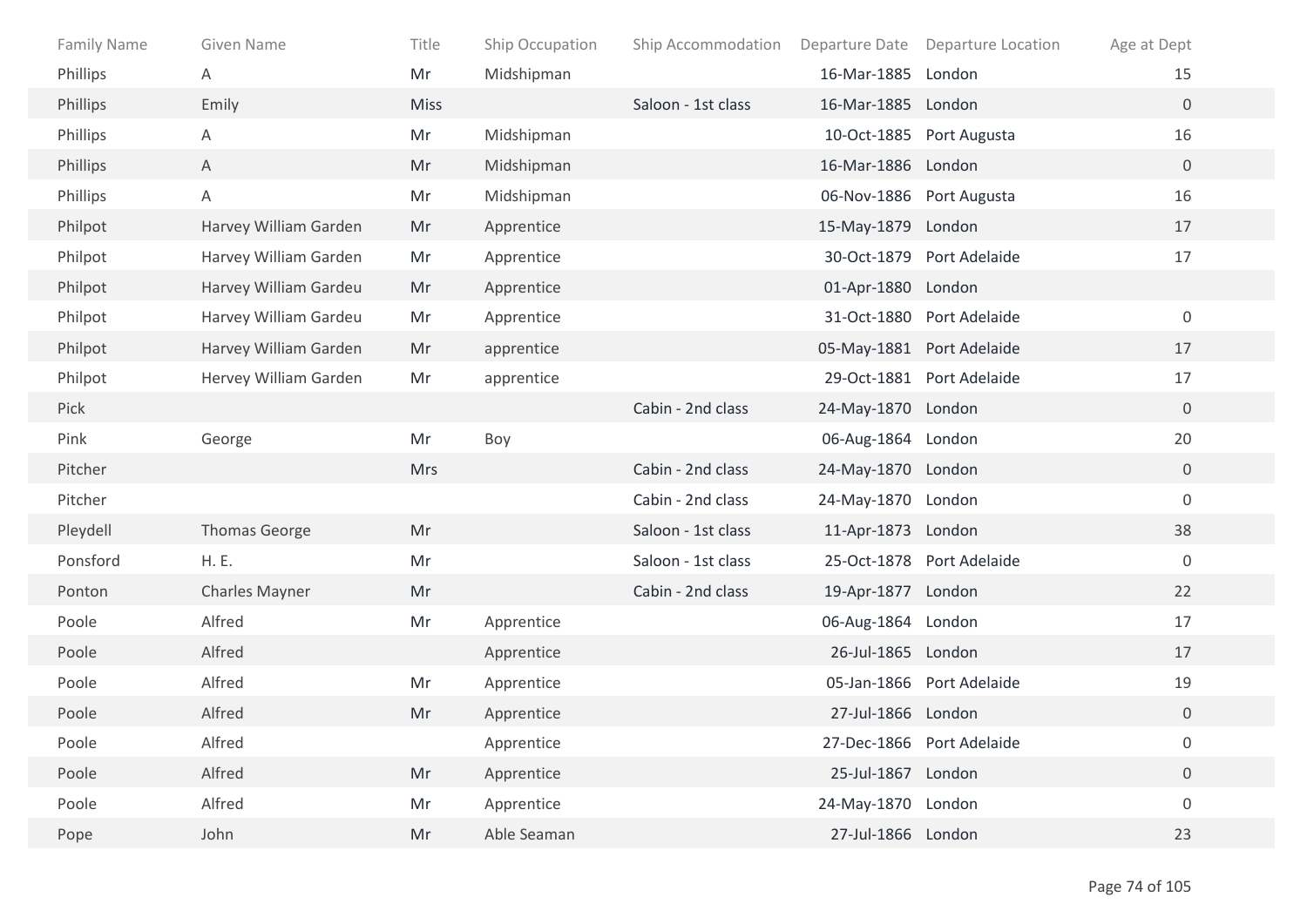| Family Name | Given Name        | Title       | Ship Occupation | Ship Accommodation |                    | Departure Date Departure Location | Age at Dept    |
|-------------|-------------------|-------------|-----------------|--------------------|--------------------|-----------------------------------|----------------|
| Pope        | John              | Mr          | Able Seaman     |                    |                    | 27-Dec-1866 Port Adelaide         | 23             |
| Pope        | John              | Mr          | Able Seaman     |                    | 24-May-1870 London |                                   | 23             |
| Pordage     | Harry             | m           | Able Seaman     |                    | 11-Apr-1873 London |                                   | 18             |
| Pordage     | Harry             | Mr          | Able Seaman     |                    |                    | 03-Nov-1873 Port Adelaide         | 18             |
| Powell      | Mark              | Mr          | Able Seaman     |                    | 25-Jun-1872 London |                                   | 20             |
| Powell      | Mark              | Mr          | Able Seaman     |                    |                    | 14-Nov-1872 Port Adelaide         | 20             |
| Prankerd    | John              | Dr          |                 | Saloon - 1st class |                    | 03-Nov-1869 Port Adelaide         | 55             |
| Pratt       | W.W.              |             |                 | Steerage           | 13-May-1869 London |                                   | $\overline{0}$ |
| Preston     | William           | Mr          | Carrier         | Steerage           | 29-May-1874 London |                                   | 26             |
| Price       | Charles Joseph    | Mr          |                 | Cabin - 2nd class  | 06-Aug-1864 London |                                   | 22             |
| Price       | James             | Mr          | Able Seaman     |                    |                    | 30-Oct-1871 Port Adelaide         | 19             |
| Prince      | George            | Reveren     |                 | Saloon - 1st class |                    | 27-Dec-1866 Port Adelaide         | 55             |
| Prince      | Honor Ann         | Mrs         |                 | Saloon - 1st class |                    | 27-Dec-1866 Port Adelaide         | 45             |
| Prince      | William           | Master      |                 | Saloon - 1st class |                    | 27-Dec-1866 Port Adelaide         | 32             |
| Prince      | George            | Reveren     | minister        | Saloon - 1st class | 25-Jul-1867 London |                                   | 56             |
| Prince      | Honor Ann         | <b>Mrs</b>  | home duties     | Saloon - 1st class | 25-Jul-1867 London |                                   | 46             |
| Prince      | William           | Master      |                 | Saloon - 1st class | 25-Jul-1867 London |                                   | 33             |
| Prince      | Henry A           | Mr          |                 | Cabin - 2nd class  | 25-Jul-1867 London |                                   | 30             |
| Pringle     | Ralph             | Mr          | Able Seaman     |                    | 05-May-1881 London |                                   | 33             |
| Pullinger   | William           | Mr          | Deckhand        |                    |                    | 30-Oct-1882 Port Augusta          | 29             |
| Purches     | Albert George     | Master      | child           | Cabin - 2nd class  | 25-Jul-1867 London |                                   | $\overline{2}$ |
| Purches     | Thomas Henry      | Master      | child           | Cabin - 2nd class  | 25-Jul-1867 London |                                   | $\overline{0}$ |
| Purches     | John              | Mr          | Shipwright      | Cabin - 2nd class  | 25-Jul-1867 London |                                   | 43             |
| Purches     | Elizabeth Eleanor | <b>Mrs</b>  | home duties     | Cabin - 2nd class  | 25-Jul-1867 London |                                   | 31             |
| Purches     | John              | Master      | child           | Cabin - 2nd class  | 25-Jul-1867 London |                                   | 12             |
| Purches     | Elizabeth Eleanor | <b>Miss</b> | child           | Cabin - 2nd class  | 25-Jul-1867 London |                                   | 10             |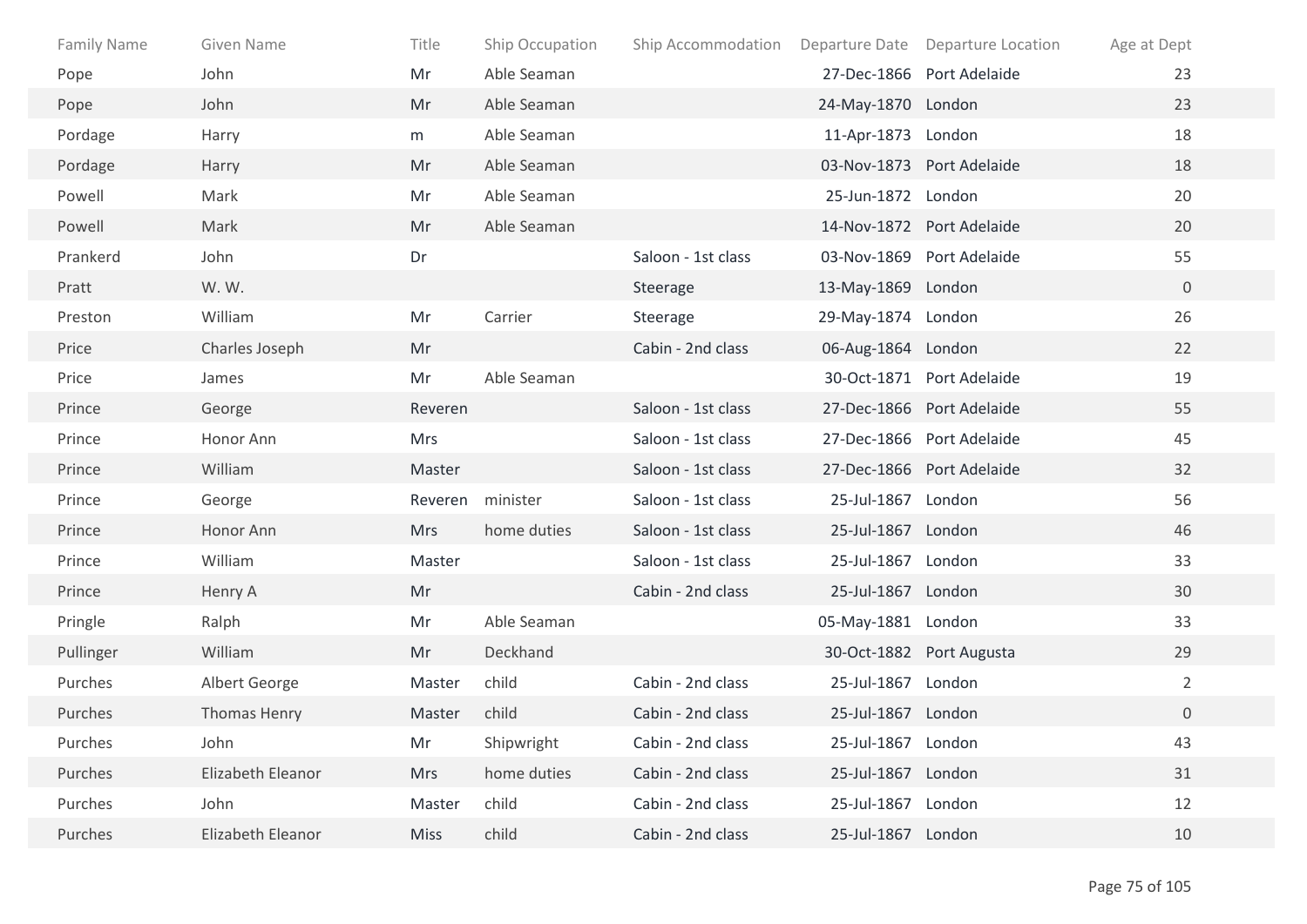| <b>Family Name</b> | Given Name       | Title       | Ship Occupation | Ship Accommodation |                    | Departure Date Departure Location | Age at Dept    |
|--------------------|------------------|-------------|-----------------|--------------------|--------------------|-----------------------------------|----------------|
| Purches            | Thomas William   | Master      | child           | Cabin - 2nd class  | 25-Jul-1867        | London                            | 8              |
| Purches            | Eliza Jane       | <b>Miss</b> | child           | Cabin - 2nd class  | 25-Jul-1867 London |                                   | $\overline{4}$ |
| Quested            | Henry            | Mr          | AB              |                    | 06-Aug-1864 London |                                   | 35             |
| Quinlan            | James            | Mr          | Servant         | Steerage           | 29-May-1874 London |                                   | 15             |
| Quinlan            | Frederick        | Mr          | Able Seaman     |                    |                    | 31-Oct-1877 Port Augusta          | 22             |
| Rabbitt            | Daniel           | Mr          | Labourer        | Steerage           | 11-Apr-1873 London |                                   | 23             |
| Rae                | Robert           | Mr          | Able Seaman     |                    | 26-Jul-1865 London |                                   | 26             |
| Rae                | Robert           | Mr          | Able Seaman     |                    |                    | 09-Nov-1868 Port Adelaide         | 26             |
| Rae                | James            | Mr          | Miner           | Steerage           | 29-May-1874 London |                                   | 28             |
| Raffray            | John             | Mr          | Able Seaman     |                    | 21-Apr-1878 London |                                   | 33             |
| Raffray            | John             | Mr          | Able Seaman     |                    |                    | 25-Oct-1878 Port Adelaide         | 33             |
| Ramage             |                  | Mr          |                 | Cabin - 2nd class  |                    | 05-Jan-1866 Port Adelaide         | $\overline{0}$ |
| Ramsbottom         |                  | Miss        |                 | Saloon - 1st class |                    | 05-Jan-1866 Port Adelaide         | $\mathbf 0$    |
| Rande              | Jose             | Mr          | AB              |                    | 06-Aug-1864 London |                                   | 280            |
| Raphael            | Ralph            | Mr          | Merchant        | Saloon - 1st class |                    | 05-Jan-1866 Port Adelaide         | 43             |
| Raphael            | Esther           | <b>Mrs</b>  |                 | Saloon - 1st class |                    | 05-Jan-1866 Port Adelaide         | 37             |
| Raphael            | Catherine (Kate) | <b>Miss</b> |                 | Saloon - 1st class |                    | 05-Jan-1866 Port Adelaide         | 13             |
| Raphael            | Henry Joseph     | Master      |                 | Saloon - 1st class |                    | 05-Jan-1866 Port Adelaide         | 11             |
| Raphael            | Adelaide Rachel  | <b>Miss</b> |                 | Saloon - 1st class |                    | 05-Jan-1866 Port Adelaide         | 8              |
| Raphael            | Zelinda Rosetta  | <b>Miss</b> |                 | Saloon - 1st class |                    | 05-Jan-1866 Port Adelaide         | 9              |
| Raphael            | Ralph            | Mr          |                 | Steerage           | 13-May-1869 London |                                   | 46             |
| Raphael            | Esther           | <b>Mrs</b>  |                 | Steerage           | 13-May-1869 London |                                   | 40             |
| Raphael            | Catherine        | Miss        |                 | Steerage           | 13-May-1869 London |                                   | 16             |
| Raphael            | Henry Joseph     | Mr          |                 | Steerage           | 13-May-1869 London |                                   | 14             |
| Raphael            | Adelaide Rachel  | Miss        |                 | Steerage           | 13-May-1869 London |                                   | 12             |
| Raphael            | Zelinda Rosetta  | Miss        |                 | Steerage           | 13-May-1869 London |                                   | 12             |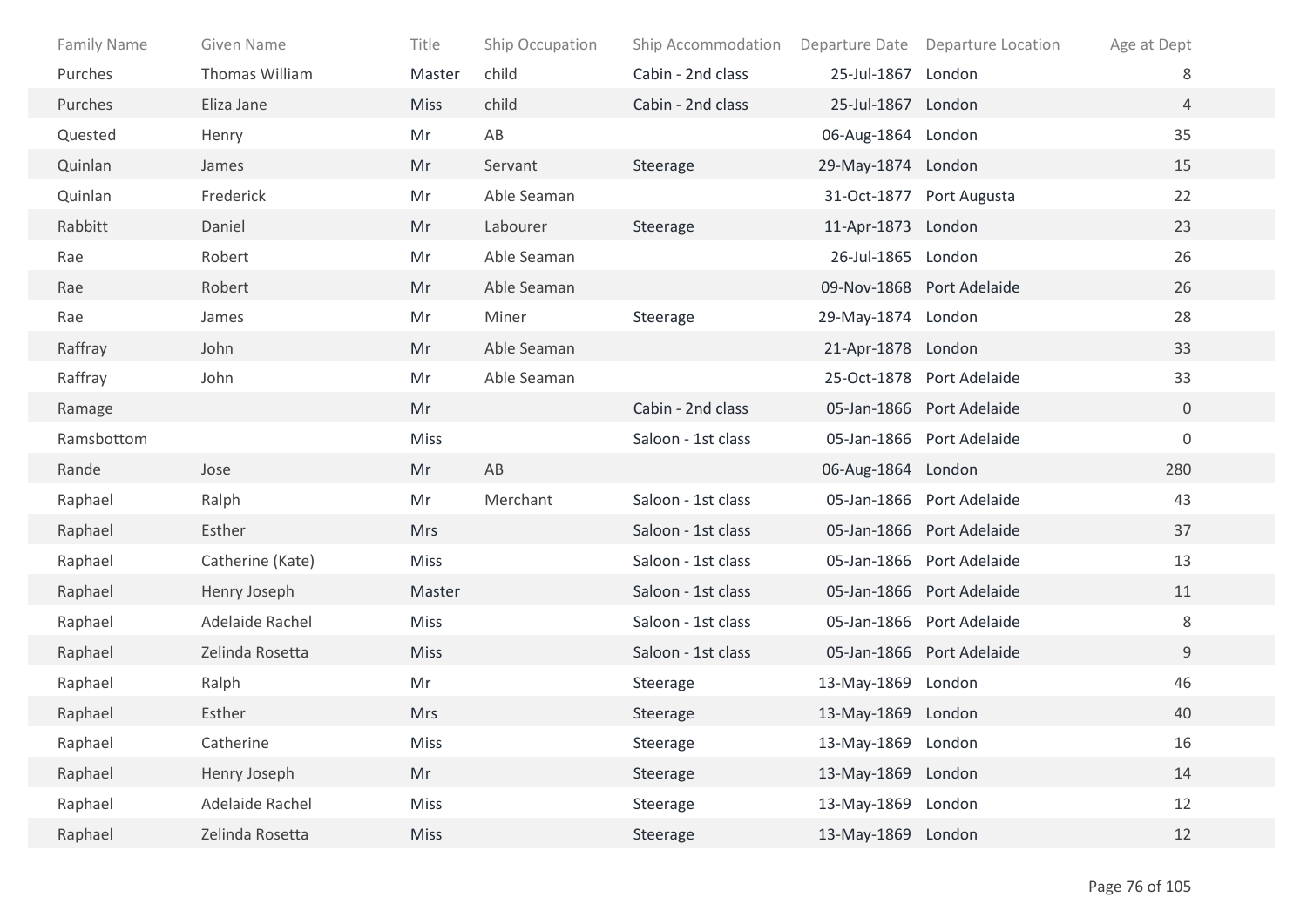| <b>Family Name</b>        | <b>Given Name</b>   | Title      | Ship Occupation          | Ship Accommodation | Departure Date     | Departure Location        | Age at Dept      |
|---------------------------|---------------------|------------|--------------------------|--------------------|--------------------|---------------------------|------------------|
| Raphael                   |                     | Mr         |                          | Saloon - 1st class | 16-Nov-1874        | Port Adelaide             | 0                |
| Raphael                   |                     | <b>Mrs</b> |                          | Saloon - 1st class |                    | 16-Nov-1874 Port Adelaide | $\overline{0}$   |
| Rapken/Rapkin             | M A                 | Mr         | <b>Assistant Cook</b>    |                    | 28-Jun-1875 London |                           | 21               |
| Rapkin                    | Efen                | Mr         | <b>Assistant Steward</b> |                    | 28-Jun-1875 London |                           | 18               |
| Rapkin                    | Sarah               | Miss       |                          | Cabin - 2nd class  | 28-Jun-1875 London |                           | $\overline{0}$   |
| Rashleigh                 | William             | Mr         | Able Seaman              |                    |                    | 14-Nov-1872 Port Adelaide | 46               |
| Rashleigh                 | William             | Mr         | Able Seaman              |                    | 11-Apr-1873 London |                           | 46               |
| Rassell/Russell           |                     | Mr         |                          | Cabin - 2nd class  | 29-Jun-1868 London |                           | $\overline{0}$   |
| Raye                      |                     | Mrs        |                          | Saloon - 1st class | 15-May-1879 London |                           | $\overline{0}$   |
| Raye                      |                     |            |                          | Saloon - 1st class | 15-May-1879 London |                           | $\overline{0}$   |
| Raye                      |                     |            |                          | Saloon - 1st class | 15-May-1879 London |                           | $\overline{0}$   |
| Rayne/Hayne               | Anne                |            |                          | Steerage           | 13-May-1869 London |                           | $\overline{0}$   |
| Rayne/Hayne               | Emma                |            |                          | Steerage           | 13-May-1869 London |                           | $\overline{0}$   |
| Reed                      | William Albert      | Mr         | apprentice               |                    | 13-May-1869 London |                           | $\overline{0}$   |
| Reed                      | William Albert      | Mr         | Apprentice               |                    |                    | 03-Nov-1869 Port Adelaide | $\boldsymbol{0}$ |
| Reed                      | William Albert      | Mr         | Apprentice               |                    |                    | 18-Nov-1870 Port Adelaide | 15               |
| Reed                      | Willam Albert       | Mr         | Apprentice               |                    | 02-Jun-1871 London |                           | 15               |
| Reed                      | William Albert      | Mr         | Apprentice               |                    |                    | 30-Oct-1871 Port Adelaide | 15               |
| Rees                      | William             | Mr         | <b>Assistant Steward</b> |                    |                    | 27-Dec-1866 Port Adelaide | 31               |
| Rees                      | <b>William Rees</b> | Mr         | <b>Assistant Steward</b> |                    | 24-May-1870 London |                           | 31               |
| Rees                      | William             | Mr         | Able Seaman              |                    | 19-Apr-1877        | Port Adelaide             | 57               |
| Regan                     | Michael             | Mr         | <b>Ordinary Seaman</b>   |                    | 13-May-1869 London |                           | 18               |
| Regan                     | Michael             | Mr         | <b>Ordinary Seaman</b>   |                    |                    | 03-Nov-1869 Port Adelaide | 18               |
| Regnick/Regenovic Charles |                     | Mr         | Able Seaman              |                    | 05-May-1881 London |                           | 27               |
| Reid                      | William Albert      | Mr         | boy                      |                    | 29-Jun-1868 London |                           | 14               |
| Reid                      | William Albert      | Mr         | Boy                      |                    |                    | 09-Nov-1868 Port Adelaide | 14               |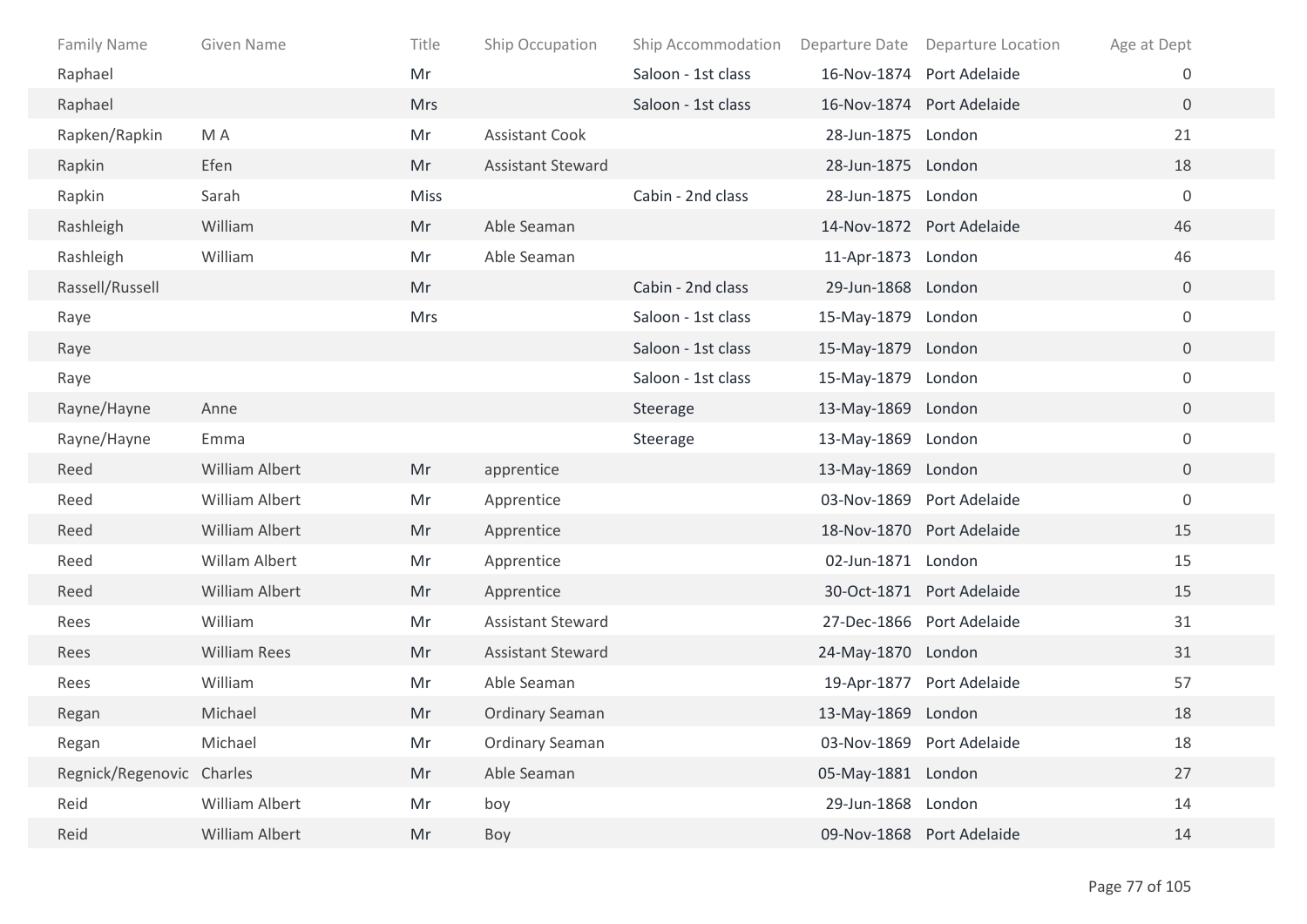| Family Name | Given Name        | Title      | Ship Occupation | Ship Accommodation |                    | Departure Date Departure Location | Age at Dept      |
|-------------|-------------------|------------|-----------------|--------------------|--------------------|-----------------------------------|------------------|
| Renkins     | Luke              | Mr         | Steward         |                    | 09-May-1882 London |                                   | $\boldsymbol{0}$ |
| Rennie      | John              | Mr         |                 |                    | 24-May-1870 London |                                   | $\overline{0}$   |
| Rennie      | John              | Mr         | Able Seaman     |                    |                    | 18-Nov-1870 Port Adelaide         | 37               |
| Reyder      | Henry             | Mr         | Able Seaman     |                    | 25-Jul-1867 London |                                   | 31               |
| Reynolds    | W.A.              | Mr         |                 | Cabin - 2nd class  | 25-Jul-1867 London |                                   | $\mathbf 0$      |
| Richards    | Walter            | Mr         | Able Seaman     |                    | 25-Jun-1872 London |                                   | 23               |
| Richards    | Walter            | Mr         | Able Seaman     |                    |                    | 14-Nov-1872 Port Adelaide         | 23               |
| Richards    | John Morley       | Master     | child           | Steerage           | 29-May-1874 London |                                   | 8                |
| Richards    | William           | Mr         | Mason           | Steerage           | 29-May-1874 London |                                   | 29               |
| Richards    | Phillis           | <b>Mrs</b> |                 | Steerage           | 29-May-1874 London |                                   | 34               |
| Richardson  | JH                | Mr         | 3rd Mate        |                    | 21-Apr-1878 London |                                   | 23               |
| Rickards    | John              | Mr         | AB              |                    | 06-Aug-1864 London |                                   | 280              |
| Rickards    | John              | Mr         | Able Seaman     |                    |                    | 27-Dec-1866 Port Adelaide         | 32               |
| Rickards    | John              | Mr         | Able Seaman     |                    | 24-May-1870 London |                                   | 32               |
| Ricketts    | HB                | Mr         | Midshipman      |                    | 16-Mar-1885 London |                                   | 16               |
| Ricketts    | H B               | Mr         | midshipman      |                    |                    | 10-Oct-1885 Port Augusta          | 17               |
| Riege       | Theodor           | Mr         | Able Seaman     |                    |                    | 31-Oct-1877 Port Adelaide         | 23               |
| Riege       | Theodor           | Mr         | Able Seaman     |                    | 21-Apr-1878 London |                                   | 24               |
| Riley       | Robert            | Mr         | Able Seaman     |                    |                    | 17-Dec-1867 Port Adelaide         | 25               |
| Riley       | William           | Mr         | 2nd Steward     |                    | 13-May-1869 London |                                   | 38               |
| Ringwood    | Frederick William | Mr         |                 | Saloon - 1st class | 06-Aug-1864 London |                                   | 18               |
| Riordan     | Patrick           | Mr         | Labourer        | Steerage           | 29-May-1874 London |                                   | 35               |
| Riordan     | Ellen             | Mrs        |                 | Steerage           | 29-May-1874 London |                                   | 26               |
| Riordan     | Cornelius         | Master     |                 | Steerage           | 29-May-1874 London |                                   | $\overline{2}$   |
| Ritchie     | Jane              | Ms         | Stewardess      |                    |                    | 30-Oct-1871 Port Adelaide         | 30               |
| Robb        | William           | Mr         | Able Seaman     |                    |                    | 30-Oct-1882 Port Augusta          | 31               |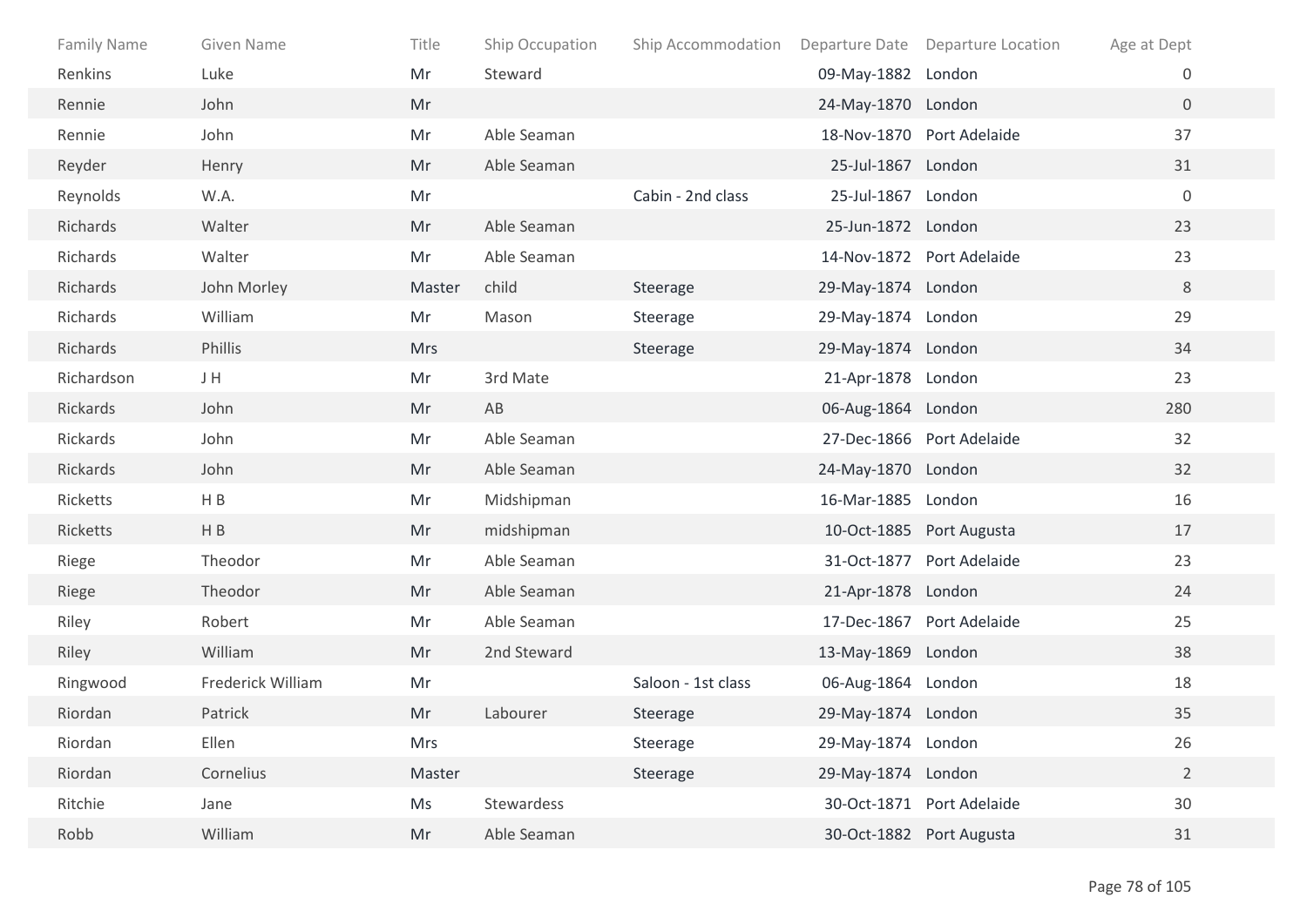| <b>Family Name</b> | Given Name           | Title      | Ship Occupation        | Ship Accommodation |                    | Departure Date Departure Location | Age at Dept    |
|--------------------|----------------------|------------|------------------------|--------------------|--------------------|-----------------------------------|----------------|
| Robban             | Luke                 | Mr         | steward                |                    | 05-May-1881 London |                                   | 53             |
| Robban             | Luke                 | Mr         | steward                |                    |                    | 29-Oct-1881 Port Adelaide         | 53             |
| Roberson           | Percy Jas            | Mr         | <b>Ordinary Seaman</b> |                    | 28-Apr-1884 London |                                   | 24             |
| Roberson           | Percy Jas            | Mr         | Able Seaman            |                    |                    | 04-Oct-1884 Port Augusta          | 25             |
| Roberson           | Percy Jas            | Mr         | 3rd mate               |                    | 16-Mar-1885 London |                                   | 25             |
| Roberson           | Percy Jas            | Mr         | 3rd mate               |                    |                    | 10-Oct-1885 Port Augusta          | 26             |
| Roberson           | Percy Jas            | Mr         | 3rd mate               |                    | 16-Mar-1886 London |                                   | 26             |
| Roberson           | Percy Jas            | Mr         | 3rd Mate               |                    |                    | 06-Nov-1886 Port Augusta          | 27             |
| Roberts            | J                    | Mr         |                        | Cabin - 2nd class  |                    | 03-Nov-1873 Port Adelaide         | $\mathbf 0$    |
| Robertson          | John                 |            | stockman               |                    |                    | 05-Jan-1866 Port Adelaide         | 40             |
| Robertson          |                      | Mr         |                        | Cabin - 2nd class  | 29-May-1874 London |                                   | $\mathbf 0$    |
| Robertson          |                      | <b>Mrs</b> |                        | Cabin - 2nd class  | 29-May-1874 London |                                   | $\overline{0}$ |
| Robertson          | William              | Mr         | Able Seaman            |                    | 26-May-1876 London |                                   | 23             |
| Robertson          | Percy Jas            | Mr         | <b>Ordinary Seaman</b> |                    | 20-Apr-1883 London |                                   | 23             |
| Robertson          | Percy Jas            | Mr         | Ordinary Seaman        |                    |                    | 21-Oct-1883 Port Augusta          | 24             |
| Robin              | John                 | Mr         | Able Seaman            |                    | 02-Jun-1871 London |                                   | $\overline{0}$ |
| Robin              | F                    | Mr         | <b>Ordinary Seaman</b> |                    | 02-Jun-1871 London |                                   | 20             |
| Robin              | John                 | Mr         | Able Seaman            |                    |                    | 30-Oct-1871 Port Adelaide         | $\overline{0}$ |
| Robin              | F                    | Mr         | <b>Ordinary Seaman</b> |                    |                    | 30-Oct-1871 Port Adelaide         | 20             |
| Robins             | <b>Edward Joseph</b> | Mr         | 2nd Mate               |                    | 06-Aug-1864 London |                                   | 45             |
| Robins             | <b>Edward Joseph</b> | Mr         | 2nd mate               |                    |                    | 20-Jan-1865 Port Adelaide         | 44             |
| Robins             | Edward J.            | Mr         | 2nd Mate               |                    | 26-Jul-1865 London |                                   | 45             |
| Robins             | <b>Edward Joseph</b> | Mr         | 2nd Mate               |                    |                    | 05-Jan-1866 Port Adelaide         | 45             |
| Robins             | <b>Edward Joseph</b> | Mr         | 2nd Mate               |                    |                    | 27-Dec-1866 Port Adelaide         | 46             |
| Robins             | <b>Edward Joseph</b> | Mr         | <b>Chief Mate</b>      |                    | 25-Jul-1867 London |                                   | 47             |
| Robins             | <b>Edward Joseph</b> | Mr         | <b>Chief Mate</b>      |                    |                    | 17-Dec-1867 Port Adelaide         | 47             |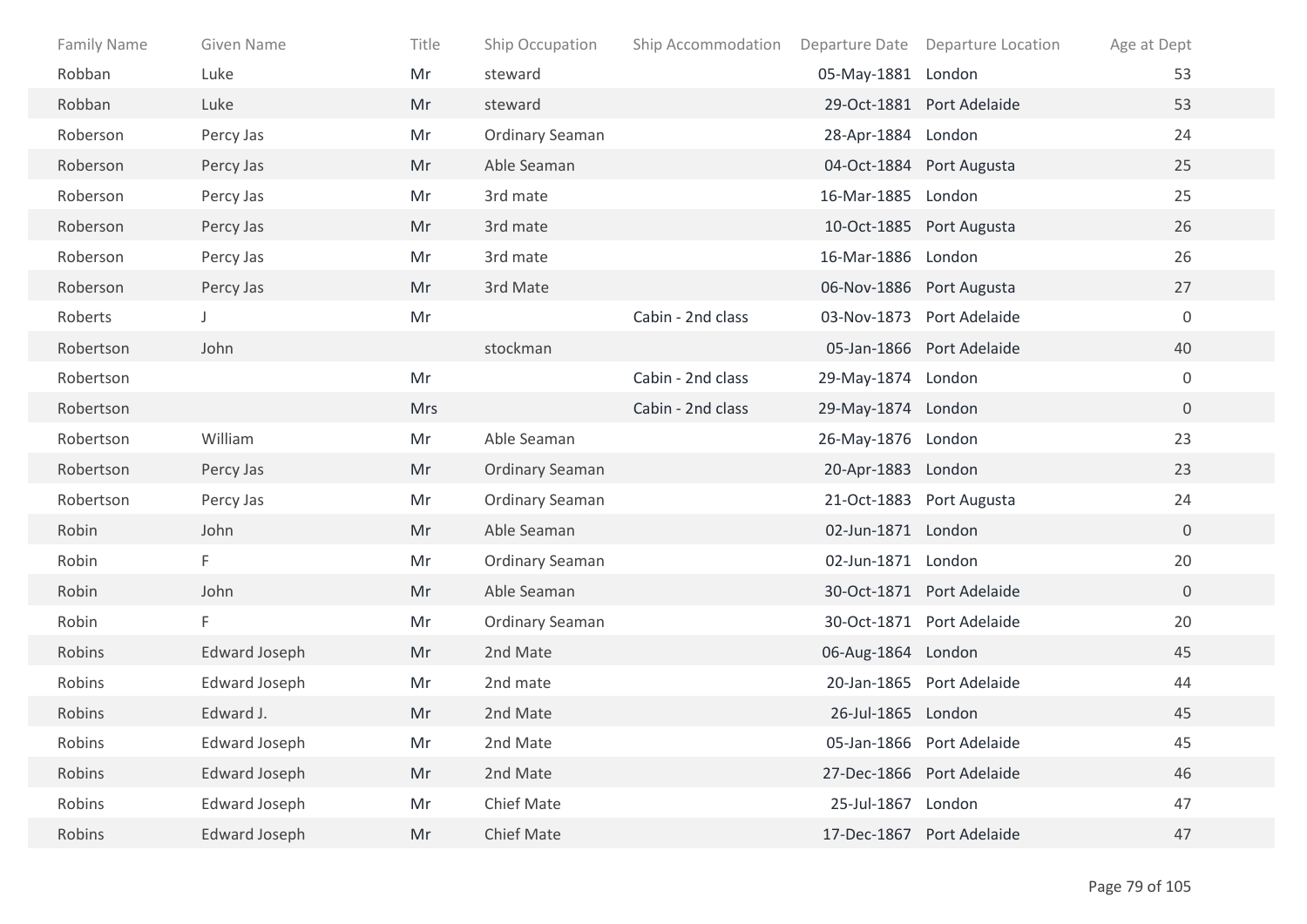| <b>Family Name</b> | Given Name                 | Title      | Ship Occupation        | Ship Accommodation |                    | Departure Date Departure Location | Age at Dept    |  |
|--------------------|----------------------------|------------|------------------------|--------------------|--------------------|-----------------------------------|----------------|--|
| Robins             | <b>Edward Joseph</b>       | Mr         | Mate                   |                    | 29-Jun-1868 London |                                   | 49             |  |
| Robins             | <b>Edward Joseph</b>       | Mr         | Mate                   |                    |                    | 09-Nov-1868 Port Adelaide         | 49             |  |
| Robins             | Edward Joseph              | Mr         | Mate                   |                    | 13-May-1869 London |                                   | 50             |  |
| Robins             | Edward Joseph              | Mr         | Mate                   |                    |                    | 03-Nov-1869 Port Adelaide         | 50             |  |
| Robins             | Edward Joseph              | Mr         | 1st mate               |                    | 02-Jun-1871 London |                                   | $\mathbf 0$    |  |
| Robins             | Frederick William          | Mr         | 2nd Mate               |                    | 02-Jun-1871 London |                                   | 22             |  |
| Robins             | <b>Edward Joseph</b>       | Mr         | 1st mate               |                    |                    | 30-Oct-1871 Port Adelaide         | $\mathbf 0$    |  |
| Robins             | <b>Edward Joseph</b>       | Mr         | First Mate             |                    | 25-Jun-1872 London |                                   | 52             |  |
| Robins             | <b>Edward Joseph</b>       | Mr         | 1st mate               |                    |                    | 14-Nov-1872 Port Adelaide         | 52             |  |
| Robins             | <b>Edward Joseph</b>       | Mr         | <b>Chief Mate</b>      |                    | 11-Apr-1873 London |                                   | 53             |  |
| Robins             | <b>Edward Joseph</b>       | Mr         | <b>Chief Mate</b>      |                    |                    | 03-Nov-1873 Port Adelaide         | 53             |  |
| Robins             | <b>Edward Joseph</b>       | Mr         | 1st Mate               |                    | 29-May-1874 London |                                   | 54             |  |
| Robins             | Edward Jospeh              | Mr         | 1st Mate               |                    | 28-Jun-1875 London |                                   | 55             |  |
| Robins             | <b>Edward Joseph</b>       | Mr         | 1st mate - chief       |                    |                    | 11-Nov-1875 Port Adelaide         | 55             |  |
| Robinson           | Frederick William          | Mr         | Apprentice             |                    | 06-Aug-1864 London |                                   | 14             |  |
| Robinson           | Ellen Matilda Robinson nee | <b>Mrs</b> |                        | Cabin - 2nd class  | 26-Jul-1865 London |                                   | 37             |  |
| Robinson           | Frederick William          |            | Apprentice             |                    | 26-Jul-1865 London |                                   | 16             |  |
| Robinson           | Frederick William          | Mr         | Apprentice             |                    |                    | 05-Jan-1866 Port Adelaide         | 16             |  |
| Robinson           | <b>Edward Joseph</b>       | Mr         | 2nd Mate               |                    | 27-Jul-1866 London |                                   | 46             |  |
| Robinson           | Frederick William          | Mr         | Apprentice             |                    | 27-Jul-1866 London |                                   | $\overline{0}$ |  |
| Robinson           | James                      | Mr         |                        | Saloon - 1st class |                    | 27-Dec-1866 Port Adelaide         | $\mathbf 0$    |  |
| Robinson           | Frederick William          | Mr         | Apprentice             |                    |                    | 27-Dec-1866 Port Adelaide         | 0              |  |
| Robinson           | Frederick William          | Mr         | Apprentice             |                    | 25-Jul-1867 London |                                   |                |  |
| Robinson           | Frederick William          | Mr         | Indenture - 4th Aug    |                    | 29-Jun-1868 London |                                   | 14             |  |
| Robinson           | Frederick William          | Mr         | Ordinary Seaman /      |                    |                    | 09-Nov-1868 Port Adelaide         | 14             |  |
| Robinson           | Frederick W                | Mr         | <b>Ordinary Seaman</b> |                    | 13-May-1869 London |                                   | 19             |  |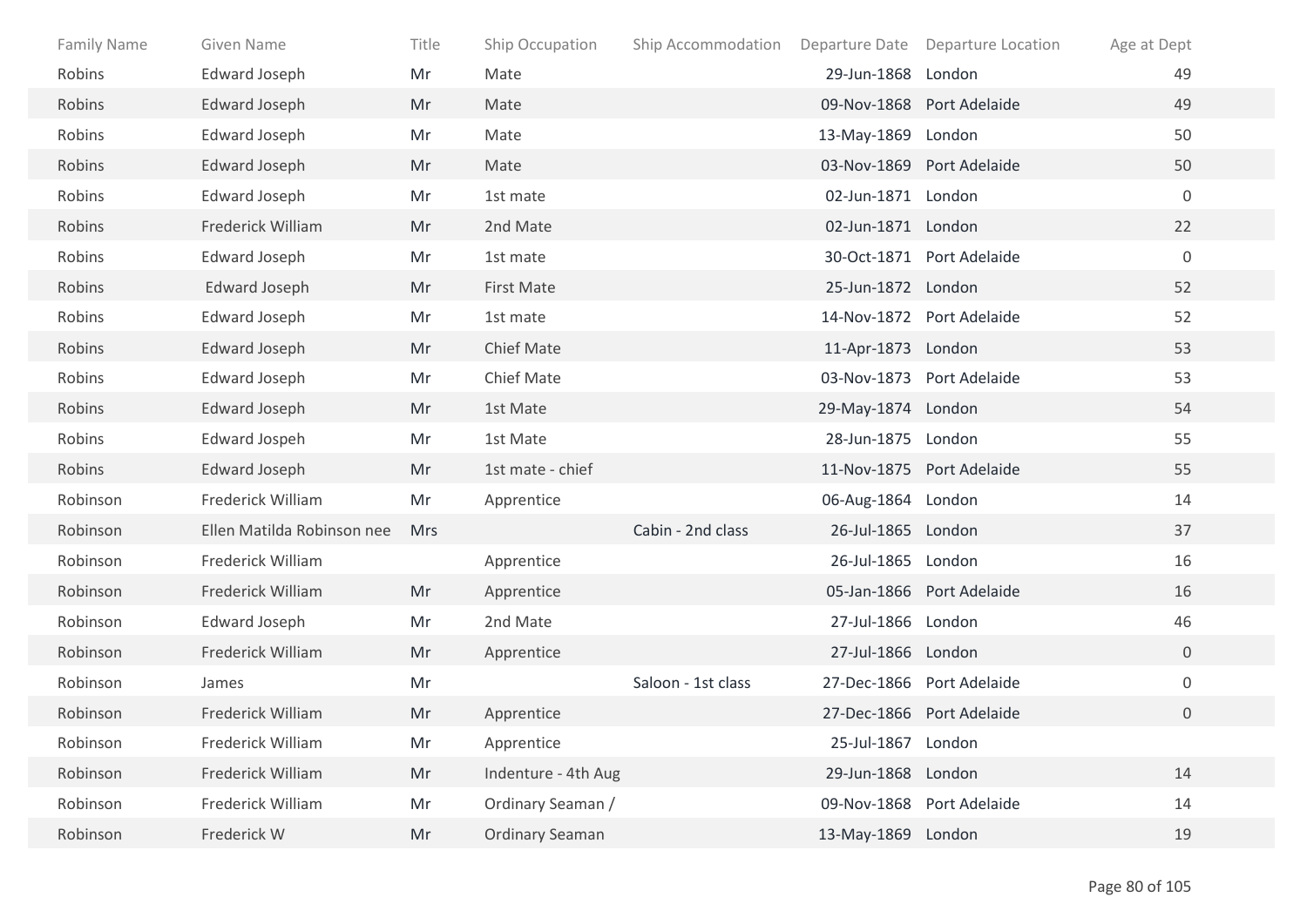| <b>Family Name</b> | Given Name           | Title      | Ship Occupation        | Ship Accommodation |                    | Departure Date Departure Location | Age at Dept      |  |
|--------------------|----------------------|------------|------------------------|--------------------|--------------------|-----------------------------------|------------------|--|
| Robinson           | Frederick W          | Mr         | Ordinary Seaman        |                    |                    | 03-Nov-1869 Port Adelaide         | 19               |  |
| Robinson           | Frederick William    |            | Apprentice             |                    | 24-May-1870 London |                                   | $\mathbf{0}$     |  |
| Robinson           | <b>Edward Joseph</b> | Mr         | 2nd mate               |                    | 24-May-1870 London |                                   | 46               |  |
| Robinson           | Frederick William    | Mr         | 3rd Mate               |                    |                    | 18-Nov-1870 Port Adelaide         | 21               |  |
| Robinson           | <b>Edward Joseph</b> | Mr         | 1st mate               |                    |                    | 18-Nov-1870 Port Adelaide         | 51               |  |
| Robinson           |                      | <b>Mrs</b> |                        | Cabin - 2nd class  |                    | 18-Nov-1870 Port Adelaide         | $\mathbf 0$      |  |
| Robinson           |                      |            |                        | Cabin - 2nd class  |                    | 18-Nov-1870 Port Adelaide         | $\mathbf 0$      |  |
| Robinson           |                      |            |                        | Cabin - 2nd class  |                    | 18-Nov-1870 Port Adelaide         | $\overline{0}$   |  |
| Robinson           | Frederick William    | Mr         | 2nd Mate               |                    |                    | 30-Oct-1871 Port Adelaide         | 22               |  |
| Robinson           | <b>Bessie P</b>      |            |                        | Saloon - 1st class | 11-Apr-1873 London |                                   | $\mathbf 0$      |  |
| Robinson           | James                | Mr         | Able Seaman            |                    |                    | 31-Oct-1876 Port Adelaide         | 43               |  |
| Robinson           | Percy J              | Mr         | Apprentice             |                    | 09-May-1882 London |                                   |                  |  |
| Robinson           | Perecy J             | Mr         | Apprentice             |                    |                    | 30-Oct-1882 Port Augusta          | 20               |  |
| Robinson           | James                | Mr         | Able Seaman            |                    | 16-Mar-1885 London |                                   | 47               |  |
| Robinson/Robrous   | James                | Mr         | Able Seaman            |                    |                    | 29-Oct-1881 Port Adelaide         | 46               |  |
| Rodgers            | Arthur               | Mr         | Able Seaman            |                    | 16-Mar-1885 London |                                   | 27               |  |
| Roeke              | John                 | Mr         | <b>Ordinary Seaman</b> |                    | 19-Apr-1877 London |                                   | 30               |  |
| Rogers             |                      | <b>Mrs</b> |                        | Saloon - 1st class | 29-May-1874 London |                                   | $\mathbf 0$      |  |
| Rogers             |                      | Mrs        |                        | Cabin - 2nd class  |                    | 16-Nov-1874 Port Adelaide         | $\mathbf 0$      |  |
| Rogerson           | William              | Mr         | Cook                   |                    | 02-Jun-1871 London |                                   | $\overline{0}$   |  |
| Rogerson           | William              | Mr         | Cook                   |                    |                    | 30-Oct-1871 Port Adelaide         | $\boldsymbol{0}$ |  |
| Rooney             |                      | Mr         |                        | Saloon - 1st class |                    | 05-Jan-1866 Port Adelaide         | $\overline{0}$   |  |
| Rose               | Henry Taylor         | Mr         | Apprentice             |                    | 29-Jun-1868 London |                                   | 14               |  |
| Rose               | Henry Taylor         | Mr         | apprentice             |                    |                    | 09-Nov-1868 Port Adelaide         | 14               |  |
| Rose               | Henry Taylor         | Mr         | apprentice             |                    | 13-May-1869 London |                                   | $\boldsymbol{0}$ |  |
| Rose               | Henry Taylor         | Mr         | Apprentice             |                    |                    | 03-Nov-1869 Port Adelaide         | $\overline{0}$   |  |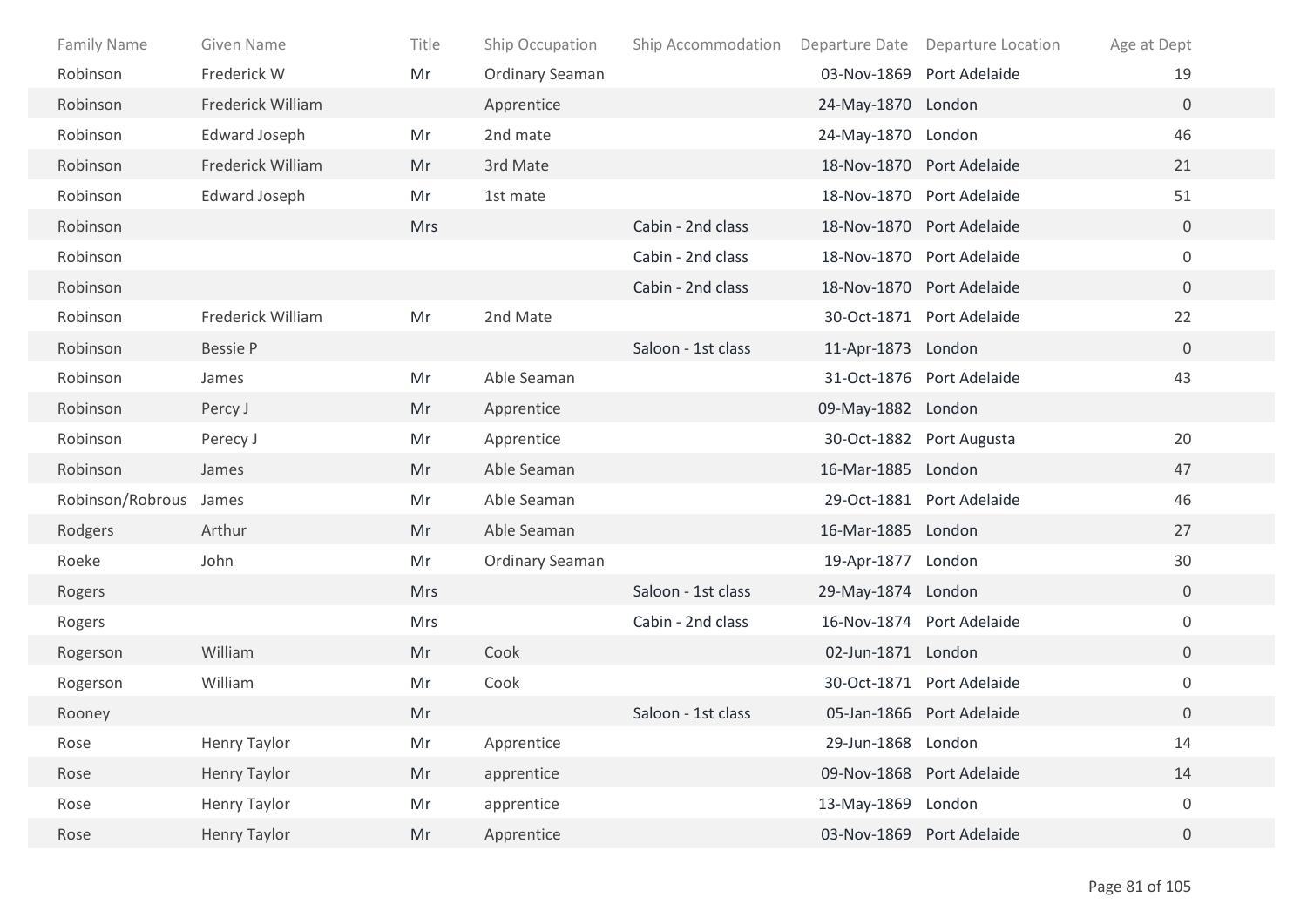| <b>Family Name</b> | Given Name              | Title       | Ship Occupation | Ship Accommodation | Departure Date     | <b>Departure Location</b> | Age at Dept      |
|--------------------|-------------------------|-------------|-----------------|--------------------|--------------------|---------------------------|------------------|
| Rose               | Harry Taylor            | Mr          | Apprentice      |                    |                    | 18-Nov-1870 Port Adelaide | 14               |
| Rose               | <b>Henry Taylor</b>     | Mr          | Apprentice      |                    | 02-Jun-1871 London |                           | 14               |
| Rose               | Henry Taylor            | Mr          | Apprentice      |                    |                    | 30-Oct-1871 Port Adelaide | 14               |
| Rose               | William                 | Mr          | Bricklayer      | Steerage           | 29-May-1874 London |                           | 34               |
| Rose               | Harriet                 | Mrs         |                 | Steerage           | 29-May-1874 London |                           | 32               |
| Rose               | Harriet Mary            | <b>Miss</b> | child           | Steerage           | 29-May-1874 London |                           | 6                |
| Rose               | William                 | Master      | child           | Steerage           | 29-May-1874 London |                           | 4                |
| Rose               | Louisa                  | <b>Miss</b> | child           | Steerage           | 29-May-1874 London |                           | $2^{\circ}$      |
| Rossiter           |                         | Mrs         |                 | Cabin - 2nd class  | 02-Jun-1871 London |                           | $\boldsymbol{0}$ |
| Rowe               | Elizabeth               | <b>Mrs</b>  | Servant/Widow   | Steerage           | 11-Apr-1873 London |                           | 44               |
| Rowe               | <b>Richard Nicholas</b> | Master      | child           | Steerage           | 11-Apr-1873 London |                           | 9                |
| Rowe               | William James           | Master      | child           | Steerage           | 11-Apr-1873 London |                           | $7\overline{ }$  |
| Rowe               | <b>Stephen Thomas</b>   | Master      | child           | Steerage           | 11-Apr-1873 London |                           | $\mathsf{3}$     |
| Rowe               | Elizabeth Jane          | <b>Miss</b> | servant         | Steerage           | 11-Apr-1873 London |                           | 18               |
| Rowe               | Christiana Penberthy    | <b>Miss</b> | Servant         | Steerage           | 11-Apr-1873 London |                           | 16               |
| Rowe               | <b>Isaac Penberthy</b>  | Mr          | miner           | Steerage           | 11-Apr-1873 London |                           | 22               |
| Rowe               | <b>Charity Carbis</b>   | <b>Mrs</b>  | home duties     | Steerage           | 11-Apr-1873 London |                           | 22               |
| Rowe               | Elizabeth Martin        | <b>Miss</b> | child           | Steerage           | 11-Apr-1873 London |                           | $\mathbf{1}$     |
| Rowe               | Elizabeth               | Mrs         | Housekeeper     |                    | 29-May-1874 London |                           | 61               |
| rowe               | Martha                  | <b>Miss</b> | Miner Labourer  |                    | 29-May-1874 London |                           | 36               |
| Ruff               | Elizabeth               | <b>Mrs</b>  |                 | Cabin - 2nd class  | 06-Aug-1864 London |                           | 45               |
| Russell            | William                 | Mr          | Able Seaman     |                    | 25-Jul-1867 London |                           | 39               |
| Russell            | William                 | Mr          | Able Seaman     |                    |                    | 17-Dec-1867 Port Adelaide | 39               |
| Russell            | William                 | Mr          | Able Seaman     |                    |                    | 18-Nov-1870 Port Adelaide | 42               |
| Russell            | William                 | Mr          | Able Seaman     |                    | 02-Jun-1871 London |                           | $\boldsymbol{0}$ |
| Russell            | William                 | Mr          | Able Seaman     |                    |                    | 30-Oct-1871 Port Adelaide | $\overline{0}$   |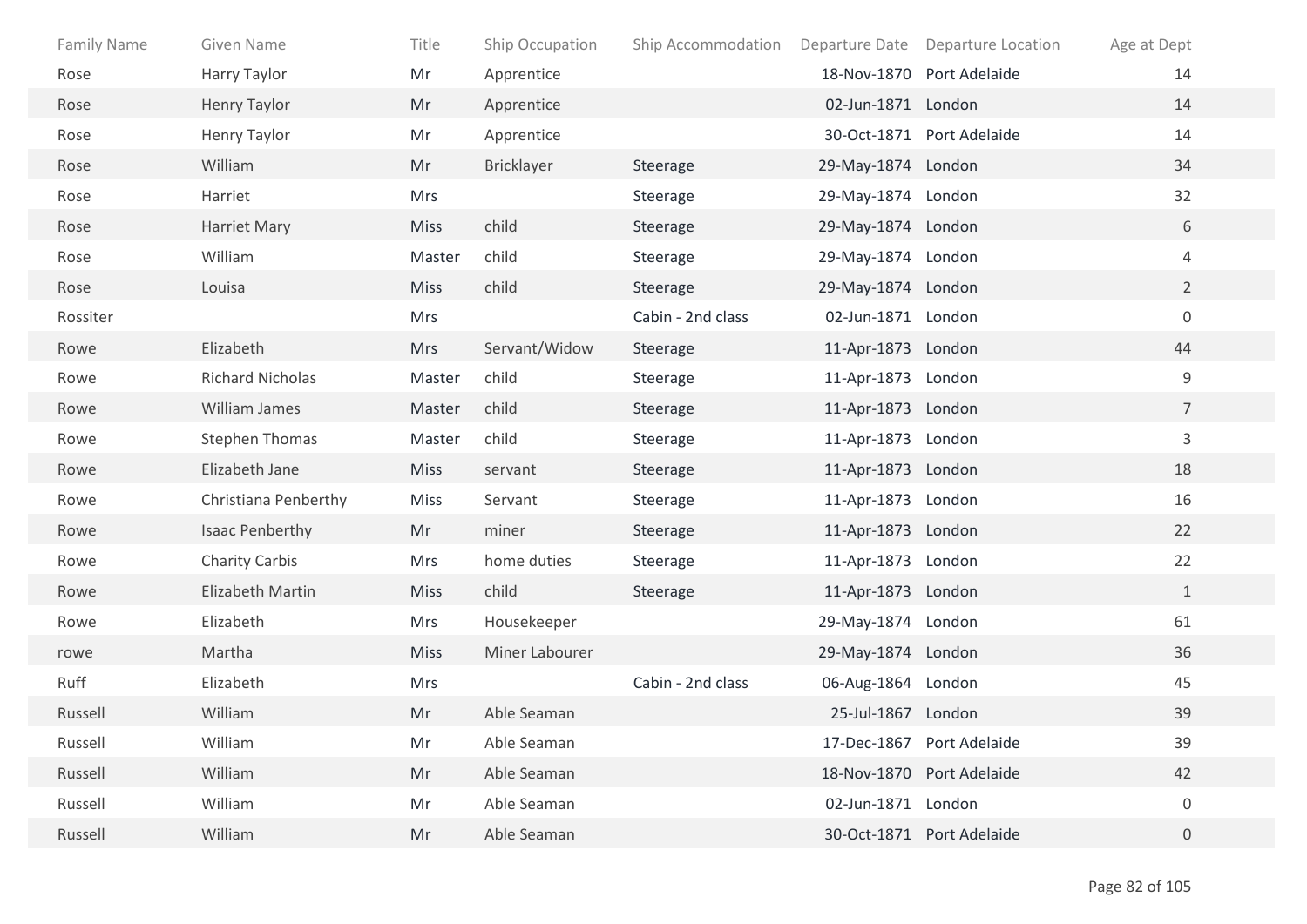| <b>Family Name</b> | Given Name          | Title       | Ship Occupation           | Ship Accommodation Departure Date Departure Location |                    |                           | Age at Dept      |
|--------------------|---------------------|-------------|---------------------------|------------------------------------------------------|--------------------|---------------------------|------------------|
| Russell            | edward              | Mr          | Able Seaman               |                                                      | 28-Jun-1875 London |                           | 41               |
| Russell            | Edward              | Mr          | Able Seaman               |                                                      |                    | 11-Nov-1875 Port Adelaide | 41               |
| Russell            | FJB                 | Mr          | Steward                   |                                                      | 28-Apr-1884 London |                           | 38               |
| Russell            | FJB                 | Mr          | Steward                   |                                                      |                    | 04-Oct-1884 Port Augusta  | 39               |
| Russell            | FJ                  | Mr          | Steward                   |                                                      | 16-Mar-1885 London |                           | 39               |
| Russell            | FJB                 | Mr          | Steward                   |                                                      |                    | 10-Oct-1885 Port Augusta  | 40               |
| Russell            | FJB                 | Mr          | Steward                   |                                                      | 16-Mar-1886 London |                           | 40               |
| Russell            | FJB                 | Mr          | Steward                   |                                                      |                    | 06-Nov-1886 Port Augusta  | 41               |
| Rutter             | Ann                 | Miss        |                           | Cabin - 2nd class                                    | 28-Jun-1875 London |                           | $\boldsymbol{0}$ |
| Ryan               | $\top$              |             |                           | Cabin - 2nd class                                    |                    | 18-Nov-1870 Port Adelaide | $\overline{0}$   |
| Ryan               | Catherine           | Ms          | <b>Domestic Servant</b>   | Steerage                                             | 29-May-1874 London |                           | 27               |
| Sadler/Sadlier     | Patrick             | Mr          | Labourer                  | Steerage                                             | 29-May-1874 London |                           | 20               |
| Saffin             | Frank               | Mr          | child                     | Steerage                                             | 11-Apr-1873 London |                           | 8                |
| Salmon             | T <sub>S</sub>      | Mr          | 2nd mate                  |                                                      | 16-Mar-1885 London |                           | 23               |
| Salmon             | T S                 | Mr          | 2nd mate                  |                                                      |                    | 10-Oct-1885 Port Augusta  | 24               |
| Salmon             | T <sub>S</sub>      | Mr          | 1st mate                  |                                                      | 16-Mar-1886 London |                           | 24               |
| Salmon             | T S                 | Mr          | 1st mate                  |                                                      |                    | 06-Nov-1886 Port Augusta  | 25               |
| Salrator           | George              | Mr          | Able Seaman               |                                                      |                    | 29-Oct-1881 Port Augusta  | 30               |
| Salter             | Henry William       | Mr          | Labourer                  | Steerage                                             | 29-May-1874 London |                           | 20               |
| Saltwell           | William             | Mr          |                           | Steerage                                             | 13-May-1869 London |                           | $\overline{0}$   |
| Sampson            | John                | Mr          | <b>Butcher and Able S</b> |                                                      | 01-Apr-1880 London |                           | 21               |
| Sandover           | William             | Mr          | Publican                  | Saloon - 1st class                                   |                    | 05-Jan-1866 Port Adelaide | 43               |
| Sandover           | <b>Mary Billing</b> | Mrs         | home duties               | Saloon - 1st class                                   |                    | 05-Jan-1866 Port Adelaide | 40               |
| Sandover           | William             | Master      | child                     | Saloon - 1st class                                   |                    | 05-Jan-1866 Port Adelaide | 10               |
| Sandover           | Ellen               | <b>Miss</b> | child                     | Saloon - 1st class                                   |                    | 05-Jan-1866 Port Adelaide | 5                |
| Sandover           | Elizabeth           | <b>Miss</b> | child                     | Saloon - 1st class                                   |                    | 05-Jan-1866 Port Adelaide | $\overline{2}$   |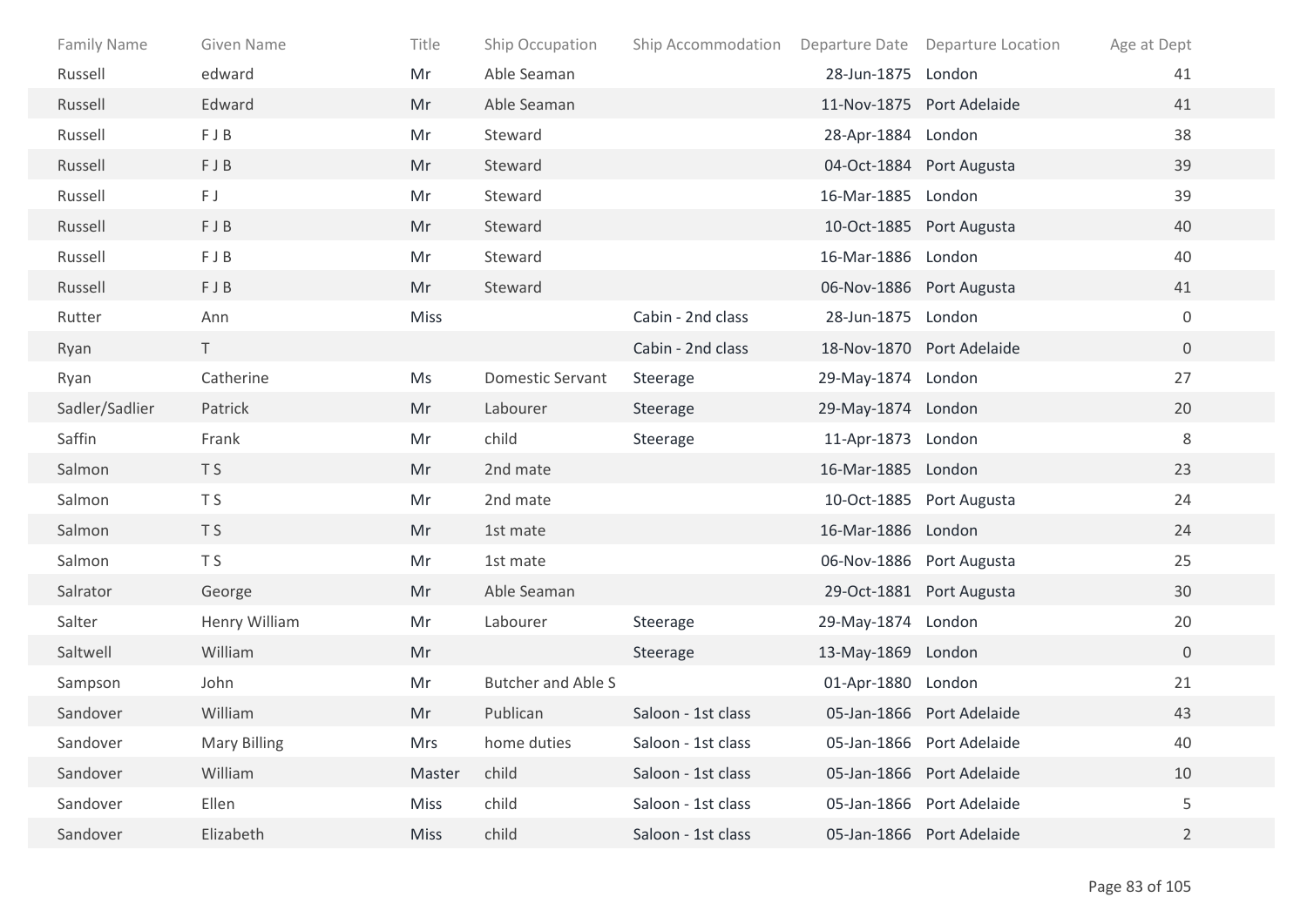| <b>Family Name</b> | Given Name                                  | Title       | Ship Occupation   | Ship Accommodation |                    | Departure Date Departure Location | Age at Dept    |  |
|--------------------|---------------------------------------------|-------------|-------------------|--------------------|--------------------|-----------------------------------|----------------|--|
| Sandover           | Elizabeth                                   | <b>Miss</b> |                   | Saloon - 1st class | 27-Jul-1866 London |                                   | $\overline{0}$ |  |
| Sandover           | William                                     | Mr          | publican          | Saloon - 1st class | 25-Jul-1867 London |                                   | 44             |  |
| Sandover           | <b>Mary Billing</b>                         | <b>Mrs</b>  | home duties       | Saloon - 1st class | 25-Jul-1867 London |                                   | 44             |  |
| Sandover           | William                                     | Master      | child             | Saloon - 1st class | 25-Jul-1867 London |                                   | 11             |  |
| Sandover           | Ellen                                       | Miss        | child             | Saloon - 1st class | 25-Jul-1867 London |                                   | 6              |  |
| Sandover           | Elizabeth                                   | <b>Miss</b> | child             | Saloon - 1st class | 25-Jul-1867 London |                                   | $\mathbf{3}$   |  |
| Sandover           | Alfred                                      | Master      | child             | Saloon - 1st class | 25-Jul-1867 London |                                   | $\mathbf 0$    |  |
| Sanford            | William                                     | Mr          | Able Seaman       |                    | 21-Apr-1878 London |                                   | 27             |  |
| Saunders           | Margaret                                    |             |                   | Steerage           | 13-May-1869 London |                                   | $\overline{0}$ |  |
| Saunders           | Stephen                                     | Mr          |                   | Steerage           | 13-May-1869 London |                                   | $\overline{0}$ |  |
| Saunders           | John                                        | Mr          |                   | Cabin - 2nd class  | 13-May-1869 London |                                   | $\mathbf 0$    |  |
| Saunders           | Walter John Tite                            | Mr          | Apprentice        |                    | 01-Apr-1880 London |                                   | $\overline{0}$ |  |
| Saunders           | Walter John Tite                            | Mr          | Apprentice        |                    |                    | 31-Oct-1880 Port Adelaide         | $\mathbf 0$    |  |
| Savage             | John                                        | Mr          | Able Seaman       |                    | 25-Jun-1872 London |                                   | 25             |  |
| Savage             | John                                        | Mr          | Able Seaman       |                    |                    | 14-Nov-1872 Port Adelaide         | 25             |  |
| Scarfe             | Frederick Norman                            | Mr          |                   | Saloon - 1st class |                    | 20-Jan-1865 Port Adelaide         | 44             |  |
| Scarfe             | Mary                                        | <b>Mrs</b>  |                   | Saloon - 1st class |                    | 20-Jan-1865 Port Adelaide         | 30             |  |
| Scarfe             | Frederick Norman                            | Mr          |                   | Saloon - 1st class | 27-Jul-1866 London |                                   | 45             |  |
| Schmidt            | M                                           | Mr          | Able Seaman       |                    | 19-Apr-1877 London |                                   | 24             |  |
| schneider          | Charles                                     |             | Able Seaman       |                    |                    | 05-Jan-1866 Port Adelaide         | 24             |  |
| Schomberg          | John                                        |             | 2nd class steward |                    |                    | 05-Jan-1866 Port Adelaide         | 24             |  |
| Schomburg          | Η.                                          | Mr          |                   | Cabin - 2nd class  |                    | 05-Jan-1866 Port Adelaide         | $\overline{0}$ |  |
| Schot              |                                             | Mr          |                   | Cabin - 2nd class  |                    | 05-Jan-1866 Port Adelaide         | 0              |  |
| Schultz            | Ernest                                      | Mr          |                   | Cabin - 2nd class  | 13-May-1869 London |                                   | $\overline{0}$ |  |
|                    | Schumacher/Schua Caroline Magdalene Paulina | <b>Mrs</b>  |                   | Saloon - 1st class |                    | 05-Jan-1866 Port Adelaide         | $\mathbf 0$    |  |
| Schumacher/Schu    | <b>Emily Christine</b>                      | <b>Miss</b> |                   | Saloon - 1st class |                    | 05-Jan-1866 Port Adelaide         | 11             |  |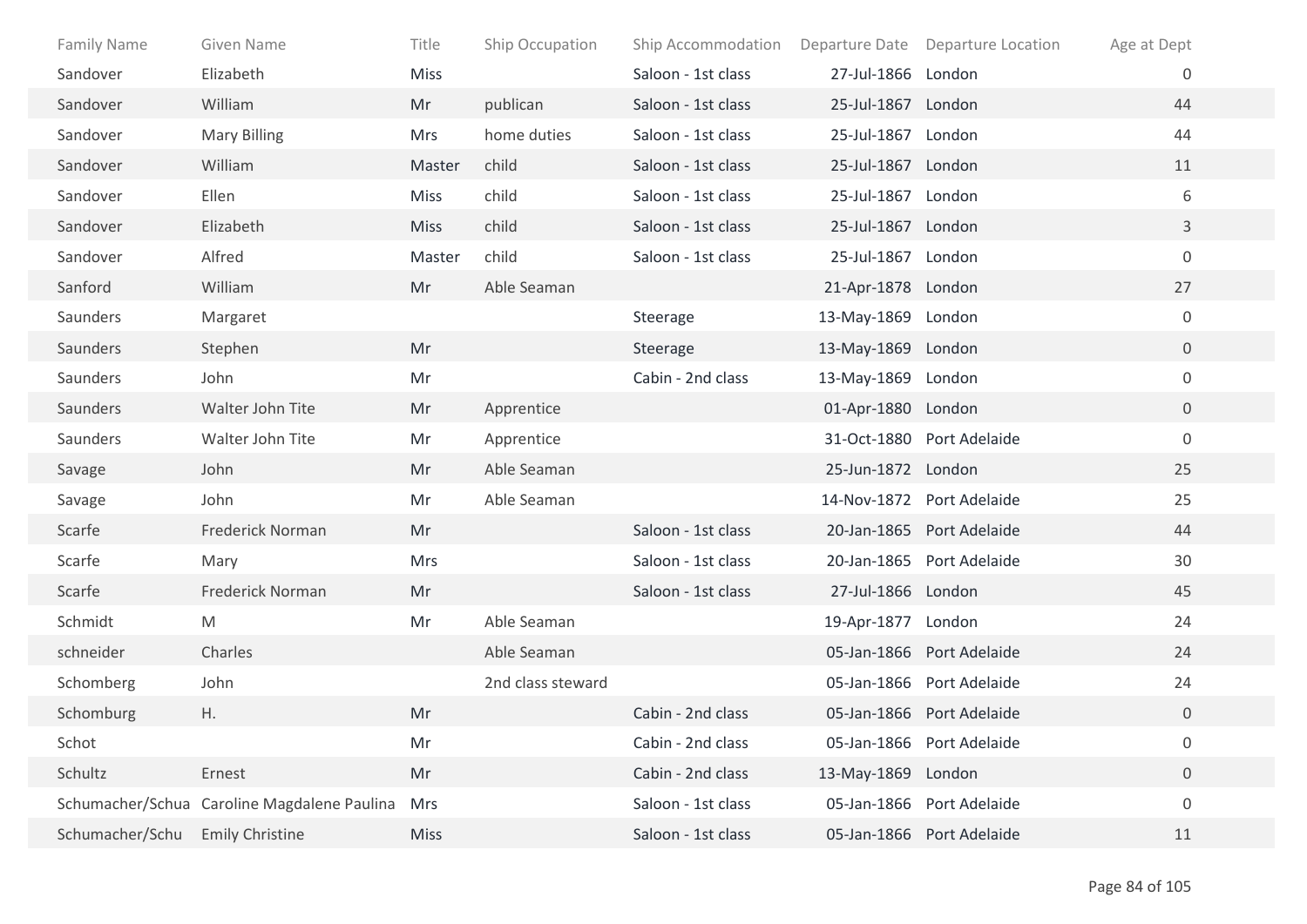| Family Name      | Given Name      | Title       | Ship Occupation | Ship Accommodation |                    | Departure Date Departure Location | Age at Dept    |
|------------------|-----------------|-------------|-----------------|--------------------|--------------------|-----------------------------------|----------------|
| Schunke/Schlinke | Peter           | Mr          |                 | Saloon - 1st class |                    | 27-Dec-1866 Port Adelaide         | $\overline{0}$ |
| Scotcher         | Fanny E W       | <b>Miss</b> | Servant         | Steerage           | 11-Apr-1873 London |                                   | 23             |
| Scott            | Ernest W        | Mr          | Able Seaman     |                    | 29-Jun-1868 London |                                   | 20             |
| Scott            | Ernest W        | Mr          | Able Seaman     |                    |                    | 09-Nov-1868 Port Adelaide         | 20             |
| Scott            | John G          | Mr          | Able Seaman     |                    | 01-Apr-1880 London |                                   | 23             |
| Seaman           | Frederick G     | Mr          | Able Seaman     |                    |                    | 30-Oct-1882 Port Augusta          | 20             |
| Searle           | Robert          |             | Able Seaman     |                    | 26-Jul-1865 London |                                   | $\mathbf 0$    |
| Searle           | William         | Mr          | Labourer        | Steerage           | 29-May-1874 London |                                   | 32             |
| Sedgwick         | George          | Mr          |                 | Steerage           | 13-May-1869 London |                                   | $\overline{0}$ |
| Sell             |                 | <b>Mrs</b>  |                 | Cabin - 2nd class  |                    | 05-Jan-1866 Port Adelaide         | $\overline{0}$ |
| Sellan           | Robert          | Mr          | Cook's Mate     |                    |                    | 30-Oct-1871 Port Adelaide         | 27             |
| Sellar           | William         | Mr          | cordwainer      | Cabin - 2nd class  |                    | 20-Jan-1865 Port Adelaide         | 72             |
| Sellar           | Elizabeth Maria | Mrs         |                 | Cabin - 2nd class  |                    | 20-Jan-1865 Port Adelaide         | 62             |
| Sellar           | Caroline        | <b>Miss</b> |                 | Cabin - 2nd class  |                    | 20-Jan-1865 Port Adelaide         | 25             |
| Sellar           |                 | Mrs         |                 | Cabin - 2nd class  |                    | 30-Oct-1871 Port Adelaide         | $\mathbf 0$    |
| Sellar           |                 |             |                 | Cabin - 2nd class  |                    | 30-Oct-1871 Port Adelaide         | $\overline{0}$ |
| Sellar           |                 |             |                 | Cabin - 2nd class  |                    | 30-Oct-1871 Port Adelaide         | $\mathbf 0$    |
| Sellar           |                 |             |                 | Cabin - 2nd class  |                    | 30-Oct-1871 Port Adelaide         | $\overline{0}$ |
| Sewmann          | Jihic           | Mr          | Able Seaman     |                    |                    | 29-Oct-1881 Port Augusta          | 24             |
| Seymour          | George          | Mr          | Able Seaman     |                    | 27-Jul-1866 London |                                   | 43             |
| Seymour          | George          | Mr          | Able Seaman     |                    |                    | 27-Dec-1866 Port Adelaide         | 43             |
| Seymour          | George          | Mr          | Able Seaman     |                    | 24-May-1870 London |                                   | 43             |
| Shannon          | Michael         | Mr          | Able Seaman     |                    | 26-May-1876 London |                                   | 24             |
| Sharpe           | $\sf J$ $\sf F$ | Mr          | 1st mate        |                    | 26-May-1876 London |                                   | 24             |
| Sharpe           | JF              | Mr          | 1st Mate        |                    |                    | 31-Oct-1876 Port Adelaide         | 24             |
| Sharpe           | J P             | Mr          | 1st Mate        |                    | 19-Apr-1877 London |                                   | 25             |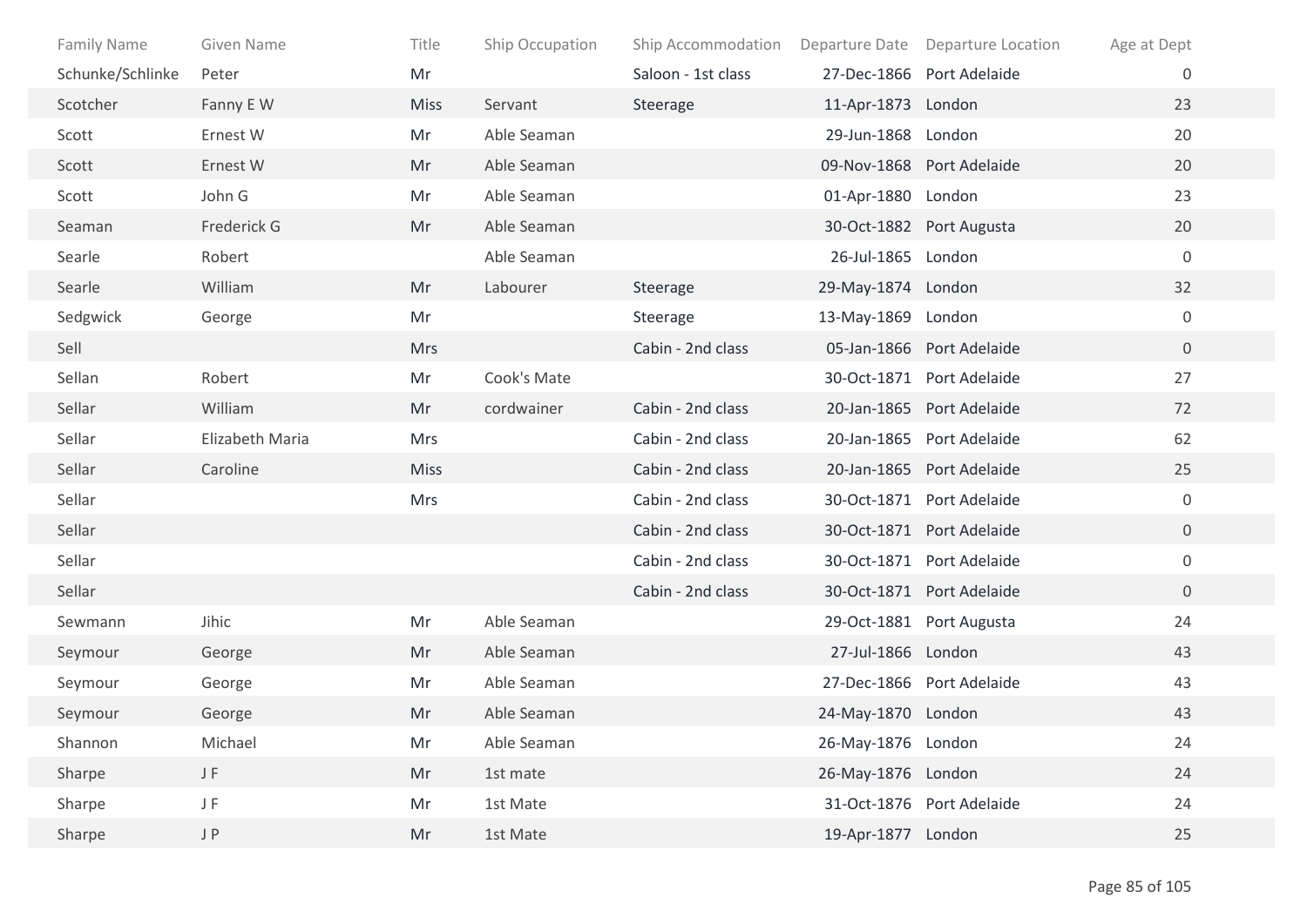| <b>Family Name</b> | Given Name | Title       | Ship Occupation | Ship Accommodation Departure Date Departure Location |                    |                           | Age at Dept    |
|--------------------|------------|-------------|-----------------|------------------------------------------------------|--------------------|---------------------------|----------------|
| Sharpe             | J P        | Mr          | 1st Mate        |                                                      |                    | 31-Oct-1877 Port Adelaide | 25             |
| Sharpe             | J P        | Mr          | 1st Mate        |                                                      | 21-Apr-1878 London |                           | 26             |
| Sharpe             | J P        | Mr          | 1st Mate        |                                                      |                    | 25-Oct-1878 Port Adelaide | 26             |
| Shaw               | George     | Mr          |                 | Saloon - 1st class                                   |                    | 20-Jan-1865 Port Adelaide | 32             |
| Shaw               | Mary       | Mrs         |                 | Saloon - 1st class                                   |                    | 20-Jan-1865 Port Adelaide | 36             |
| Shaw               |            | <b>Miss</b> |                 | Saloon - 1st class                                   |                    | 20-Jan-1865 Port Adelaide | $\overline{0}$ |
| Shaw               | George     | Mr          | Drapery         | Saloon - 1st class                                   | 27-Jul-1866 London |                           | 50             |
| Shaw               | Mary       | <b>Mrs</b>  |                 | Saloon - 1st class                                   | 27-Jul-1866 London |                           | 46             |
| Shaw               |            | Miss        |                 | Saloon - 1st class                                   | 27-Jul-1866 London |                           | $\mathbf 0$    |
| Sheerin            | Jas        | Mr          | able seaman     |                                                      |                    | 03-Nov-1869 Port Adelaide | 23             |
| Sheffield          | James      |             | Able Seaman     |                                                      |                    | 05-Jan-1866 Port Adelaide | 37             |
| Sheffield          | James      | Mr          | Able Seaman     |                                                      | 27-Jul-1866 London |                           | 37             |
| Sheffield          | James      | Mr          | Able Seaman     |                                                      |                    | 27-Dec-1866 Port Adelaide | 37             |
| Sheffield          | James      | Mr          | Able Seaman     |                                                      | 24-May-1870 London |                           | 37             |
| Sheffield          | James      | Mr          | Able Seaman     |                                                      | 28-Jun-1875 London |                           | 45             |
| sheldon            | James      | Mr          | Deck Hand       |                                                      | 09-May-1882 London |                           | $\overline{0}$ |
| Shenstone          | David      | Mr          |                 | Steerage                                             | 11-Apr-1873 London |                           | 38             |
| Sherwan            | William    | Mr          | Carpenter       |                                                      | 09-May-1882 London |                           | $\overline{0}$ |
| Shewan             | William    | Mr          | Carpenter       |                                                      | 21-Apr-1878 London |                           | 36             |
| Shewan             | William    | Mr          | carpenter       |                                                      |                    | 25-Oct-1878 Port Adelaide | 36             |
| Shewan             | William    | Mr          | carpenter       |                                                      | 15-May-1879 London |                           | 37             |
| Shewan             | William    | Mr          | carpenter       |                                                      |                    | 30-Oct-1879 Port Adelaide | 37             |
| Shewan             | William    | Mr          | Carpenter       |                                                      | 01-Apr-1880 London |                           | 38             |
| Shewan             | William    | Mr          | Carpenter       |                                                      |                    | 31-Oct-1880 Port Adelaide | 38             |
| Shewan             | William    | Mr          | Carpenter       |                                                      | 05-May-1881 London |                           | 38             |
| Shewan             | William    | Mr          | Carpenter       |                                                      |                    | 29-Oct-1881 Port Adelaide | 38             |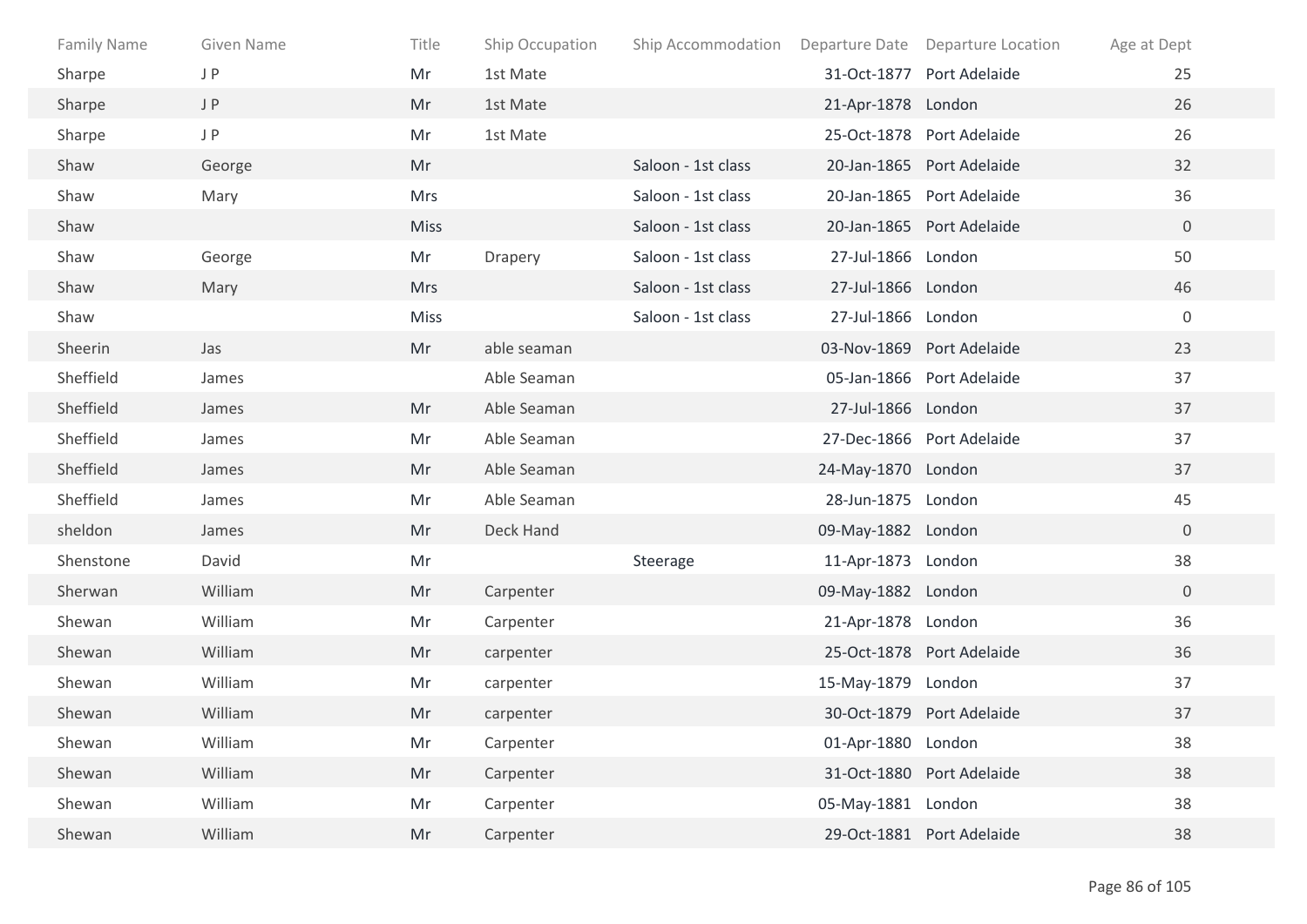| <b>Family Name</b>     | Given Name                     | Title       | Ship Occupation           | Ship Accommodation |                    | Departure Date Departure Location | Age at Dept      |
|------------------------|--------------------------------|-------------|---------------------------|--------------------|--------------------|-----------------------------------|------------------|
| Shewan                 | William                        | Mr          | Carpenter                 |                    |                    | 30-Oct-1882 Port Augusta          | 41               |
| Shields                | William                        | Mr          | Farm Labourer             | Steerage           | 29-May-1874 London |                                   | 19               |
| Shields                | Robert                         | Mr          | Farm Labourer             | Steerage           | 29-May-1874 London |                                   | 38               |
| Shields                | John                           | Mr          | Farm Labourer             | Steerage           | 29-May-1874 London |                                   | 13               |
| Shields                | Agnes                          | <b>Mrs</b>  | Home duties               | Steerage           | 29-May-1874 London |                                   | 60               |
| Shields                | Hannah                         | Ms          | Farm Servant              | Steerage           | 29-May-1874 London |                                   | 30               |
| Shields                | Agnes Anderson                 | Ms          | Servant                   | Steerage           | 29-May-1874 London |                                   | 20               |
| Shields                | Agnes                          | <b>Ms</b>   | Servant                   | Steerage           | 29-May-1874 London |                                   | 14               |
| Shields                | Mary Jane                      | Ms          | child                     | Steerage           | 29-May-1874 London |                                   | 11               |
| Shields                | Catherine                      | Ms          | child                     | Steerage           | 29-May-1874 London |                                   | $9\,$            |
| Shields                | Elisabeth Jane Mcdowall Dix Ms |             | child                     | Steerage           | 29-May-1874 London |                                   | 9                |
| Shooter                | WEE                            | Mr          | 1st mate                  |                    | 28-Apr-1884 London |                                   | 25               |
| Shooter                | <b>WEE</b>                     | Mr          | 1st Mate                  |                    |                    | 04-Oct-1884 Port Augusta          | 26               |
| Shooter                | <b>WEE</b>                     | Mr          | 1st mate                  |                    | 16-Mar-1885 London |                                   | 26               |
| Shooter                | <b>WEE</b>                     | Mr          | 1st mate                  |                    |                    | 10-Oct-1885 Port Augusta          | 27               |
| Shot                   | F.                             | Mr          | Sailor/Boatswain          |                    |                    | 30-Oct-1879 Port Adelaide         | 32               |
| Shot                   | F.                             | Mr          | boatswain/sailor          |                    |                    | 30-Oct-1879 Port Adelaide         | 32               |
| Shot                   | OF                             | Mr          | <b>Boatswain and Sail</b> |                    | 01-Apr-1880 London |                                   | 33               |
| Shot                   | OF                             | Mr          | <b>Boatswain and Sail</b> |                    |                    | 31-Oct-1880 Port Adelaide         | 33               |
| Simmons                |                                | <b>Miss</b> |                           | Saloon - 1st class |                    | 05-Jan-1866 Port Adelaide         | $\overline{0}$   |
| Simmons/Timmons Andrew |                                | Mr          | Cuddy Servant             |                    | 25-Jul-1867        | London                            | 34               |
| Simmons/Timmons Andrew |                                | Mr          | Supernumeracy             |                    |                    | 17-Dec-1867 Port Adelaide         | 31               |
| Simpkins               | Susannah Maria                 | Miss        | Servant                   | Saloon - 1st class | 27-Jul-1866 London |                                   | 27               |
| Simpson                |                                | <b>Mrs</b>  |                           | Cabin - 2nd class  | 02-Jun-1871 London |                                   | $\boldsymbol{0}$ |
| Sims                   | Joseph Griffiths               | Mr          |                           | Saloon - 1st class | 06-Aug-1864 London |                                   | 41               |
| Sinclair               | T C                            | Mr          | 2nd Mate                  |                    | 09-May-1882 London |                                   | $\overline{0}$   |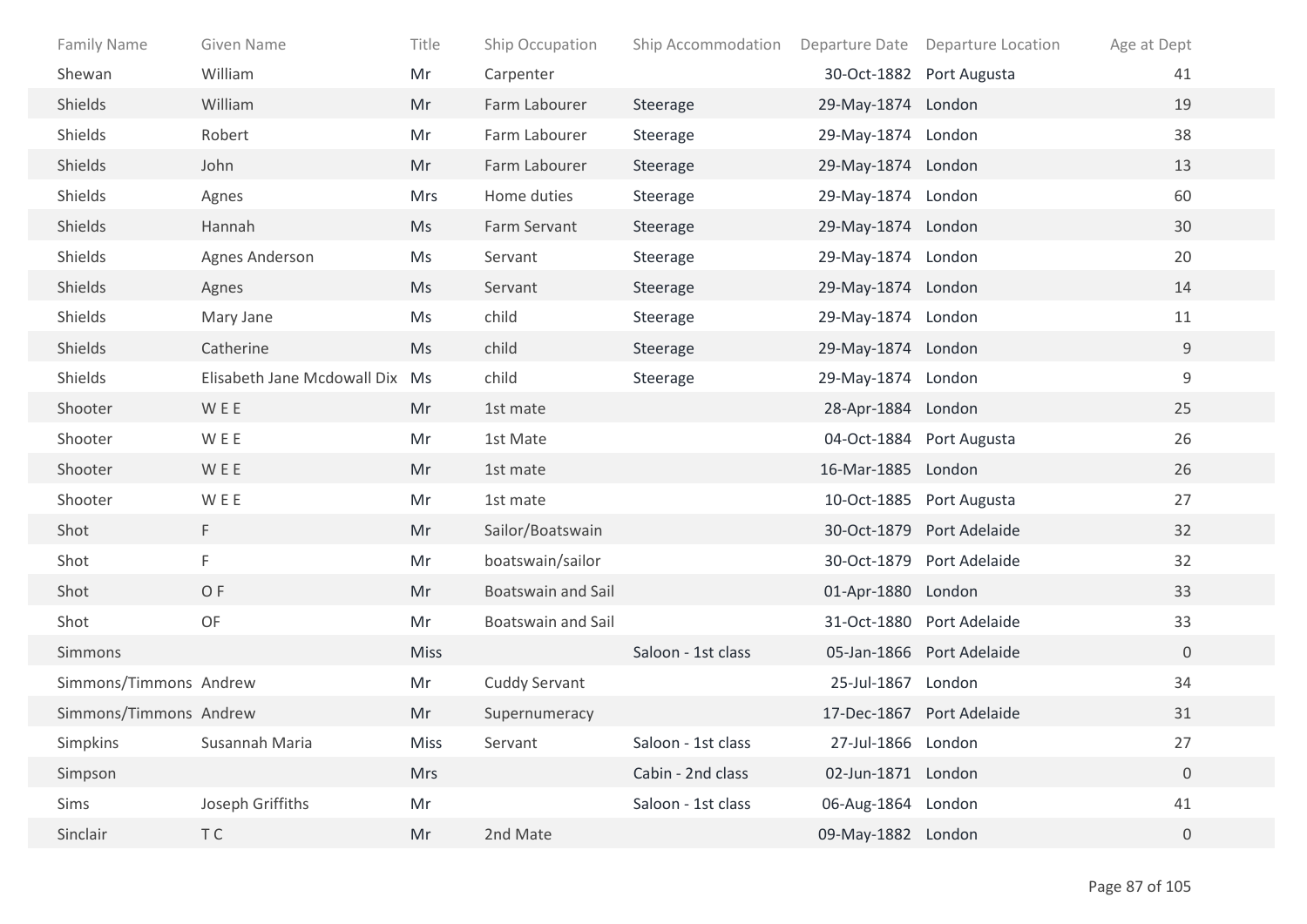| Family Name | Given Name              | Title       | Ship Occupation        | Ship Accommodation Departure Date Departure Location |                    |                           | Age at Dept      |
|-------------|-------------------------|-------------|------------------------|------------------------------------------------------|--------------------|---------------------------|------------------|
| Sinclair    | T C                     | Mr          | 2nd mate               |                                                      |                    | 30-Oct-1882 Port Adelaide | 46               |
| Sincock     | Susan                   | <b>Miss</b> | Servant                | Steerage                                             | 11-Apr-1873 London |                           | 18               |
| Sison       | Lucy                    | <b>Mrs</b>  | home duties            | Saloon - 1st class                                   | 11-Apr-1873 London |                           | 34               |
| Sison       | <b>Frederick Samuel</b> | Mr          | brewing                | Saloon - 1st class                                   | 11-Apr-1873 London |                           | 40               |
| Slade       | A. M. T                 |             |                        | Steerage                                             | 13-May-1869 London |                           | $\overline{0}$   |
| Slonffnis   | M                       | Mr          | <b>Ordinary Seaman</b> |                                                      |                    | 31-Oct-1880 Port Augusta  | 24               |
| Smey        | George                  | Mr          | Able Seaman            |                                                      |                    | 31-Oct-1880 Port Augusta  | 29               |
| Smith       | Julian                  | Mr          | 3rd Mate               |                                                      | 06-Aug-1864 London |                           | 21               |
| Smith       |                         | Mr          |                        | Saloon - 1st class                                   |                    | 20-Jan-1865 Port Adelaide | $\mathbf 0$      |
| Smith       |                         | <b>Mrs</b>  |                        | Saloon - 1st class                                   |                    | 20-Jan-1865 Port Adelaide | $\overline{0}$   |
| Smith       | William                 |             | Able Seaman            |                                                      | 26-Jul-1865 London |                           | 24               |
| Smith       | Thomas                  |             | Able Seaman            |                                                      |                    | 05-Jan-1866 Port Adelaide | 28               |
| Smith       | William                 | Mr          | Able Seaman            |                                                      |                    | 05-Jan-1866 Port Adelaide | 24               |
| Smith       | W                       | Mr          |                        | Cabin - 2nd class                                    | 27-Jul-1866 London |                           | $\overline{0}$   |
| Smith       | Thomas                  | Mr          | Able Seaman            |                                                      | 27-Jul-1866 London |                           | 29               |
| Smith       |                         | <b>Miss</b> |                        | Saloon - 1st class                                   |                    | 27-Dec-1866 Port Adelaide | $\overline{0}$   |
| Smith       | Thomas                  | Mr          | Able Seaman            |                                                      |                    | 27-Dec-1866 Port Adelaide | 29               |
| Smith       | W                       |             |                        | Cabin - 2nd class                                    |                    | 17-Dec-1867 Port Adelaide | $\overline{0}$   |
| Smith       | Ellen Priscilla         | Miss        |                        | Saloon - 1st class                                   |                    | 17-Dec-1867 Port Adelaide | 33               |
| Smith       | John                    | Mr          | Able Seaman            |                                                      | 13-May-1869 London |                           | 26               |
| Smith       | William                 | Mr          | Able Seaman            |                                                      |                    | 03-Nov-1869 Port Adelaide | 25               |
| Smith       | Thomas                  | Mr          | Able Seaman            |                                                      | 24-May-1870 London |                           | 29               |
| Smith       | Marian                  | Miss        |                        | Saloon - 1st class                                   | 24-May-1870 London |                           | $\boldsymbol{0}$ |
| Smith       | Ellen Priscilla         | Miss        |                        | Saloon - 1st class                                   | 24-May-1870 London |                           | 36               |
| Smith       | Emma                    |             |                        | Cabin - 2nd class                                    | 24-May-1870 London |                           | $\boldsymbol{0}$ |
| Smith       | B                       |             |                        | Saloon - 1st class                                   |                    | 18-Nov-1870 Port Adelaide | $\overline{0}$   |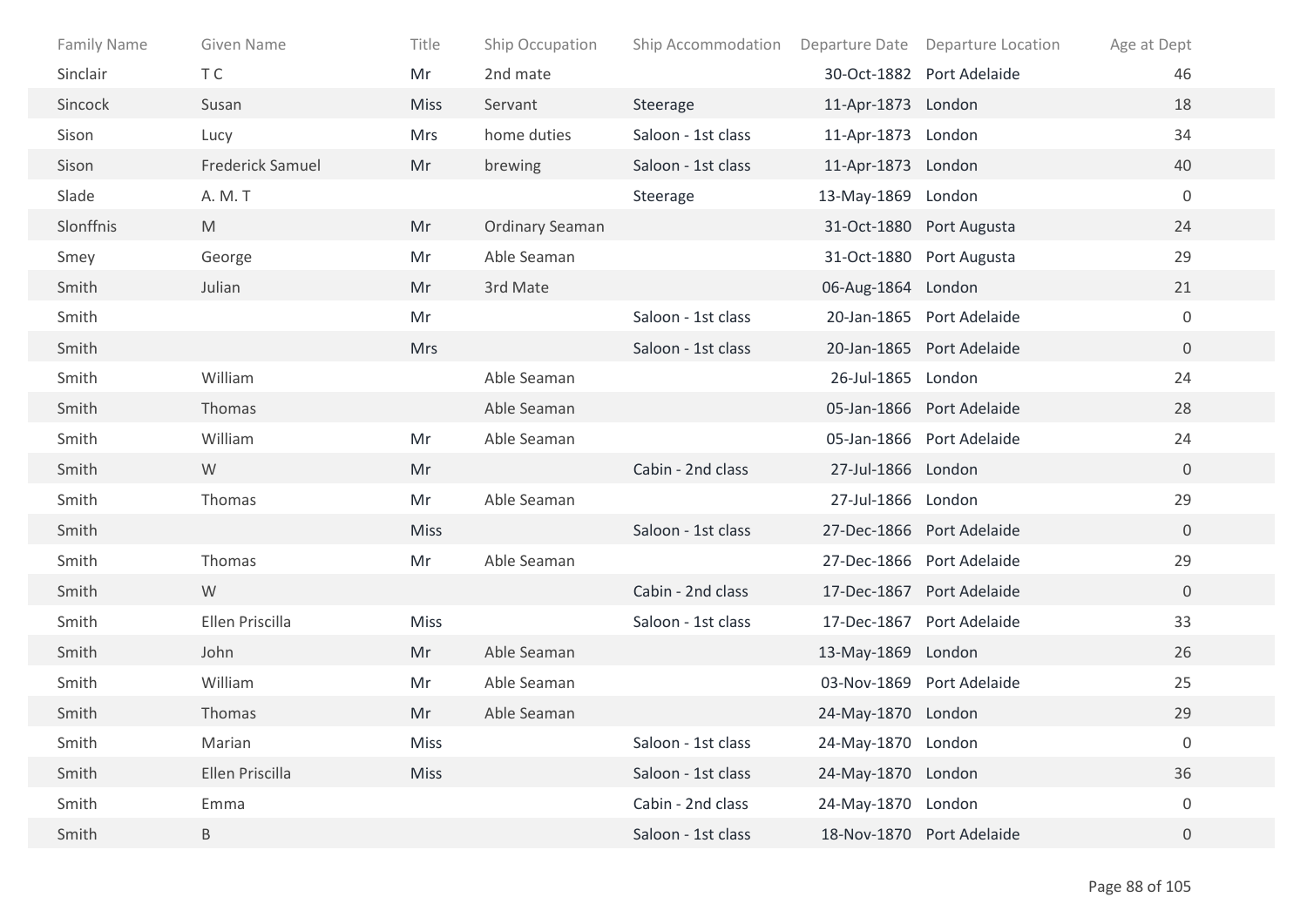| <b>Family Name</b> | Given Name     | Title       | Ship Occupation | Ship Accommodation  Departure Date  Departure Location |                    |                           | Age at Dept    |
|--------------------|----------------|-------------|-----------------|--------------------------------------------------------|--------------------|---------------------------|----------------|
| Smith              | Henry          | Mr          | Able Seaman     |                                                        |                    | 18-Nov-1870 Port Adelaide | 35             |
| Smith              | Sydney/Sidney  | Mr          |                 | Cabin - 2nd class                                      | 02-Jun-1871 London |                           | $\overline{0}$ |
| Smith              |                | Mrs         |                 | Cabin - 2nd class                                      | 02-Jun-1871 London |                           | $\overline{0}$ |
| Smith              |                | <b>Miss</b> |                 | Cabin - 2nd class                                      | 02-Jun-1871 London |                           | $\overline{0}$ |
| Smith              | William        | Mr          | Able Seaman     |                                                        | 02-Jun-1871 London |                           | $\mathbf 0$    |
| Smith              | Philip R.      | Mr          | Butcher         |                                                        | 02-Jun-1871 London |                           | 21             |
| Smith              |                | Mr          |                 | Saloon - 1st class                                     | 25-Jun-1872 London |                           | $\mathbf 0$    |
| Smith              | William        | Mr          | 2nd Cook        |                                                        | 25-Jun-1872 London |                           | 21             |
| Smith              | Phillip        | Mr          | Cook            |                                                        | 11-Apr-1873 London |                           | 23             |
| Smith              | Robert         | Mr          | Miner           | Steerage                                               | 29-May-1874 London |                           | 22             |
| Smith              | John F         | Mr          | Chaser          | Steerage                                               | 29-May-1874 London |                           | 17             |
| Smith              | Walter W       | Mr          | 3rd Mate        |                                                        | 28-Jun-1875 London |                           | 26             |
| Smith              | J              | Mr          |                 | Saloon - 1st class                                     | 28-Jun-1875 London |                           | $\mathbf 0$    |
| Smith              | Walter w       | Mr          | 3rd Mate        |                                                        |                    | 11-Nov-1875 Port Adelaide | 26             |
| Smith              | Walter W       | Mr          | 3rd Mate        |                                                        | 26-May-1876 London |                           | 22             |
| Smith              | Walter W       | Mr          | 3rd Mate        |                                                        |                    | 31-Oct-1876 Port Adelaide | 22             |
| Smith              | Walter W       | Mr          | 3rd Mate        |                                                        | 19-Apr-1877 London |                           | 22             |
| Smith              |                | <b>Miss</b> |                 | Cabin - 2nd class                                      | 19-Apr-1877 London |                           | $\overline{0}$ |
| Smith              | Walter W       | Mr          | 3rd Mate        |                                                        |                    | 31-Oct-1877 Port Adelaide | 22             |
| Smith              | George         | Mr          | Able Seaman     |                                                        |                    | 31-Oct-1877 Port Adelaide | 20             |
| Smith              | Robert         | Mr          | Able Seaman     |                                                        | 21-Apr-1878 London |                           | 30             |
| Smith              | Robert         | Mr          | Able Seaman     |                                                        |                    | 25-Oct-1878 Port Adelaide | 30             |
| Smith              | Richard        | Mr          | Able Seaman     |                                                        |                    | 25-Oct-1878 Port Adelaide | 28             |
| Smith              | Walter William | Mr          | 2nd mate        |                                                        | 15-May-1879 London |                           | 25             |
| Smith              | Walter Wm      | Mr          | 2nd mate        |                                                        |                    | 30-Oct-1879 Port Adelaide | 25             |
| Smith              |                | <b>Miss</b> |                 | Saloon - 1st class                                     | 01-Apr-1880 London |                           | $\overline{0}$ |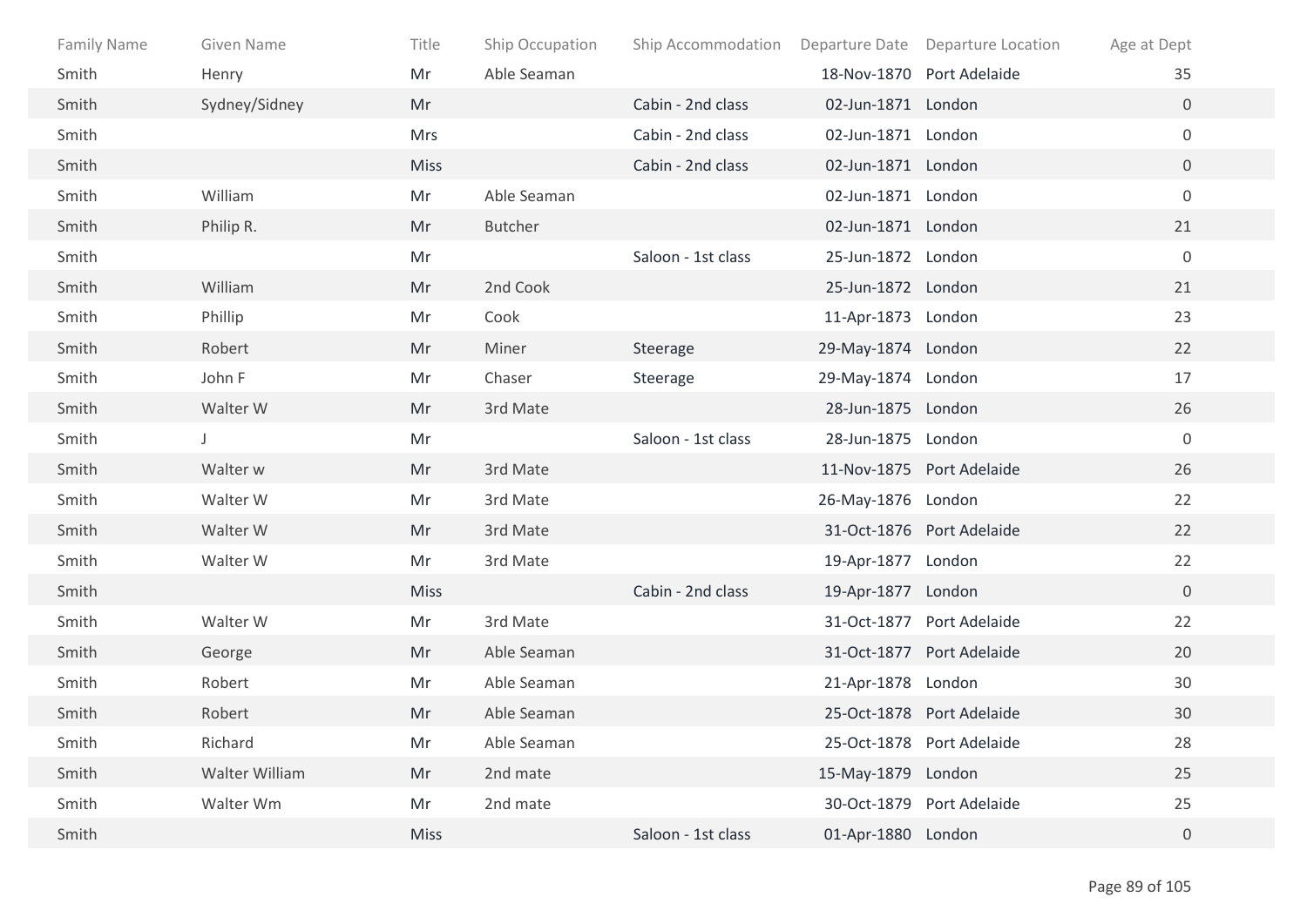| <b>Family Name</b>  | Given Name            | Title       | Ship Occupation | Ship Accommodation |                    | Departure Date Departure Location | Age at Dept      |
|---------------------|-----------------------|-------------|-----------------|--------------------|--------------------|-----------------------------------|------------------|
| Smith               | <b>Henry Aloysius</b> | Mr          |                 | Steerage           | 01-Apr-1880 London |                                   | $\overline{0}$   |
| Smith               | Walter W              | Mr          | 2nd Mate        |                    | 01-Apr-1880 London |                                   | 26               |
| Smith               | Walter W              | Mr          | 2nd Mate        |                    |                    | 31-Oct-1880 Port Adelaide         | 26               |
| Smith               | Edward                | Mr          | Able Seaman     |                    |                    | 29-Oct-1881 Port Augusta          | 28               |
| Smith               | W.                    | Mr          | Able Seaman     |                    |                    | 30-Oct-1882 Port Augusta          | 25               |
| Smither             | Charles F             | Mr          | Groom           | Steerage           | 29-May-1874 London |                                   | 19               |
| Smyth               | Fanny W.              |             |                 | Saloon - 1st class | 11-Apr-1873 London |                                   | $\mathbf 0$      |
| Smyth               | Christopher           | Mr          | Labourer        | Steerage           | 11-Apr-1873 London |                                   | 22               |
| Sneddon             | Margaret/Mary         | Ms          | Servant         | Steerage           | 29-May-1874 London |                                   | 55               |
| Snook               | Ann                   | <b>Mrs</b>  |                 | Saloon - 1st class |                    | 27-Dec-1866 Port Adelaide         | 33               |
| Snook               | Elizabeth Ann         | Miss        | child           | Saloon - 1st class |                    | 27-Dec-1866 Port Adelaide         | 11               |
| Snook               | Mary Jane             | <b>Miss</b> |                 | Saloon - 1st class |                    | 27-Dec-1866 Port Adelaide         | 8                |
| Snook               | William Henry George  | Master      |                 | Saloon - 1st class |                    | 27-Dec-1866 Port Adelaide         | 6                |
| Snook               | Lilly Liviatha        | <b>Miss</b> | child           |                    |                    | 27-Dec-1866 Port Adelaide         | $\mathbf{1}$     |
| Snow                | John                  | Mr          | apprentice      |                    | 21-Apr-1878 London |                                   | 17               |
| Snow                | George N              | Mr          | Able Seaman     |                    |                    | 30-Oct-1882 Port Augusta          | 27               |
| Snuggs              | Thomas                |             | Able Seaman     |                    | 26-Jul-1865 London |                                   | 22               |
| Sommers             |                       | Mr          |                 | Cabin - 2nd class  |                    | 14-Nov-1872 Port Adelaide         | $\overline{0}$   |
| Sommers             |                       | Mrs         |                 | Cabin - 2nd class  |                    | 14-Nov-1872 Port Adelaide         | $\mathbf 0$      |
| Sommers             | <b>Theresa</b>        |             |                 | Cabin - 2nd class  |                    | 14-Nov-1872 Port Adelaide         | $\overline{0}$   |
| Sommers             | Amelia                | Miss        |                 | Cabin - 2nd class  |                    | 14-Nov-1872 Port Adelaide         | $\overline{0}$   |
| Sommers             |                       |             |                 | Cabin - 2nd class  |                    | 14-Nov-1872 Port Adelaide         | $\overline{0}$   |
| Sommers/Summer John |                       | Mr          | Able Seaman     |                    |                    | 29-Oct-1881 Port Adelaide         | 25               |
| Spangenberg         | G                     | Mr          |                 | Cabin - 2nd class  |                    | 05-Jan-1866 Port Adelaide         | $\boldsymbol{0}$ |
| Spangenberg         |                       | <b>Mrs</b>  |                 | Cabin - 2nd class  |                    | 05-Jan-1866 Port Adelaide         | $\mathbf 0$      |
| Spark               |                       | Mr          |                 | Saloon - 1st class |                    | 05-Jan-1866 Port Adelaide         | $\overline{0}$   |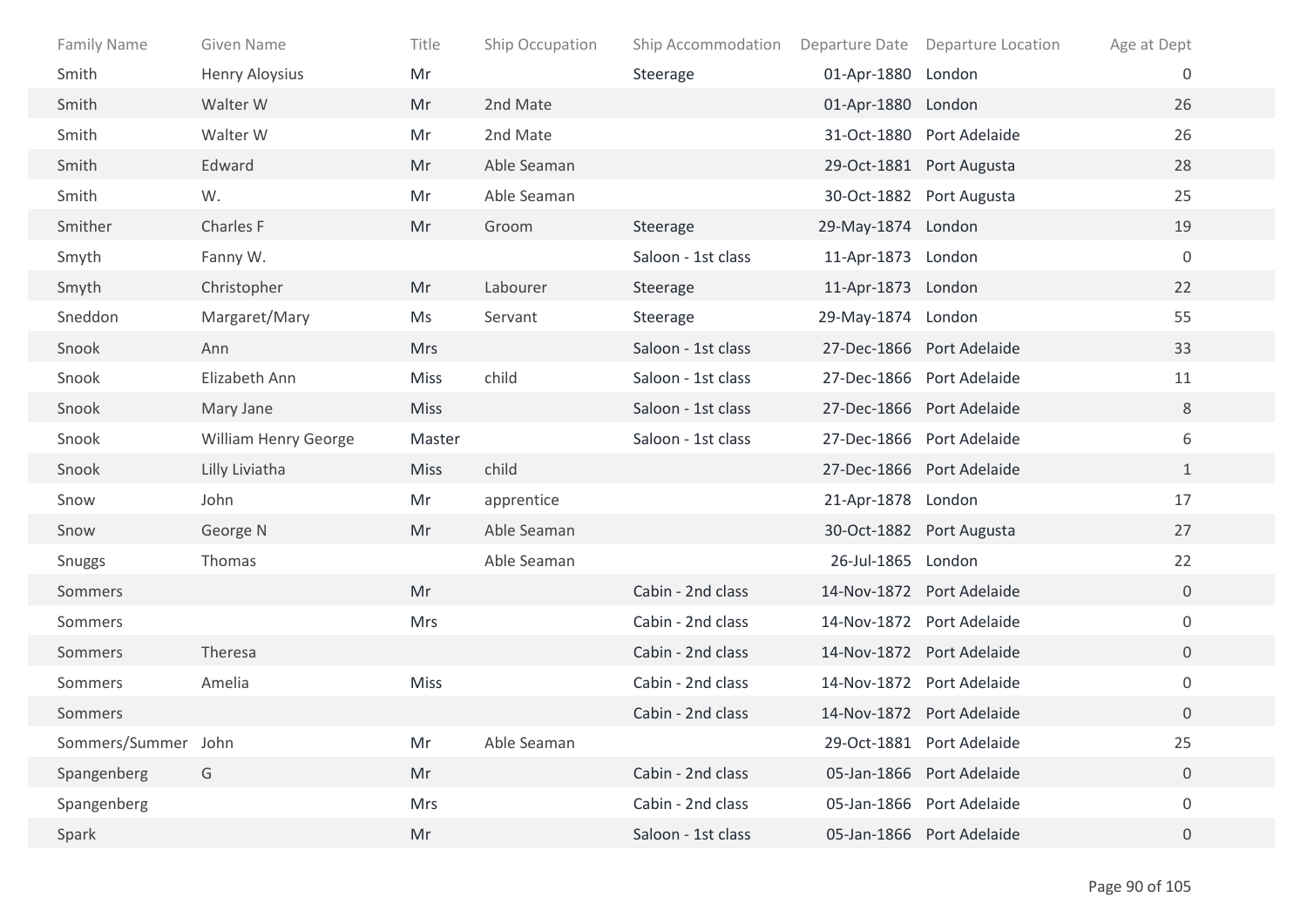| Family Name | Given Name          | Title       | Ship Occupation         | Ship Accommodation Departure Date Departure Location |                    |                           | Age at Dept      |
|-------------|---------------------|-------------|-------------------------|------------------------------------------------------|--------------------|---------------------------|------------------|
| Spark       | John                | Mr          |                         | Saloon - 1st class                                   | 27-Jul-1866 London |                           | 0                |
| Spencer     | $\mathsf{A}$        | Mr          | Able Seaman             |                                                      | 16-Mar-1886 London |                           | 34               |
| Spencer     | A                   | Mr          | Able seaman             |                                                      |                    | 06-Nov-1886 Port Augusta  | 35               |
| Spong       | C. Manafield        |             |                         | Steerage                                             | 13-May-1869 London |                           | $\overline{0}$   |
| Squires     | W. B.               |             |                         | Steerage                                             | 13-May-1869 London |                           | $\boldsymbol{0}$ |
| St Mar      | G                   | Mr          | Able Seaman             |                                                      |                    | 29-Oct-1881 Port Adelaide | 22               |
| Standish    |                     | Mr          | Boatswain               |                                                      | 06-Aug-1864 London |                           | 36               |
| Stanger     | Thomas              | Mr          | Carpenter               |                                                      | 20-Apr-1883 London |                           | 47               |
| Stanger     | Thomas              | Mr          | Carpenter               |                                                      |                    | 21-Oct-1883 Port Augusta  | 48               |
| Stanger     | Thomas              | Mr          | Carpenter               |                                                      | 28-Apr-1884 London |                           | 48               |
| Stanger     | Thomas              | Mr          | Carpenter               |                                                      |                    | 04-Oct-1884 Port Augusta  | 49               |
| Stanger     | Thomas              | Mr          | Carpenter               |                                                      |                    | 10-Oct-1885 Port Augusta  | 50               |
| Stanger     | Thomas              | Mr          | Carpenter               |                                                      | 16-Mar-1886 London |                           | 50               |
| Stanger     | Thomas              | Mr          | Carpenter               |                                                      |                    | 06-Nov-1886 Port Augusta  | 51               |
| Staple      | Sarah               | <b>Miss</b> |                         | Saloon - 1st class                                   | 27-Jul-1866 London |                           | 18               |
| Stavel      | A                   | Mr          | Midshipman              |                                                      | 28-Apr-1884 London |                           | 16               |
| Staveley    | A                   | Mr          | Midshipman              |                                                      |                    | 04-Oct-1884 Port Augusta  | 17               |
| Stephenson  | A G                 | Mr          | Able Seaman             |                                                      | 05-May-1881 London |                           | 27               |
| Stevens     | Robert              | Mr          | able seaman             |                                                      |                    | 03-Nov-1869 Port Adelaide | 25               |
| Stevens     |                     | <b>Mrs</b>  |                         | Saloon - 1st class                                   |                    | 30-Oct-1871 Port Adelaide | $\overline{0}$   |
| Stevens     | Williams            | Mr          | Miner                   | Steerage                                             | 29-May-1874 London |                           | 24               |
| Stevens     | Ellen               | Ms          | <b>Domestic Servant</b> | Steerage                                             | 29-May-1874 London |                           | 20               |
| Stevens     | Mary J.             | Ms          | Domestic Servant        | Steerage                                             | 29-May-1874 London |                           | 21               |
| Steward     | George Lacy         | Mr          | Steward                 |                                                      | 29-May-1874 London |                           | 25               |
| Stocker     |                     | Mr          |                         | Cabin - 2nd class                                    |                    | 20-Jan-1865 Port Adelaide | $\boldsymbol{0}$ |
| Stockman    | <b>Edward James</b> | Mr          | Apprentice              |                                                      |                    | 18-Nov-1870 Port Adelaide | 15               |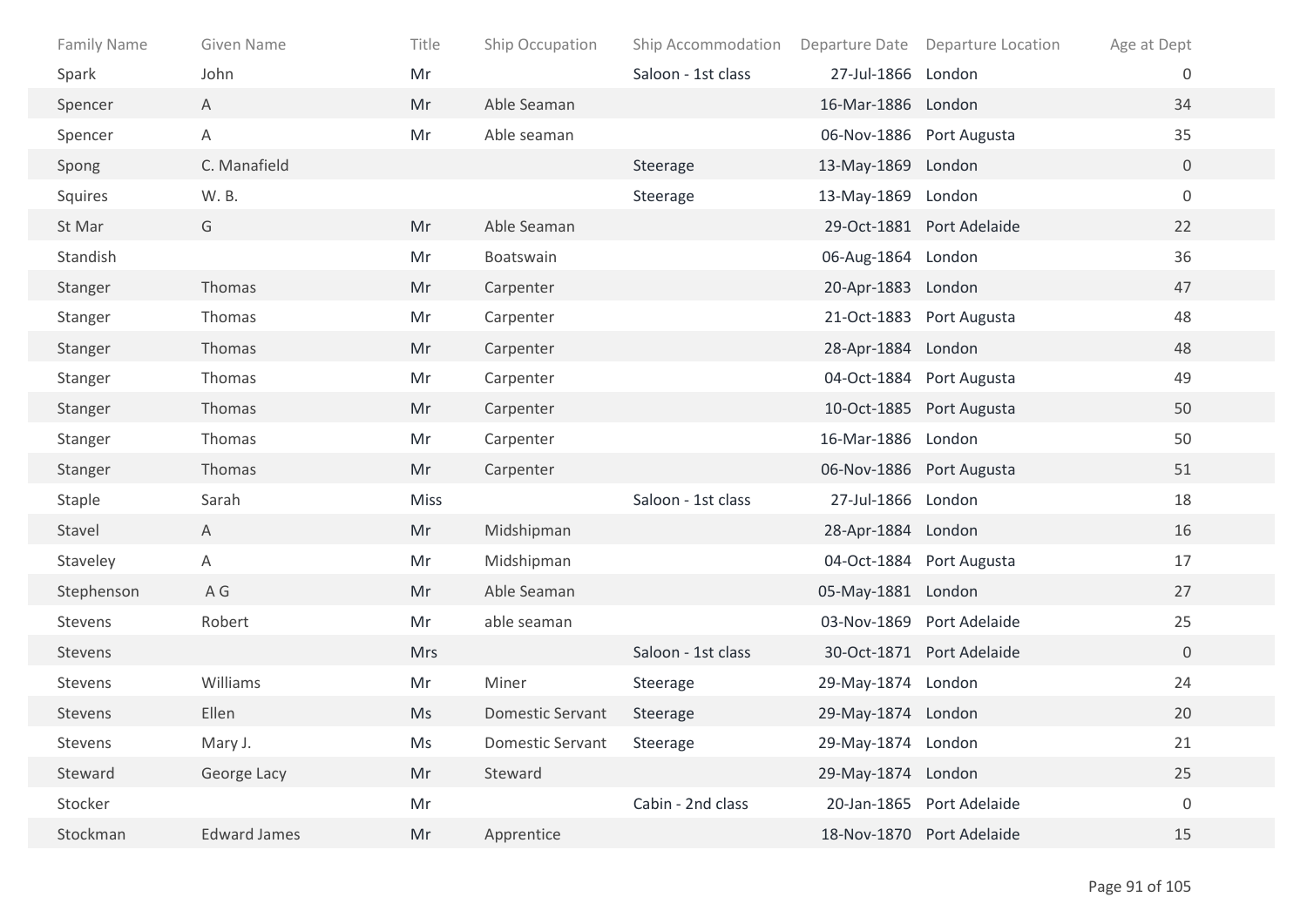| <b>Family Name</b> | Given Name            | Title       | Ship Occupation | Ship Accommodation |                    | Departure Date Departure Location | Age at Dept      |
|--------------------|-----------------------|-------------|-----------------|--------------------|--------------------|-----------------------------------|------------------|
| Stockman           | <b>Edward James</b>   | Mr          | Apprentice      |                    | 02-Jun-1871 London |                                   | 15               |
| Stockman           | <b>Edward James</b>   | Mr          | Apprentice      |                    |                    | 30-Oct-1871 Port Adelaide         | 15               |
| Stockman           | EJ                    | Mr          | 2nd mate        |                    | 26-May-1876 London |                                   | 21               |
| Stockman           | EJ                    | Mr          | 2nd mate        |                    |                    | 31-Oct-1876 Port Adelaide         | 21               |
| Stockman           | EJ                    | Mr          | 2nd mate        |                    | 19-Apr-1877 London |                                   | 22               |
| Stockman           | EJ                    | Mr          | 2nd Mate        |                    |                    | 31-Oct-1877 Port Adelaide         | 22               |
| Stockman           | EJ                    | Mr          | 2nd Mate        |                    | 21-Apr-1878 London |                                   | $\boldsymbol{0}$ |
| Stockman           | EJ                    | Mr          | 2nd mate        |                    |                    | 25-Oct-1878 Port Adelaide         | 23               |
| Stodden            | William               | Mr          | Miner           | Steerage           | 11-Apr-1873 London |                                   | 23               |
| Stokes             |                       | Dr          |                 |                    | 26-May-1876 London |                                   | $\overline{0}$   |
| Stolte             | Henrich (Henry)       | Mr          | Labourer        | Steerage           | 26-May-1876 London |                                   | 20               |
| Stranger           | Thomas                | Mr          | Carpenter       |                    | 16-Mar-1885 London |                                   | 49               |
| Strathern          | John                  | Mr          |                 | Saloon - 1st class | 27-Jul-1866 London |                                   | 27               |
| Strathern          | Elizabeth             | Mrs         |                 | Saloon - 1st class | 27-Jul-1866 London |                                   | 26               |
| Strevell           | George                | Mr          | Able Seaman     |                    | 19-Apr-1877 London |                                   | 30               |
| Stribling          | Alfred                | Mr          | Labourer        | Steerage           | 11-Apr-1873 London |                                   | 43               |
| Stribling          | Emily                 | Mrs         |                 | Steerage           | 11-Apr-1873 London |                                   | 40               |
| Stringer           | William               | Mr          | 2nd Steward     |                    | 27-Jul-1866 London |                                   | 20               |
| Stringer           | William               | Mr          | 2nd Stewart     |                    |                    | 27-Dec-1866 Port Adelaide         | 20               |
| Stringer           | William               | Mr          | 2nd Stewart     |                    | 24-May-1870 London |                                   | 20               |
| Stuart             | C                     | Mr          | Able Seaman     |                    | 28-Apr-1884 London |                                   | 28               |
| Stuckey            | <b>Agnes Madeline</b> | <b>Miss</b> | child           | Saloon - 1st class |                    | 20-Jan-1865 Port Adelaide         | 14               |
| Stuckey            | A.M.                  | Miss        |                 | Saloon - 1st class | 27-Jul-1866 London |                                   | $\boldsymbol{0}$ |
| Sturt              | $\mathsf{C}$          | Mr          | Midshipman      |                    | 19-Apr-1877 London |                                   | 17               |
| Sturt              | $\mathsf C$           | Mr          | Midshipman      |                    |                    | 31-Oct-1877 Port Adelaide         | 17               |
| Sullivan           |                       | Mr          |                 | Saloon - 1st class |                    | 25-Oct-1878 Port Adelaide         | $\boldsymbol{0}$ |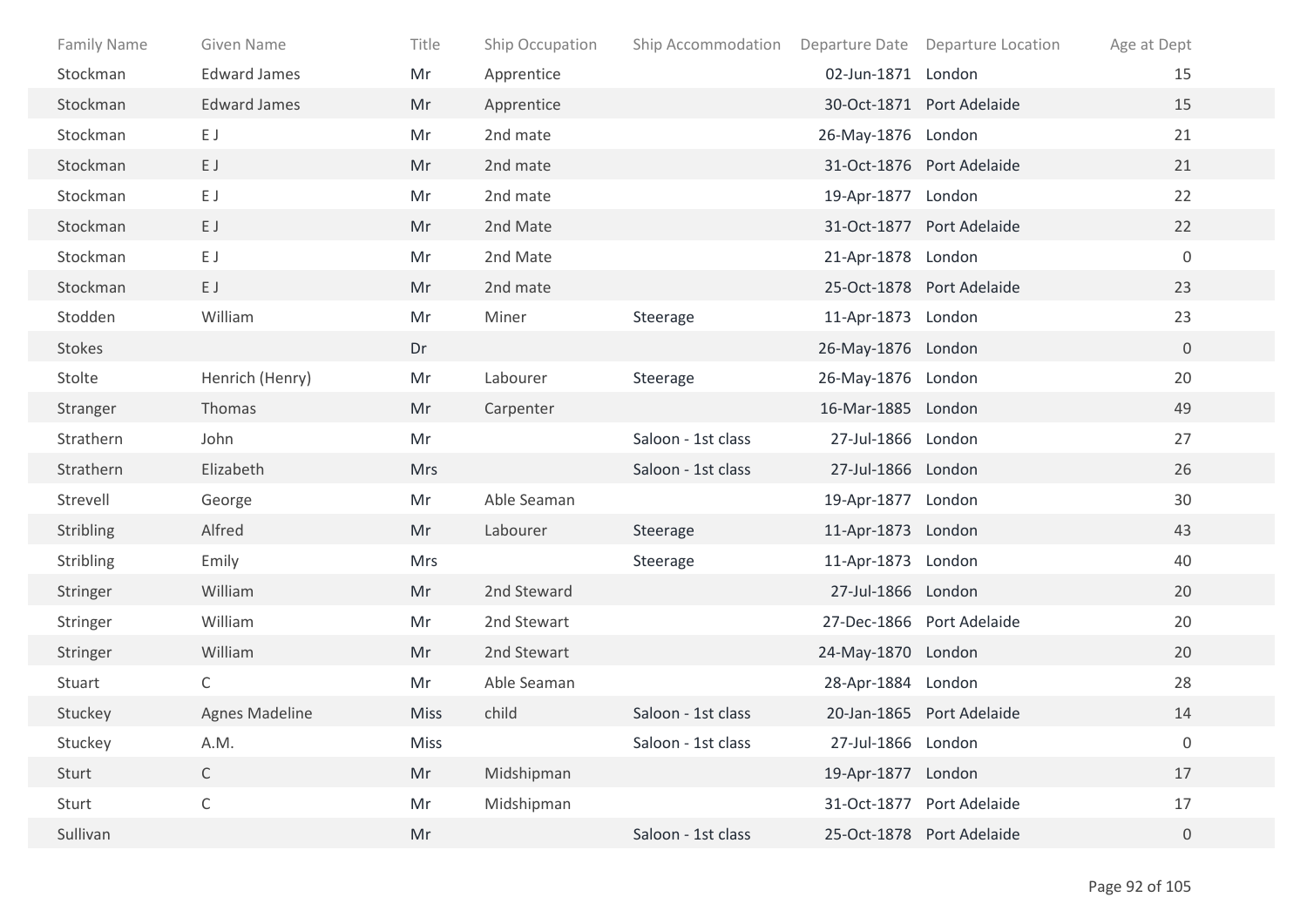| <b>Family Name</b> | <b>Given Name</b>     | Title      | Ship Occupation        | Ship Accommodation |                    | Departure Date Departure Location | Age at Dept      |
|--------------------|-----------------------|------------|------------------------|--------------------|--------------------|-----------------------------------|------------------|
| Sullivan           |                       | <b>Mrs</b> |                        | Saloon - 1st class |                    | 25-Oct-1878 Port Adelaide         | 0                |
| Sullman            | James                 | Mr         | Able Seaman            |                    |                    | 30-Oct-1879 Port Adelaide         | 24               |
| Summer             | Frederick S           | Mr         | 2nd Steward            |                    | 01-Apr-1880 London |                                   | 24               |
| Suter              | Edward                | Mr         | Boot and Shoe Ma       | Saloon - 1st class | 06-Aug-1864 London |                                   | 49               |
| Suter              | Fanny                 | Mrs        |                        | Saloon - 1st class | 06-Aug-1864 London |                                   | 47               |
| Swindell           | Allen                 | Mr         | <b>Ordinary Seaman</b> |                    |                    | 21-Oct-1883 Port Augusta          | 19               |
| Swindells          | Allen                 | Mr         | Apprentice             |                    |                    | 30-Oct-1882 Port Augusta          | 18               |
| Swindells          | Allen                 | Mr         | <b>Ordinary Seaman</b> |                    | 20-Apr-1883 London |                                   | 18               |
| Swindells          | Allen                 | Mr         | Ordinary Seaman        |                    | 28-Apr-1884 London |                                   | 19               |
| Swindells          | Allen                 | Mr         | Able Seaman            |                    |                    | 04-Oct-1884 Port Augusta          | 20               |
| Symes/Sims         | John                  | Mr         |                        | Cabin - 2nd class  |                    | 03-Nov-1873 Port Adelaide         | $\mathbf 0$      |
| Syvret             | John A                | Mr         | Able Seaman            |                    | 02-Jun-1871 London |                                   | $\overline{0}$   |
| Syvret             | John                  | Mr         | Able Seaman            |                    |                    | 30-Oct-1871 Port Adelaide         | $\boldsymbol{0}$ |
| Tanner             | Trenham Montagu       | Mr         | Apprentice             |                    | 09-May-1882 London |                                   | $\overline{0}$   |
| Tanner             | Trenham Montagu       | Mr         | Apprentice             |                    |                    | 30-Oct-1882 Port Augusta          | 18               |
| Tanner             | Trenham Montagu       | Mr         | Apprentice             |                    | 20-Apr-1883 London |                                   | 18               |
| Tanner             | Trenham Montagu       | Mr         | Apprentice             |                    |                    | 21-Oct-1883 Port Augusta          | 19               |
| Tanner             | Trenham Montagu       | Mr         | Apprentice             |                    | 28-Apr-1884 London |                                   | 19               |
| <b>Tapley</b>      | <b>Edward Charles</b> | Mr         |                        | Cabin - 2nd class  | 27-Jul-1866 London |                                   | 18               |
| <b>Tapley</b>      | <b>Daniel Thomas</b>  | Mr         |                        | Saloon - 1st class | 25-Jul-1867 London |                                   | 23               |
| <b>Tapley</b>      | Daniel                | Captain    | Captain                | Saloon - 1st class | 13-May-1869 London |                                   | 54               |
| Tatlock            | Paul                  | Mr         | Apprentice             |                    |                    | 05-Jan-1866 Port Adelaide         | 18               |
| Tatlock            | Paul                  | Mr         |                        |                    | 27-Jul-1866 London |                                   | $\boldsymbol{0}$ |
| Tatlock            | Paul                  | Mr         | Apprentice             |                    |                    | 27-Dec-1866 Port Adelaide         | $\boldsymbol{0}$ |
| Tatlock            | Paul                  | Mr         | Apprentice             |                    | 25-Jul-1867 London |                                   | 19               |
| Tatlock            | Paul                  | Mr         | Apprentice             |                    | 24-May-1870 London |                                   | $\mathbf 0$      |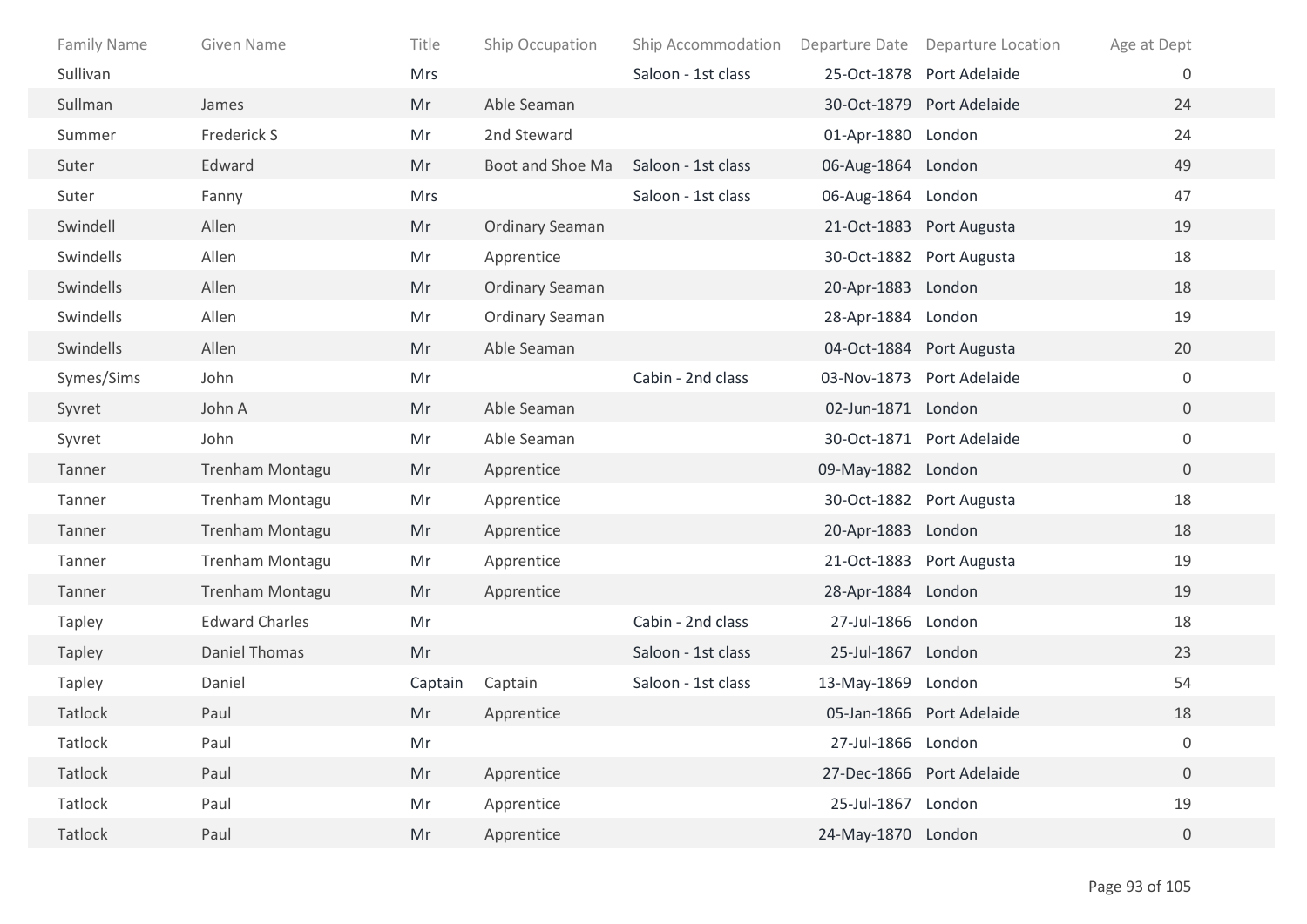| Family Name     | Given Name | Title       | Ship Occupation        | Ship Accommodation |                    | Departure Date Departure Location | Age at Dept      |  |
|-----------------|------------|-------------|------------------------|--------------------|--------------------|-----------------------------------|------------------|--|
| Tatlock/Latlock | Paul       |             | Apprentice             |                    | 26-Jul-1865 London |                                   | 17               |  |
| Taylor          |            | <b>Mrs</b>  |                        | Saloon - 1st class |                    | 17-Dec-1867 Port Adelaide         | $\overline{0}$   |  |
| Taylor          |            | Miss        |                        | Saloon - 1st class |                    | 17-Dec-1867 Port Adelaide         | $\boldsymbol{0}$ |  |
| Taylor          | Henry C    | Mr          | <b>Ordinary Seaman</b> |                    | 29-Jun-1868 London |                                   | 20               |  |
| Taylor          | Henry C    | Mr          | <b>Ordinary Seaman</b> |                    |                    | 09-Nov-1868 Port Adelaide         | 20               |  |
| Taylor          | Henry      | Mr          | <b>Ordinary Seaman</b> |                    | 13-May-1869 London |                                   | 21               |  |
| Taylor          | G          | Mr          |                        | Cabin - 2nd class  | 13-May-1869 London |                                   | 0                |  |
| Taylor          | Anne       | <b>Mrs</b>  |                        | Cabin - 2nd class  | 13-May-1869 London |                                   | $\overline{0}$   |  |
| Taylor          |            |             |                        | Cabin - 2nd class  | 13-May-1869 London |                                   | 0                |  |
| Taylor          |            |             |                        | Cabin - 2nd class  | 13-May-1869 London |                                   | $\overline{0}$   |  |
| Taylor          | Henry C    | Mr          | <b>Ordinary Seaman</b> |                    |                    | 03-Nov-1869 Port Adelaide         | 21               |  |
| Taylor          | William    | Mr          | able seaman            |                    |                    | 03-Nov-1869 Port Adelaide         | 24               |  |
| Taylor          | Henry C.   | Mr          | Able Seaman            |                    |                    | 18-Nov-1870 Port Adelaide         | 22               |  |
| Taylor          | W          | Mr          |                        | Saloon - 1st class | 15-May-1879 London |                                   | $\mathbf 0$      |  |
| Taylor          | William    | Mr          | Cooks Mate             |                    | 01-Apr-1880 London |                                   | 39               |  |
| Teasdale        |            | Captain     |                        | Saloon - 1st class | 01-Apr-1880 London |                                   | 0                |  |
| Teasdale        |            | <b>Mrs</b>  |                        | Saloon - 1st class | 01-Apr-1880 London |                                   | 0                |  |
| Teasdale        |            |             |                        | Saloon - 1st class | 01-Apr-1880 London |                                   | 0                |  |
| Teasdale        |            |             |                        | Saloon - 1st class | 01-Apr-1880 London |                                   | 0                |  |
| Temple          | S          | Mr          | Able Seaman            |                    | 19-Apr-1877 London |                                   | 26               |  |
| Tepsen          | FF.        | Mr          | Boatswain mate/a       |                    |                    | 30-Oct-1879 Port Adelaide         | 31               |  |
| Terra/Lerra     | John       | Mr          | Able Seaman            |                    | 15-May-1879 London |                                   | 39               |  |
| Tether/Teather  | Benjamin   |             | Able Seaman            |                    | 26-Jul-1865 London |                                   | 23               |  |
| Thom/Thorn      | Ann        | <b>Miss</b> |                        | Saloon - 1st class |                    | 27-Dec-1866 Port Adelaide         | $\boldsymbol{0}$ |  |
| Thomas          |            | Mr          |                        | Cabin - 2nd class  | 29-Jun-1868 London |                                   | 0                |  |
| Thomas          | Thomas     | Mr          | <b>Butcher</b>         |                    |                    | 30-Oct-1871 Port Adelaide         | 28               |  |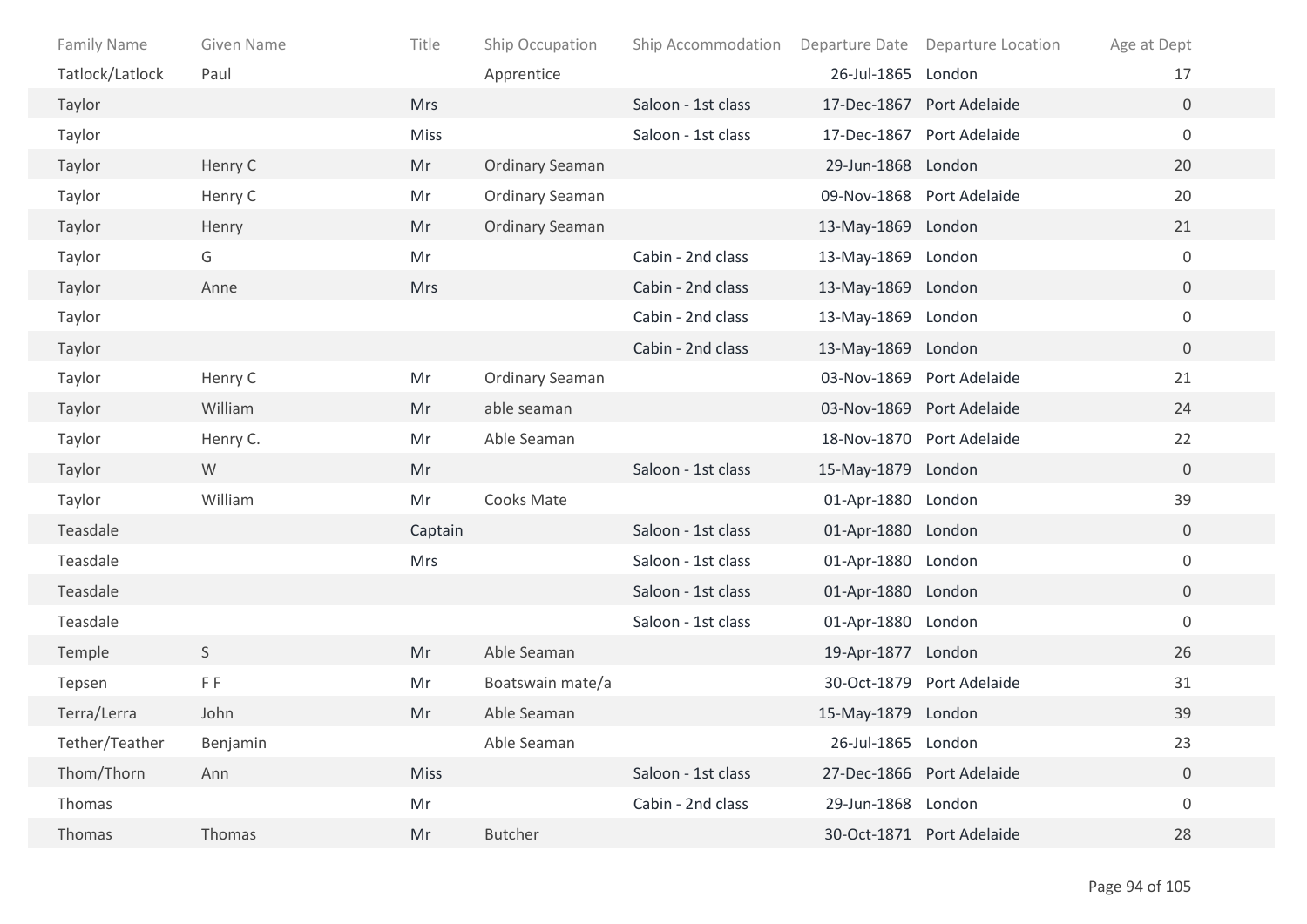| <b>Family Name</b> | Given Name       | Title       | Ship Occupation         | Ship Accommodation |                    | Departure Date Departure Location | Age at Dept  |
|--------------------|------------------|-------------|-------------------------|--------------------|--------------------|-----------------------------------|--------------|
| Thomas             | Eliza J          | Ms          | <b>Domestic Servant</b> | Steerage           | 29-May-1874 London |                                   | 24           |
| Thomas             | John             | Mr          | Able Seaman             |                    | 09-May-1882 London |                                   | $\mathbf{0}$ |
| Thompson           | Alexander        | Mr          | <b>Butcher</b>          |                    | 25-Jul-1867 London |                                   | 31           |
| Thompson           | Andrew           | Mr          | Draper                  | Steerage           | 29-May-1874 London |                                   | 22           |
| Thompson           | William          | Mr          | Smith/Wheelwrigh        | Steerage           | 29-May-1874 London |                                   | 44           |
| Thompson           | Anne Elizabeth   | <b>Mrs</b>  | wife                    | Steerage           | 29-May-1874 London |                                   | 46           |
| Thompson           | Elizabeth Jane   | <b>Miss</b> | child                   | Steerage           | 29-May-1874 London |                                   | 11           |
| Thompson           | Alfred Arthur    | Master      | child                   | Steerage           | 29-May-1874 London |                                   | 10           |
| Thompson           | Frederick        | Master      | child                   | Steerage           | 29-May-1874 London |                                   | 6            |
| Thompson           | Sarah Flora/Nora | <b>Miss</b> | child                   | Steerage           | 29-May-1874 London |                                   | 5            |
| Thompson           | George William   | Mr          | Smith                   | Steerage           | 29-May-1874 London |                                   | 17           |
| Thompson           | Jonathon Walter  | Mr          | Smith                   | Steerage           | 29-May-1874 London |                                   | 14           |
| Thompson           | William Henry    | Mr          | Smith                   | Steerage           | 29-May-1874 London |                                   | 26           |
| Thompson           | Emma Anna        | <b>Mrs</b>  | wife                    | Steerage           | 29-May-1874 London |                                   | 27           |
| Thompson           | Elizabeth Jane   | Miss        | child                   | Steerage           | 29-May-1874 London |                                   | $\mathbf{1}$ |
| Thompson           | George           | Mr          | Able Seaman             |                    |                    | 11-Nov-1875 Port Adelaide         | 26           |
| Thomsett           | Alfred           | Mr          | Cooks Assistant         |                    | 13-May-1869 London |                                   | 24           |
| Thomson            | Andrew           | Mr          | Miner                   | Steerage           | 29-May-1874 London |                                   | 26           |
| Thomson            | Bertha           | Mrs         |                         | Steerage           | 29-May-1874 London |                                   | 25           |
| Thomson            | Elizabeth        | <b>Miss</b> | child                   | Steerage           | 29-May-1874 London |                                   | 6            |
| Thomson            | Robert           | Mr          | child                   | Steerage           | 29-May-1874 London |                                   | $\mathsf{3}$ |
| Thomson            | Mary             | <b>Miss</b> | child                   | Steerage           | 29-May-1874 London |                                   | $\mathbf{1}$ |
| Tierney            | Patrick          | Mr          | Labourer                | Steerage           | 11-Apr-1873 London |                                   | 26           |
| Tilburn            | J Arthur         | Mr          | Able Seaman             |                    | 19-Apr-1877 London |                                   | 33           |
| Tilka              | Marie            | Mrs         |                         | Steerage           | 26-May-1876 London |                                   | 30           |
| Tilka              | Louise           | <b>Miss</b> | child                   | Steerage           | 26-May-1876 London |                                   | 6            |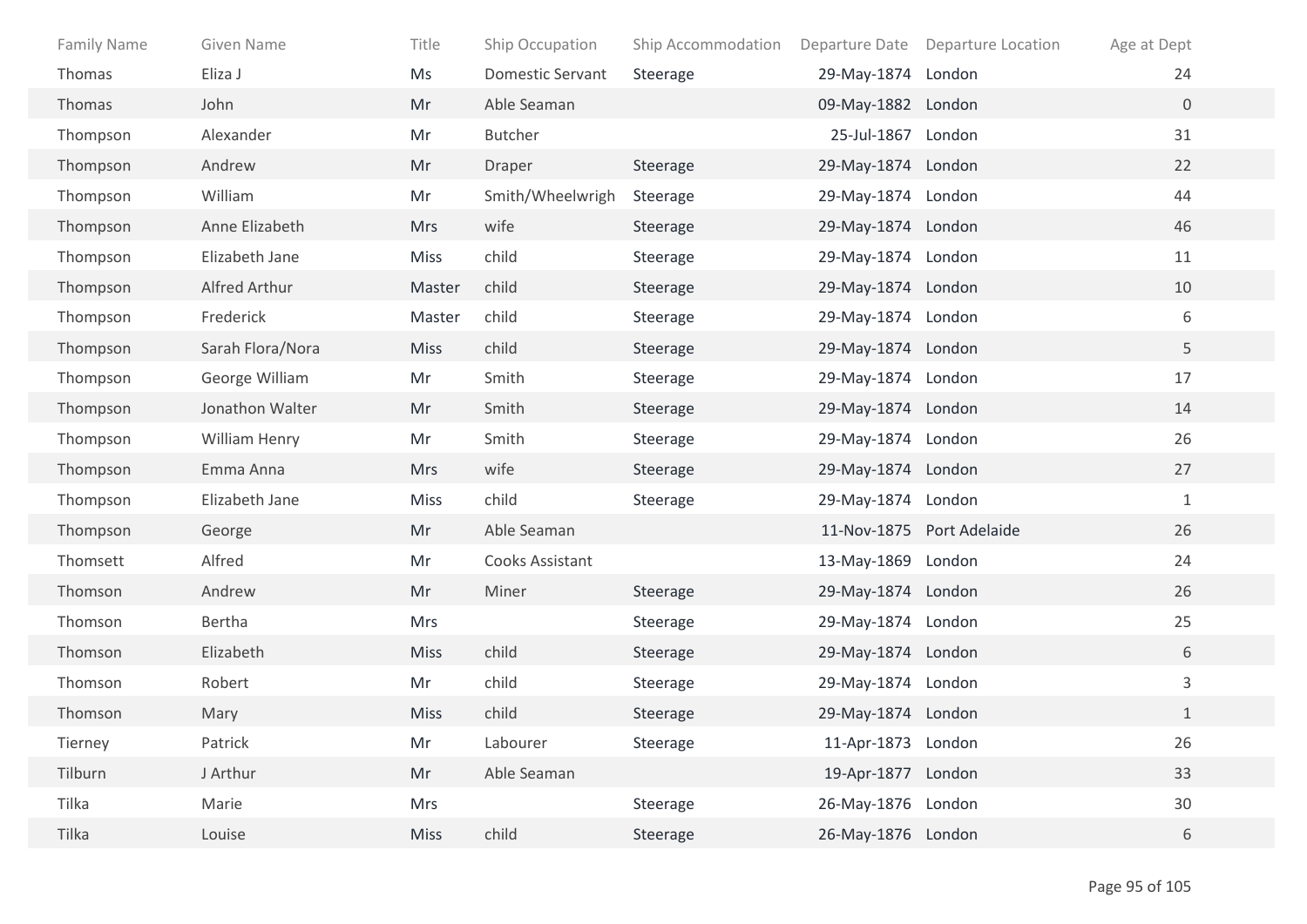| Family Name | Given Name             | Title       | Ship Occupation | Ship Accommodation |                    | Departure Date Departure Location | Age at Dept      |
|-------------|------------------------|-------------|-----------------|--------------------|--------------------|-----------------------------------|------------------|
| Tilka       | Carl                   | Master      | child           | Steerage           | 26-May-1876 London |                                   | 3                |
| Tilka       | Fred                   | Master      |                 | Steerage           | 26-May-1876 London |                                   | $\overline{0}$   |
| Tilka       | Martin                 | Mr          | Farmer          | Steerage           | 26-May-1876 London |                                   | 34               |
| Tilka       | Marie                  | <b>Mrs</b>  |                 | Steerage           | 26-May-1876 London |                                   | 32               |
| Tilka       | Anna                   | Miss        | child           | Steerage           | 26-May-1876 London |                                   | 11               |
| Tilka       | Elizabeth              | <b>Miss</b> | child           | Steerage           | 26-May-1876 London |                                   | 6                |
| Tilka       | Marie                  | <b>Miss</b> | child           | Steerage           | 26-May-1876 London |                                   | 6                |
| Tilka       | <b>Gustav Adolf</b>    | Master      | child           | Steerage           | 26-May-1876 London |                                   | $\mathbf{3}$     |
| Tilka       | Carl                   | Master      | child           | Steerage           | 26-May-1876 London |                                   | $\overline{2}$   |
| Tilka       | Caroline               | <b>Miss</b> | child           | Steerage           | 26-May-1876 London |                                   | 16               |
| Tilka,      | Matt                   | Mr          |                 | Steerage           | 26-May-1876 London |                                   | 29               |
| Tillery     | Oliver W.              | Mr          |                 |                    | 16-Mar-1885        |                                   | $\overline{0}$   |
| Timothy     | SF                     | Mr          | Midshipman      |                    | 16-Mar-1886 London |                                   | 19               |
| Tippett     |                        | <b>Miss</b> |                 | Cabin - 2nd class  | 13-May-1869 London |                                   | $\overline{0}$   |
| Todd        | <b>Griffith George</b> | Mr          |                 | Saloon - 1st class | 25-Jul-1867 London |                                   | 15               |
| Tolley      |                        | <b>Miss</b> |                 | Saloon - 1st class |                    | 17-Dec-1867 Port Adelaide         | $\overline{0}$   |
| Toms        | G.                     |             |                 | Steerage           | 13-May-1869 London |                                   | $\mathbf 0$      |
| Tonkins     |                        | Mr          |                 | Cabin - 2nd class  |                    | 20-Jan-1865 Port Adelaide         | $\overline{0}$   |
| Towler      | M.A. Sanctuary         | Miss        |                 | Saloon - 1st class | 02-Jun-1871 London |                                   | $\mathbf 0$      |
| Townsend    |                        | Mr          |                 | Saloon - 1st class |                    | 20-Jan-1865 Port Adelaide         | $\overline{0}$   |
| Townsend    | Alfred                 | Mr          |                 | Saloon - 1st class | 27-Jul-1866 London |                                   | 21               |
| Townsend    | Henry                  | Mr          | apprentice      |                    | 21-Apr-1878 London |                                   | 15               |
| Townsend    | Henry                  | Mr          | Apprentice      |                    |                    | 25-Oct-1878 Port Adelaide         | 15               |
| Treasure    |                        | <b>Miss</b> |                 | Cabin - 2nd class  |                    | 14-Nov-1872 Port Adelaide         | $\boldsymbol{0}$ |
| Tredinnick  | Mark                   | Mr          | Miner           | Saloon - 1st class | 29-Jun-1868 London |                                   | 33               |
| Tredyin     |                        | Mr          |                 | Cabin - 2nd class  |                    | 17-Dec-1867 Port Adelaide         | $\overline{0}$   |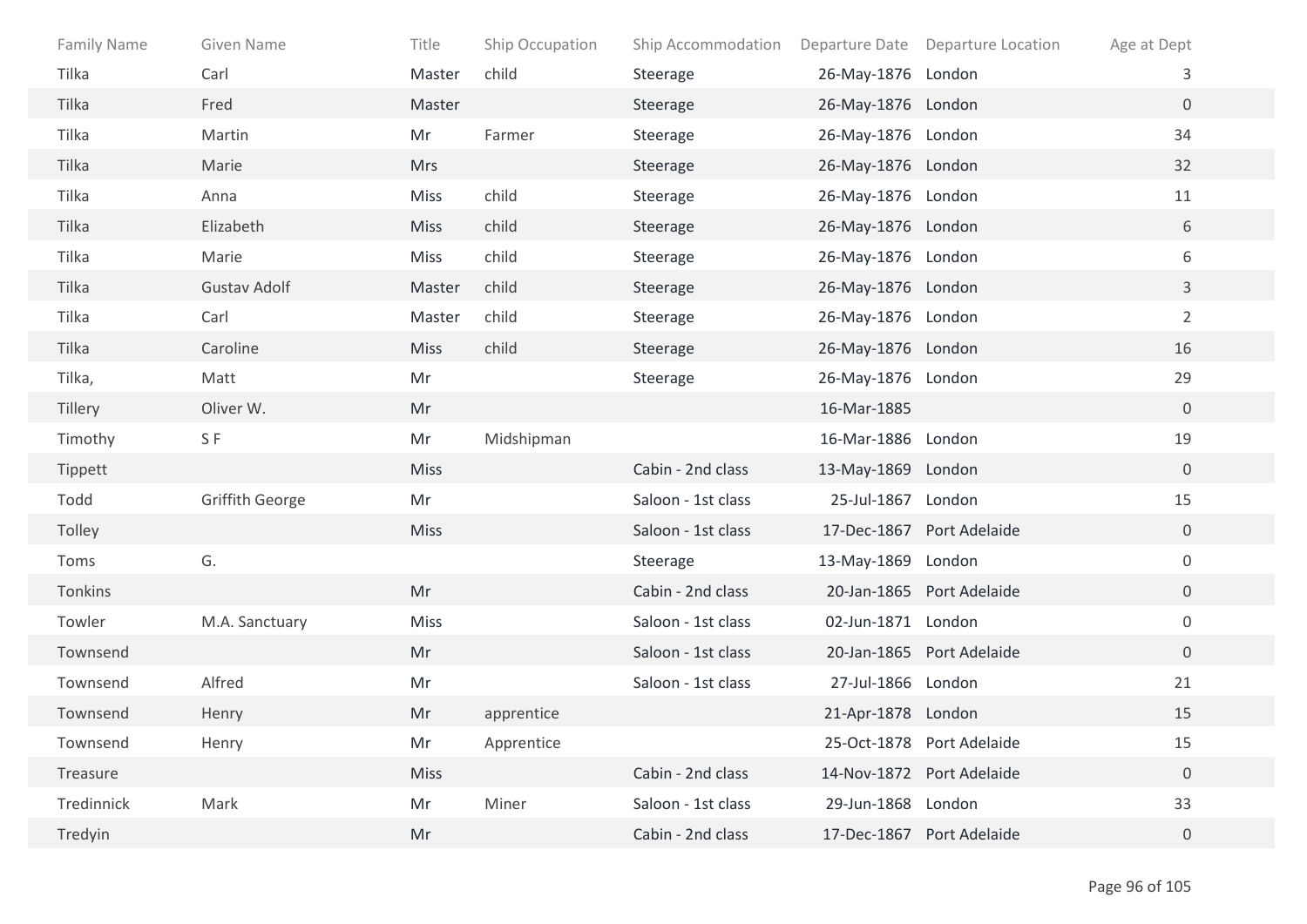| <b>Family Name</b> | Given Name      | Title       | Ship Occupation         | Ship Accommodation |                          | Departure Date Departure Location | Age at Dept      |
|--------------------|-----------------|-------------|-------------------------|--------------------|--------------------------|-----------------------------------|------------------|
| Tucker             | John James      | Mr          | <b>Between Deck Ste</b> |                    | 25-Jul-1867 London       |                                   | 26               |
| Tulloch            | Laurence Thomas | Mr          | Able Seaman             |                    | 05-May-1881 London       |                                   | 27               |
| Tulloch            | Lawrence        | Mr          | Able Seaman             |                    | 09-May-1882 London       |                                   | $\boldsymbol{0}$ |
| Tullock/Tatlock    | Paul            | Mr          | Apprentice finished     |                    | 29-Jun-1868 London       |                                   | 16               |
| Tullock/Tatlock    | Paul            | Mr          | apprentice finished     |                    |                          | 09-Nov-1868 Port Adelaide         | 16               |
| Tuomoisuy          | L.              | Mr          | Able Seaman             |                    |                          | 30-Oct-1879 Port Adelaide         | 43               |
| Turner             | T.C.            |             |                         | Saloon - 1st class |                          | 17-Dec-1867 Port Adelaide         | $\mathbf 0$      |
| Turner             |                 | Mr          |                         | Saloon - 1st class |                          | 17-Dec-1867 Port Adelaide         | $\overline{0}$   |
| Turner             | William         | Mr          | Able Seaman             |                    | 19-Apr-1877              | London                            | 27               |
| Tuson              | $\mathsf{C}$    | Mr          | Midshipman and St       |                    | 16-Mar-1885 London       |                                   | 18               |
| Tuson              | С               | Mr          | Midshipman and St       |                    |                          | 10-Oct-1885 Port Augusta          | 19               |
| Tuson              | $\mathsf{C}$    | Mr          | Midshipman and C        |                    | 16-Mar-1886 London       |                                   | 19               |
| Tuson              | C               | Mr          | Midshipman and C        |                    | 06-Nov-1886 Port Augusta |                                   | 20               |
| Twiss/Twifs        | Eliza           | Ms          | <b>Domestic Servant</b> | Steerage           | 29-May-1874 London       |                                   | 20               |
| Unknown            | Unknown         |             |                         | Steerage           | 29-May-1874 London       |                                   | $\mathbf 0$      |
| Ure                | Barbara         | <b>Mrs</b>  | home duties             | Cabin - 2nd class  |                          | 20-Jan-1865 Port Adelaide         | 41               |
| Ure                | Margaret Annie  | <b>Miss</b> | child                   | Cabin - 2nd class  |                          | 20-Jan-1865 Port Adelaide         | 10               |
| Ure                | John George     | Mr          | child                   | Cabin - 2nd class  |                          | 20-Jan-1865 Port Adelaide         | $9\,$            |
| Ure                |                 |             |                         | Cabin - 2nd class  |                          | 20-Jan-1865 Port Adelaide         | $\mathbf 0$      |
| Uren               | Henry           | Mr          | Miner                   | Steerage           | 29-May-1874 London       |                                   | 21               |
| Usher              | Francis         | Mr          | 3rd Mate                |                    | 25-Jun-1872 London       |                                   | 22               |
| Usher              | Francis         | Mr          | 3rd Mate                |                    |                          | 14-Nov-1872 Port Adelaide         | 22               |
| Usher              | James           | Mr          | 3rd Mate                |                    | 11-Apr-1873 London       |                                   | 23               |
| Usher              | Arthur H A      | Mr          | Able Seaman             |                    | 11-Apr-1873 London       |                                   | 20               |
| Usher              | Arthur H A      | Mr          | Able Seaman             |                    |                          | 03-Nov-1873 Port Adelaide         | 20               |
| Usher              | James           | Mr          | 3rd mate                |                    |                          | 03-Nov-1873 Port Adelaide         | 23               |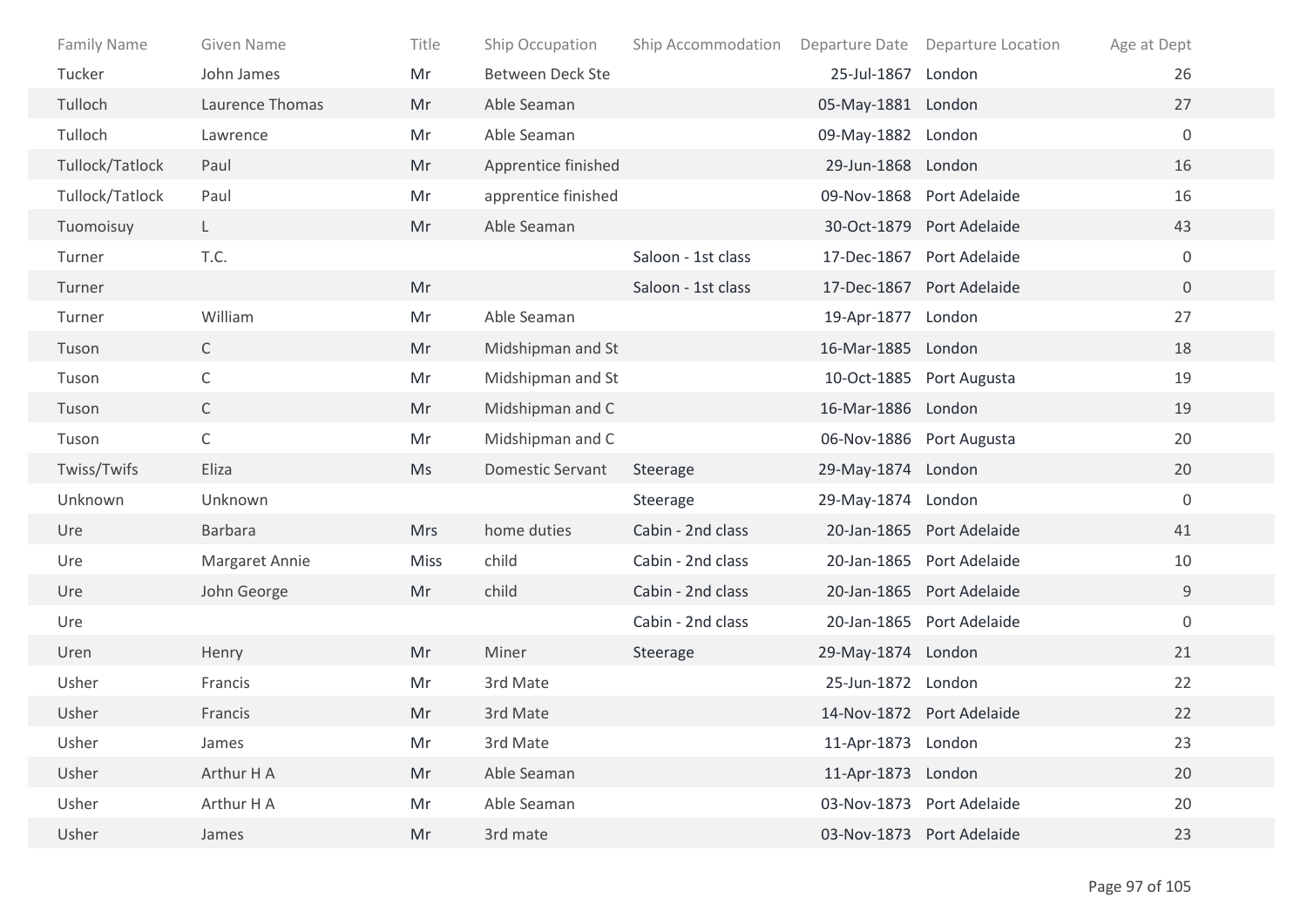| <b>Family Name</b> | Given Name  | Title       | Ship Occupation        | Ship Accommodation Departure Date Departure Location |                    |                           | Age at Dept      |
|--------------------|-------------|-------------|------------------------|------------------------------------------------------|--------------------|---------------------------|------------------|
| Vale               | Hugh Carr W | Mr          | Apprentice             |                                                      | 16-Mar-1885 London |                           | 18               |
| Vale               | Hugh Carr W | Mr          | Apprentice             |                                                      |                    | 10-Oct-1885 Port Augusta  | 19               |
| Vale               | Hugh Carr W | Mr          | Apprentice             |                                                      | 16-Mar-1886 London |                           | 19               |
| Vale               | Hugh Carr W | Mr          | Apprentice             |                                                      |                    | 06-Nov-1886 Port Augusta  | 20               |
| Van Gerhardt       | Oscar       | Mr          | <b>Ordinary Seaman</b> |                                                      |                    | 25-Oct-1878 Port Adelaide | 19               |
| Veuteu/Austin      | Jas         |             | butcher                |                                                      | 25-Jun-1872 London |                           | 59               |
| Villiers           | Frank L     | Mr          | Steward                |                                                      | 01-Apr-1880 London |                           | 42               |
| Villiers           | Frank L     | Mr          | Steward                |                                                      |                    | 31-Oct-1880 Port Adelaide | 42               |
| Vincent            |             | <b>Mrs</b>  |                        | Saloon - 1st class                                   | 20-Apr-1883 London |                           | $\mathbf 0$      |
| Vincent            |             |             |                        | Saloon - 1st class                                   | 20-Apr-1883 London |                           | $\overline{0}$   |
| Vincent            |             |             |                        | Saloon - 1st class                                   | 20-Apr-1883 London |                           | $\overline{0}$   |
| Vincent            |             |             |                        | Saloon - 1st class                                   | 20-Apr-1883 London |                           | $\overline{0}$   |
| Vinten             | Arthur      | Mr          | <b>Butcher</b>         | Steerage                                             | 29-May-1874 London |                           | 17               |
| Vivian             | James       | Mr          | Sailmaker              |                                                      | 25-Jul-1867 London |                           | 24               |
| Vivian             | James       | Mr          | Sailmaker              |                                                      |                    | 17-Dec-1867 Port Adelaide | 24               |
| Wagner             | Henry       | Mr          | Able Seaman            |                                                      | 25-Jul-1867 London |                           | 49               |
| Wagner             | Henry       | Mr          | Able Seaman            |                                                      |                    | 17-Dec-1867 Port Adelaide | 49               |
| Waldron            |             | <b>Mrs</b>  |                        | Saloon - 1st class                                   |                    | 03-Nov-1873 Port Adelaide | $\overline{0}$   |
| Wale               | Charlotte   | Ms          | Matron                 | Steerage                                             | 29-May-1874 London |                           | 40               |
| Walker             | Mary A      |             |                        | Cabin - 2nd class                                    | 25-Jun-1872 London |                           | $\overline{0}$   |
| Walker             | Jane        |             |                        | Cabin - 2nd class                                    | 25-Jun-1872 London |                           | $\boldsymbol{0}$ |
| Walker/Walke       | F           |             |                        | Cabin - 2nd class                                    |                    | 18-Nov-1870 Port Adelaide | $\overline{0}$   |
| Walkes             | Wm          | Mr          | Able Seaman            |                                                      |                    | 15-May-1879 Port Adelaide | 28               |
| Wallace            |             | Mr          |                        | Cabin - 2nd class                                    |                    | 14-Nov-1872 Port Adelaide | $\overline{0}$   |
| Wallace            |             | Mrs         |                        | Cabin - 2nd class                                    |                    | 14-Nov-1872 Port Adelaide | $\boldsymbol{0}$ |
| Wallace            | Elizabeth   | <b>Miss</b> |                        | Cabin - 2nd class                                    |                    | 14-Nov-1872 Port Adelaide | $\overline{0}$   |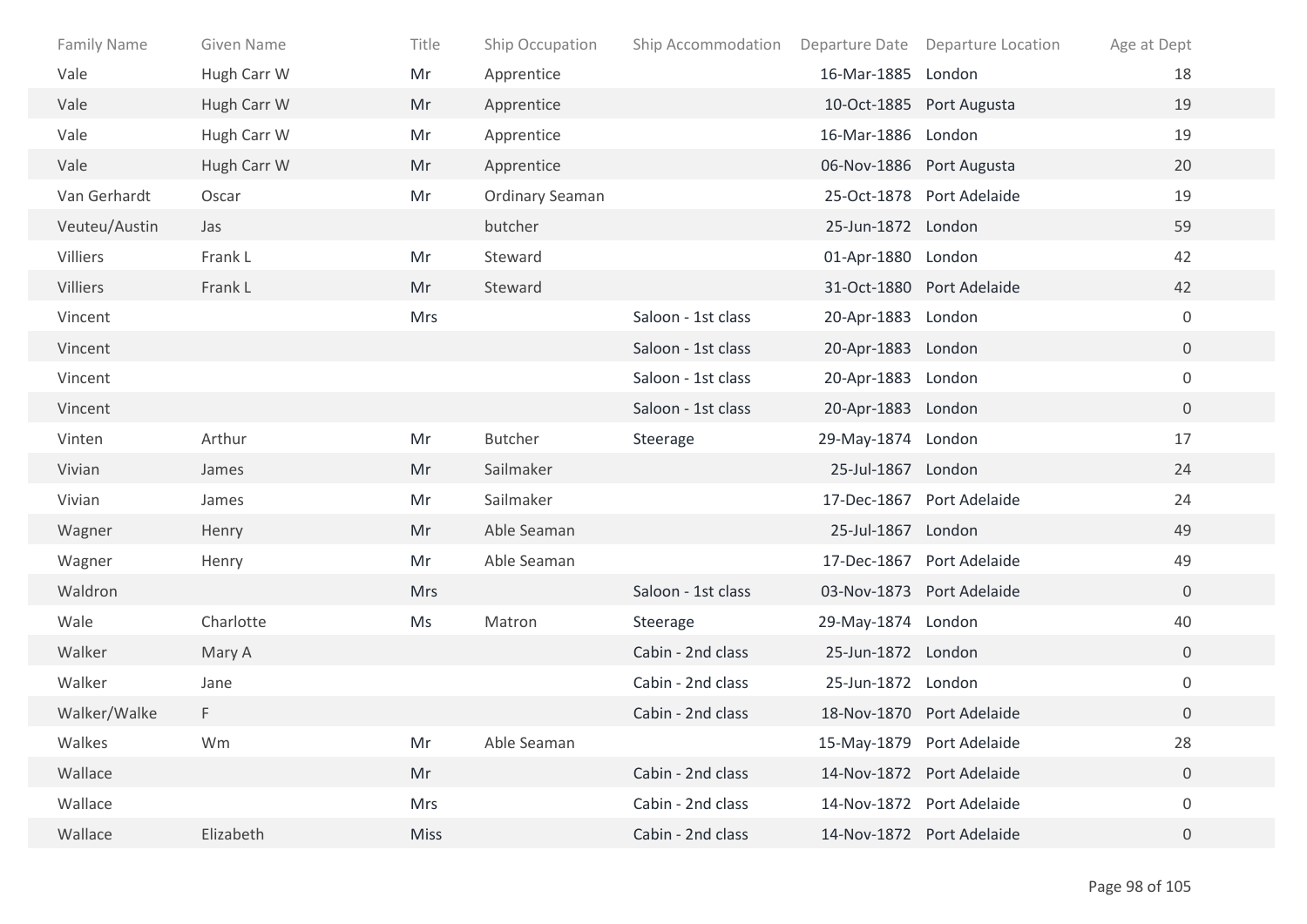| Family Name     | <b>Given Name</b> | Title       | Ship Occupation | Ship Accommodation |                    | Departure Date Departure Location | Age at Dept      |
|-----------------|-------------------|-------------|-----------------|--------------------|--------------------|-----------------------------------|------------------|
| Wallace         | Grace             | <b>Miss</b> |                 | Cabin - 2nd class  |                    | 14-Nov-1872 Port Adelaide         | $\mathbf 0$      |
| Wallace         | Ellen             | <b>Miss</b> |                 | Cabin - 2nd class  |                    | 14-Nov-1872 Port Adelaide         | $\overline{0}$   |
| Wallace         |                   |             |                 | Cabin - 2nd class  |                    | 14-Nov-1872 Port Adelaide         | $\mathbf 0$      |
| Wallace         | Charles           | Mr          | Cooks mate      |                    |                    | 14-Nov-1872 Port Adelaide         | 32               |
| Walters         | $\mathsf{R}$      | Mr          |                 | Cabin - 2nd class  | 27-Jul-1866 London |                                   | $\boldsymbol{0}$ |
| Waltham         | John              | Mr          | AB              |                    | 06-Aug-1864 London |                                   | 290              |
| Waltham         | John              |             | Able Seaman     |                    | 26-Jul-1865 London |                                   | 28               |
| Waneright       | James             | Mr          | Able Seaman     |                    | 19-Apr-1877 London |                                   | 21               |
| Warlow          | James             |             | Able Seaman     |                    |                    | 05-Jan-1866 Port Adelaide         | 26               |
| Warne           | Edgar             | Mr          | 2nd Stewart     |                    | 24-May-1870 London |                                   | 23               |
| Warner          | Edgar             |             | 2nd Steward     |                    | 26-Jul-1865 London |                                   | 22               |
| Warner          | Edgar             | Mr          | 2nd Stewart     |                    |                    | 27-Dec-1866 Port Adelaide         | 23               |
| Waters          | William           | Mr          | Midshipman      |                    |                    | 18-Nov-1870 Port Adelaide         | 16               |
| Waters          | William           | Mr          | Midshipman      |                    |                    | 30-Oct-1871 Port Adelaide         | 18               |
| Waters          | Nicholas          | Mr          | Labourer        | Steerage           | 11-Apr-1873 London |                                   | 21               |
| Watford/Walford |                   | <b>Miss</b> |                 | Saloon - 1st class |                    | 05-Jan-1866 Port Adelaide         | $\overline{0}$   |
| Watson          | G.A.              | Mr          | Able Seaman     |                    | 25-Jul-1867 London |                                   | 27               |
| Watson          | G                 |             |                 | Cabin - 2nd class  |                    | 18-Nov-1870 Port Adelaide         | $\overline{0}$   |
| Watson          | ${\mathsf W}$     | Mr          | Able Seaman     |                    | 11-Apr-1873 London |                                   | 23               |
| Watson          | ${\sf W}$         | Mr          | Able Seaman     |                    |                    | 03-Nov-1873 Port Adelaide         | 23               |
| Watts           | Robert A.         | Mr          | 2nd mate        |                    | 25-Jul-1867 London |                                   | 26               |
| Watts           | Robert A.         | Mr          | 2nd mate        |                    |                    | 17-Dec-1867 Port Adelaide         | 26               |
| Watts           | Robert A          | Mr          | 2nd Mate        |                    | 29-Jun-1868 London |                                   | 28               |
| Watts           | Robert A          | Mr          | 2nd Mate        |                    |                    | 09-Nov-1868 Port Adelaide         | 28               |
| Watts           | Robert A          | Mr          | 2nd mate        |                    | 13-May-1869 London |                                   | 29               |
| Watts           | Robert A          | Mr          | 2nd mate        |                    |                    | 03-Nov-1869 Port Adelaide         | 29               |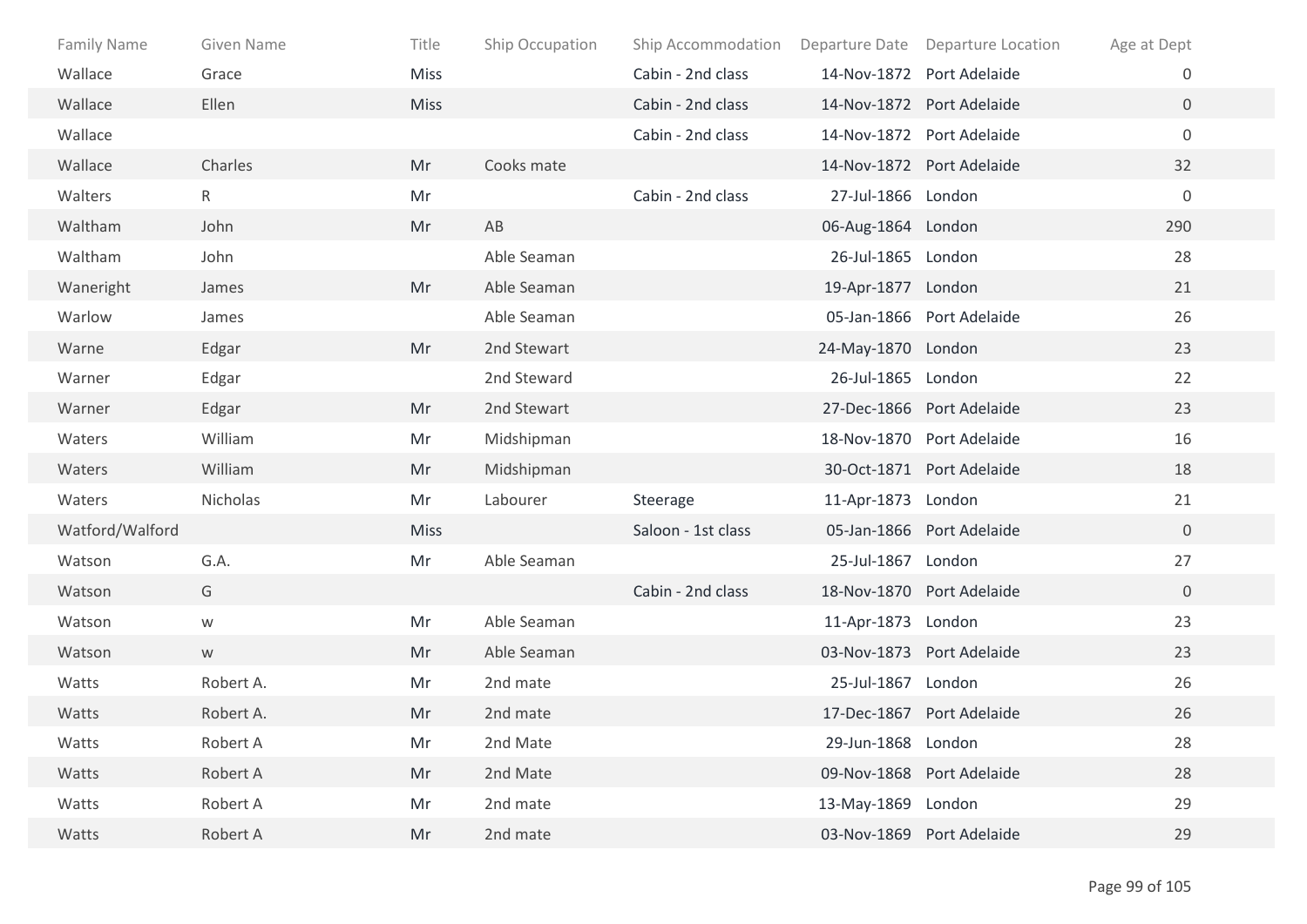| Family Name       | Given Name                | Title       | Ship Occupation        | Ship Accommodation | Departure Date     | Departure Location        | Age at Dept      |
|-------------------|---------------------------|-------------|------------------------|--------------------|--------------------|---------------------------|------------------|
| Watts             | Horace                    | Mr          | Cuddy Servant          |                    |                    | 14-Nov-1872 Port Adelaide | 26               |
| Watts             |                           | Mr          |                        | Cabin - 2nd class  |                    | 14-Nov-1872 Port Adelaide | $\overline{0}$   |
| Webb              | William                   | Mr          | <b>Stock Keeper</b>    |                    | 27-Jul-1866 London |                           | 45               |
| Webb              | William                   | Mr          | Stock Keeper           |                    |                    | 27-Dec-1866 Port Adelaide | 45               |
| Webb              | Henry                     | Mr          | <b>Ordinary Seaman</b> |                    | 13-May-1869 London |                           | 22               |
| Webb              | C.E                       |             |                        | Steerage           | 13-May-1869 London |                           | $\mathbf 0$      |
| Webb              | William                   | Mr          | Stock Keeper           |                    | 24-May-1870 London |                           | 45               |
| Weinbourg/Wynbo O |                           | Mr          |                        | Saloon - 1st class | 27-Jul-1866 London |                           | $\overline{0}$   |
| Weinbourg/Wynbo P |                           | <b>Mrs</b>  |                        | Saloon - 1st class | 27-Jul-1866 London |                           | $\boldsymbol{0}$ |
| Welch             |                           | Dr          |                        | Saloon - 1st class |                    | 03-Nov-1873 Port Adelaide | $\mathbf 0$      |
| Welch             | Samuel                    | Mr          | Surgeon                |                    |                    | 03-Nov-1873 Port Adelaide | 23               |
| Weld              | <b>Frederick Aloysius</b> | Sir         | Governor               | Saloon - 1st class | 13-May-1869 London |                           | 45               |
| Weld              | Filumena Mary Anne Lisle  | Lady        | Lady                   | Saloon - 1st class | 13-May-1869 London |                           | 29               |
| Weld              | Christiana Mary Filumena  | <b>Miss</b> | child                  | Saloon - 1st class | 13-May-1869 London |                           | $9\,$            |
| Weld              | <b>Cecily Mary Agnes</b>  | <b>Miss</b> | child                  | Saloon - 1st class | 13-May-1869 London |                           | $\overline{7}$   |
| Weld              | Filumena Mary             | <b>Miss</b> | child                  | Saloon - 1st class | 13-May-1869 London |                           | $\overline{4}$   |
| Weld              | <b>Edith Mary</b>         | Miss        | child                  | Saloon - 1st class | 13-May-1869 London |                           | $\mathbf{3}$     |
| Weld              | Humphrey Frederick        | Master      |                        | Saloon - 1st class | 13-May-1869 London |                           | $\mathbf{1}$     |
| weld              | <b>Everard Aloysius</b>   | Master      | child                  | Saloon - 1st class | 13-May-1869 London |                           | $\boldsymbol{0}$ |
| Weld              |                           | Mr          |                        | Saloon - 1st class | 05-May-1881 London |                           | $\overline{0}$   |
| Weld              |                           | <b>Miss</b> |                        | Saloon - 1st class | 05-May-1881 London |                           | $\boldsymbol{0}$ |
| Weld - Servant    |                           |             | servant                | Saloon - 1st class | 13-May-1869 London |                           | $\overline{0}$   |
| Weld - Servant    |                           |             |                        | Saloon - 1st class | 13-May-1869 London |                           | $\boldsymbol{0}$ |
| Weld - Servant    |                           |             | servant                | Saloon - 1st class | 13-May-1869 London |                           | $\overline{0}$   |
| Weld - Servant    |                           |             | servant                | Saloon - 1st class | 13-May-1869 London |                           | $\boldsymbol{0}$ |
| Weld - Servant    |                           |             | Servant                | Saloon - 1st class | 13-May-1869 London |                           | $\overline{0}$   |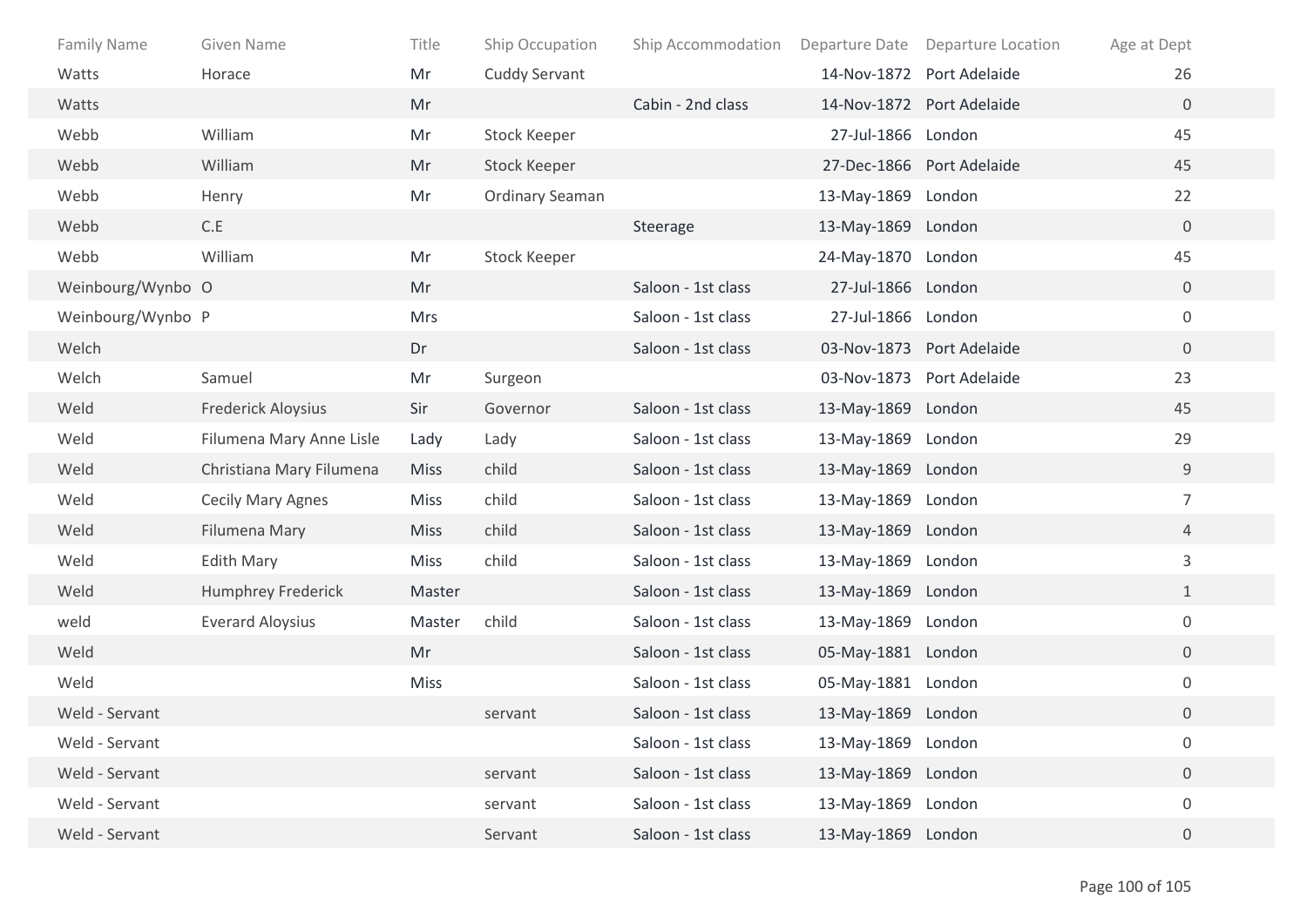| <b>Family Name</b> | <b>Given Name</b>  | Title       | Ship Occupation                      | Ship Accommodation |                    | Departure Date Departure Location | Age at Dept    |
|--------------------|--------------------|-------------|--------------------------------------|--------------------|--------------------|-----------------------------------|----------------|
| Weld - Servant     |                    |             | Servant                              | Saloon - 1st class | 13-May-1869 London |                                   | 0              |
| Weld - servant     |                    |             | servant                              | Saloon - 1st class | 13-May-1869 London |                                   | $\overline{0}$ |
| Weld-Blundell      | Henry Joseph       | Mr          | secretary                            | Saloon - 1st class | 13-May-1869 London |                                   | 22             |
| Wells              | Joseph F. or J. T. | Mr          |                                      | Saloon - 1st class | 25-Jul-1867 London |                                   | $\overline{0}$ |
| Wells              |                    |             |                                      | Cabin - 2nd class  | 11-Apr-1873 London |                                   | 0              |
| Wells              | G                  | Mr          | Pantry Boy                           |                    | 11-Apr-1873 London |                                   | 14             |
| Westerfield        | Benjamin           |             | Able Seaman                          |                    |                    | 05-Jan-1866 Port Adelaide         | 25             |
| White              |                    | Mr          |                                      | Cabin - 2nd class  |                    | 05-Jan-1866 Port Adelaide         | $\overline{0}$ |
| Whittington        | Edward             | Mr          | Able Seaman                          |                    | 25-Jul-1867 London |                                   | 30             |
| Wicket             | Thomas             | Mr          | Cook                                 |                    |                    | 27-Dec-1866 Port Adelaide         | 40             |
| Wicket             | Thomas             | Mr          | Cook                                 |                    | 24-May-1870 London |                                   | 40             |
| Wickett            | Thomas             |             | cook                                 |                    | 26-Jul-1865 London |                                   | 29             |
| Wickett            | Thomas             | Mr          | Cook                                 |                    |                    | 05-Jan-1866 Port Adelaide         | 29             |
| Wickett            | Thomas             | Mr          | cook                                 |                    | 27-Jul-1866 London |                                   | 40             |
| Wilcox             | John               | Mr          | AB                                   |                    | 06-Aug-1864 London |                                   | 220            |
| Wilcox             | George             | Mr          | Grocery and Drape Saloon - 1st class |                    | 06-Aug-1864 London |                                   | 26             |
| Wilcox             | Annie Caldicot     | <b>Mrs</b>  | home duties                          | Saloon - 1st class | 06-Aug-1864 London |                                   | 24             |
| Wilcox             | Charles            | Mr          | Butcher (prior to v                  |                    |                    | 17-Dec-1867 Port Adelaide         | 23             |
| Wilcox             | George Seaborn     | Master      | child                                | Saloon - 1st class |                    | 14-Nov-1872 Port Adelaide         | $\mathbf 0$    |
| Wilcox             | Edith              | <b>Miss</b> | child                                | Saloon - 1st class |                    | 14-Nov-1872 Port Adelaide         | 8              |
| Wilcox             | Sidney George      | Master      | child                                | Saloon - 1st class |                    | 14-Nov-1872 Port Adelaide         | 6              |
| Wilcox             | <b>Nellie</b>      | <b>Miss</b> |                                      | Saloon - 1st class |                    | 14-Nov-1872 Port Adelaide         | 5              |
| Wilcox             | George             | Mr          | Merchant                             | Saloon - 1st class |                    | 14-Nov-1872 Port Adelaide         | 34             |
| Wilcox             | Annie Caldicot     | <b>Mrs</b>  | Merchant wife                        | Saloon - 1st class |                    | 14-Nov-1872 Port Adelaide         | 32             |
| Wilcox             | Emma               |             |                                      | Saloon - 1st class |                    | 14-Nov-1872 Port Adelaide         |                |
| Wilcox             | James              | Mr          |                                      | Saloon - 1st class |                    | 14-Nov-1872 Port Adelaide         |                |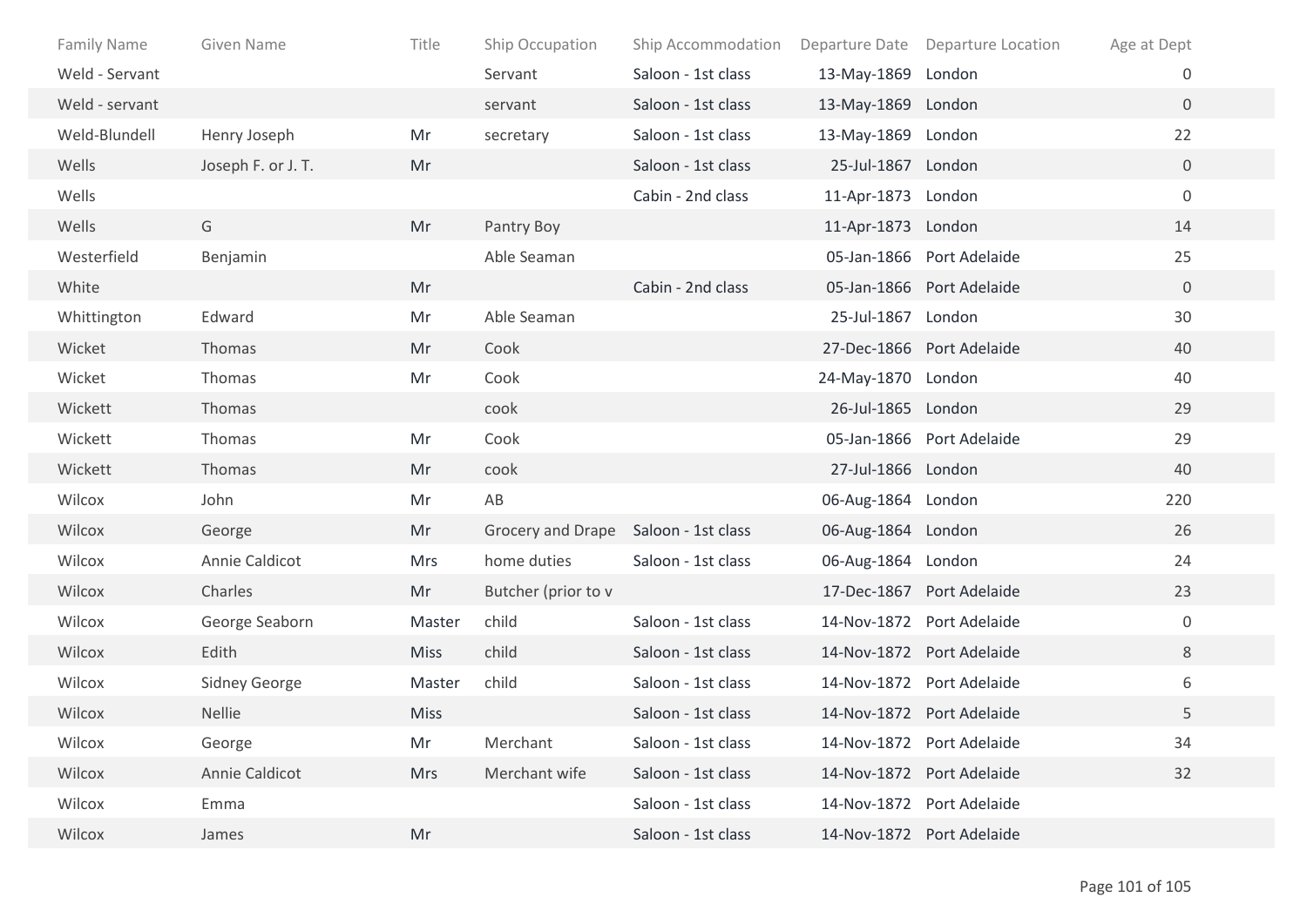| <b>Family Name</b> | Given Name            | Title       | Ship Occupation     | Ship Accommodation |                    | Departure Date Departure Location | Age at Dept    |
|--------------------|-----------------------|-------------|---------------------|--------------------|--------------------|-----------------------------------|----------------|
| Wilcox             | Annie Caldicot        | Mrs         | Grocery and Drape   | Saloon - 1st class | 29-May-1874 London |                                   | 36             |
| Wilcox             | <b>Sidney George</b>  | Master      | child               | Saloon - 1st class | 29-May-1874 London |                                   | 8              |
| Wilcox             | <b>Nellie</b>         | <b>Miss</b> |                     | Saloon - 1st class | 29-May-1874 London |                                   | $\overline{7}$ |
| Wilcox             | George Seaborn        | Master      | child               | Saloon - 1st class | 29-May-1874 London |                                   | $\mathbf{1}$   |
| Wilcox             | Edith                 | Miss        | child               | Saloon - 1st class | 29-May-1874 London |                                   | $\mathsf 9$    |
| Wild               | Hannah Kate           | <b>Mrs</b>  |                     |                    | 05-May-1881 London |                                   | 29             |
| Wild               | Annie Elizabeth       | <b>Miss</b> | child               |                    | 05-May-1881 London |                                   | 11             |
| Wilkinson          | John                  | Mr          | Able Seaman         |                    | 28-Jun-1875 London |                                   | 20             |
| Wilkinson          | John                  | Mr          | able Seaman         |                    |                    | 11-Nov-1875 Port Adelaide         | 20             |
| Williams           |                       | <b>Miss</b> |                     | Saloon - 1st class | 02-Jun-1871 London |                                   | $\mathbf 0$    |
| Williams           | Cornelius             |             | Able Seaman         |                    | 25-Jun-1872 London |                                   | 22             |
| Williams           | Mary                  | Ms          | Nurse               | Steerage           | 29-May-1874 London |                                   | 58             |
| Williams           | Richard               | Mr          | <b>Copper Miner</b> | Steerage           | 29-May-1874 London |                                   | 38             |
| Williams           | Emily                 | <b>Mrs</b>  |                     | Steerage           | 29-May-1874 London |                                   | 34             |
| Williams           | Mary Ann              | <b>Miss</b> | child               | Steerage           | 29-May-1874 London |                                   | 11             |
| Williams           | <b>Richard Thomas</b> | Mr          | child               | Steerage           | 29-May-1874 London |                                   | 8              |
| Williams           | John Glanville        | Master      | child               | Steerage           | 29-May-1874 London |                                   | 6              |
| Williams           | Elizabeth             | <b>Miss</b> | child               | Steerage           | 29-May-1874 London |                                   | 5              |
| Williams           | Emily                 | <b>Miss</b> | child               | Steerage           | 29-May-1874 London |                                   | $\overline{2}$ |
| Williams           | Jane                  | <b>Miss</b> | infant              | Steerage           | 29-May-1874 London |                                   | $\overline{0}$ |
| Williams           | John                  | Mr          | Deckhand            |                    |                    | 11-Nov-1875 Port Adelaide         | 28             |
| Williams           | Charles               | Mr          | Able Seaman         |                    | 26-May-1876 London |                                   | 20             |
| Williams           | Charles               | Mr          | Able Seaman         |                    |                    | 31-Oct-1876 Port Adelaide         | 20             |
| Williams           | James                 | Mr          | Able Seaman         |                    |                    | 31-Oct-1876 Port Adelaide         | 26             |
| Williams           | Charles               | Mr          | Able Seaman         |                    | 19-Apr-1877 London |                                   | 21             |
| Williams           | Frank                 | Mr          | Steward             |                    | 15-May-1879 London |                                   | 40             |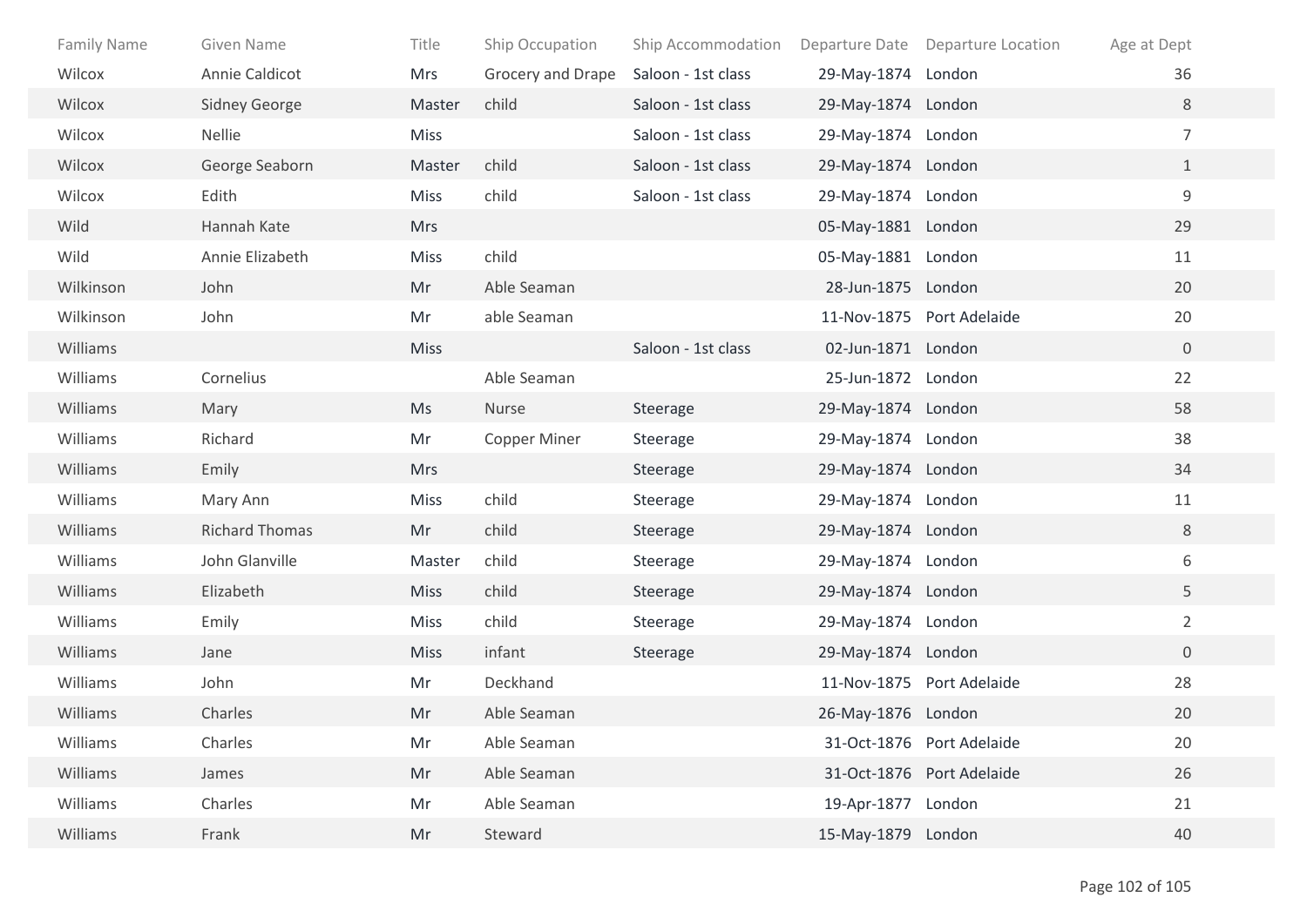| <b>Family Name</b>    | Given Name       | Title       | Ship Occupation       | Ship Accommodation |                          | Departure Date Departure Location | Age at Dept      |
|-----------------------|------------------|-------------|-----------------------|--------------------|--------------------------|-----------------------------------|------------------|
| <b>Williams</b>       | Frank            | Mr          | Steward               |                    |                          | 30-Oct-1879 Port Adelaide         | 40               |
| Williams              | Alfred           | Mr          | Able Seaman           |                    | 09-May-1882 London       |                                   | $\overline{0}$   |
| Williams              | JJ               | Mr          |                       | Saloon - 1st class | 20-Apr-1883 London       |                                   | $\boldsymbol{0}$ |
| Williams              | $\mathsf{J}^-$   | Mr          | Able seaman           |                    | 16-Mar-1885 London       |                                   | 45               |
| Williams              | J                | Mr          | Able Seaman           |                    |                          | 10-Oct-1885 Port Augusta          | 45               |
| Williams              | Thomas           | Mr          | Able seaman           |                    | 16-Mar-1886 London       |                                   | 43               |
| Williamson            | Barabra/Barbara  | Ms          | Servant               | Steerage           | 29-May-1874 London       |                                   | 24               |
| Willis                | Matilda          | <b>Miss</b> |                       | Steerage           | 29-May-1874 London       |                                   | 56               |
| Willougby             | Bartholomew      | Mr          | Miner                 | Steerage           | 29-May-1874 London       |                                   | 22               |
| Wills                 | Mercy            | <b>Miss</b> |                       | Cabin - 2nd class  | 26-Jul-1865 London       |                                   | 32               |
| Wilson                | Matthew          | Mr          |                       | Steerage           | 29-May-1874 London       |                                   | 23               |
| Wilson                | David            | Mr          | child                 | Steerage           | 29-May-1874 London       |                                   | 10               |
| Winsor/Wingor/Wi Mary |                  | <b>Mrs</b>  |                       | Saloon - 1st class | 26-Jul-1865 London       |                                   | 51               |
| Winsor/Winzor         | John             | Mr          | <b>Retired Farmer</b> | Saloon - 1st class | 26-Jul-1865 London       |                                   | 59               |
| Winter                | Harriet Victoria | <b>Mrs</b>  | Servant               | Steerage           | 11-Apr-1873 London       |                                   | 28               |
| Wise                  | Ernest W         | Mr          | Midshipman            |                    | 16-Mar-1885 London       |                                   | 18               |
| Wise                  | Ernest W         | Mr          | Midshipman            |                    | 16-Mar-1886 London       |                                   | 18               |
| Wise                  | Ernest W         | Mr          | Midshipman            |                    | 06-Nov-1886 Port Augusta |                                   | 18               |
| Wood                  | Alfred           | Mr          | Steward, 2nd class    |                    | 06-Aug-1864 London       |                                   | 37               |
| Wood                  | J. A.            | Mr          |                       | Saloon - 1st class | 05-May-1881 London       |                                   | $\overline{0}$   |
| Woodcock              | William John     |             | Archdeac Archdeacon   | Saloon - 1st class | 27-Jul-1866 London       |                                   | 58               |
| Woods                 |                  | Mr          |                       | Cabin - 2nd class  |                          | 17-Dec-1867 Port Adelaide         | $\overline{0}$   |
| Woods                 | Margaret         | Miss        | Servant               | Steerage           | 11-Apr-1873 London       |                                   | 28               |
| Woods                 | Hannah           | <b>Miss</b> | Servant               | Steerage           | 11-Apr-1873 London       |                                   | 23               |
| Woods                 | Kate             | Ms          | Servant               | Steerage           | 29-May-1874 London       |                                   | 25               |
| Worsley               |                  | Mr          |                       | Cabin - 2nd class  |                          | 18-Nov-1870 Port Adelaide         | $\overline{0}$   |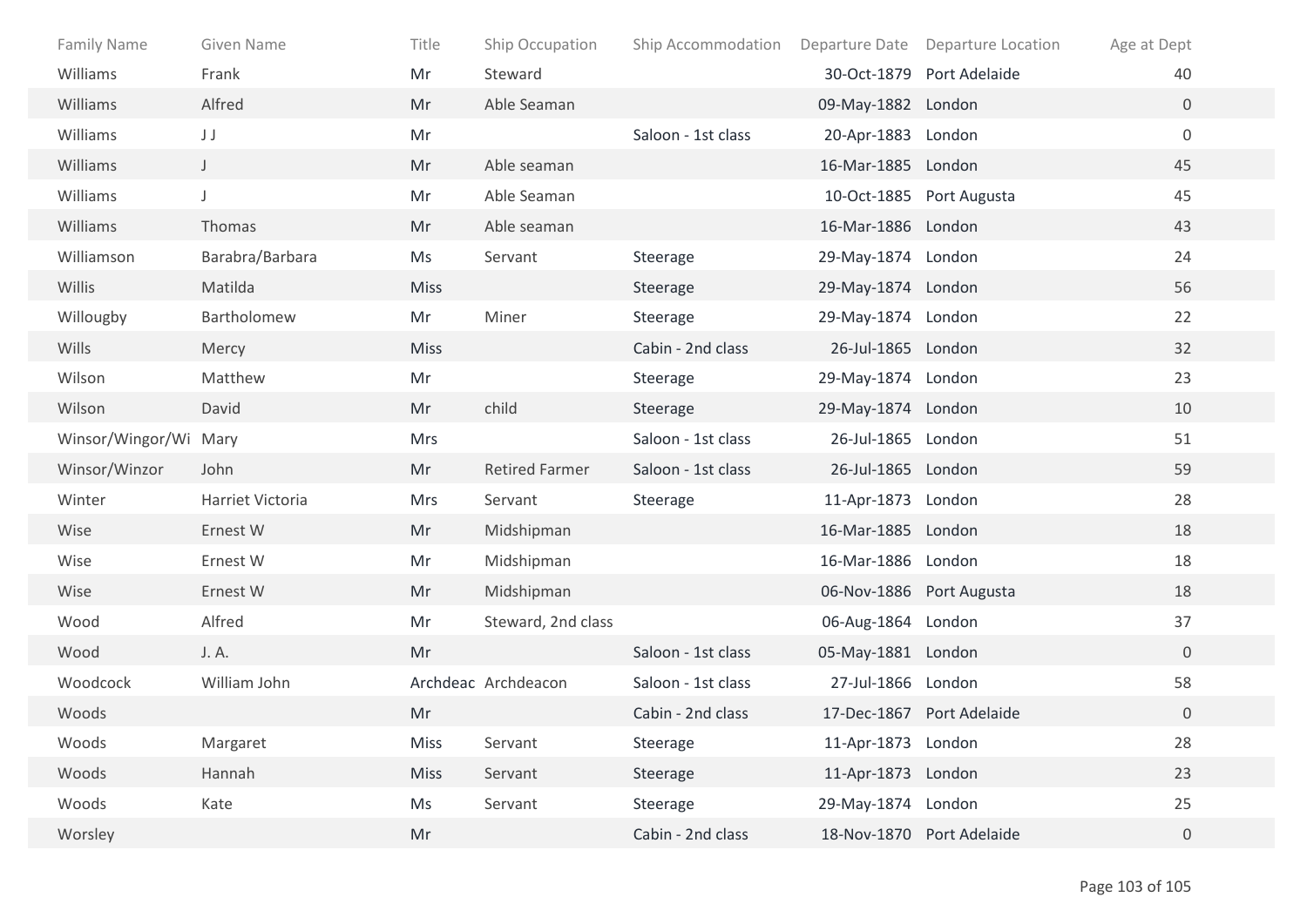| Family Name | Given Name           | Title       | Ship Occupation    | Ship Accommodation |                    | Departure Date Departure Location | Age at Dept      |
|-------------|----------------------|-------------|--------------------|--------------------|--------------------|-----------------------------------|------------------|
| Worth       | william              | Mr          | Deckhand           |                    |                    | 30-Oct-1879 Port Adelaide         | 23               |
| Wotton      | William              | Mr          | Boatswain          |                    | 09-May-1882 London |                                   | $\mathbf{0}$     |
| Wotton      | William              | Mr          | Boatswain & Sailm  |                    |                    | 30-Oct-1882 Port Adelaide         | 51               |
| Wotton      | William              | Mr          | Sailmaker & Able S |                    | 20-Apr-1883 London |                                   | 51               |
| Wotton      | William              | Mr          | Sailmaker and Able |                    |                    | 21-Oct-1883 Port Augusta          | 52               |
| Wotton      | William              | Mr          | Sailmaker and Able |                    | 28-Apr-1884 London |                                   | 52               |
| Wotton      | William              | Mr          | Sailmaker and Able |                    |                    | 04-Oct-1884 Port Augusta          | 53               |
| Wotton      | William              | Mr          | Sailmaker and Able |                    | 16-Mar-1885 London |                                   | 53               |
| Wotton      | William              | Mr          | Sailmaker and Able |                    |                    | 10-Oct-1885 Port Augusta          | 54               |
| Wotton      | William              | Mr          | Sailmaker and Able |                    | 16-Mar-1886 London |                                   | 54               |
| Wotton      | William              | Mr          | Sailmaker & Able s |                    |                    | 06-Nov-1886 Port Augusta          | 55               |
| Wright      | Agnes Jane           | <b>Mrs</b>  |                    | Saloon - 1st class |                    | 20-Jan-1865 Port Adelaide         | 36               |
| Wright      | <b>Ethel Frances</b> | Miss        |                    | Saloon - 1st class |                    | 20-Jan-1865 Port Adelaide         | 6                |
| Wright      | Alfred Edmund        | Master      | child              | Saloon - 1st class |                    | 20-Jan-1865 Port Adelaide         | 11               |
| Wright      | Samuel               | Mr          |                    | Saloon - 1st class | 27-Jul-1866 London |                                   | $\mathbf 0$      |
| Wright      | E.                   | <b>Mrs</b>  |                    | Saloon - 1st class | 27-Jul-1866 London |                                   | $\overline{0}$   |
| Wright      | Sophia P             | <b>Miss</b> |                    | Saloon - 1st class | 27-Jul-1866 London |                                   | $\boldsymbol{0}$ |
| Wright      | Alfred Edmund        | Master      |                    | Saloon - 1st class | 27-Jul-1866 London |                                   | 12               |
| Wright      | Agnes Jane           | Mrs         |                    | Saloon - 1st class | 27-Jul-1866 London |                                   | 37               |
| Wright      | <b>Ethel Frances</b> | <b>Miss</b> |                    | Saloon - 1st class | 27-Jul-1866 London |                                   | 82               |
| Wright      |                      | Mr          |                    | Saloon - 1st class |                    | 27-Dec-1866 Port Adelaide         | $\boldsymbol{0}$ |
| Wright      |                      | Mrs         |                    | Saloon - 1st class |                    | 27-Dec-1866 Port Adelaide         | $\overline{0}$   |
| Wright      | Charles              | Mr          |                    | Steerage           | 13-May-1869 London |                                   | $\boldsymbol{0}$ |
| Wright      | S.M.                 |             |                    | Steerage           | 13-May-1869 London |                                   | $\boldsymbol{0}$ |
| Wright      | Kathleen E           | Miss        |                    | Steerage           | 13-May-1869 London |                                   | $\boldsymbol{0}$ |
| Wright      | Nellie               | Miss        |                    | Steerage           | 13-May-1869 London |                                   | $\overline{0}$   |